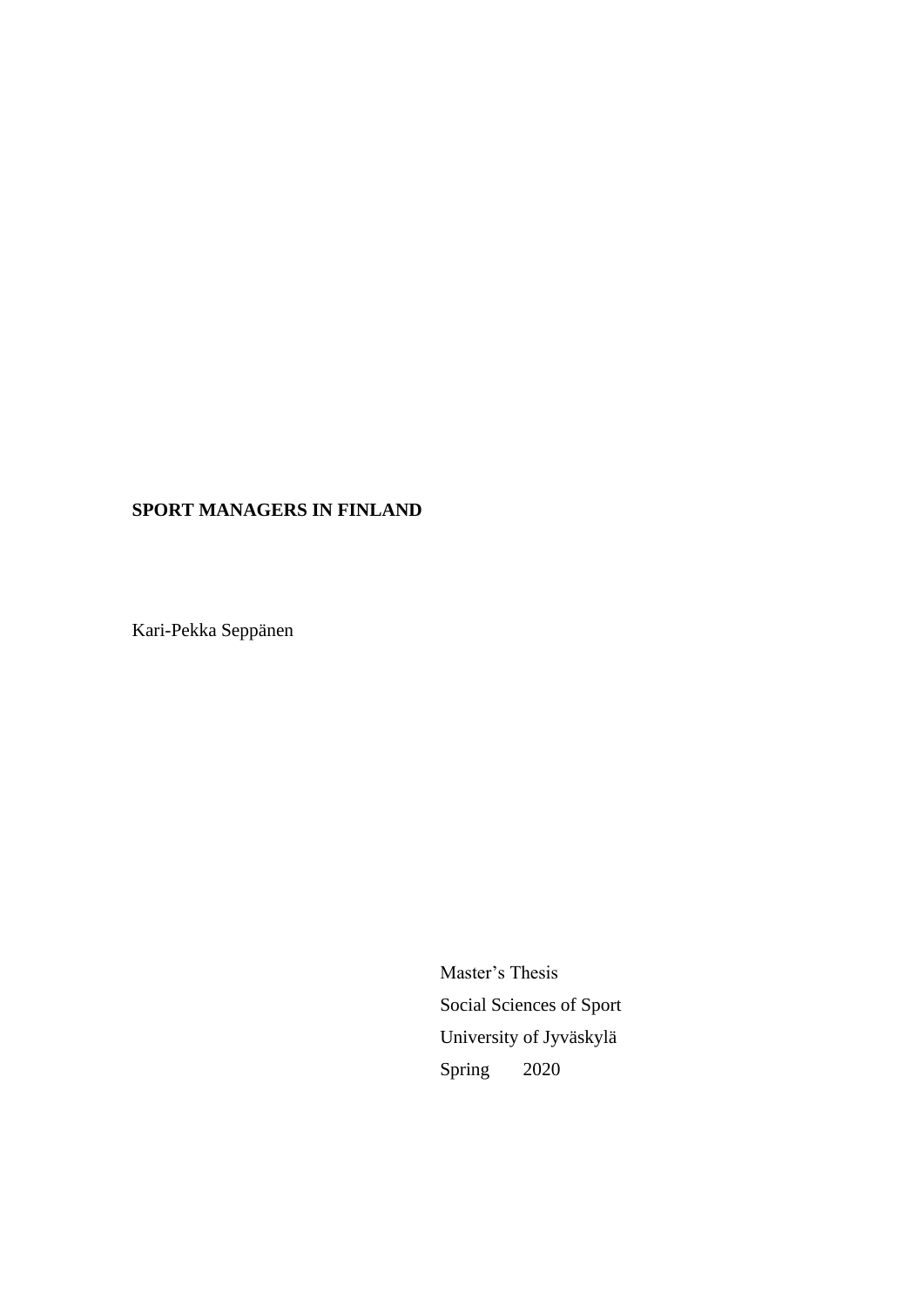UNIVERSITY OF JYVÄSKYLÄ Faculty of Sport and Health Sciences SEPPÄNEN, KARI-PEKKA: Sport managers in Finland ABSTRACT Master's Thesis, 87 pages Social Sciences of Sport 2020

The purpose of this Master's thesis is to study the profiles of the sport managers in Finland at the moment. More specifically the research aim to investigate to what extent the sport manager types defined by Laakso (2016) can be applied in the sport management field in general. For this purpose, a quantitative survey was conducted. An email-survey was sent to 633 managers working in leading sport positions in different sport organizations in Finland. In total 284 answers were received resulting in a response rate of 44.9 percent.

-----------------------------------------------------------------------------------------------------------------

As a theoretical framework, Laakso's (2016) model of sport manager types and paths was used. In general sport managers in Finland have long and versatile careers in sports and are either chosen for the position because of their management background or because their strong sport background has played a significant role in selection. Results of this study revealed six Finnish sport manager types: *chosen*, *sportsman*, *politician*, *bureaucrat*, *educator*, *drifter* and *amateur*. Subsequently five sport manager paths can be labelled as: *the story of growth*, *the story of drifting*, *the story of coincidence*, *the story of pursuit* and *the story of business*.

In earlier studies sport managers have been found to have high education, educational degree in sport, competitive sport background and on average, 48 years of age. The number of female sport managers has been increasing in recent years, yet still most of the sport managers are men.

The results of this study give a comprehensive picture of sport management and managers in Finland, which can be used to develop educational programs as well as a new foundation for future research.

Keywords: sport managers, sport management, career paths, Finland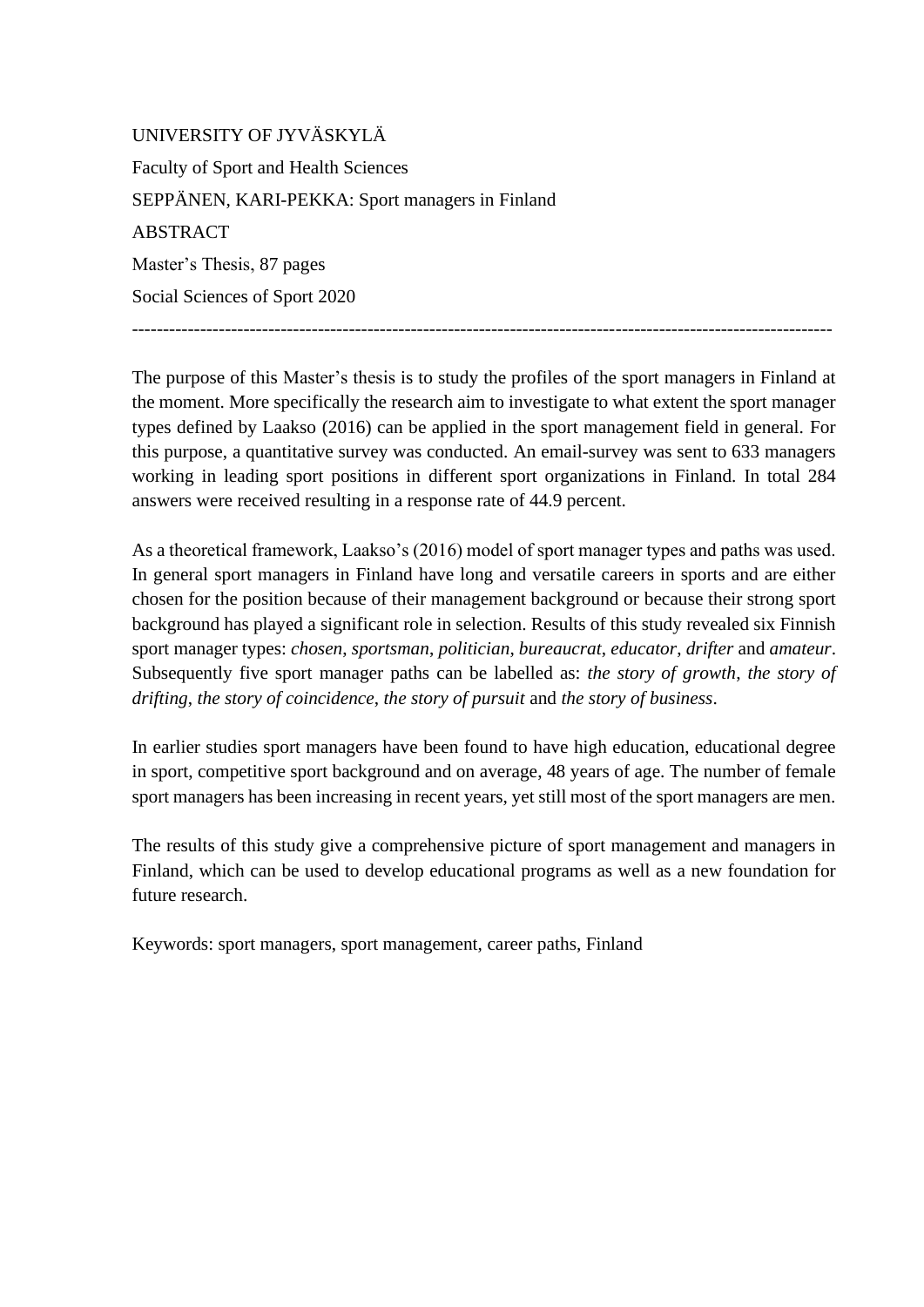# **Tables and Figures**

| Table 10 - Education of the respondents with and without degree in sports by the sectors42 |  |
|--------------------------------------------------------------------------------------------|--|
|                                                                                            |  |
|                                                                                            |  |
|                                                                                            |  |
|                                                                                            |  |
|                                                                                            |  |

| Figure 2. Trends affecting sport industry (adapted from Kosonen 2014, 13).  15           |  |
|------------------------------------------------------------------------------------------|--|
| Figure 3. Sport organizations in Finland 2019 (adapted from Aalto-Nevalainen 2018, 23)17 |  |
|                                                                                          |  |
|                                                                                          |  |
|                                                                                          |  |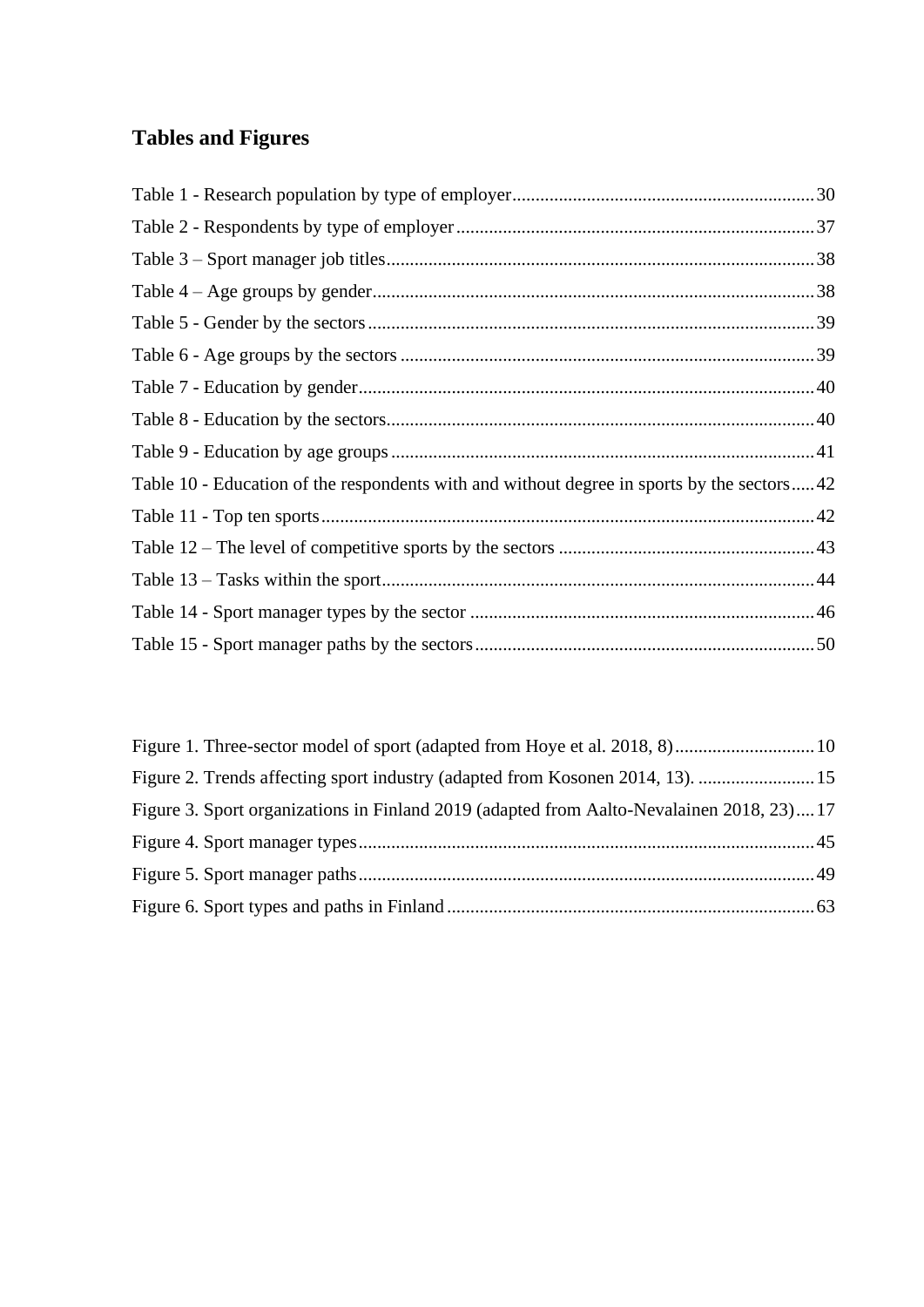## **Table of contents**

| 2.1 |  |
|-----|--|
|     |  |
|     |  |
|     |  |
| 3.1 |  |
| 3.2 |  |
| 3.3 |  |
| 3.4 |  |
|     |  |
|     |  |
| 4.2 |  |
|     |  |
|     |  |
|     |  |
|     |  |
|     |  |
|     |  |
|     |  |
| 5.2 |  |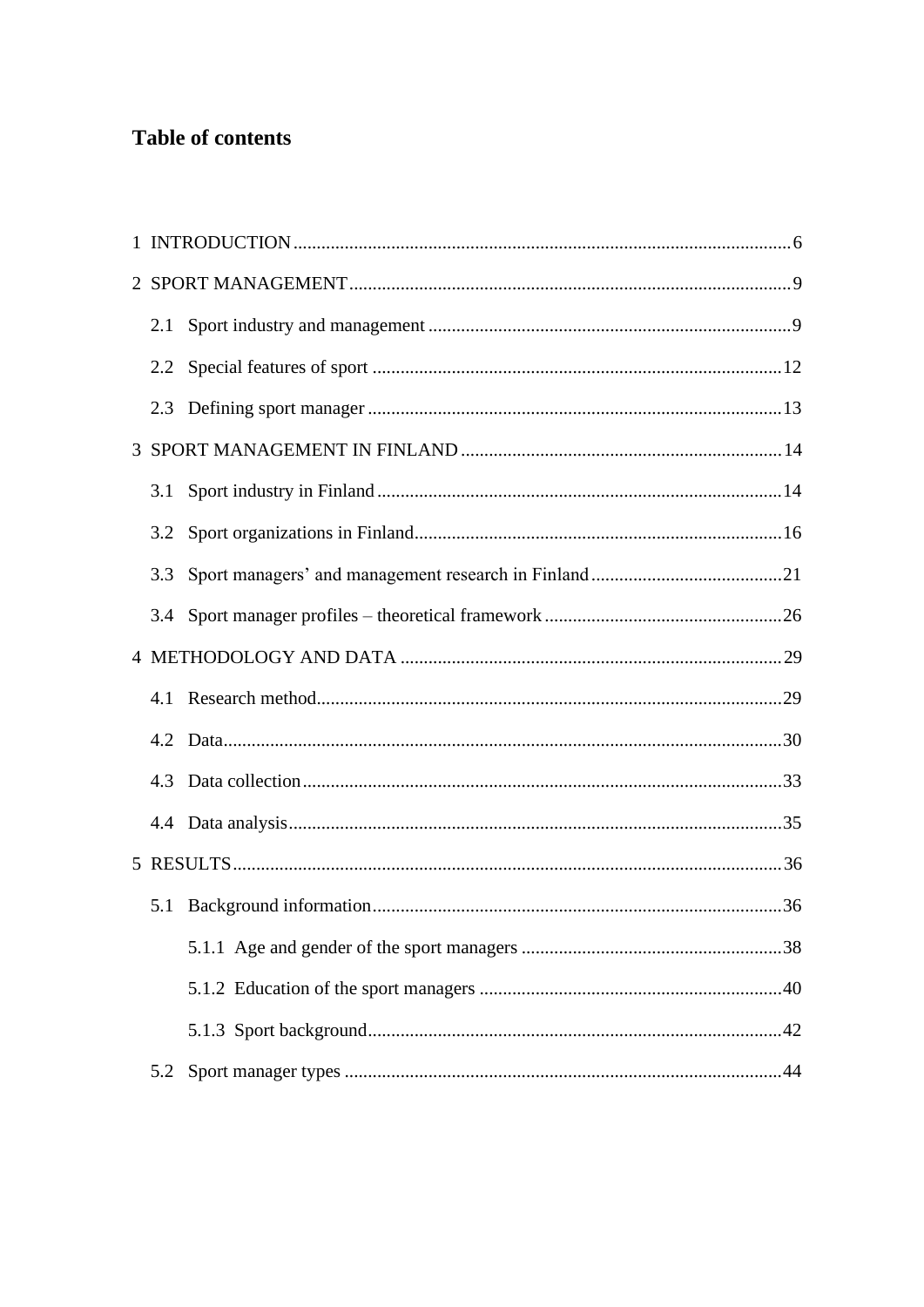| 6.3 |  |  |  |  |
|-----|--|--|--|--|
|     |  |  |  |  |
|     |  |  |  |  |
|     |  |  |  |  |
|     |  |  |  |  |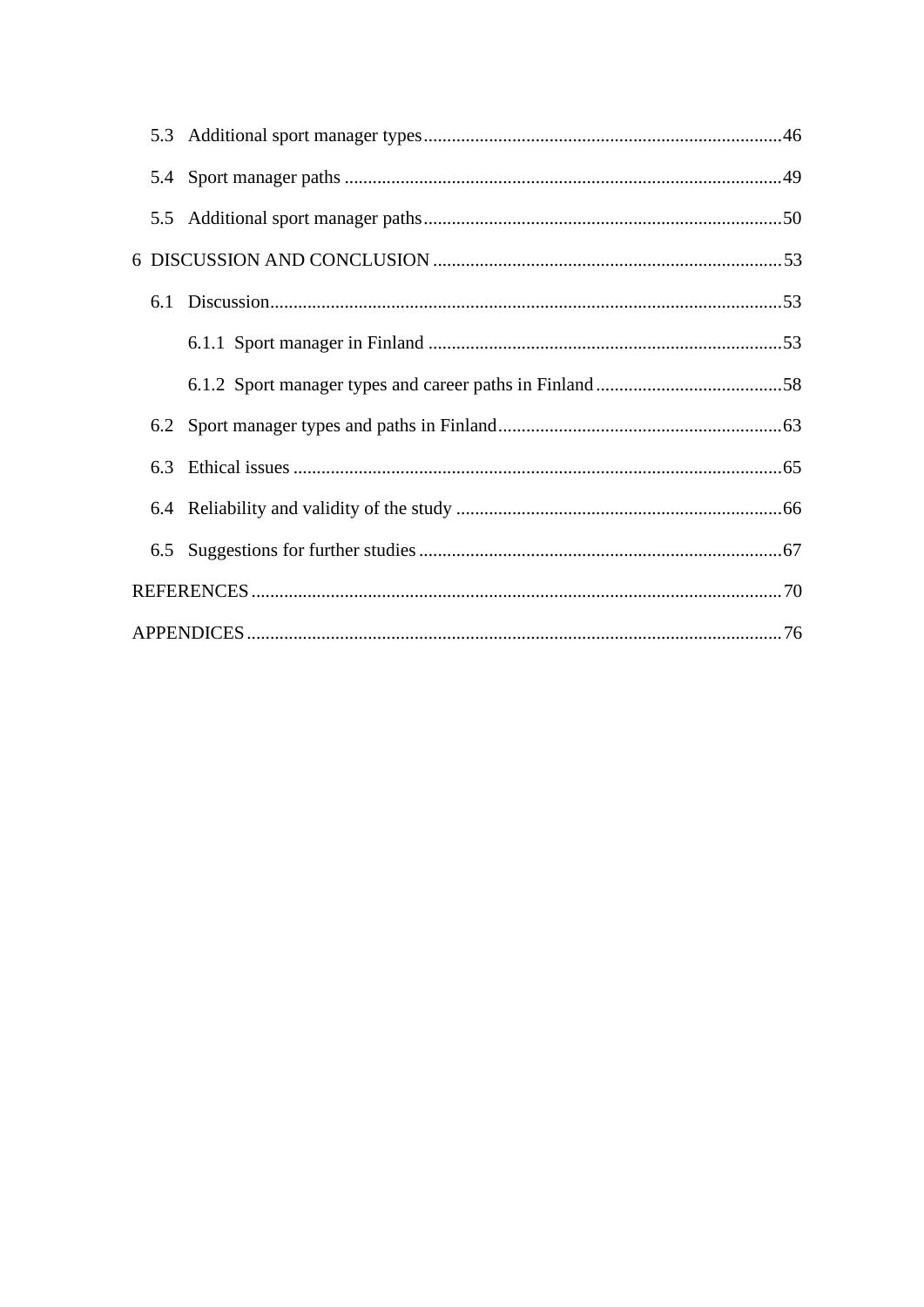## <span id="page-5-0"></span>**1 INTRODUCTION**

In Finland, the sport industry is one of the key segments of the economy (Fasandoz 2016, 109; Laine & Vehmas 2017). The role of sport in society has become more important, which implies a growing significance also in the sport-related labour market and the role of sport in a range of different organizations (Aalto-Nevalainen 2018, 27; Vasankari & Kolu 2018).

According to recent studies about sport management in Finland, there seems to be a prevailing consensus on the lack of managerial expertise in Finland (e.g. Nenonen 2013; Laakso 2016; Lipponen 2017; Aalto-Nevalainen 2018). To develop the competence level of the Finnish sport management as a whole there is a need for more information and discussion about Finnish sport managers' backgrounds and about the ways of how the managers have progressed into their leadership positions. Research carried out over a wide-ranging sample would increase the knowledge of the reality of the sport management in Finland. (Laakso 2016, 168, 171.)

There are different ways to become a sport manager in Finland. Some people rise within sport organizations into management positions, and often the journey is more about drifting or ending up as sport managers by coincidence. For others it is about actively pursuing and aiming towards sport management positions. According to the interviews of sport managers in Finland, a prerequisite of a long-lasting career within sport or otherwise being a well-known personality seems to be the strongest legitimate route to become a sport manager. Substantial knowledge is highly appreciated in the Finnish sport management setting. Besides a background in sports, politics, management skills and gender are central factors on a pathway to become a sport manager in Finland. (Laakso 2016.)

Previous studies (e.g., Nenonen 2013; Laakso 2016) about sport managers in Finland have been mostly conducted as qualitative studies. In this study however, the aim is to examine Finnish sport management by using quantitative research methods. Aiming to create a comprehensive picture of how Finnish sport management is situated currently. This study investigates the Finnish sport manager types and narratives that were first presented by Laakso (2016). The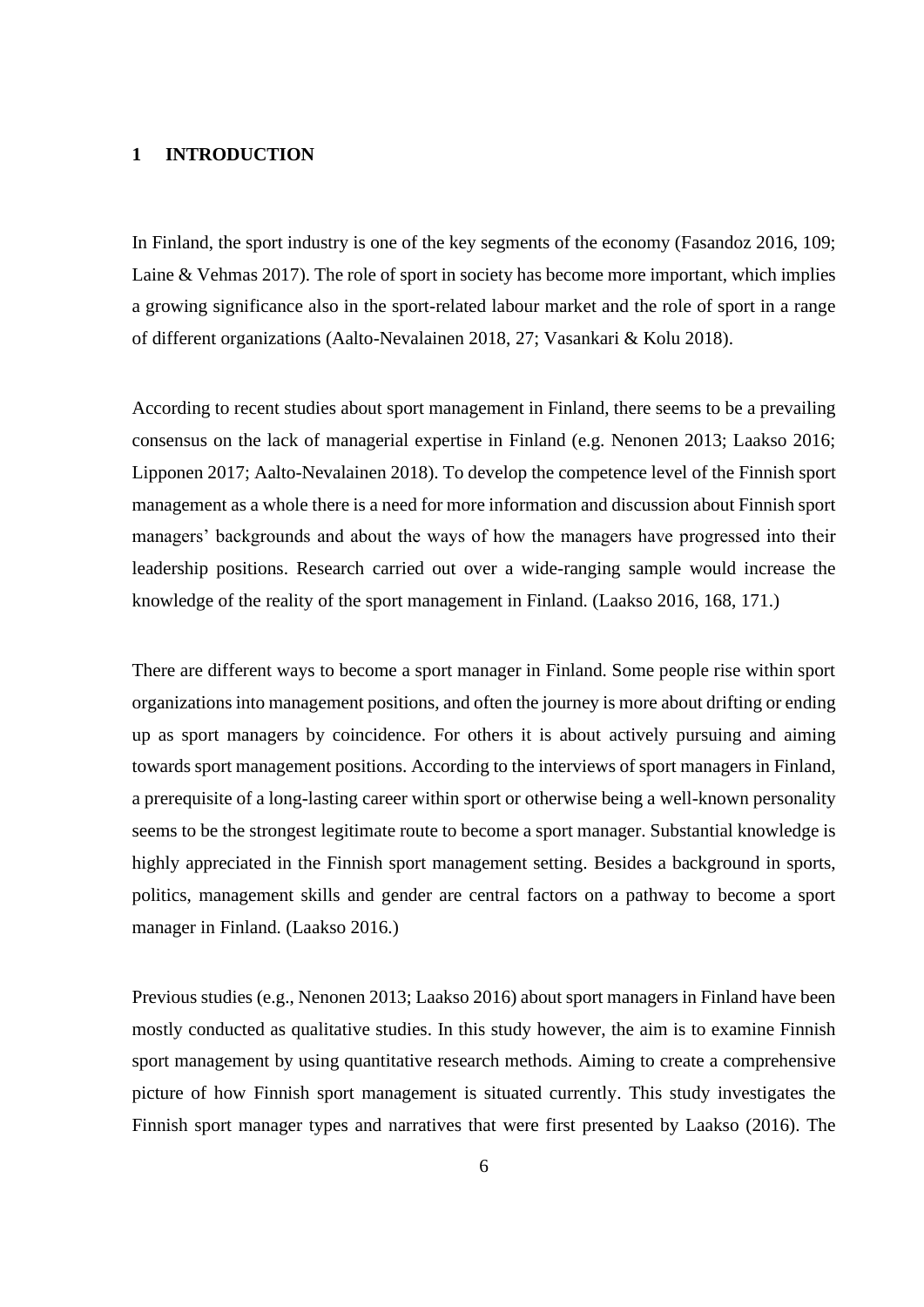purpose of this study is to test the theoretical model presented by Laakso (2016) at the quantitative level and continue on Aalto-Nevalainen's (2018) review on sport management and sport managers' career paths in Finland. While Aalto-Nevalainen (2018) investigated gender differences in sport management in Finland, this study focuses on a comparison of managers between different sport sectors. The theoretical framework of this study is built upon Laakso's (2016) and Aalto-Nevalainen's (2018) studies as well as other literature focusing on sport management in Finland.

The research aims to answer the following research questions:

- What is the profile of sport managers in Finland?
- To what extent can Laakso's (2016) Finnish sport manager types be applied to Finnish sport management field in general?

This study is structured as follows: After the introduction the focus is shifted to the literature review. General sport management internationally is reviewed in chapter two to illustrate the environment where sport managers work. Key concepts and dimensions are presented, and the most important definitions of this study are introduced. Chapter three reviews Finnish sport management literature. Sport industry and organizations are presented together with previous sport management research in Finland. In its own sub-chapter Laakso's (2016) sport manager profiles are introduced. The fourth chapter deals with methodology and data. The fifth chapter consists of results of the study, which are further analysed, discussed and concluded in chapter six. The sixth chapter also includes the presentation of further research possibilities.

This study offers significance to various reference groups. First of all, this study illustrates possible paths towards sport management in Finland. Understanding these is important for both educational facilities as well as for those individuals who wish to become sport managers.

Secondly, this study highlights the differences between private, third party and public sport sectors. While traditionally sport management in Finland has focused on third party and public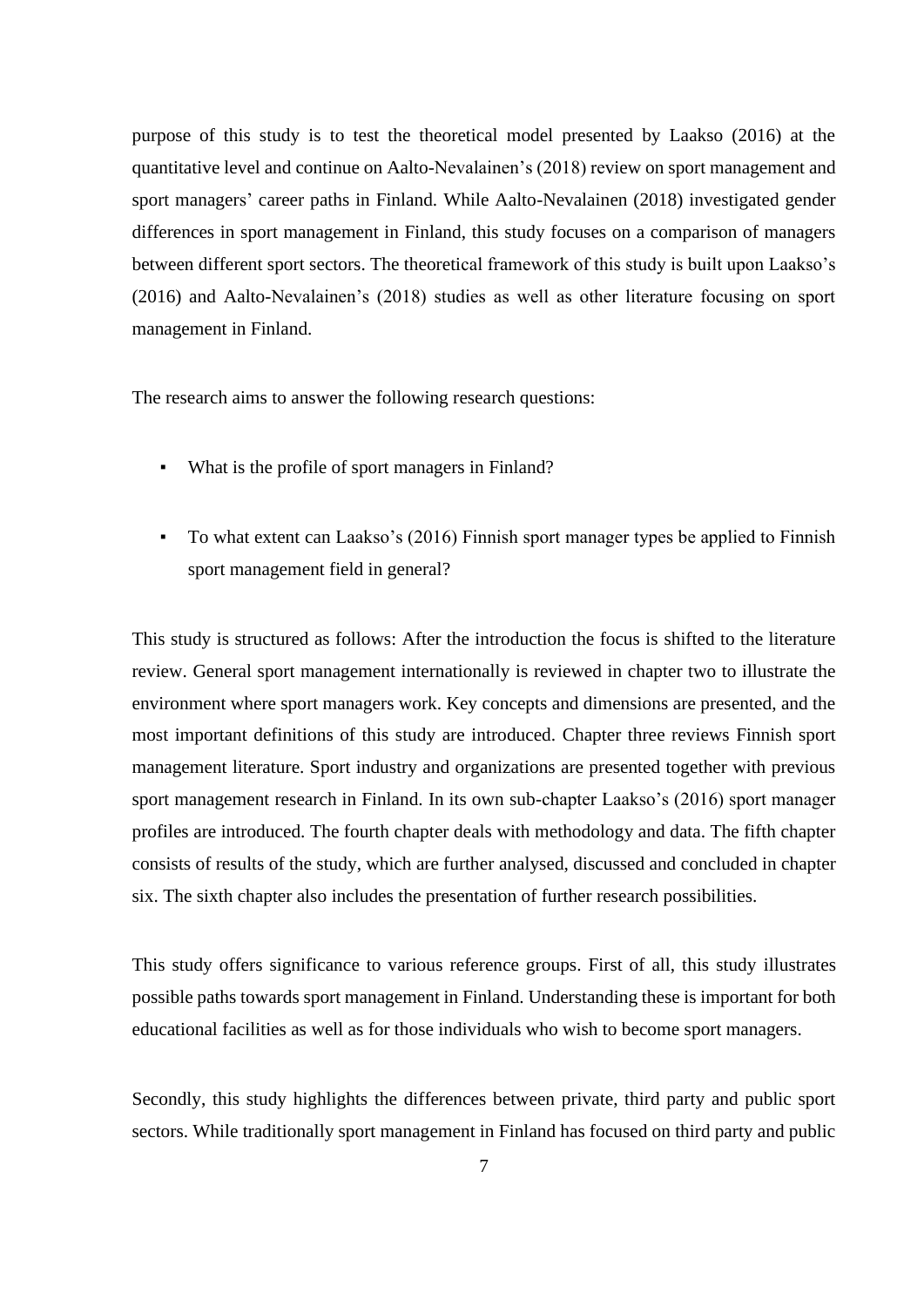sectors, the importance of the private sector of sport in Finland is increasing. This implies the increasing need to understand also the private sector better.

Lastly, this study offers a foundation for future sport management studies in Finland. Creating a comprehensive picture of how the Finnish sport management field is situated. Furthermore, the study provides an opportunity to make more in-depth analysis of different phenomena within the field. Different suggestions for further studies will be discussed in more detail in the last chapter.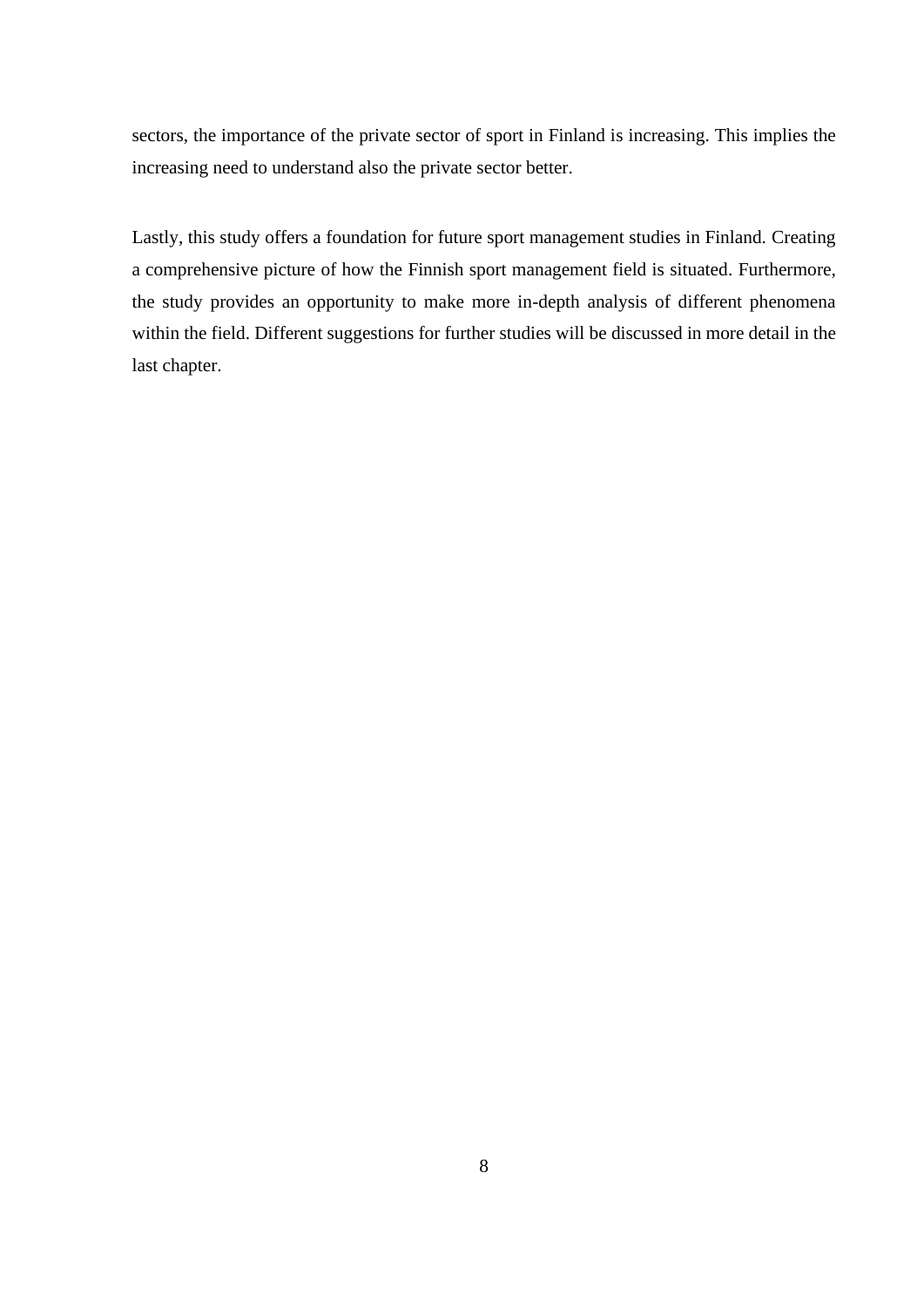#### <span id="page-8-0"></span>**2 SPORT MANAGEMENT**

This chapter reviews sport management literature in general. First the sport industry and environment are defined and described. Secondly, special features of sport are visited. Thirdly, sport manager, as seen in light of this research, is defined.

## <span id="page-8-1"></span>**2.1 Sport industry and management**

The worldwide business of sport is booming. Sport industry is growing faster than overall GDP and the future of the industry remains positive. Different estimations on the size of the sport industry have been made. In 2011 the net worth of the global sport industry was estimated to be between 350 and 450 billion euros. (Collignon et al. 2011.) Within the EU sport related gross domestic product was estimated to be 280 billion euros in 2012. In addition, it is estimated that 5.67 million people work within sports in the EU. (Sport Satellite Accounts 2018.) Sport industry, as defined here, is a market where sport products are offered to buyers. These products can be sporting goods, services, people, places or ideas. (Pitts & Stotlar 2002, 4.)

In the last decades, the sports industry has undergone a number of transitions. If this transition is examined from big screen, the business environment has shifted through trends such as commercialization, professionalization (Shilbury & Ferkins 2011), globalisation (Chadwik 2009) and changes in technology (Hoye et al. 2015, 7). The importance of leadership in the sport industry has been recognized since the 1970s. Since then, the range of academic literature has explored different themes related to sport management. (Peachey et al. 2015; Laine & Vehmas 2017.)

Globalization and internationalization have been major drivers of change within the sport industry. Through new technology sport organizations can reach their audiences wider and faster than ever. New forms of technology allow sport to reach new markets, which means both possibilities and challenges for sport organizations if they can make the most out of new markets and are able to claim new customers. There are challenges, for example if organizations struggle with ever-changing business environments and if they cannot meet the demands of the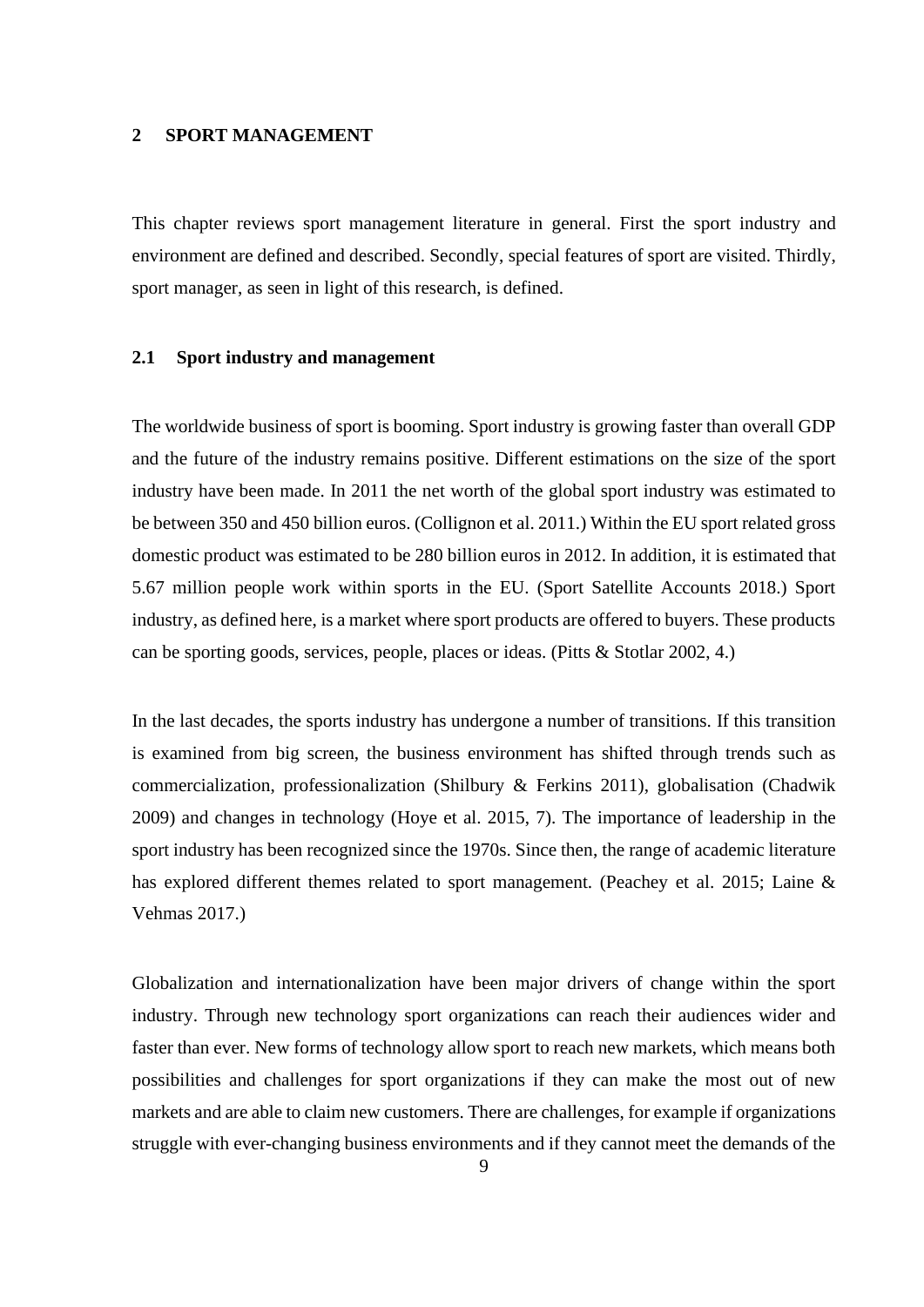toughening competition. The intensifying competition has also highlighted commercialization and professionalization within sport organizations. Sport organizations hire more employees than ever before for tasks that were previously fulfilled by volunteers. More and more sports organizations nowadays have professional management. This means that sport organizations have paid employees to do their administrative activities. Professionalization of sport management positions has created the need to also develop sport management curricula. Universally the role of sport managers is to meet the demands of the new dynamic global sporting environment. (Shilbury & Ferkins 2011; Hoye et al. 2018, 6-7.)

The environment of sport can be described as three distinct sectors. Those sectors are public, third and private sector. Sectors are outlined in the following Figure 1.



<span id="page-9-0"></span>**Figure 1.** Three-sector model of sport (adapted from Hoye et al. 2018, 8)

The public sector of sport includes national, regional and local governance working with sport policies, funding and enabling of sporting activities. The third sector, which can also be described as the nonprofit or voluntary sector, involves associations ranging from national and international sport governing bodies to local sport clubs. Actors within the third sector of sport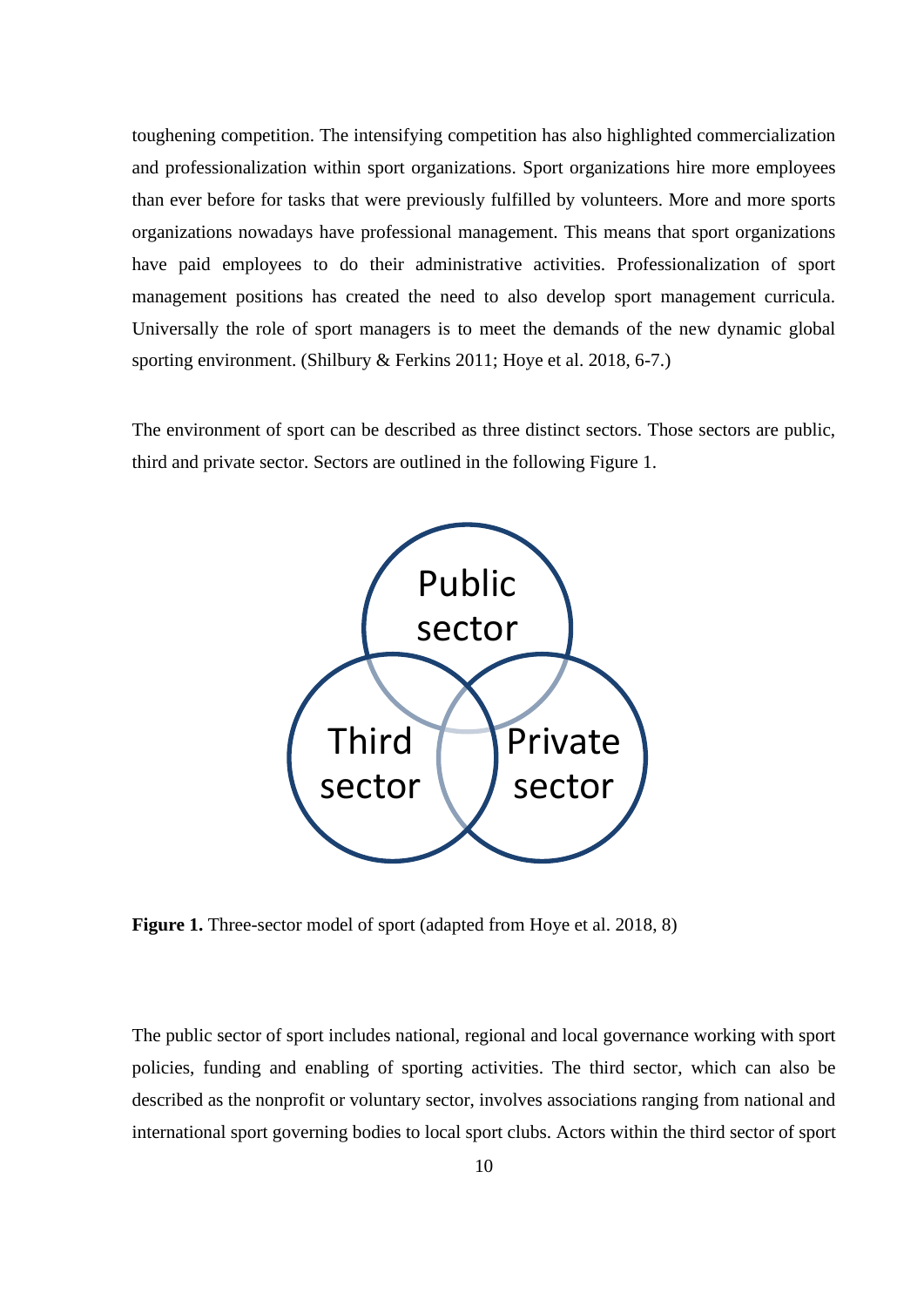are responsible for providing sport and physical activity opportunities. Associations are by nature nonprofit and based on voluntary work. The last part of the three-sector model of sport is the private sector. Which includes all commercial actors and businesses working within the sport environment. This can range from professional teams to sport retailing and to other commercial operators. (Vehmas & Ilmanen 2013; Hoye et al. 2018, 7-8.)

As can be seen from Figure 1, sport sectors do not work in isolation and overlap with each other. This means that some sport organizations can have features from multiple sectors. The trend of blurring boundaries between different sectors is described as hybridization. All three sectors are adopting features from each other. Previously, different sectors where seen as distinct but the definitions are no longer so clear. In the public sector blurring of boundaries is best seen in the privatization of certain functions and transferring responsibility from service production to the third sector. In turn, the third and private sector need to be able to adapt to these new responsibilities. (Billis 2010, 3; Heinonen 2012, 13–15; Sipponen 2016, 21–24; Hoye et al. 2018, 7-8.) While this study focuses on organized sport, in addition to three sector model there exists sport that is unorganized. Most Finns are not affiliated into any organized sport system but rather are moving independently. This self-organized sporting activities can be of many sorts ranging from commuting to hanging out with friends. (Rikala 2013, 3; Hasanen 2017.)

The environment where sport organizations operate, differs from other business environments (Hoye et al. 2018, 4-8). Despite the differences, business organizations have a lot to offer for sport management, and vice versa. Traditionally, sport organizations have adopted management practices from business models (Slack 1998), but business organizations have awakened to imitate models from sport organizations (Aaltio-Marjosola & Takala 2000; Wolfe et al. 2005; Burnes & O'Donnell 2011). Sport organizations can be beneficial for business organizations to learn multilevel evolution, competitive advantage, stakeholder management and working with teams (Burnes & O'Donnell 2011). However, special features of sport should be taken into consideration when investigating sport management (Fink 2013) and these special features will be outlined in the following sub-chapter.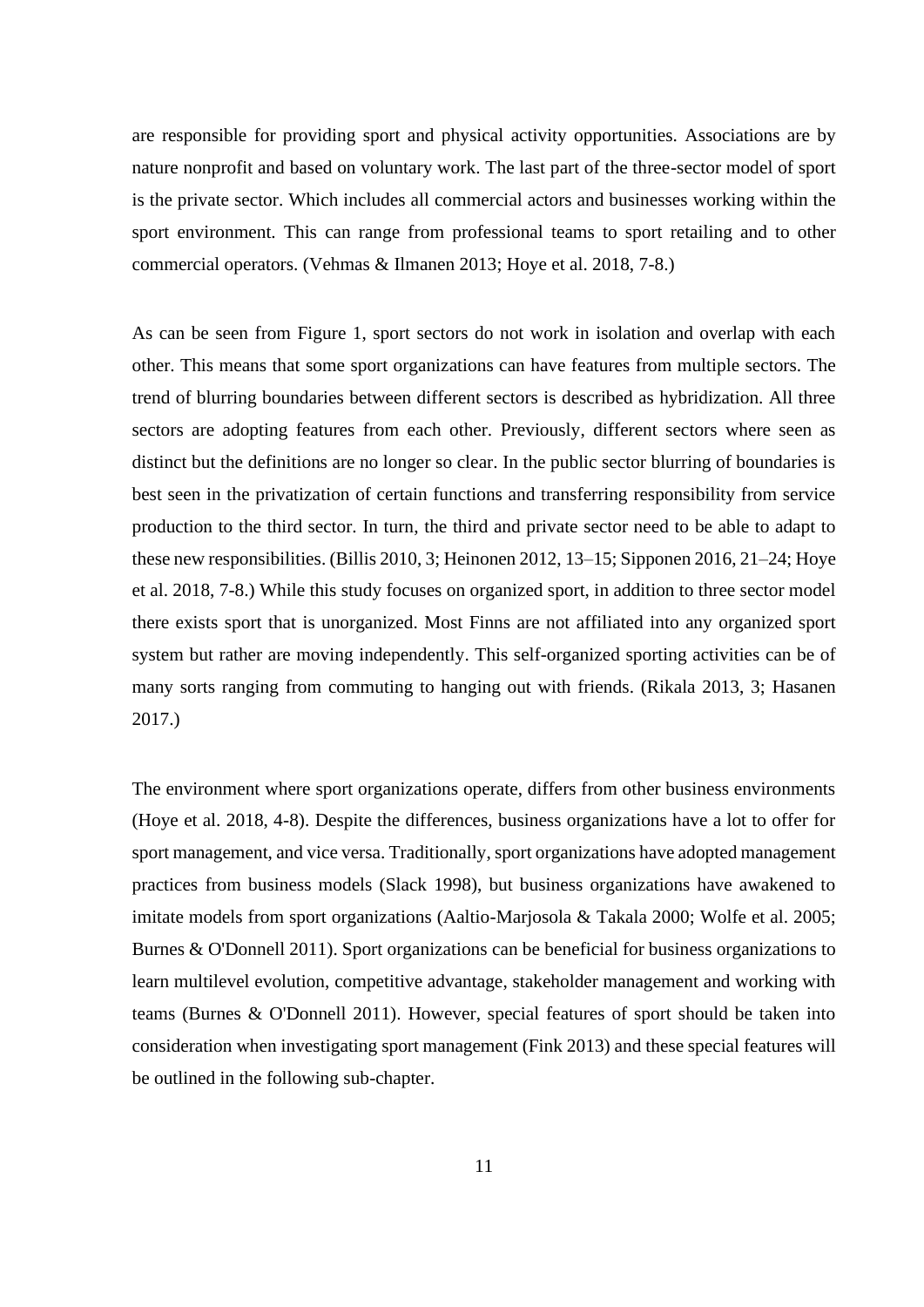## <span id="page-11-0"></span>**2.2 Special features of sport**

From the perspective of sport management, sport has traditionally been perceived through two contrasting philosophical approaches. From the first point of view, sport is a unique cultural institution where traditional business practices do not function, because they do not acknowledge special features of sport. This viewpoint highlights the specialty of sport management as a field and it should not be regarded through generic business principles such as profit maximization. Secondly, sport can be seen from the viewpoint of the generic business environment, which follows the same basic rules of business as any other business entity. (Smith & Stewart 1999.) Over the years, the distinction between the aforementioned approaches has been fading, and nowadays sport is seen as something between these two thoughts. Sport management has become its own academic discipline. Yet still, sport is seen as a challenging area of expertise, because of its hybrid nature where two competences, sport and management, are combined. (Costa 2005; Smith & Stewart 2010.)

Smith and Stewart (1999) listed ten unique features of sport that should be acknowledged in the case of sport management. These unique features include the ability to develop irrational passions, performance evaluation, competitive balance, variable quality product, brand loyalty, vicarious identification, a high degree of optimism, reluctant to new technologies and lastly, limited availability. Revisiting special features, Smith and Stewart (2010) challenge their previous ideas and state that many of the previous features can be found also in other knowledge industries, for example from areas of culture and hospital management. Out of the previous ten features, they conclude four features that clearly distinguish the sport field from business. Firstly, the quality of sport product is not uniform. As sport performance varies between different events, so does the quality of the sport product. Managers need to work to ensure the most revenue is generated in spite of a varying product quality, which they can rarely affect. Secondly, competitive balance remains in the center of sport. A cooperative behavior among rival sport clubs can be observed, that if compared to co-operation between rival companies in the business world, would be against anti-competitive laws. In sport however, this is tolerated. Thirdly, sport players are placed under such scrutiny and held up to standards that would not be tolerated by employees in other business areas. Fourth and last aspect that distinguishes sport from other businesses, is that players' rights are very different in comparison to employees'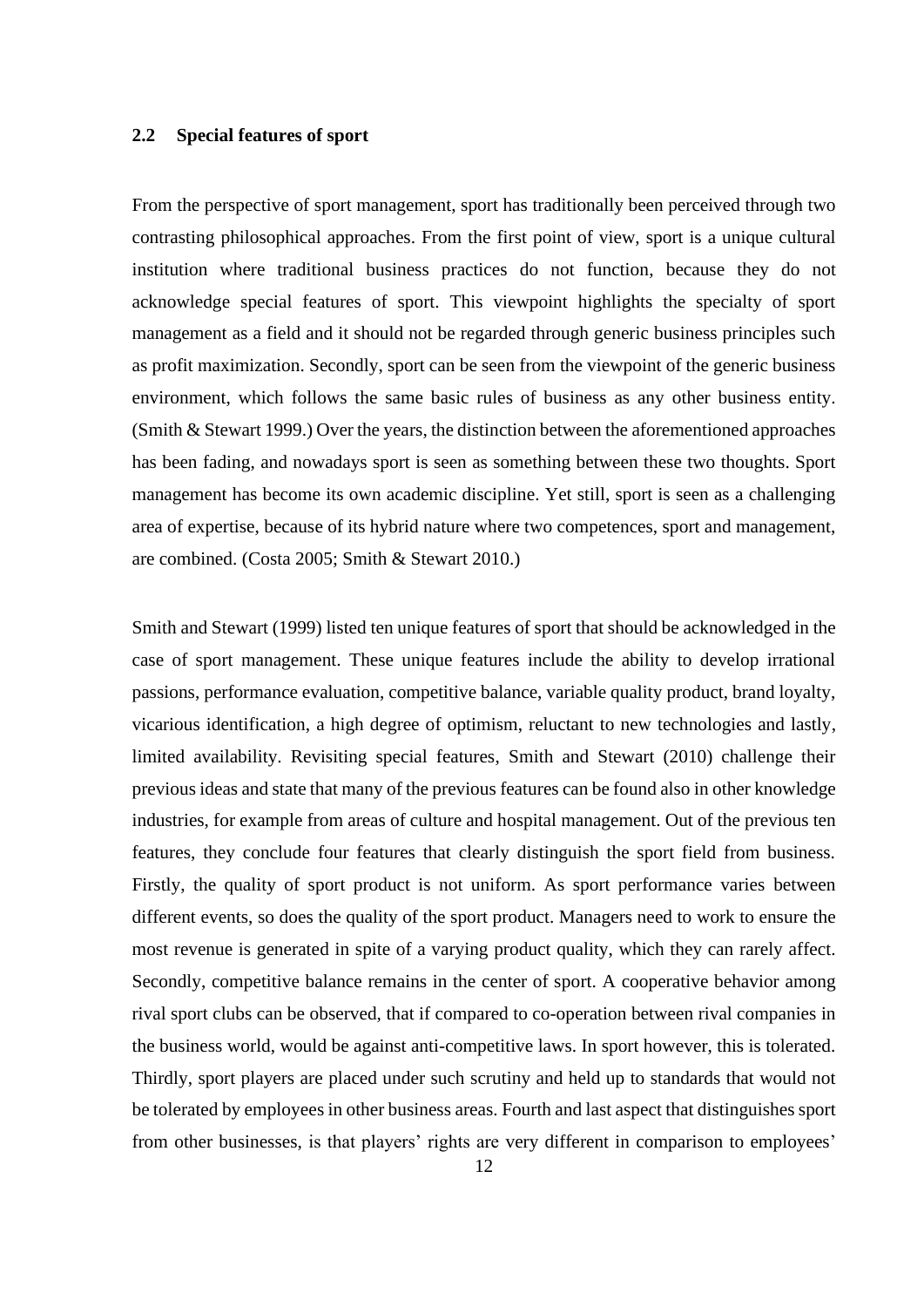rights. Players are an income asset for professional teams, which is probably best seen in player transactions between teams. The tight constraint that is placed on players behaviors, would be rare to see in other business enterprises. (Smith & Stewart 2010.)

Despite how special features of sport are combined, they create an unique environments that sport managers need to deal with. In the next subchapter, the concept of sport managers will be defined.

## <span id="page-12-0"></span>**2.3 Defining sport manager**

The definitions of sport management and sport managers vary. On one hand, sports management is seen as managing sports. This includes management practices that involve actual sporting activities. On the other hand, sport management is defined as all management practices in the sport industry. (Pitts & Stotlar 2001, 3.)

According to Soucie (1998), sport managers are involved in a wide range of management activities. These activities aim at producing and marketing sport services for clients whose personal goals and needs are diverse. This goes in line with Pitts and Stotlar's (2002) view of sport management where all management practices in the sport industry are regarded as sport management. This broader view of sport management is also used within this study. Sport management can thus be defined as a leadership targeting all people, functions, businesses, and organizations that can still be linked to the production, management, enabling, or marketing of a sports product (Pitts & Stotlar 2002, 3).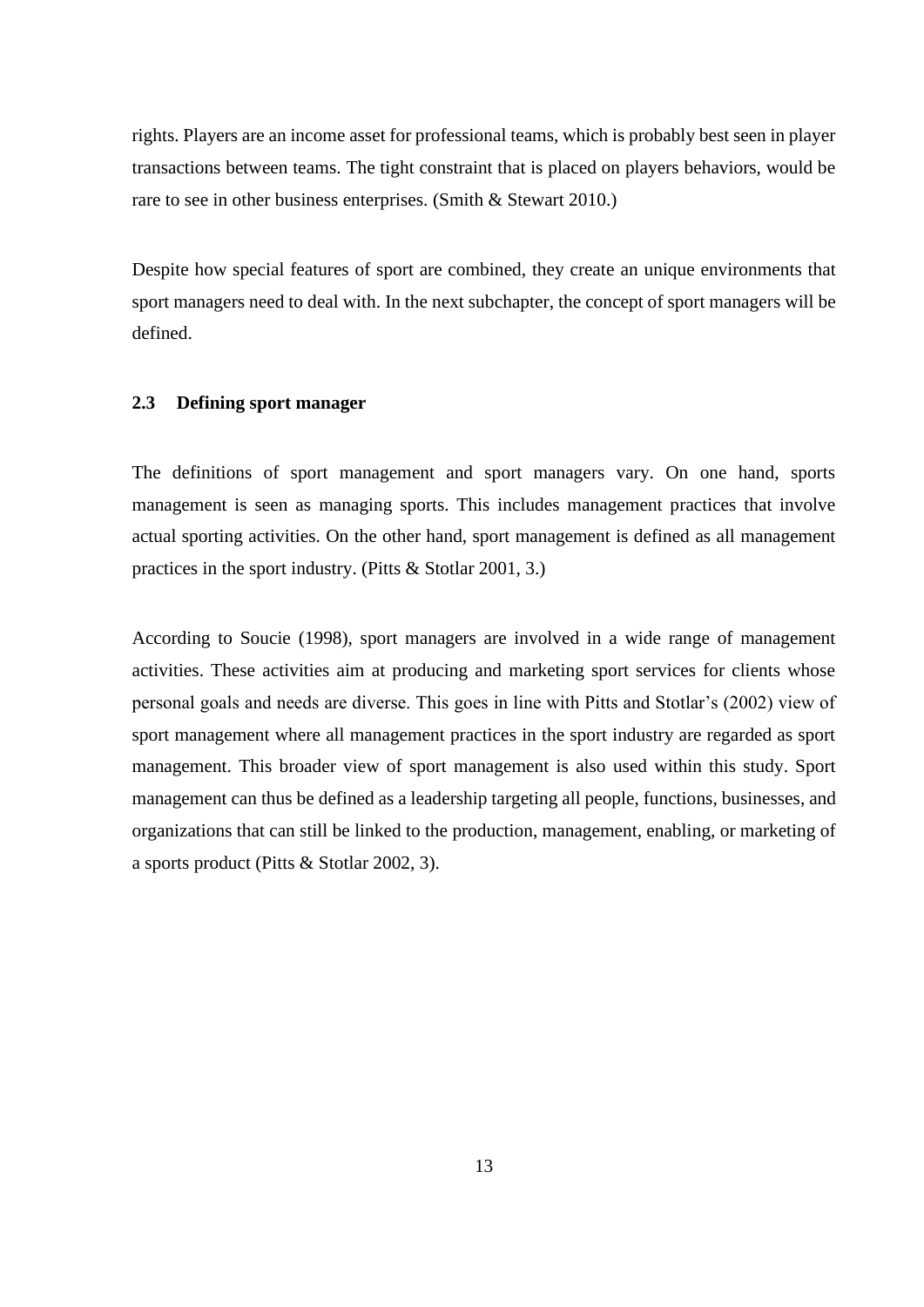## <span id="page-13-0"></span>**3 SPORT MANAGEMENT IN FINLAND**

This chapter reviews sport management literature in Finland. Firstly, the sports industry is described in the context. Secondly, the Finnish sport organization field is presented. The third sub-chapter deals with the literature review on sport management in Finland. Lastly, in the fourth sub-chapter, Laakso's (2016) theoretical model is presented.

## <span id="page-13-1"></span>**3.1 Sport industry in Finland**

The sport industry in Finland can be considered as momentous. From the Finnish national economy's point of view, sport industry is seen as one of the key economic segments in the country. The share of sports in the total economy has been increasing since the 2000s. In 2014, the size of the sports industry in Finland was estimated to be around 5.5 billion euros. From the industry's point of view, Finnish sports business is shifting from basic manufacturing to a more service -oriented business field. (Alanen 2006; Kosonen 2014, 8; Fasandoz 2016, 109, 140; Laine & Vehmas 2017.)

When comparing Finland to its Nordic counterparts, the Finnish sport sector appears to be more fragmented and undergoing some major transitions (Lehtonen 2017). Traditionally, the Finnish sport sector has been built upon public and civic sectors, meaning that the responsibility for organizing sport lies with the state and municipalities (Mäkinen 2012). In the last decades, the importance of the private sector has been increasing in Finland (Huhtanen & Pyykkönen 2012; Laine & Vehmas 2017). Nevertheless, the private sports sector is relatively small in Finland (Vehmas & Ilmanen 2013). On the public level, different stakeholders are being combined striving to create a Finnish model of a national sports organization (Stenbacka et. al. 2018).

Internationally, the sports sector is experiencing a shift from an amateur, volunteer-driven world to a more professional and business-like model (Shilbury & Ferkins 2011). This professionalization movement can be recognized also in Finland. More and more Finnish sport clubs are experiencing a shift towards a professional club environment. (Koski & Mäenpää 2018.) This is in line with a view of Finnish sport managers interviewed by Kokkonen and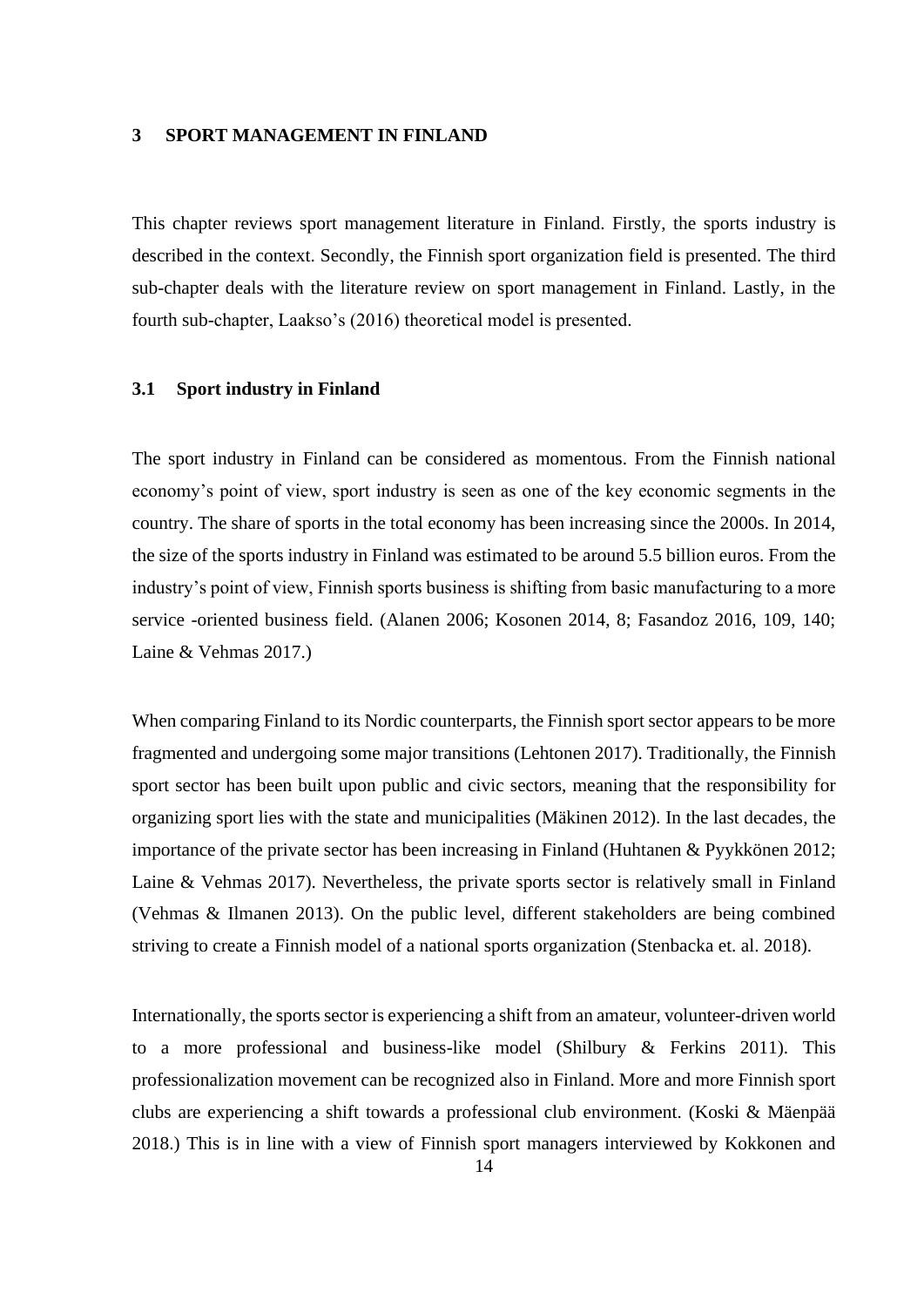Pyykkönen (2011). Besides global megatrends such as professionalization, commercialization and globalization, Koski and Heikkala (2006) highlight socio-demographic changes in the Finnish society. The potential population participating in sport and physical activities is getting older. The ageing of the population will challenge sport managers in the future, with the example of a lack of voluntary people.

Kosonen (2014, 13) capsulizes the most important trends affecting sport industry in Finland. These are described in the following Figure 2.



<span id="page-14-0"></span>**Figure 2.** Trends affecting sport industry (adapted from Kosonen 2014, 13).

There are few sport segments of Finnish sport industry that have a clear growth potential. Those are health and well-being, tourism, events, communication, entertainment and lifestyle. The growth of previous segments is the basis of the abovementioned trends affecting Finnish sport industry, namely intelligent technology extending to everyday life. The increase in competition of leisure time emphasizing social and mental needs, growth in senior population, increase of polarization and health awareness. (Kosonen 2014, 13.)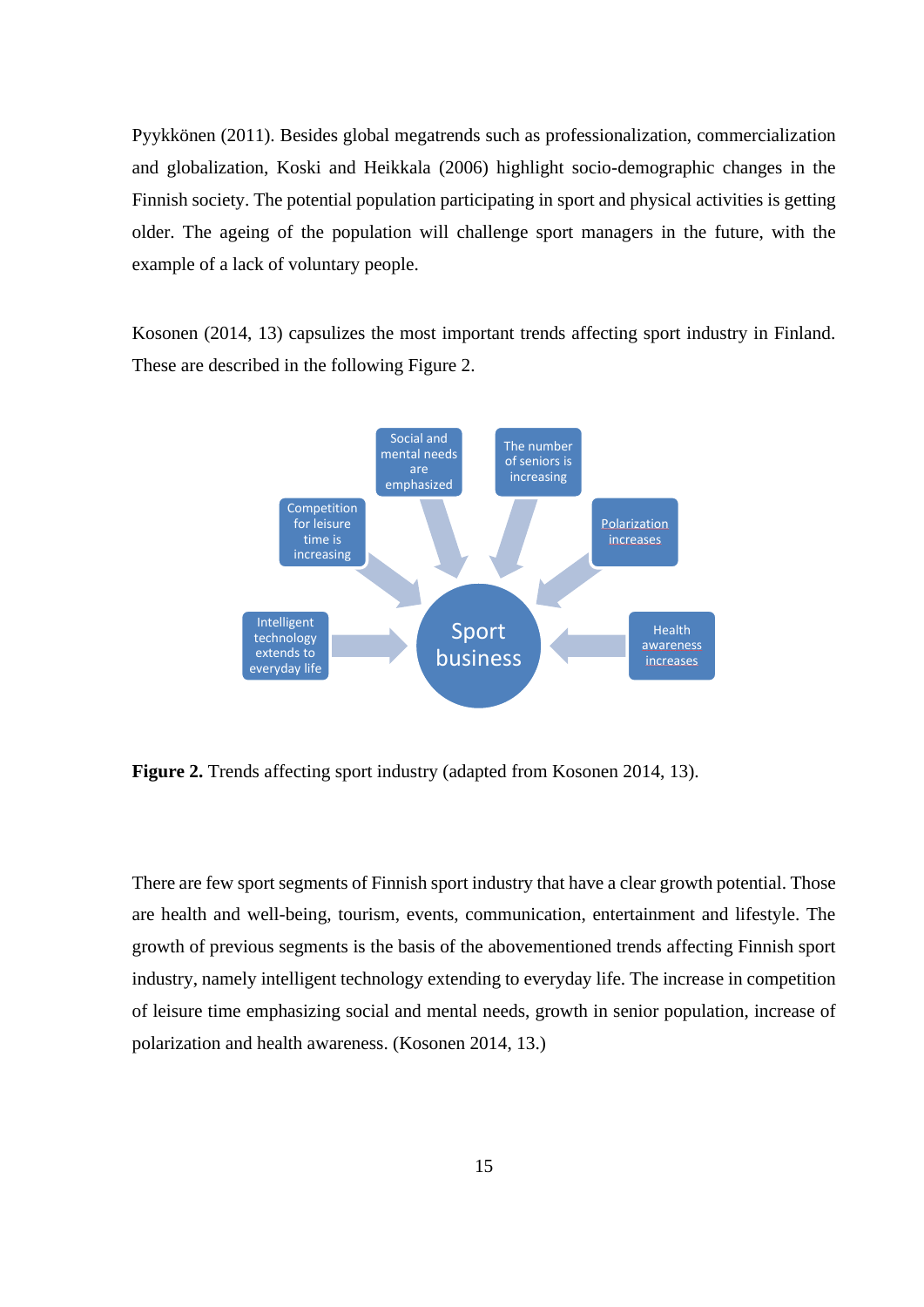The trends described above shape the sports industry in Finland. Besides challenges in the general environment, sporting culture in Finland is also undergoing a change towards a more professional environment. Part of the cultural shift in the sport setting is seen in the movement from a traditional towards a more individualistic view of sport. Before sports club members were committed to associations for the long run, now commitment is mainly project-based. The Finnish sport club culture is also shifting from serving only its own members to producing sport services to larger groups. The focus is shifting from member emphasis towards a broader customer and service emphasis. These cultural shifts bring challenges to the organizational interaction, integration of functions and coordination mechanisms, in practice for sport management. (Koski & Heikkala 2006, 9-10.)

The social significance of the sport industry has increased in Finland during recent years, as the benefits of a physical lifestyle for learning, working life and health are increasingly understood (Aalto-Nevalainen 2018, 27). Sports' ability to reduce physical inactivity and its side effects is an example of sports' social significance. Physical inactivity causes costs to Finnish society of approximately 3.2 – 7.5 billion per year. This results in extra expenses and losses of productivity (Vasankari & Kolu 2018). As can be seen in the municipal level, the overall promotion of physical activity has been positive in recent years. Sport is mentioned more often in municipal strategies, and activities that promote physical activity have increased. (Hakamäki et al. 2016.)

## <span id="page-15-0"></span>**3.2 Sport organizations in Finland**

In this sub-chapter the Finnish sport organization field is outlined as presented in research in 2019. The framework of Finnish sport organizations is presented in Figure 3.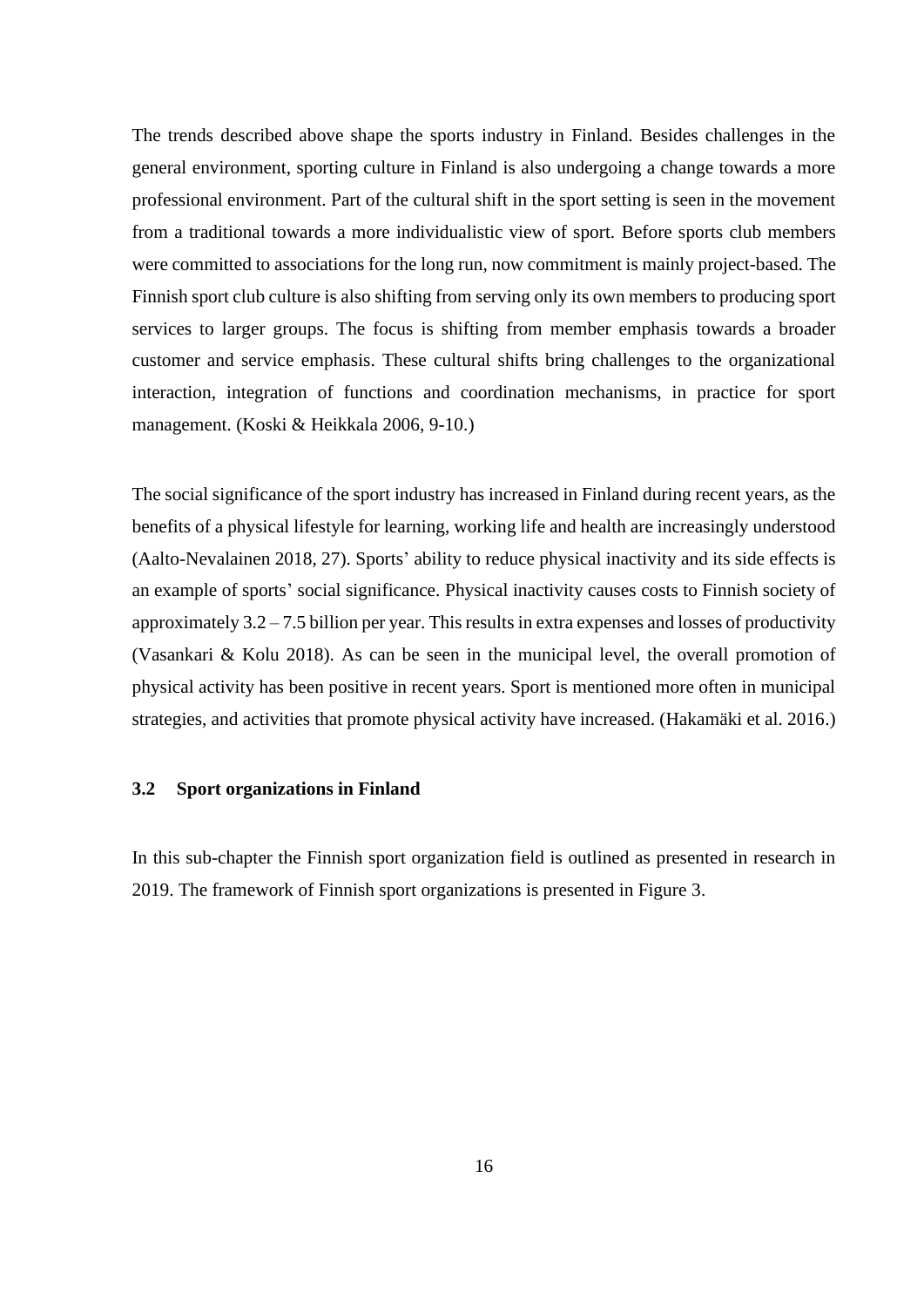

**Figure 3.** Sport organizations in Finland 2019 (adapted from Aalto-Nevalainen 2018, 23)

The Finnish Sports Act (Liikuntalaki 2015) defines responsibility areas the different sport organizations in Finland have. The central government's role is to be responsible for the overall leadership, coordination and development of sport policy and for the establishment of general conditions for physical activity at a governmental level. The main actor on behalf of the government is the Ministry of Education and Culture. In addition, the Finnish National Agency of Education, Ministry of Health and Social Affairs and Finnish Defense Forces play a significant role in national physical activity. At the regional administration level governmental sport activities are handled by the Regional State Administrative Agencies. (Liikuntalaki 2015, 4§; Aalto-Nevalainen 2018, 23-24).

National Sports Council acts as an expert body for the Ministry of Education and Culture. Their role is to examine Finnish sport policies from a strategic point of view, to evaluate the impact of governmental physical activity interventions and to guide the overall physical activity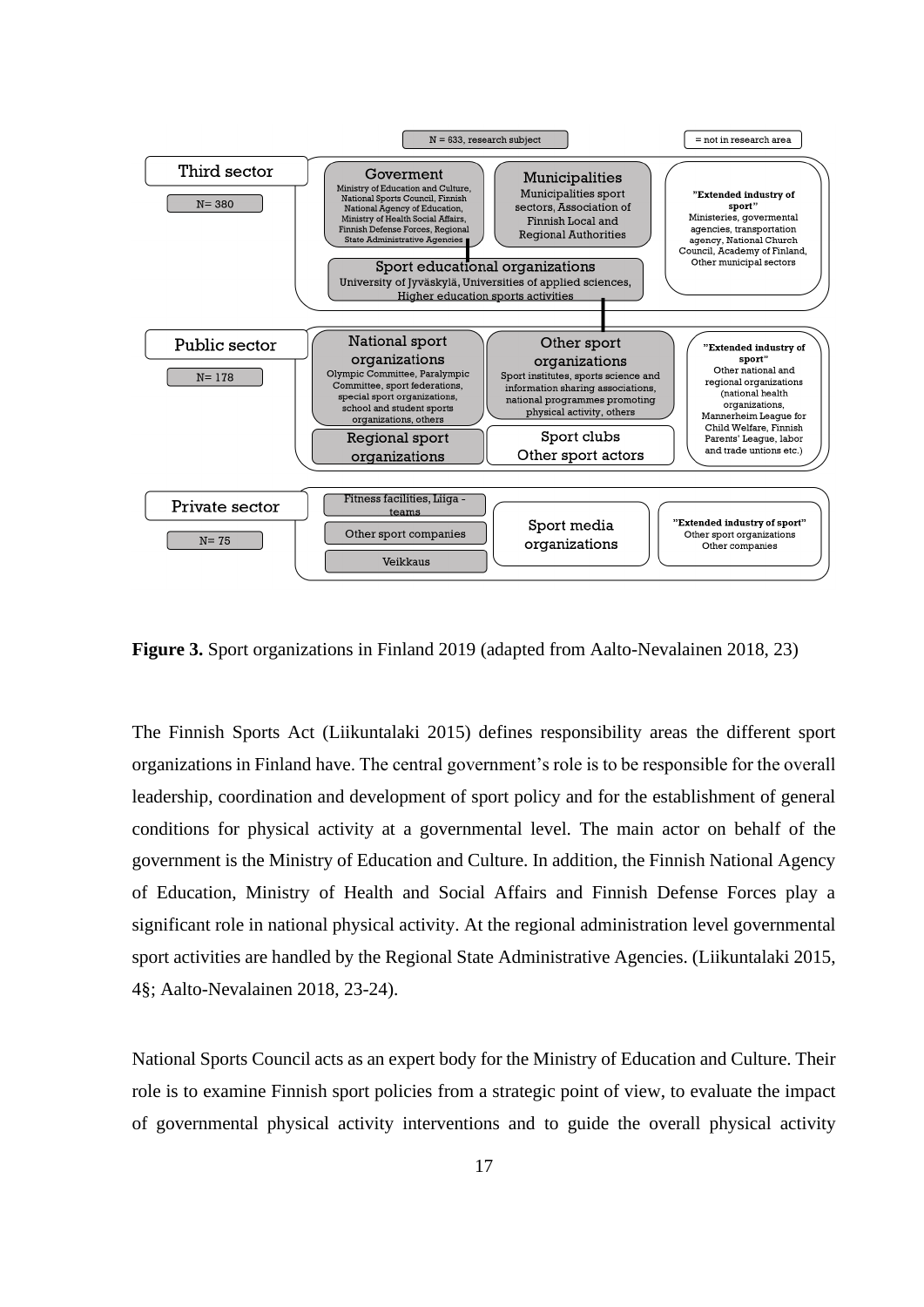enhancement efforts. Practical implementation on governmental sport policies occurs in cooperation with local municipalities, NGOs and other sport actors. (Liikuntalaki 2015, 4, 6§.)

On the local level, municipalities are responsible for sport and physical activities. Depending on the size of the municipality, sport services are organized differently. The sport in municipalities can be conducted in the specialized sport sector focusing on sport activities or sport can be encorporated alongside larger entities and in cooperation with other sectors. The core role of the municipalities is to produce sport services, construct and maintain sport facilities, and to provide support for individual citizens and sport clubs. (Liikuntalaki 2015, 7§; Aaltonen 2016, 78-84.)

Sport educational organizations are a central part of the Finnish sport system, but because of their different legal person status it is difficult to position them on any specific sector of sport. In Finland, higher education in the field of sport is offered at university level in the Faculty of Sport and Health Sciences at the University of Jyväskylä, and in level of universities of applied sciences by Kajaani, Rovaniemi and Haaga-Helia's unit in Vierumäki. (Aalto-Nevalainen 2018, 24-25.) In this study, the organizations providing higher education in sports are placed in the public sector because of their public function as public educational institutions

The third sector in sport aims for non-profit, social and societal goals. While as government and municipalities organize and create possibilities to perform sports, the role of the third sector is to produce the actual sport and physical activities. The main actors of the third sector are sport clubs, associations and foundations. (Itkonen et al. 2000, 112; Liikuntalaki 2015, 4§.) Sport organizations operating in the third sector can be categorized into national federations, regional federations, associations and foundations operating in their midst and to sport clubs and other local actors. Within this study the focus is on national and regional levels of third sector parties.

At the national level the Finnish Olympic Committee has a central acting role. In Finland, it is closest to what could be called the national central sport organization. However, it does not fully qualify for the national central sport organization as organizations such as sports institutes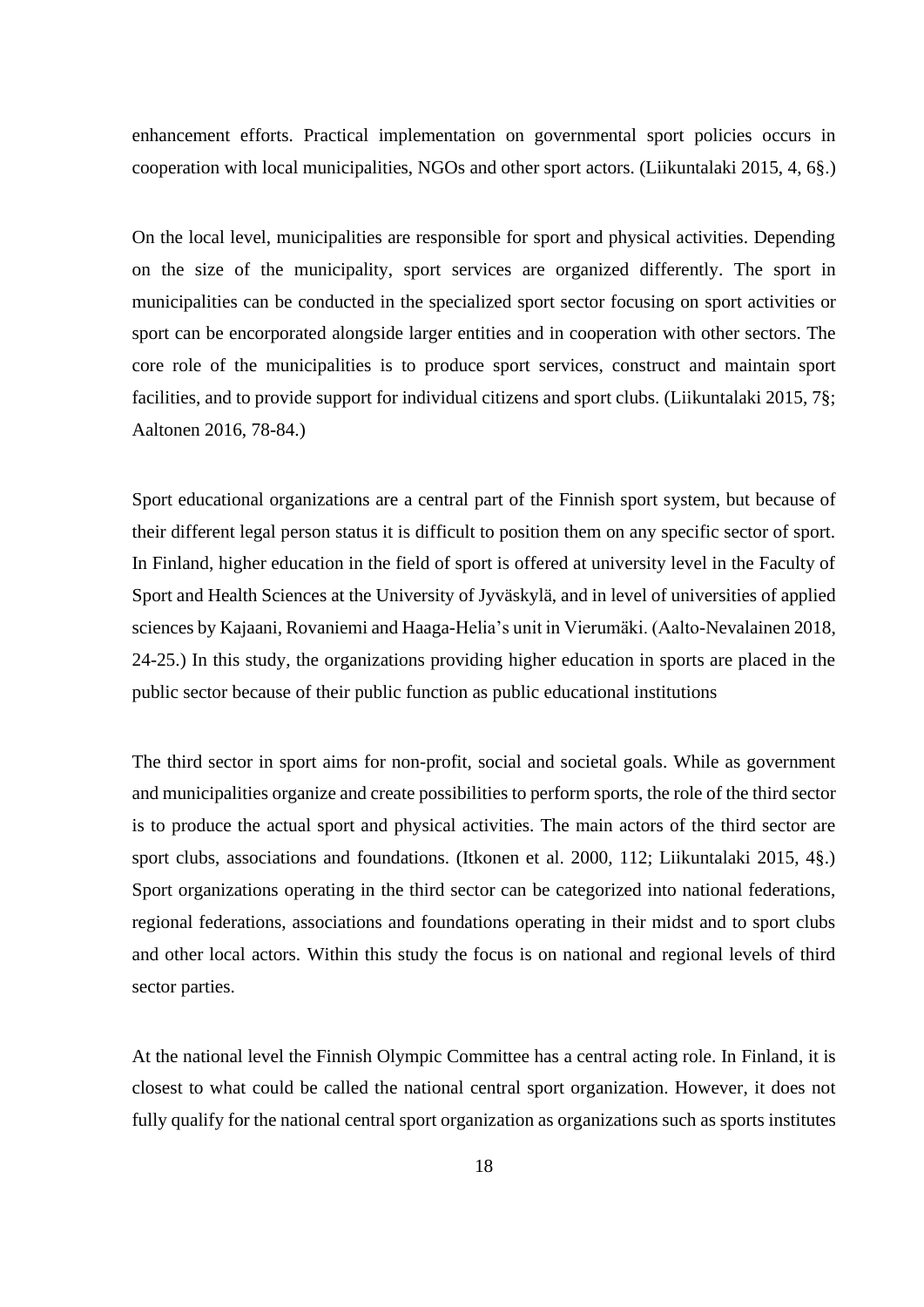and regional sports organizations are not subject to it. In the beginning of 2017, the Finnish Sports Confederation Valo and the National Olympic Committee merged and in addition to toplevel sports, the new Olympic Committee also formed to be the children's and youth's physical activity's central organization. The National Olympic Committee works together with other national sport organizations such as federations, special sports organizations, school and student sports organizations. Other national sport organizations include organizations such as national outdoor organization Suomen Latu (Stenbacka et al. 2018.) The Finnish Paralympic Committee represents the Finnish top athletes with disabilities (Paralympia 2019).

The other sport organizations operating in the Finnish third sector of sport include sport institutes, communities related to sports science and information sharing, national programmes promoting physical activity, as well as other sport associations and foundations (Aalto-Nevalainen 2018, 26). There are 14 sport institutes in Finland of which 11 are national and three regional institutes. The role of sport institutes is to produce physical activity, well-being and health education as well as supportive education and training for local sport clubs (Aaltonen 2016, 106-107.) Sport organizations related to information sharing, education and enhancing physical activity include sports medicine centres, Finnish Center for Integrity in Sports (FINCIS), Finnish Society of Sport Sciences, Research Centre for Physical Activity and Health (LIKES), Research Institute for Olympic Sports (KIHU), UKK Institute - Centre for Health Promotion Research (Aalto-Nevalainen 2018, 26). National programmes promoting physical activity include Schools on the Move, Strength in Old Age -programmes (OKM 2019). Other associations and foundations working in sports sector include the Network of Finnish Cycling Municipalities and The Stadium Foundation, which manages the Olympic Stadium in Helsinki (Aalto-Nevalainen 2018, 26).

Local actors in the third sector of sport involve sport clubs and other associations operating at the local level. Despite the changes in Finnish sport system, sport clubs have remained as the backbone of the system. Ownership of sport clubs is based on membership and they are by nature non-commercial actors. In the previous couple of decades, the number of sport clubs has been increasing. Similarly, physical activity within sport clubs has been increasing. Depending on the definition of a sport club there are currently 6 000 – 13 000 sport clubs in Finland. (Koski 2013; Vehmas & Ilmanen 2013; Mononen et al. 2016.)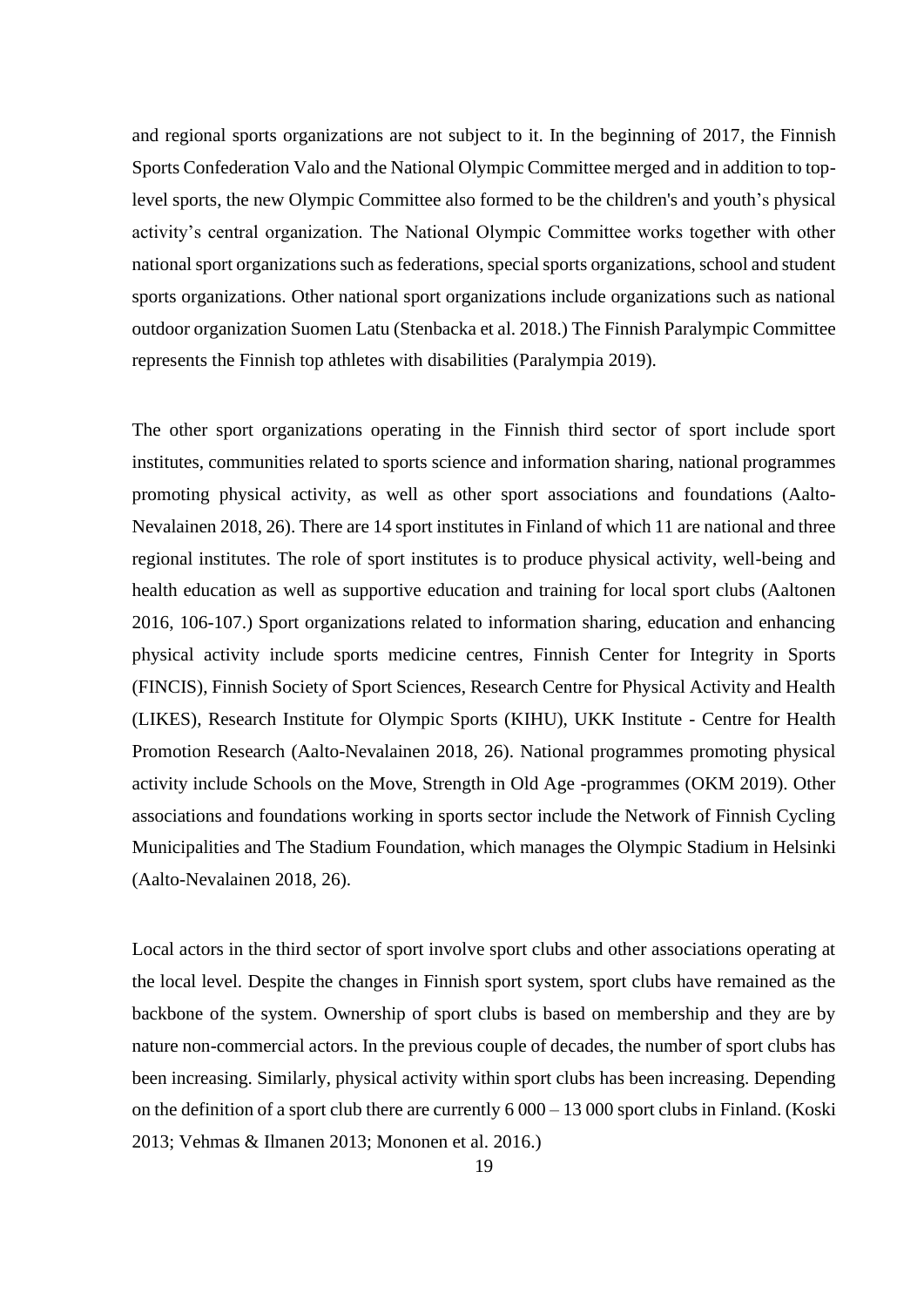Sport companies in the private sector of sport operate in a different range of businesses including gyms, sport centers and other sport service producers, as well as sport clothing and retailing. Despite the fact that the sports private sector has been growing in Finland during the last decades, the activities are still relatively small in respect to the whole sport sector. In 2011 there were estimated 5 000 sport-related companies in Finland. Of these 95 percent were microenterprises, involving less than ten employees. Out of all micro-enterprises, the majority were practitioners employing less than two people. (Koivisto 2010; Kosonen 2011; Huhtanen & Pyykkönen 2012; Vehmas & Ilmanen 2013; Lith 2013; TEM 2014; Laine & Vehmas 2017.)

The four largest areas in the private sport sector by revenue include sport goods retail and wholesale trade; fitness facilities and sport clubs operating as limited companies (Laine & Vehmas 2017). Out of these, fitness facilities and sports clubs are directly in touch with sport, while wholesale and retail have an indirect connection. Fitness centers have been the most profitable part of the private sport sector and the number of facilities has been increasing steadily. From the beginning of 2000's, the number of facilities has tripled. At the same time the largest players in the market have been expanding and the market has concentrated. When it comes to sport clubs as companies, they have not been as profitable as fitness-centers. Out of the Finnish sport leagues, only the highest level of men's ice hockey can be considered professional. In the season 2014-2015 only three out of 14 clubs suceeded to be profitable. Despite constant losses, the revenues generated by ice hockey league clubs can be considered relevant in case of Finnish sport sector. (Lith 2013; Hänninen & Kössö 2016; Laine & Vehmas 2017.)

The private sport sector in Finland includes sport media organizations and the Finnish government-owned betting agency Veikkaus. Sport media organizations act as the mediator of sports information and creator of its meaning (Laine 2011, 42-44; Valtonen & Ojajärvi 2015). The largest media players have their own sport unit that is responsible for all sport and physical activity-related information and activities. The national lottery Veikkaus is an important actor in the sports field as its profits are transferred to the Ministry of Education and Culture that further re-allocates money to the culture and sport sectors. (Aalto-Nevalainen 2018, 27.)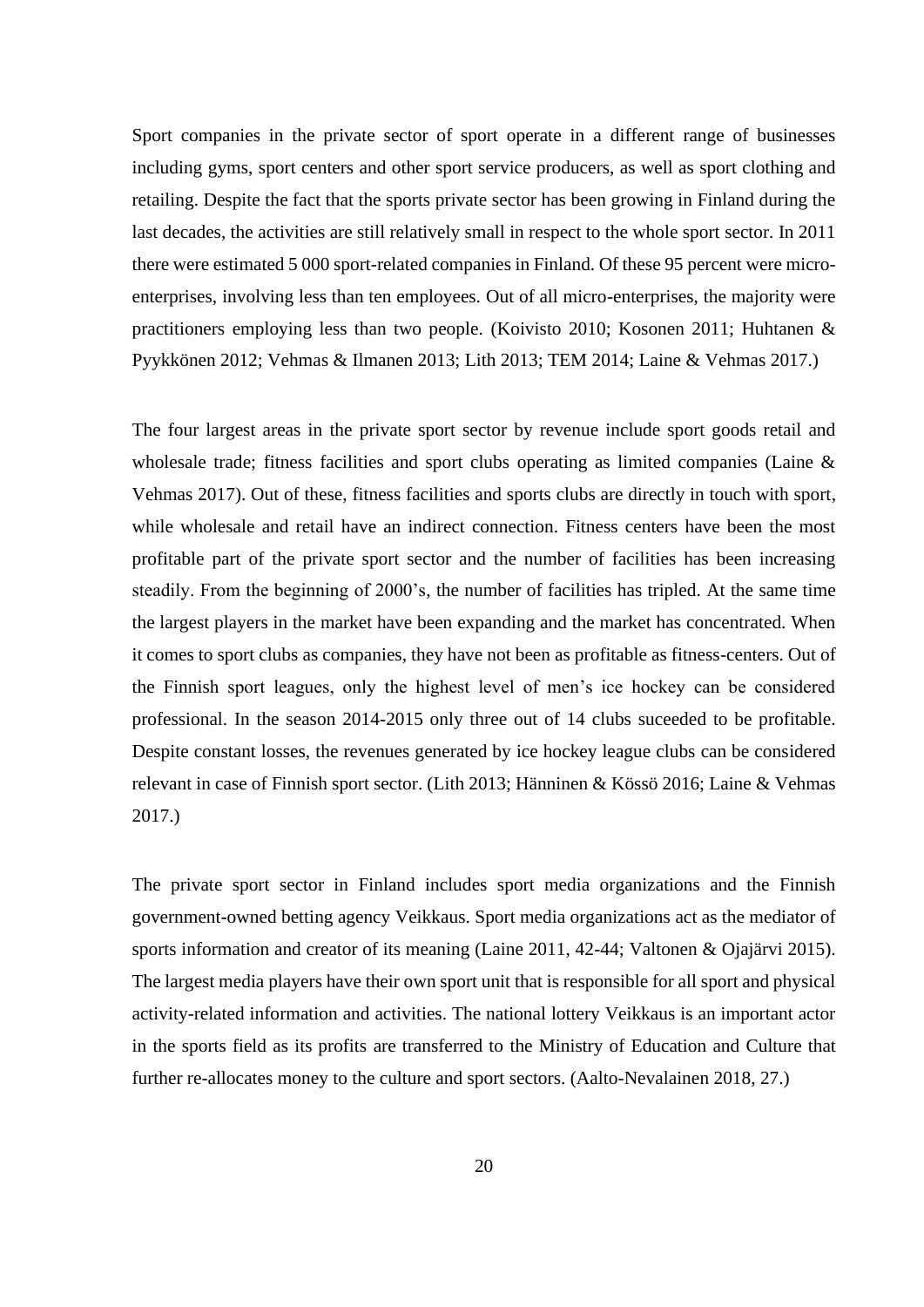A number of organizations, besides the ones mentioned before, also have a function in sport. These organizations were pictured as "Extended industry of sport" in Figure 2 as presented before. Although acting as part of the sports sector, sport is not the core objective of these organizations and thus they are not included in this study. The Finnish sport system has been built upon government municipalities and federations. Previously mentioned sport actors perform as the key sporting organizations in Finland and are therefore the focus of this study.

## <span id="page-20-0"></span>**3.3 Sport managers' and management research in Finland**

Different studies during the years have examined sports management in Finland from different perspectives all with a different sport manager focus. Studies have included both paid and nonpaid sport managers (Koski & Heikkala 2006), sport "elite" managers (Laakso 2016), influential individuals working in sport organization (Heinilä & Kiviaho 1968; 1970), boards of central organizations, sport policy work groups (Lehtonen et al. 2016) and leaders of sport activities in sport organizations (Aalto-Nevalainen 2018, this research). Further Nenonen (2013) calls for more business-oriented studies that are lacking in Finnish sport management literature. The difficulty of defining a sport manager seems to be occurring also in Finnish sport management setting.

Heinilä and Kiviaho (1968; 1970) first examined Finnish sport managers and the sport management in Finland in the 1960's and 1970s. Research was two-fold. The first part consisted of building a picture of Finnish sport managers. The aim was to reveal what kind of sport managers exist in Finland. (Heinilä & Kiviaho 1968.) The second part aimed to map and describe the attitudes and opinions of Finnish sport managers towards the goals and task of sport and sport organizations on society (Heinilä & Kiviaho 1970). Research data consisted of 1666 Finnish sport managers from Finnish-speaking national sport federations. According to the studies, a sport manager was defined as an influential individual working in a sports organization. (Heinilä & Kiviaho 1968, 1-4; 1970, 2.)

Heinilä (1989; 1998) further examined sport club management in Finland. According to this study, Heinilä found out that most sport club managers had some former background in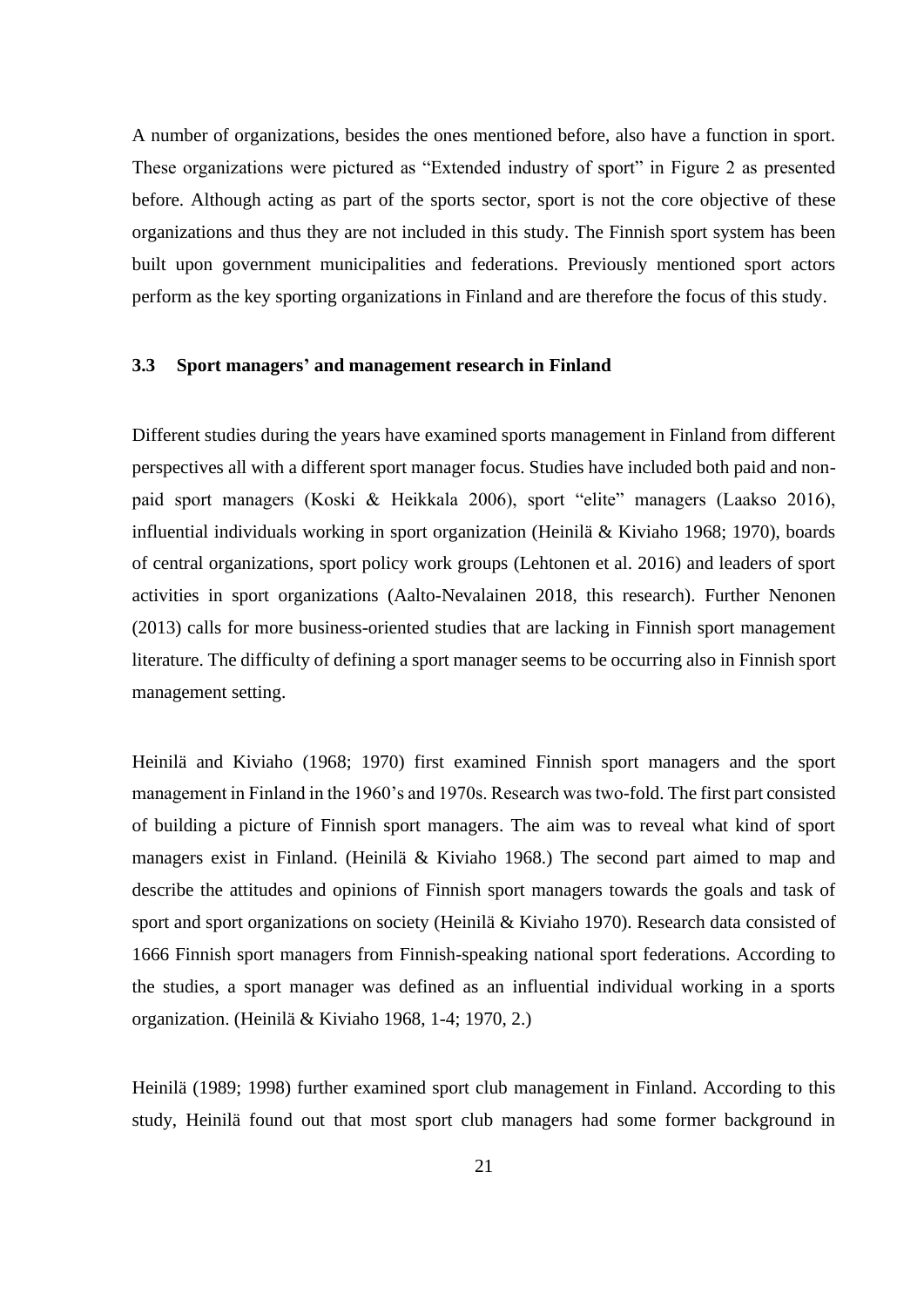management, as well as merit and experience from positions of trust. In organizations that were achievement oriented, management came most often from the business world and more rarely from the pedagogical or social side. (Heinilä 1989, 69.)

In their study on elite sport athletes' worldviews and ideology, Heikkala and Vuolle (1990) touched upon sport managers, in the section focusing on elite sports and politics. From the elite sports perspective, sport managers are seen as politicians that have the role of creating possibilities for elite sports. Elite athletes feel that sometimes they are taken advantage of within this political game. Despite having the same basic ideology, actions and thoughts between elite athletes and sport managers can cause confrontation. (Heikkala & Vuolle 1990, 118-122, 136.)

One of the latest phenomena in the sports industry that regards sport management is the increasing importance of the private sector (Huhtanen & Pyykkönen 2012; Laine & Vehmas 2017) and which can further be seen as a development of sport entrepreneurship. Sport entrepreneurship and its development trends were examined by Heikkala and Koivisto (2010). Entrepreneurship in sport is seen as multifaceted and it is hard to draw a line between wellness, entrepreneurship and sport entrepreneurship. A clear definition might not even be needed because often new innovations are found just on those interface areas. To be able to work on sports entrepreneurship in future demands a broader understanding of the sports industry and other industries that it relates to.

Kokkonen and Pyykkönen (2011) examined Finnish sports managers in transition. It seems that sport managers in Finland are not appreciated as well as they were in their "golden ages" 1970s and 1980s. The role of sport management has traditionally been sport-centered but due to increasing professionalisation the need for governance has also increased in Finland. The urge for change within sport management is highlighted by Kokkonen and Pyykkönen (2011) but as they state, there is no other profession that includes so much uncertainty and confusion as sport management does.

What is then required from sport management professionals? Coming to the 21st century Koski and Heikkala (2006) studied competences of Finnish sport managers. The subjects of the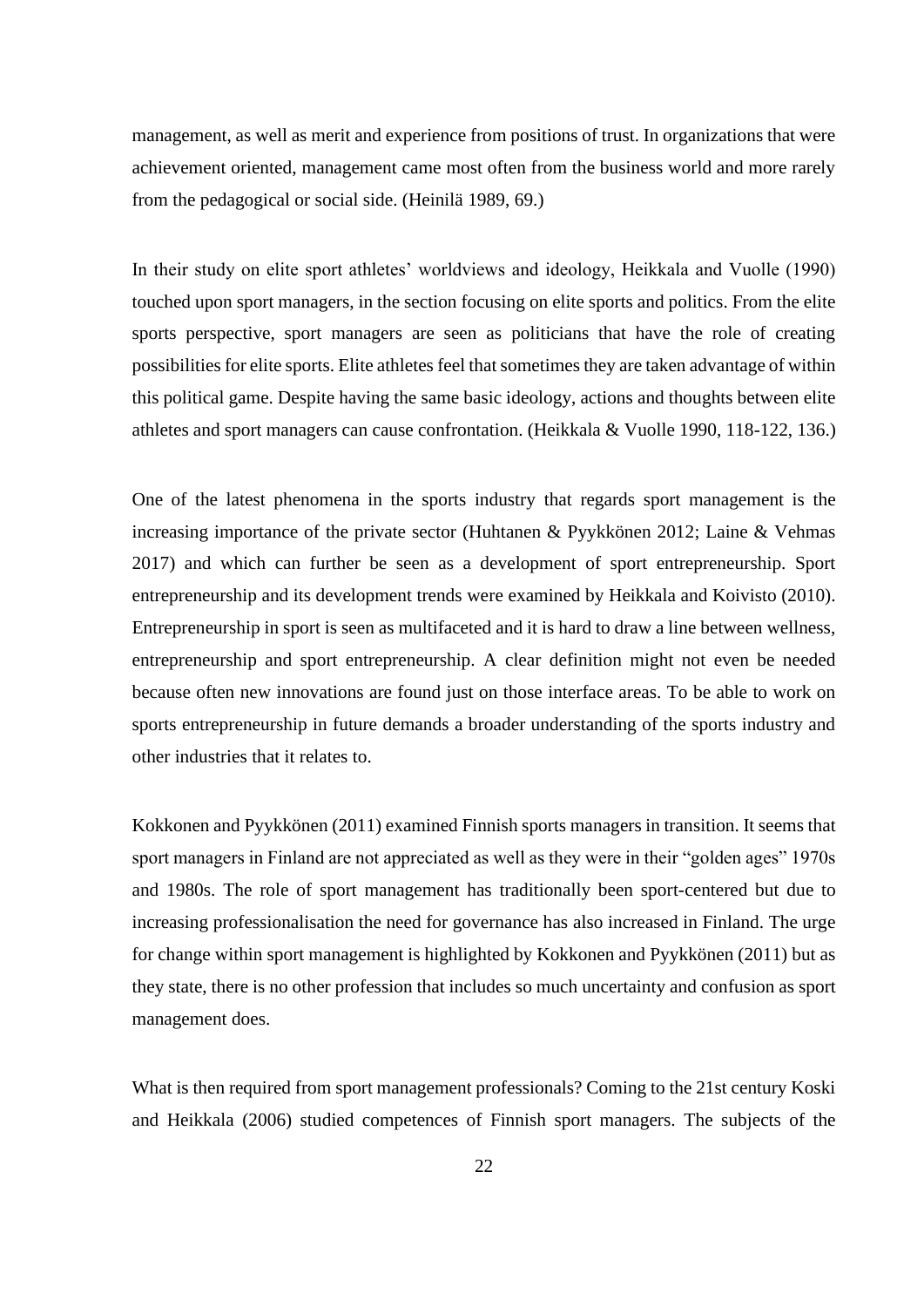research were leaders of Finnish sport organizations at national and regional level. On the management level the study focused on chairmen and paid leadership positions. The theoretical framework for competences was built upon Quinn's (1988) competence model in addition to Koski and Heikkala's (1998) RRO model. Results of the quantitative study revealed that the role of 'facilitator' was most common among leaders. Important facilitators here are human relationships and organizational flexibility. Researchers interpret this to be quite natural for NGO leaders as they do not have similar controlling instruments in their hands as do their business counterparts.

Later on, Nenonen (2013) interviewed sport managers in Finland and gathered the five most commonly mentioned areas subject to sport management. Firstly, understanding sport context, the need to understand the special features that take place in the sport management environment. Secondly, lack of resources Sport managers act under limited resources from which they need to make the most of. Thirdly, the need for a wide range of competences. A Sport manager's work covers multiple different areas and as such sport managers need a range of different skills and knowledge to succeed. Fourthly, separation of emotions from business. Highlighting the importance of understanding the most important special feature of sport, generating emotions, and how these emotions should not affect the management too much. Lastly, volunteer management, was illustrated before, sport organizations often consist of both volunteer and paid workers and sport managers need to be able to manage both of them.

Despite the existing sport management literature, there seems to be a lack of literature in defining sport managers in the Finnish setting. Kreus (2014) interviewed seven Finnish sport managers in order to examine their perceptions of sport managers' role in Finland. Based on his interviews, Kreus was able to categorize two different definitions of Finnish sport manager. The first one relates to the leader of a sport organization, whose task is to manage and enable the processes and activities necessary for the organization to operate in a competitive sports environment. The second definition refers to the person whose job is to manage and lead individual athletes' career, finance and brand. (Kreus 2014, 46.)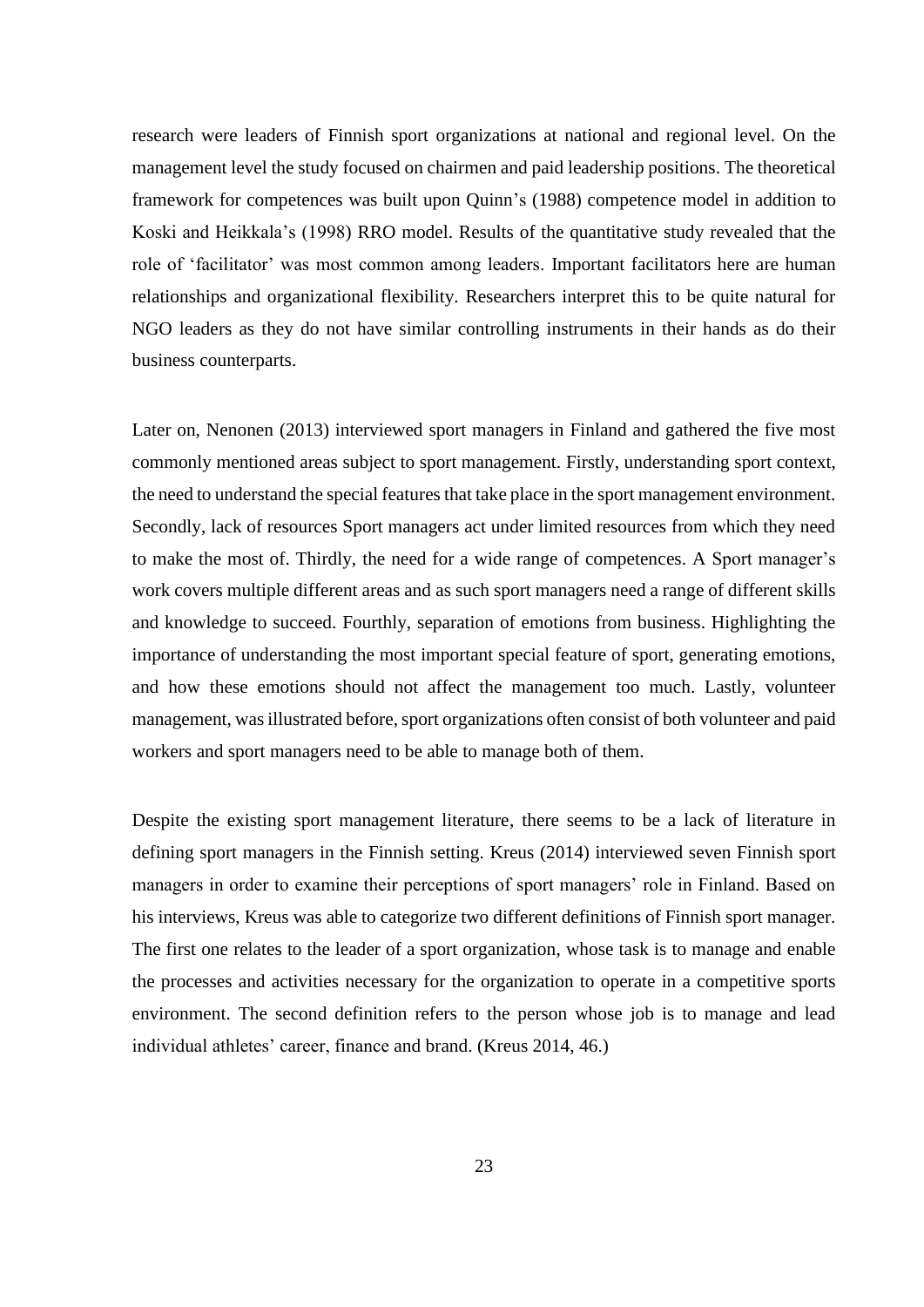In the last couple of decades there have been few studies reflecting gender differences in sport managers. Aalto (2003), Kukkonen (2010) and Aalto-Nevalainen (2011; 2018) all examined the position of Finnish female sport managers from different perspectives. Out of these studies, Aalto (2003) was the first to highlight the low proportion of female managers in sport leadership positions, and that the number of female managers is even less than within many other industries. Aalto-Nevalainen (2011) examined the cultural shift and saw that the proportion of women at the highest levels of sport management in Finland is increasing, but slowly. Following studies Kukkonen (2010) and Aalto-Nevalainen (2018) explored the path that female managers need to take in the world of sports. Female managers have the possibility to succeed but they need to work more in order to do that than their male counterparts. Despite being more highly educated, female sport managers are paid on average less. Studies conclude that career success in sport management Finland is not equal in all respects. (Kukkonen 2010; Aalto-Nevalainen 2018.) A Similar phenomenon is also seen in other countries such as Norway (Skille 2014). A Change towards a more equal management environment is on the Finnish Olympic committee's agenda. One example of that is a new educational program "Johtaa kuin nainen" that was launched in June 2019, which aims to increase know-how and knowledge of Finnish female sport managers (Olympiakomitea 2019)

Besides the gender differences, Finnish sport management has been examined from the networks structure perspective. Lehtonen et. al (2016) analyzed central organization boards and states policy working groups from 1993-2014. Results show that during the period under review the power-elite has been narrowing year by year. Whilst there have been organizational changes it seems that Finnish sport management the power-elite is both narrow and stable. (Lehtonen et. al 2016, 304.)

Reflecting on elite sports, Lipponen (2017) criticizes the whole sport management system in Finland as inefficient and the management skills as low. The growth, commercialization and professionalization of the sport sector calls for more sport management education in Finland. Sport science related university education in Finland links to physical education, social sciences of sports, specialty sports, sports history and sociology. There seems to be a lack of business perspective in sport management university education. While universities of applied sciences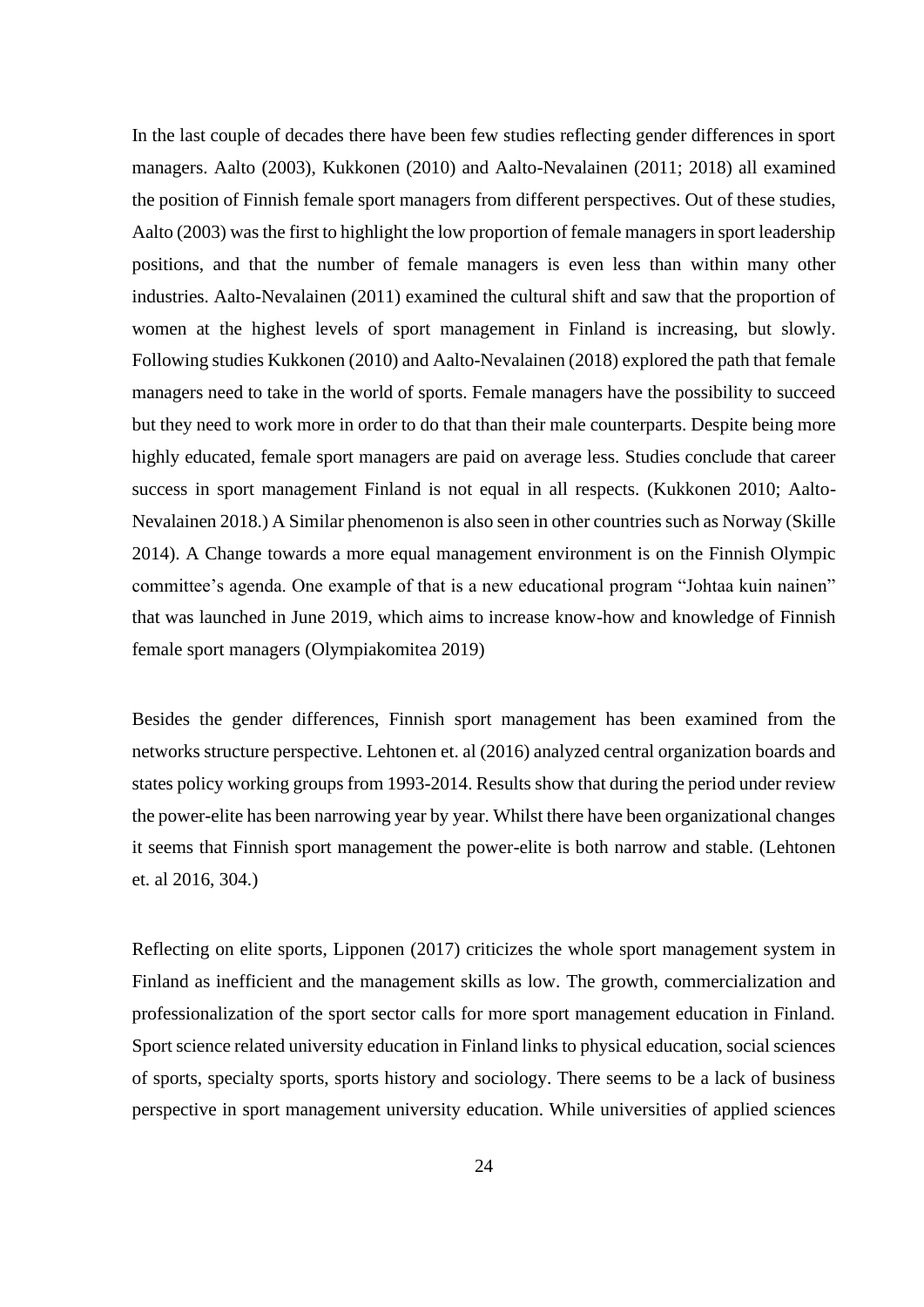are pioneering with sport management related education, there is a need also for university level education. (Nenonen 2013, 2.)

Furthermore, in the case of sport management studies in Finland, Pitkänen (2017) examined "Transition to working life and benefits of education as experienced by the graduates of an International Master's Programme in Sport Management". Altogether 38 responds were received from graduates. Findings concluded that the employment situation within graduates was very good, with almost 80 percent being employed full-time at the time. Study participants reflected that the educational programme was beneficial for their current career. The programme participants received important skills for work life such as communication skills, organisational skills, leadership skills and an international atmosphere which were all seen as important factors.

Similar to Pitkänen's (2017) study, Laine and Ilmola (2016) examined graduate students, this time from the Finnish-language degree programme in the social sciences of sport. Questionnaire was sent to MSSc graduates from 2000-2014 and total of 87 responds were received. Again, the employment rate of graduates was high with 86 percent of respondents being employed at the time. Of those employed, the majority (70 %) were employed in the sport sector and the rest in other fields. The results of the study show that over the years the share of the public sector as an employer of graduates has been decreasing while the third and private sector have been increasing. Traditionally, the degree program was educating students for sports public administration tasks but over the years the program has evolved to take into account the needs of the private sport sector as well. In the case of sport managers, the study revealed that 37 percent of those who shared their professional title worked as some sort of sport manager. Thus, it can be concluded that the programme is one of the paths to become a Finnish sport manager.

Studying sport management is not the only way to end up being a sport manager in Finland. The pathways of Finnish sport management careers were examined by Laakso (2016), through analytical perspectives on manager narratives. The central finding of the study was that longterm experience or a well-known role within the sport field are the most likely paths to leadership positions. Within the field this path is considered as a cultural norm and a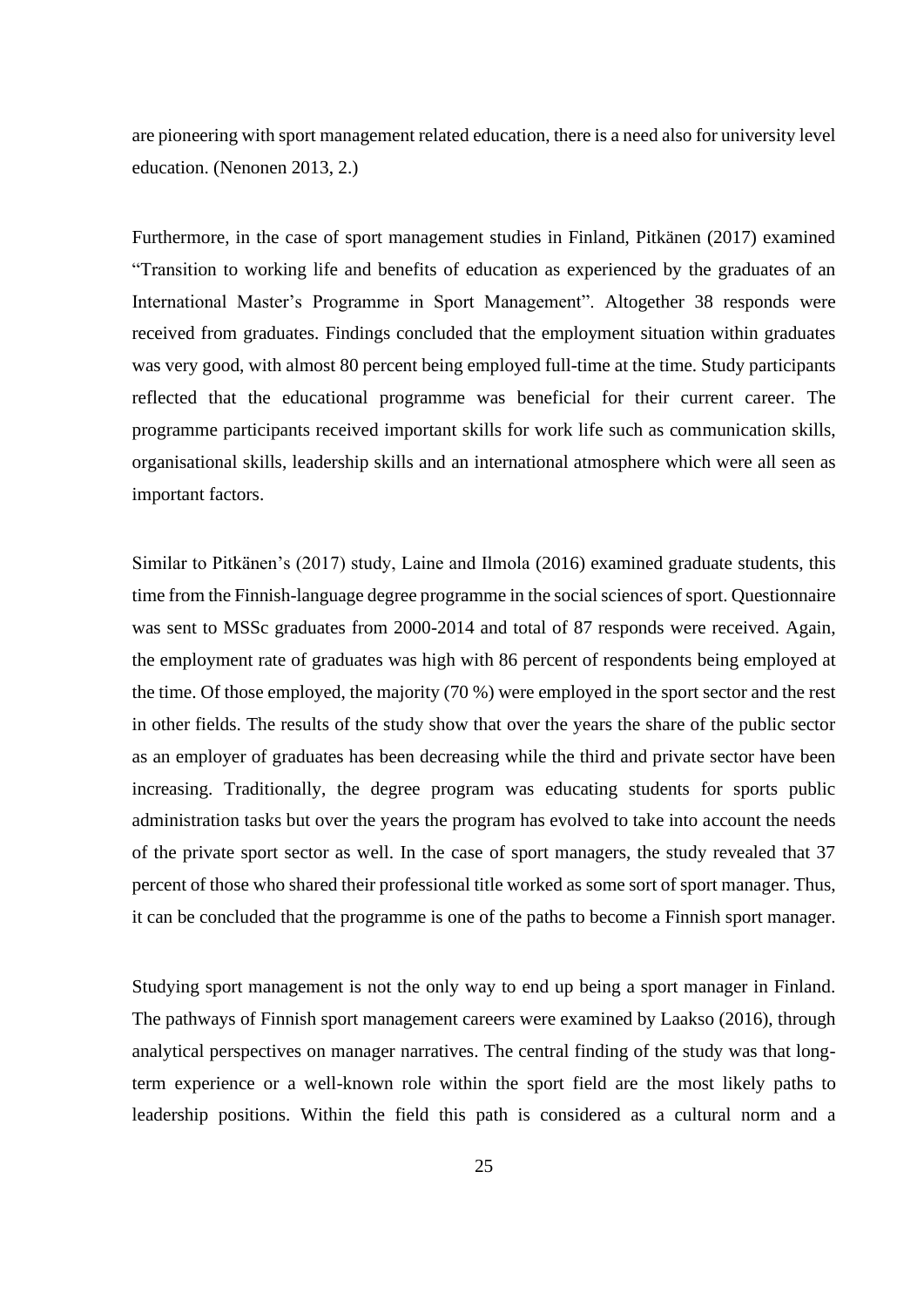prerequisite to act as a sport manager. Other paths can be built through multiple ways, such as through positions of trust, success in sports or political careers. On study, management knowledge did not really play a major role in succeeding to be a sport manager. The study concluded that the Finnish sports industry needs knowledge of the importance of leadership and professionalism in management. In the study, Laakso (2016) was able to categorize Finnish sport managers into four distinctive categories by their career pathways. Identified as sport manager categories and types which will be further examined in the next chapter.

## <span id="page-25-0"></span>**3.4 Sport manager profiles – theoretical framework**

Laakso (2016) interviewed 16 Finnish "elite" sport managers, focusing on their path to become sport managers. Based on the narrative analysis, four sport manager types found: chosen, politician, sportsman and bureaucrat. Laakso's (2016) theoretical model will be used in this research to describe the current state of sport management in Finland and different manager paths within the industry.

Chosen type sport managers have long and versatile careers in sports. They are well-respected within the field and known to be knowledgeable and capable. Chosen type sport managers have a background in the field of management. The common factor is that chosen managers are requested to apply for sport management positions and thereafter selected for sport manager positions.

The politician sport manager type is involved with politics and has a professional political background and being in a position of trust within sport organizations is more or less a hobby. The key element is first and foremost a politician, which is supported by the sport manager positions.

The sportsman comes from inside the sport. They act on an operational management level in sport organizations. The urge to continue in the sports world is the main motivator in continuing a sports manager career. The sportsman feels an inner calling to work in the field.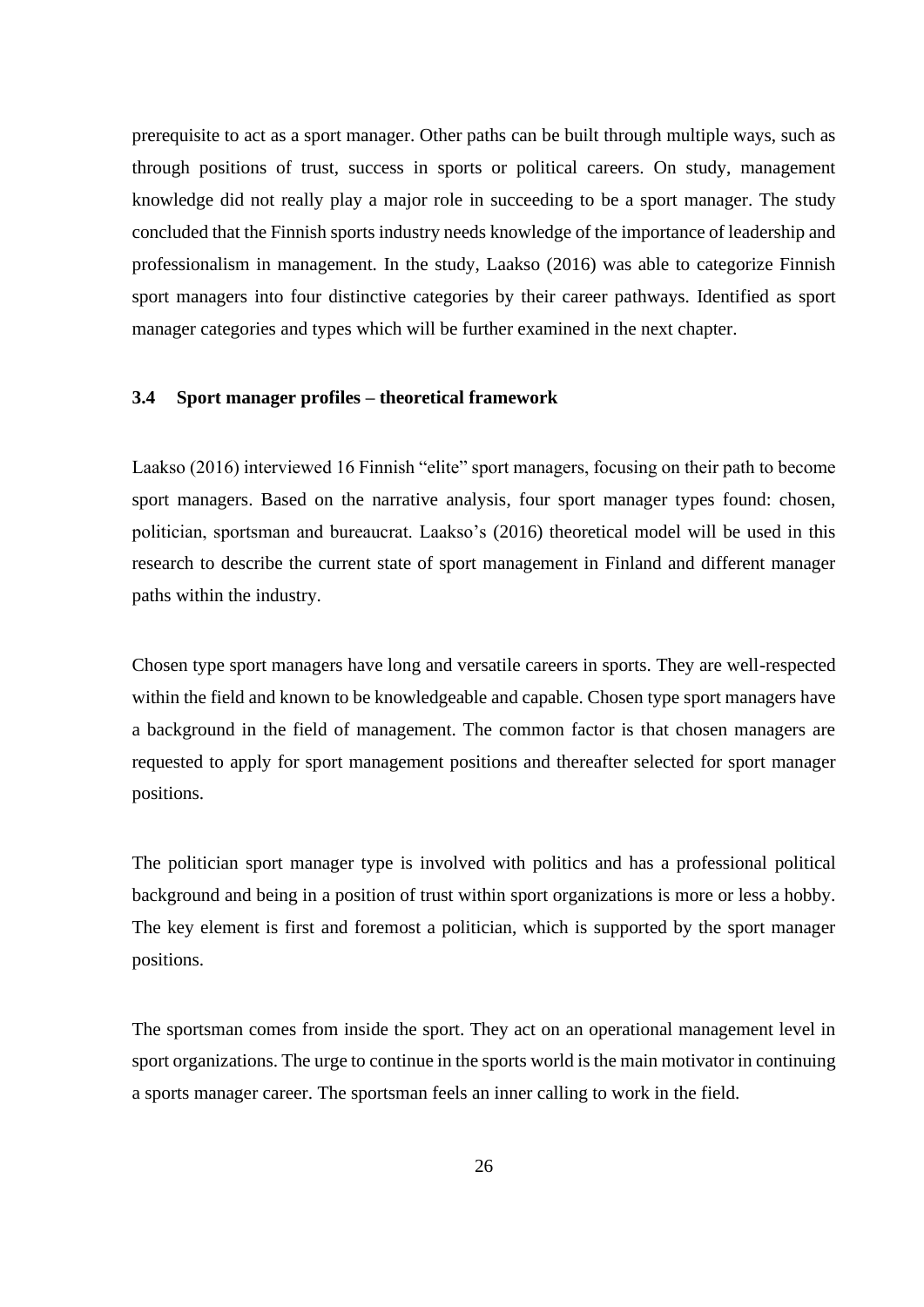Bureaucrats work in governmental positions. They have experience in organizational activities and their work is politically controlled. In fact, politics and political guidance are central to the work of the bureaucrats.

Different sport manager backgrounds and profiles can be identified also within the sport media discourse. According to Maijala's (2004) study reflecting upon discourse regarding the presidential election of the Finnish Olympic Committee, three different media interpretations were found. Based on the research, it seems that market discursive arguments highlight contemporary sport management discussions. Furthermore, this call for managers is similar to the chosen type. In turn the study concluded that candidates with a political background were found to be useless in relation to the demands of modern elite sports. Reflecting on sports organizational discursive arguments, it seems that a strong background in sports can be seen as both beneficial and disadvantageous for sport manager applicants. The transition occurring in Finnish sports management can be seen in light of this discussion. The utility of a sports background was seen as negative when too stuck on a given sport.

Besides the sport manager types, Laakso (2016) also identified different growth story narratives of sport managers. They portray how sport managers came to receive their positions and through what kind of situations and events the career of the sports leader elite has been built and what kind of plot sports leaders build on their stories. Equally to manager types, four growth story narratives were found: the story of growth, the story of drifting, the story of coincidence, the story of pursuit.

The story of growth is a hierarchical path of individuals through different stages of sport organizations. Being part of sport organization cultures and growing within them, eventually reaching management positions is the core of the growth narrative. Also described as the "natural way" of rising through the organization to top positions over the years.

The story of drifting emphasizes external control of one's path. The impulse to pursue a career in sport management comes from the outside. Acting for a sports management career can be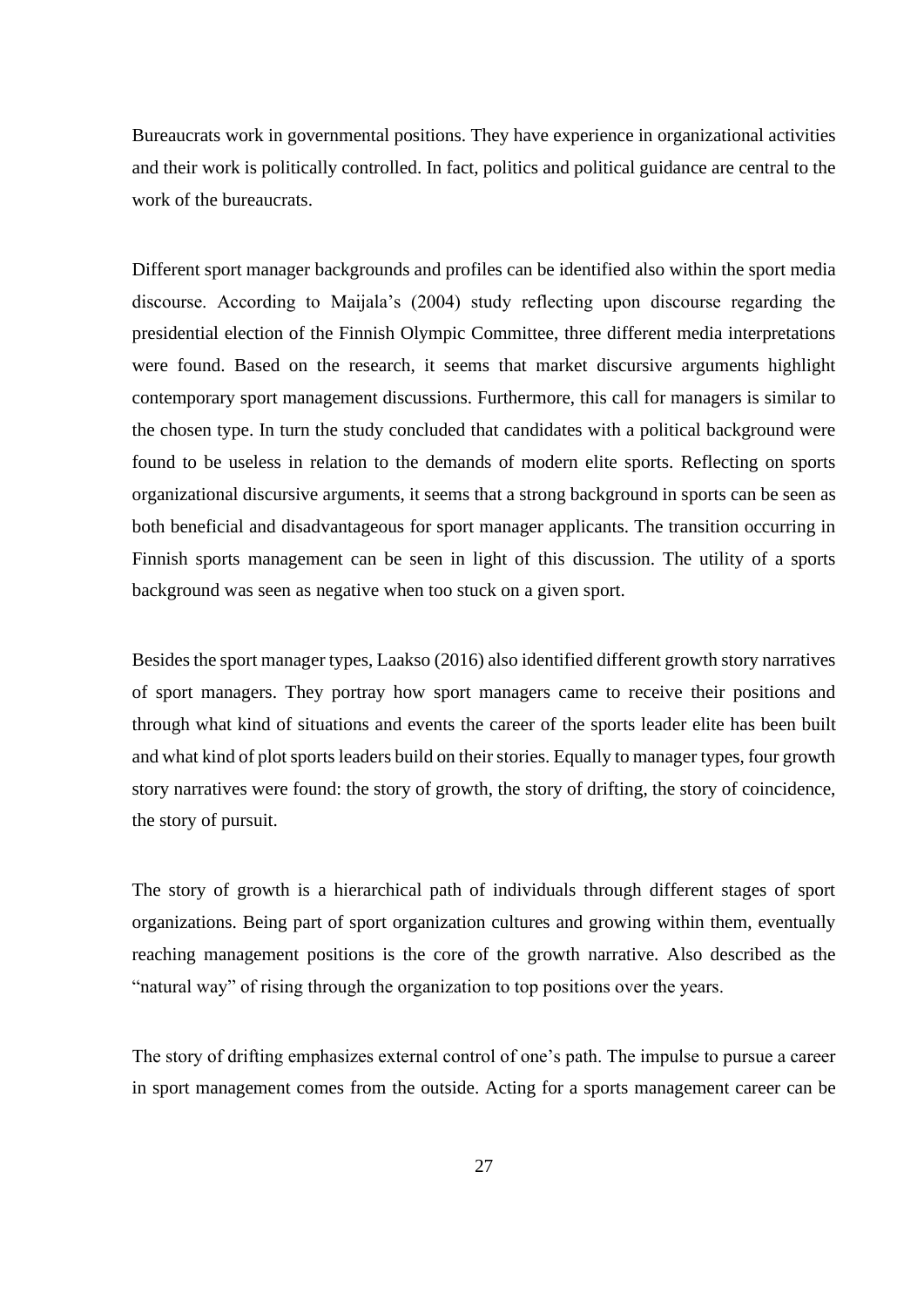seen as passive from the individual's perspective and an outside person or persons have a significant guiding influence on the career advancement and direction of the sports manager.

The story of coincidence builds upon unexpectedness in career choices. Coincidence or an otherwise surprising event brings one into the sport management world towards the sports leader elite. Coincidence is a turning point in one's career.

The story of pursuit highlights the high desire to work as a sport manager. All choices are made in the pursuit to achieve sport manager positions. As a counterpart to the story of drifting the pursuit narrative impulse to a sport management career comes from strong intrinsic motivation whereas a drifting narrative emphasizes extrinsic factors.

Types and career paths presented by Laakso (2016) illustrate heterogeneity amongst Finnish sport managers as well as the social reality of Finnish sport management. Becoming a Finnish sport manager seems to be a multifaceted phenomenon where individuals have multiple pathways to choose from when aiming for sport management positions. At least that seems to be true on a qualitative study basis. Further in this research we will use Laakso's (2016) theoretical framework and aforementioned types and career paths to describe Finnish sport management in a more comprehensive manner.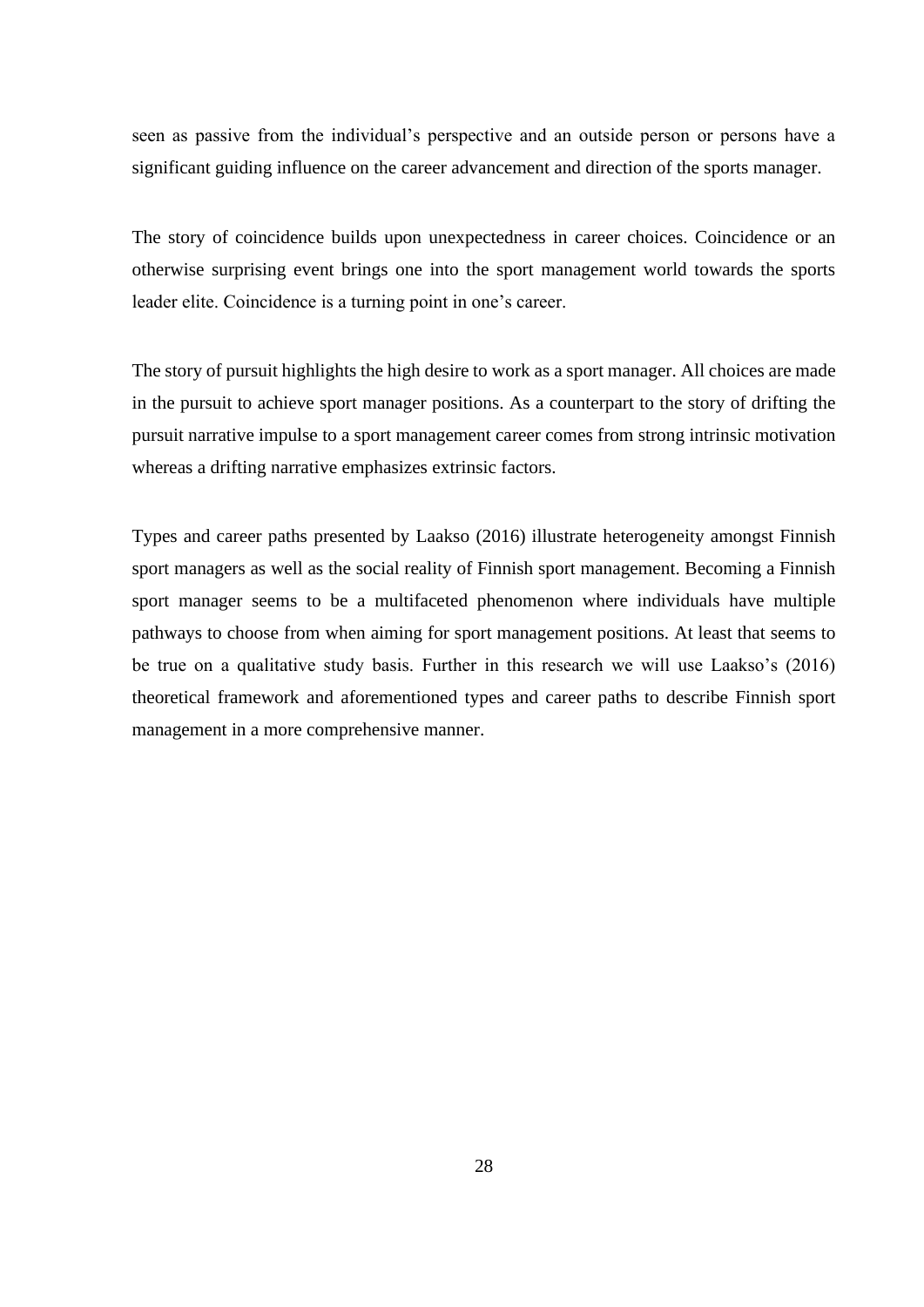#### <span id="page-28-0"></span>**4 METHODOLOGY AND DATA**

This chapter reviews methodology and data used in the research. The first sub-chapter presents research methods used in the study. In the second sub-chapter data and research population areas are examined in more detail. Lastly, in the third subchapter the methods of how research data were collected will be presented.

## <span id="page-28-1"></span>**4.1 Research method**

This research was conducted as a quantitative survey. The purpose of the research was to test the usability of Laakso's (2016) Finnish sport manager categories with a larger sample and to profile Finnish sport managers' backgrounds. Quantitative and qualitative methods should not be seen as counterparts but rather complementary research methods. With a qualitative study, such as Laakso's (2016) study, the aim is to understand certain phenomena and build frameworks around them. With quantitative study, such as this one, qualitative studies can be taken further for testing previous findings and frameworks with wider samples to aim at generalization. Furthermore, the quantitative method is suitable for building a basis on the previously unknown academic fields, and for highlighting special features of given populations. (Hirsjärvi et al 2009, 136-137, 195; Skinner et al 2015, 248.)

Traditionally, quantitative research method has been dominant in international sports management research (Amis & Silk 2005). However, in the case of Finnish sports management research, qualitative research methods have been more prevailing (e.g., Nenonen 2013; Kreus 2014; Laakso 2016). From this perspective, quantitative research methods can be seen as refreshing for the academic field of Finnish sport management.

In order to collect data for the study, internet-based questionnaires were sent to the e-mails of Finnish sport managers. The selection of those sport managers will be discussed in the following chapter. Internet-surveys, such as the one in this case, have the benefit of reaching wide populations with ease and cost-efficiency. They are easy to send and they are relatively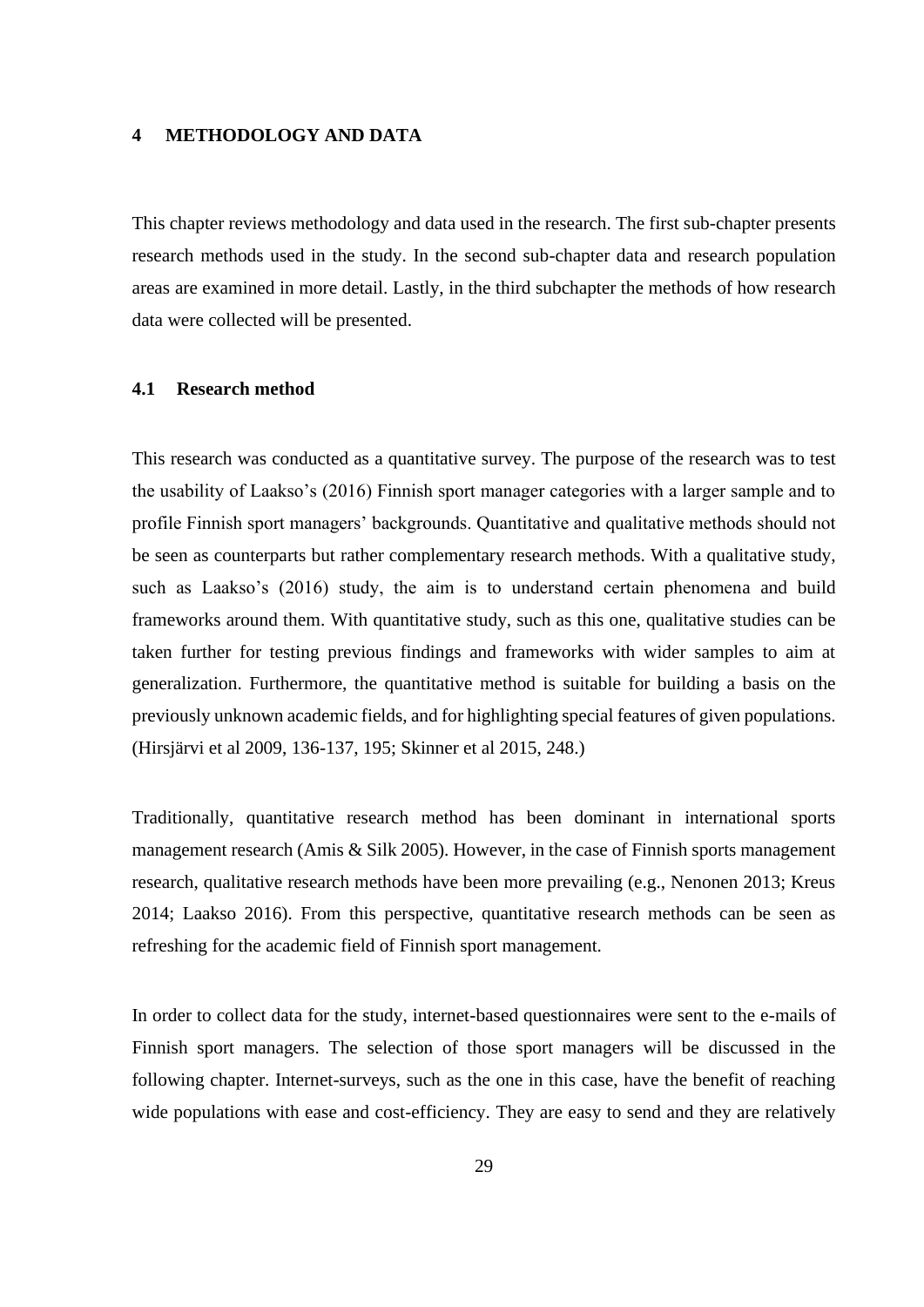easy for receivers to act upon, and to allow collection of large data samples that are further easy to analyze. (Skinner et al 2015, 255.)

## <span id="page-29-1"></span>**4.2 Data**

Data consisted of managers from Finnish sport organizations on all three sectors of sport. The total population of the study was 633, of which 388 were men (61 %) and 245 women (39 %). Distribution of research population by type of employer is highlighted in Table 1.

|                                      | <b>Managers</b> |                          |  |
|--------------------------------------|-----------------|--------------------------|--|
| Employer type                        | N               | %                        |  |
| Public sector                        | 380             | 60                       |  |
| *Government                          | 28              | 4                        |  |
| *Municipalities                      | 343             | 54                       |  |
| *Universities                        | 9               | $\overline{2}$           |  |
| Third sector                         | 178             | 28                       |  |
| *Sports Federation                   | 66              | 10                       |  |
| *Other national sport organization   | 23              | 4                        |  |
| *Regional sport association          | 15              | $\overline{\mathcal{L}}$ |  |
| *Sport institutes                    | 62              | 10                       |  |
| *Other non-profit sport organization | 13              | 2                        |  |
| Private sector                       | 76              | 12                       |  |
| *Ice hockey teams (Liiga)            | 56              | 9                        |  |
| *Fitness centers                     | 20              | 3                        |  |
| Total                                | 633             | 100                      |  |

## <span id="page-29-0"></span>**Table 1 - Research population by type of employer**

From the public sector of sport, research included sport managers from governmental and municipal level as well as from sport educational organizations. At the governmental level the research population included the Ministry of Education and Culture, the National Sports Council, the Finnish National Agency of Education, the Ministry of Social Affairs and Health, the Finnish Defense Forces and Regional State Administrative Agencies. From the responsible department of sport within the Ministry of Education and Culture this study included the head of department, the executive director of sport and from the National Sports Council secretary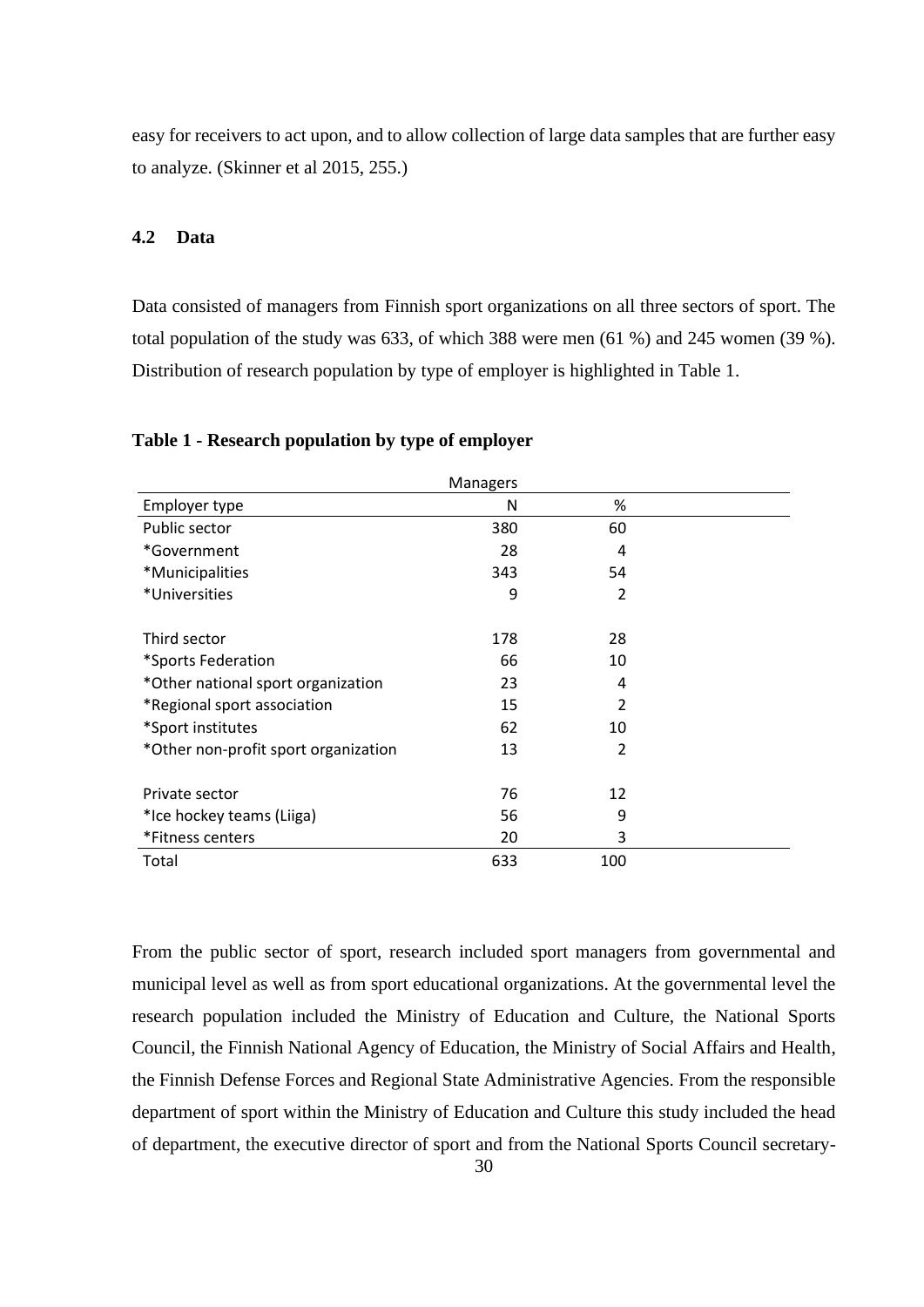general. The Regional State Administrative Agencies' study included the senior officer and other officers responsible for sporting activities. From the Finnish National Agency of Education, Ministry of Social Affairs and Health and Finnish Defense Forces study included officers who mainly responsible for sporting activities within organizations.

At the municipal level research data consisted of a heterogeneous group both in terms of working titles and responsibilities. In this study, a sport manager in municipalities was defined as a person with the highest ranking responsible for sporting activities. Depending on the size of the municipality, positions and responsibilities varied greatly. In the largest municipalities there was a specific sector focusing on sport and physical activity, whereas in small municipalities there could be only one person in charge. In the smallest municipalities the sport manager was also involved with producing actual sport activities, often with title of leisure or sports instructor. From the ten largest municipalities in addition to the head managers there were heads of the different sport sub departments (sport facilities, outdoors, sports associations etc.) included in the study. Depending on the number of these sub departments one to five sport managers were chosen from those ten largest municipalities.

In the public sector of sport, research included sport educational organizations. Namely the Faculty of Sport and Health Sciences in University of Jyväskylä and the sport educational departments in universities of applied sciences in Rovaniemi, Kajaani and Vierumäki. These educational organizations had their own sport departments whose director and vice-directors were selected for this study. In addition to these, the study included managers responsible for the physical activity and sports for students and staff, if organizations had paid employees in these positions.

On the third sector of sport, research consisted of national and regional sport organizations as well as some other sport organizations. Of these organizations the focus was on the key leading personnel. The national sport organizations included the Finnish Olympic Committee from where all members of the executive team were selected. This was due to the importance of the Finnish Olympic Committee as one of the main governing bodies in the Finnish sport system. From the Finnish Paralympic Committee. The Secretary General and Sports Director were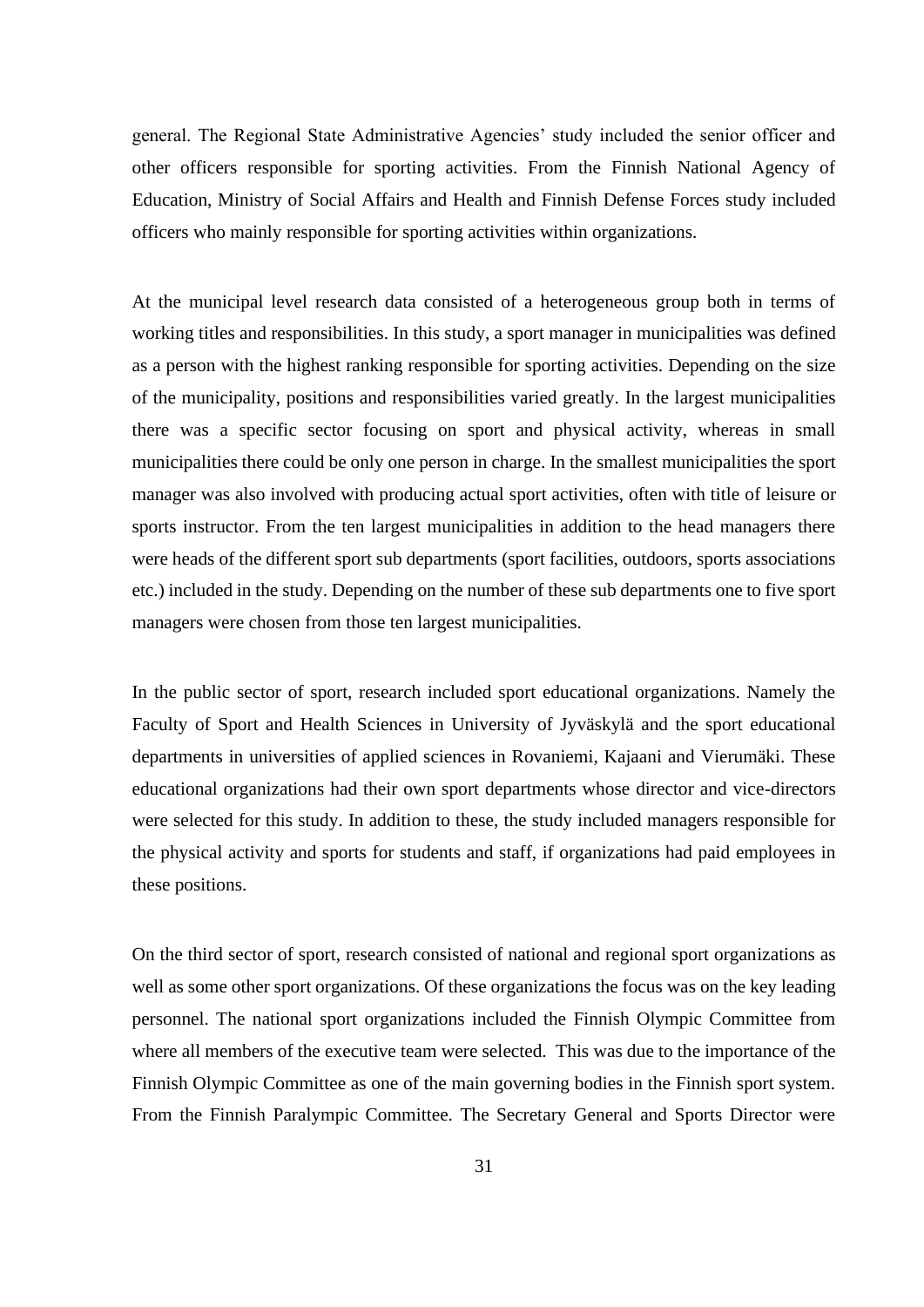selected to the research population. Still included in National sport organizations, from sport federations, special sport organizations, school and student sport organizations the head manager of the given organization was chosen, if that position was paid. In regional sport organizations the regional leader or operative manager was chosen from each regional organization. Other sport organizations in the third sector of sport include sport institutes and other sport associations. Sport institutes can be seen as important actors both on national and regional level. From sport institutes the head of organization and head of sport substance area were chosen as research subjects. Other sport associations are, for example national programmes promoting physical activity, sport medicine centers and other sport information sharing associations, The Association of Finnish Local and Regional Authorities. From these organizations the head manager responsible of sport and physical activity was included in the study.

The importance of the private sector has been increasing in recent years and thus it was also included in this study. From the four largest business areas in the private sector of sport, in regard of revenue, two were included in this study. These were fitness facilities and sport club companies. The other two areas, sporting goods retail and wholesale trade, were not included in this study because they are not in direct connection with actual sport activities. From fitness facilities, senior management of the top ten largest organizations were chosen (Suomen Asiakastieto 2018). In the case of sport clubs working as limited companies we focused on the only league that can be considered professional in Finland, the men's highest league in ice hockey called Liiga. From each Liiga team's Chief Executive Officer, Chief Marketing Officer, Chief Sales Officer and Sport Director were included, if one could be found..

The research population of this study was multi-level and a lot of balancing was needed when selecting sport managers. This process of collecting data and sources of the research population is highlighted next.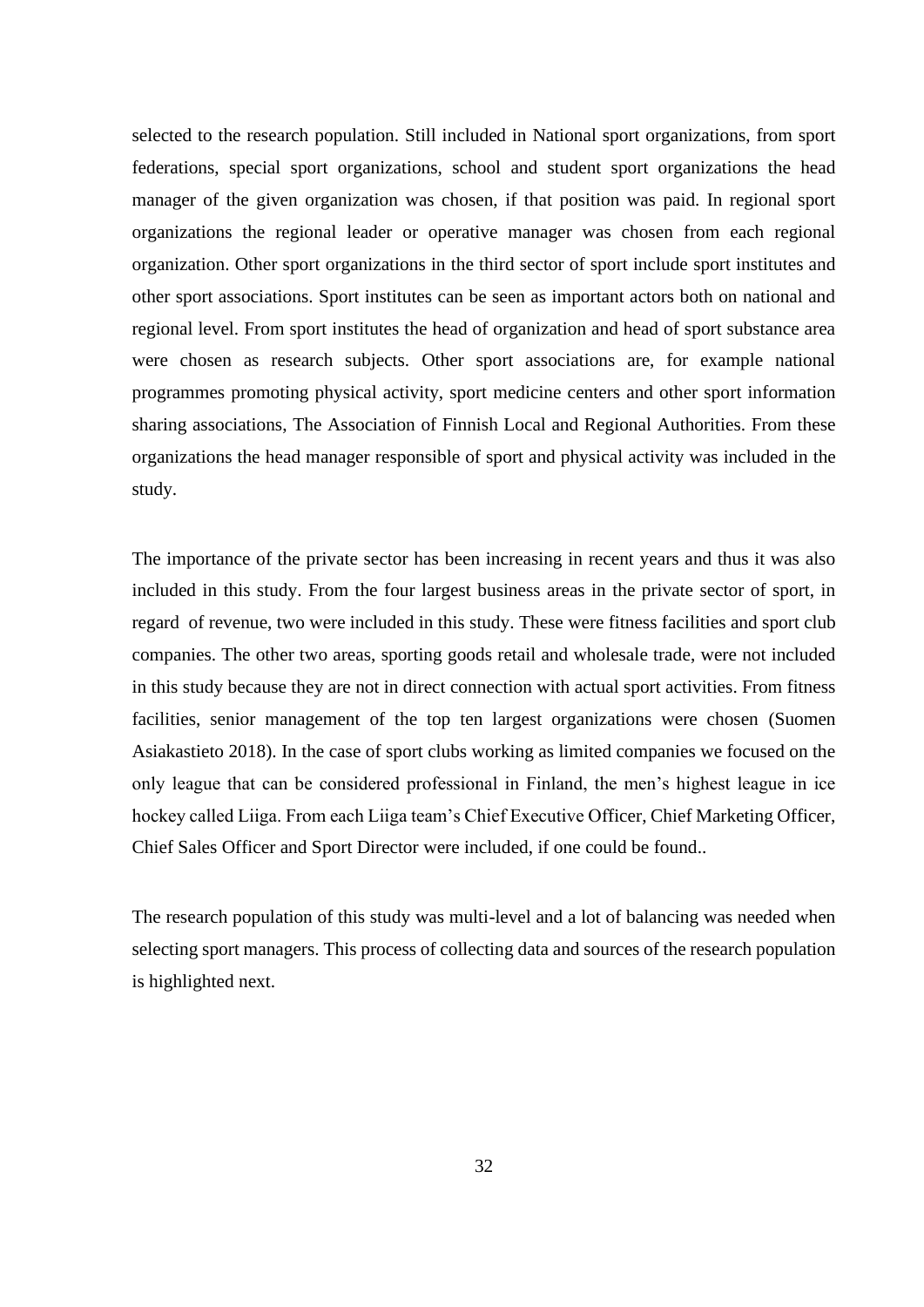## <span id="page-32-0"></span>**4.3 Data collection**

E-mails to collect research data were acquired from the organizations' websites. Collecting sources was time-consuming. In many cases needed to be analyzed what could be considered as the highest-ranking person responsible for sports and physical activities in given organizations. This was especially true in the case of municipalities and their management of physical activities and sport. Defining the sport manager in a given organization was challenging. The sport managers in different organizations had very different job descriptions and tasks. In the end the aim was to produce as uniform research data as possible from range of heterogeneous sport organizations.

The research population was limited at the level of both organizations and managers. In the case of organizations, some of the sports educational organizations were excluded from the study. For the purposes of physical education, there was no special unit in the organization and thus no sport manager. Despite their importance to the Finnish sport system, sport clubs were excluded from the study. This is due to the fact that despite the professionalization of sports clubs, the clubs are still comparatively low in number of paid employees. Fulltime paid employee can be found approximately in every fifth sport club (Koski & Mäenpää 2018, 67). This particular study focused on paid managers. Besides sport clubs, some sport organizations within the field do not have paid management. Managers of those organizations were not included in this study.

Some other sport companies, besides fitness facilities and Liiga ice hockey teams, were also not included in this study. Whilst the importance of the private sector of sport has increased in Finland about half of the companies are private entrepreneurs, and one third of the companies employ less than two people (TEM 2014). In light of this research, having a single employee cannot really be considered as sport management rather than being an entrepreneur. While sports media organizations are interlinked with sport, their work situates more on the media sphere than the sport world. Because this study focused solely on sport organizations, sport media organizations were excluded from the research population.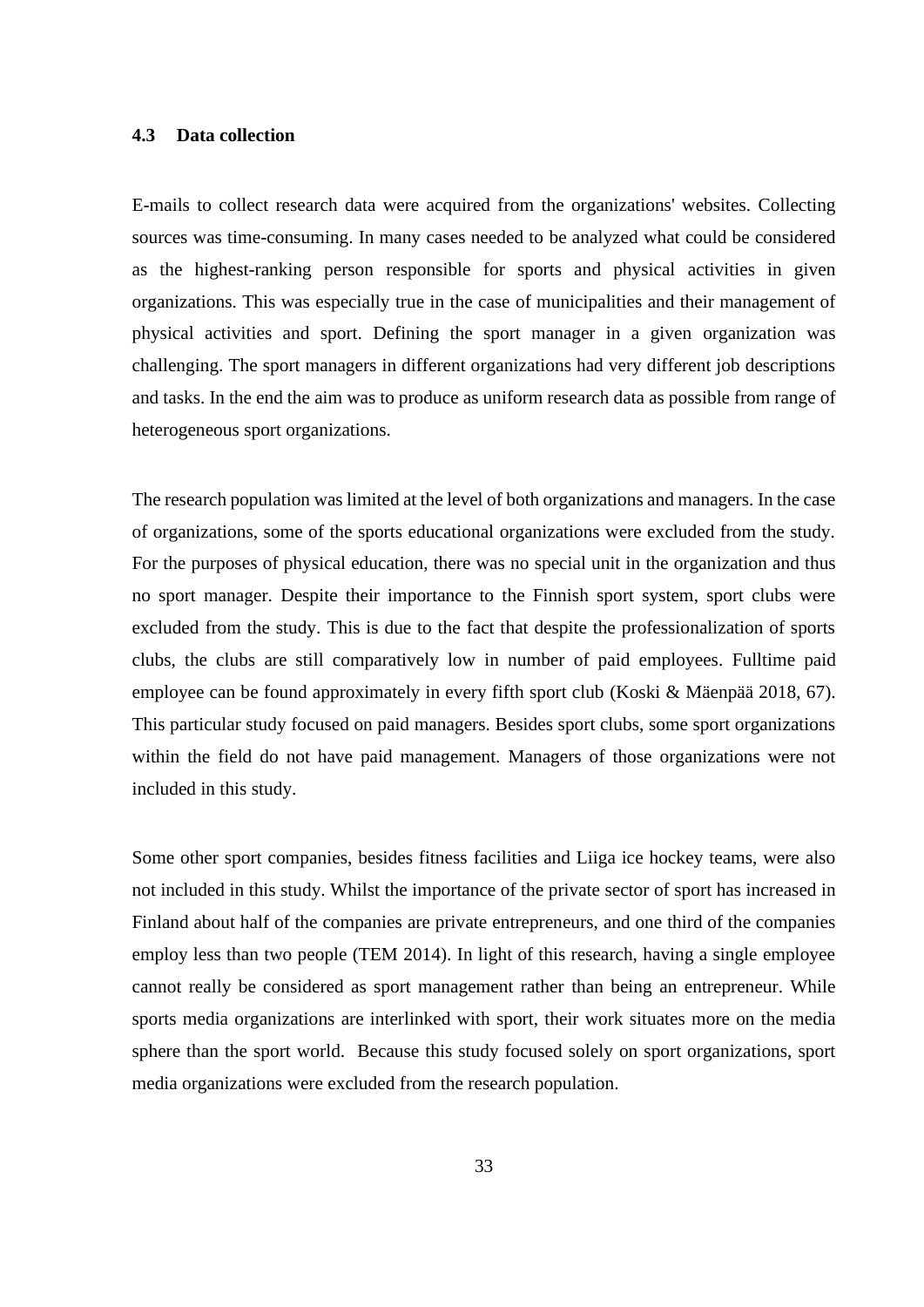The questionnaire was designed with an internet-based Webropol-tool. Both the questionnaire and covering letter are found in Appendix 1. The language of the survey was chosen to be Finnish because that is the native language for the majority of the research population. The first part of the questionnaire namely questions 1-16., were based on the survey made by Aalto-Nevalainen (2018) for her dissertation. Slight modifications were made to fit questions specifically to this study. As the research population is also based on the Aalto-Nevalainen (2018) dissertation, it was natural to collect background information about the Finnish sport managers on similar regards. Questions 17 and 18 were created by using Laakso's (2016) dissertation results and presented sport managers categories and paths. Question 19 was constructed on the basis of benchmarking the German study on sport manager competencies, Kaiser (2004). Before launching the survey, it was tested by several sport managers as well as researchers. On the basis of testing and their comments, last modifications were made.

The internet survey was sent through email to the research population ( $N = 633$ ) on Thursday morning 2.5.2019. Specific dates and times were chosen so that answers could be gathered early enough before the Finnish summer holiday season begins. Morning was chosen as the time of the day because that is considered a fruitful time to answer emails before rush hours at work. The chosen time can be considered as successful because within the first hours 85 answers were collected. The response pace kept going and the first full day resulted in 127 answers which is around 20 percent of the whole population. Out of the sent emails, only one was sent back with automatic holiday notification and no error email addresses were recorded. This can be interpreted that date before the holiday season was accurately chosen and that the manually gathered email address list resulted in less change of wrong emails.

After the first day, the answer rate dropped to only a few per day. The first reminder notification was sent a week after initial e-mail, four days before the closing of the survey. During the course of the day after the reminder was sent, 56 more answers were collected. The last reminder was sent on Sunday 12.5.2019 and it was decided that the survey will stay open until Monday evening. The last few days gathered 50 more answers. Altogether 284 answers were received, and 44.9 percent response rate achieved.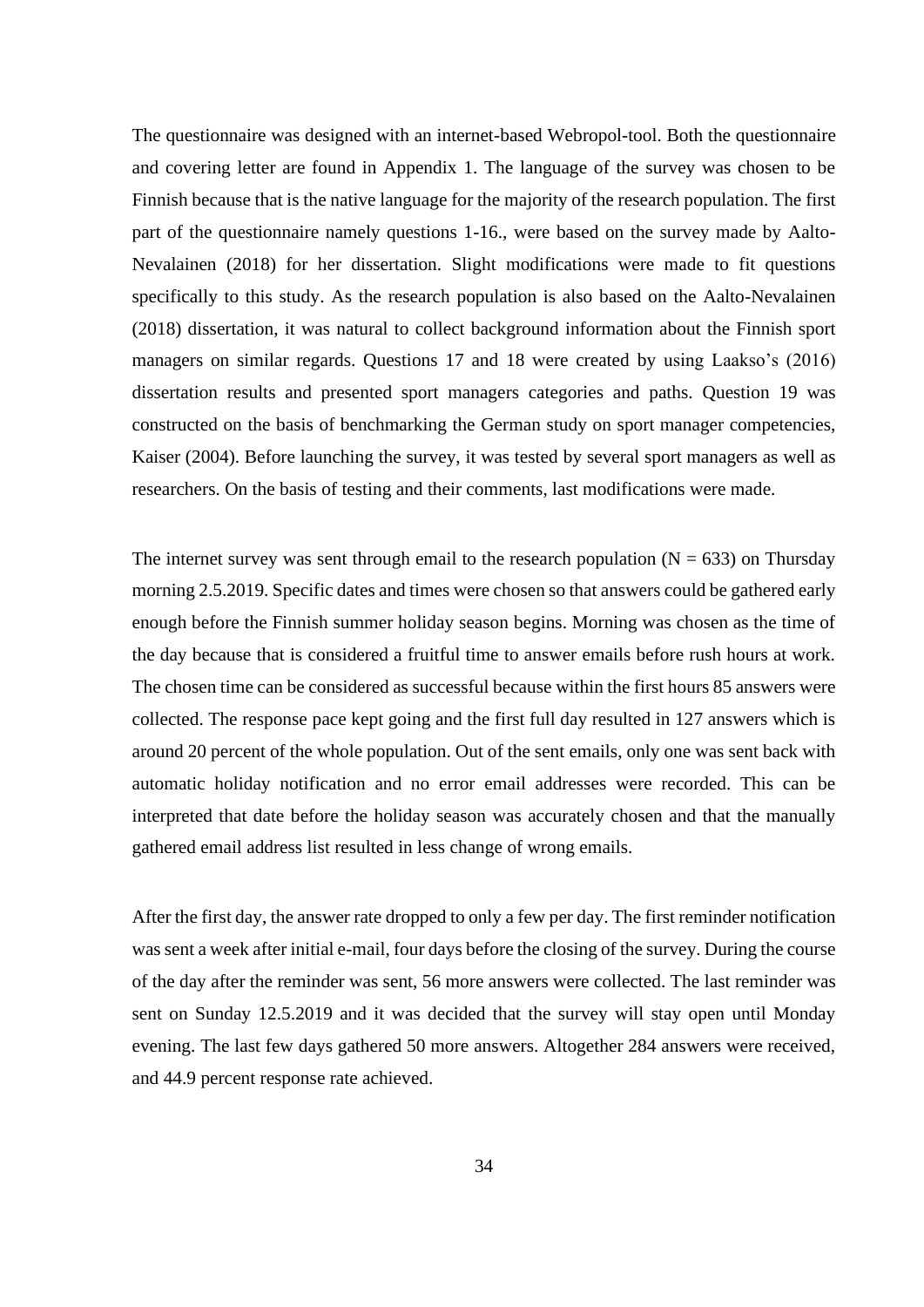## <span id="page-34-0"></span>**4.4 Data analysis**

Data was analysed by using SPSS Statistics 24.0 data analysis programme. The aim of the analysis was to present the background profiles of the sport managers in Finland. In order to achieve this aim, frequencies, percentages and cross-tabulations were used to describe comparisons and conclusions of different features. Cross-tabulations were specially built to illustrate the comparison of different features against gender and the sector that the manager is working on. This was to examine whether differences between gender and sectors exist amongst given features.

Additionally, a content analysis was partly used when examining effectiveness of Laakso's (2016) model and open-ended questions related to that. Content analysis is especially relevant when textual data in qualitative research is categorized. Categorizing involves finding patterns and clustering similar entities together. When using content analysis, it is important to recognize the challenge on how text is interpreted. Text itself is open to interpretation can have reflect multiple meanings. (Given 2008.)

To report effect-size of age means, Cohen D is indicator was used. Calculating Cohen D, the mean difference is divided by the weighted standard deviation. The difference can be considered significant if Cohen D equals 0.8 or more, medium-sized when being around 0.5 and small if 0.2 or less. (Cohen 1992.)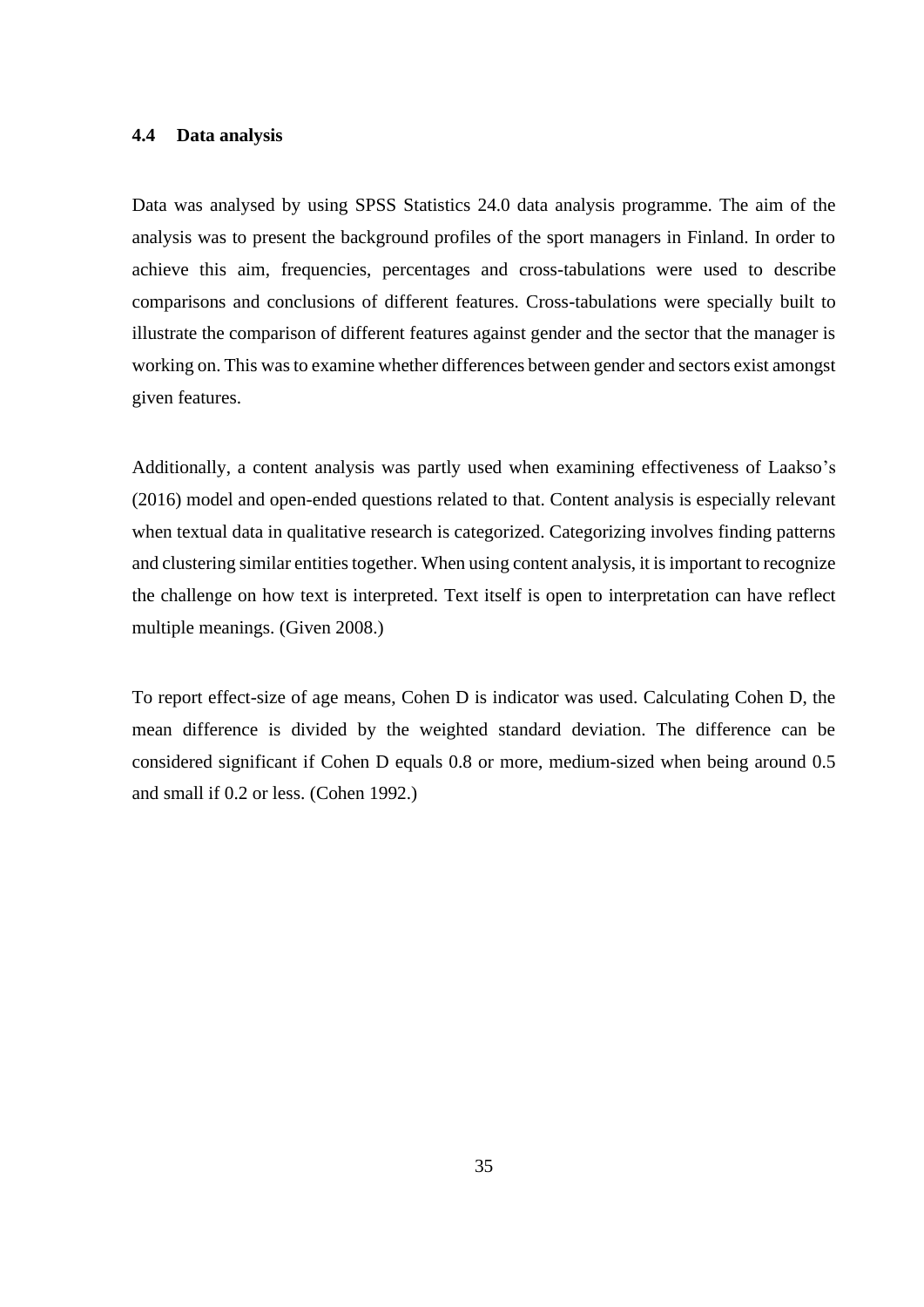### <span id="page-35-0"></span>**5 RESULTS**

This chapter presents the results of the study. At first, the background information of the Finnish sport managers will be described. Secondly, Finnish sport manager categories and paths to become sport manager in Finland will be presented, in respect to Laakso's (2016) categorizing.

## <span id="page-35-1"></span>**5.1 Background information**

The representation of the respondents corresponds to a large extent to the whole population that the survey was sent to. This is best seen when comparing Table 2 distribution of respondents to the distribution presented earlier on Table 1. As can be interpreted from the table, the answers were collected broadly from different sectors and organizations. While the distribution is similar to a large extent, some slight changes can be found. The third sector is slightly overrepresented whereas private sector is slightly underrepresented within the respondents. Twelve percent of the whole research population were associated with the private sector and seven percent of the final answers collected. The third sector overrepresentation is not explained by just one particular kind of organization. It appears that response rates simply are slightly higher in the third sector of sport than in the public or private sector.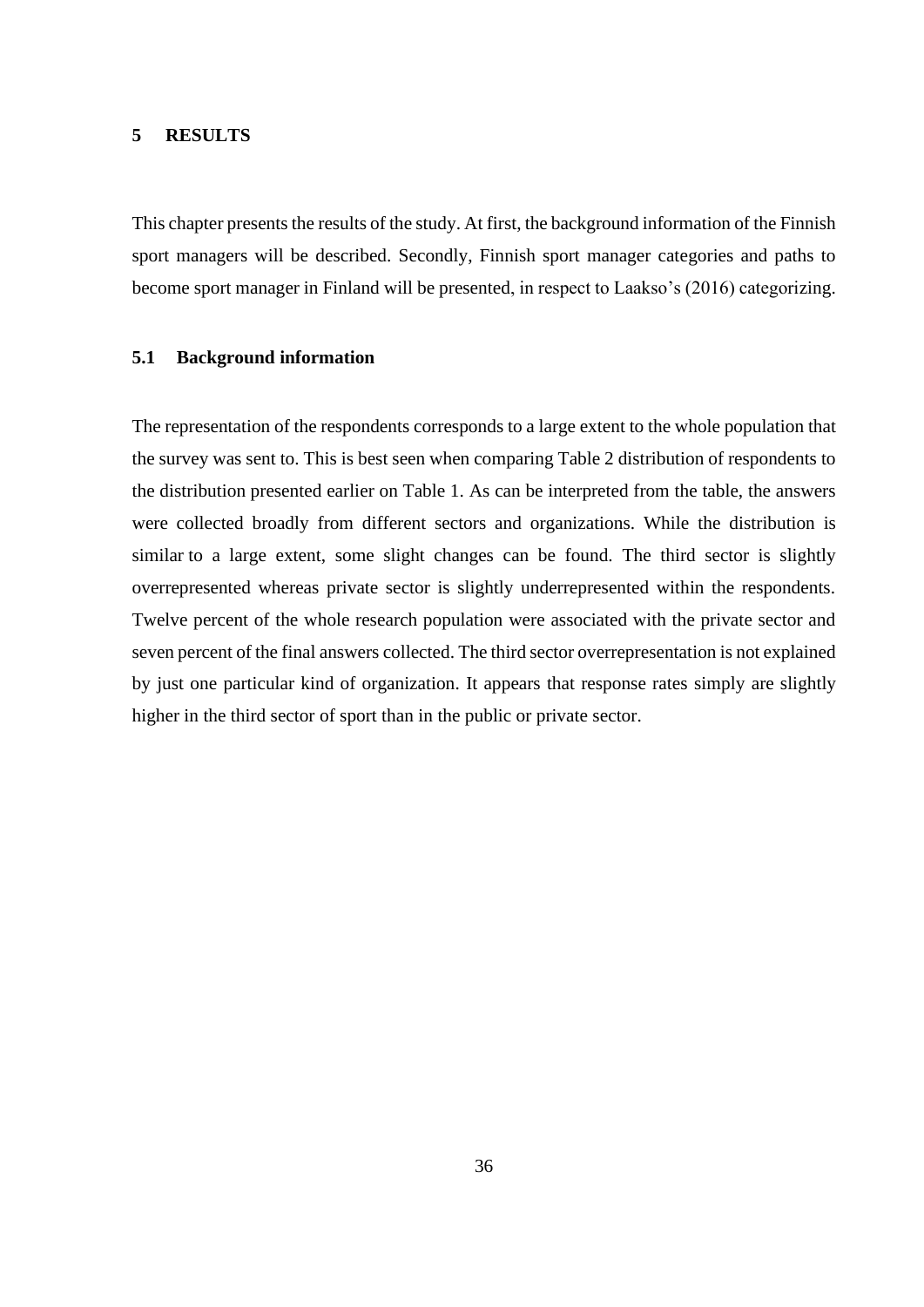|                             |            | Total research |                       | Total research |
|-----------------------------|------------|----------------|-----------------------|----------------|
|                             | Responders |                | population Responders | population     |
| Employer type               | N          |                | %                     |                |
| Public sector               | 173        | 380            | 61                    | 60             |
| *Goverment                  | 16         | 28             | 6                     | 4              |
| *Municipalities             | 151        | 343            | 53                    | 54             |
| *Universities               | 5          | 9              | $\overline{2}$        | $\overline{2}$ |
| Third sector                | 90         | 178            | 32                    | 28             |
| *Sports Federation          | 36         | 66             | 13                    | 10             |
| *Other national sport       |            |                |                       |                |
| organization                | 16         | 23             | 6                     | 4              |
| *Regional sport association | 8          | 15             | 3                     | 2              |
| *Sport institutes           | 24         | 62             | 8                     | 10             |
| *Other non-profit sport     |            |                |                       |                |
| organization                | 6          | 13             | $\overline{2}$        | 2              |
| Private sector              | 21         | 76             | 7                     | 12             |
| Total                       | 284        |                | 100                   |                |

## **Table 2 - Respondents by type of employer**

Respondents represented Finland as a whole and relatively broadly, with the exception of Åland Islands ("*Ahvenanmaa"*) from where only one answer was gathered. Given that questionnaire was sent to all 16 municipalities in the Åland Islands region more answers could have been expected. Since the language of the survey was Finnish and region's official language is Swedish, the lack of responses could be explained with prevalent a language barrier.

The most common job titles, as shown in Table 3, relate to the heterogenous research population. Because the survey was conducted in Finnish, the original job titles in Finnish are left in brackets. A wide range of different job titles are present and only Executive director ("*toiminnanjohtaja*") is mentioned in more than ten percent of answers. It is worth mentioning that because of the way a sport manager is defined in this study, sport manager job titles include a myriad of managers with secretary and instructor job titles who, by the definition, are the head of sports in a given organization.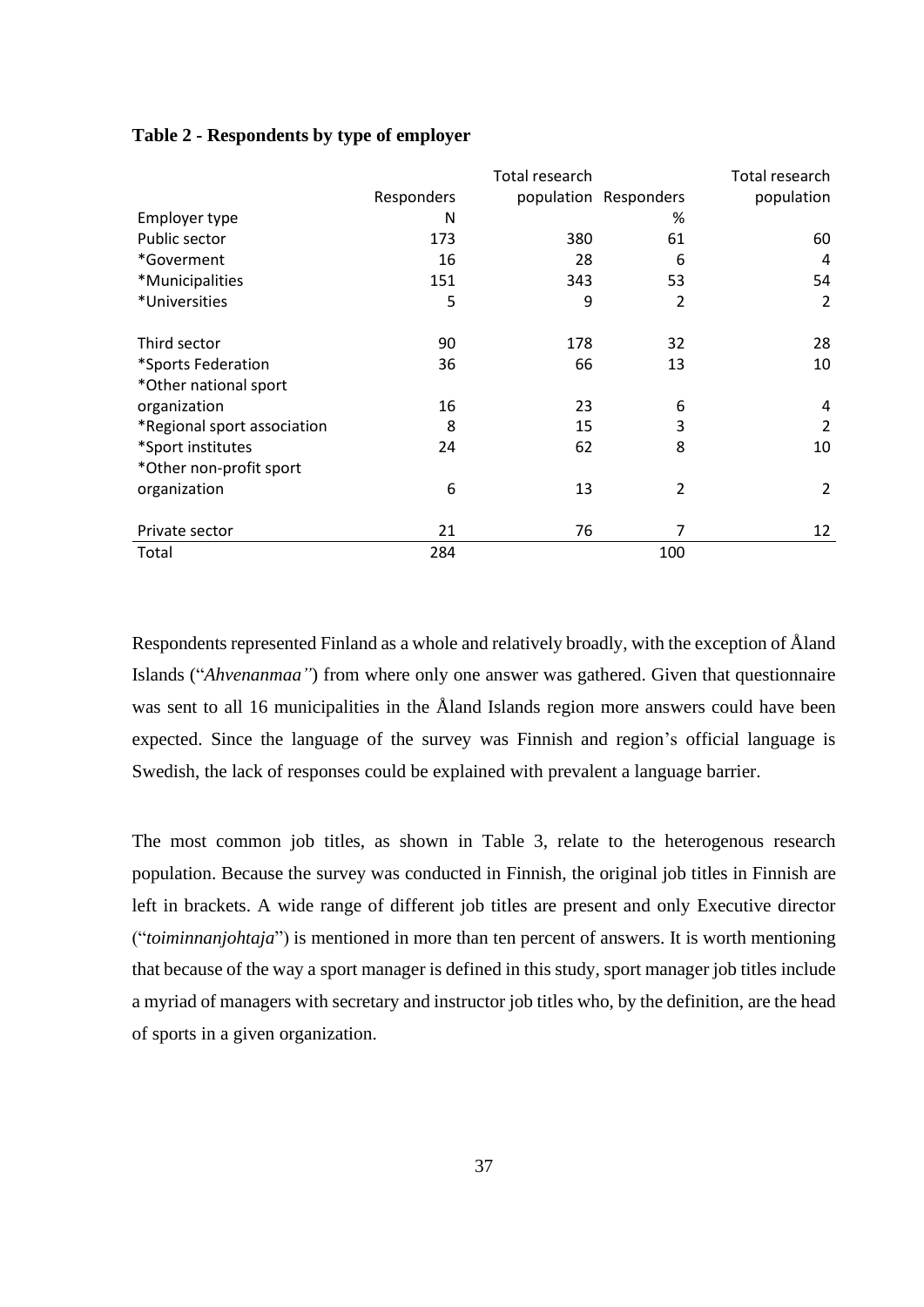| Title                                              | n  | ℅  |
|----------------------------------------------------|----|----|
| Executive director ("toiminnanjohtaja")            | 31 | 11 |
| Secretary for sports ("pääsihteeri")               | 18 | 6  |
| Chief executive director ("toimitusjohtaja")       | 16 | 6  |
| Secretary for recreation ("liikuntasihteeri")      | 16 | 6  |
| Chief of sports ("liikuntapäällikkö")              | 10 |    |
| Director of sports ("liikuntajohtaja")             | 9  |    |
| Sport service manager ("liikuntapalvelupäällikkö") | 8  |    |
| Secretary general ("pääsihteeri")                  | 8  |    |
| Sports instructor ("liikunnanohjaaja")             | 7  |    |
| Regional director ("aluejohtaja")                  | 6  |    |
| Sports director ("urheilutoimenjohtaja")           | 6  |    |

# **5.1.1 Age and gender of the sport managers**

Out of the all respondents, 173 were men (61.8 %) and 107 women (38.2 %). This is in line with gender composition in whole research population. Four answers were missing, and it was noted in the open comments section that the survey could have included the third gender as an option. Regarding age of Finnish sport managers, the average came to 48 years. Male sport managers were slightly older than their female counterparts with an average age of 49.7 years for men and 45.3 years for women (Cohen  $D = 0.435028$ ). The overall age of the respondents in this study ranged between 24 and 66 years. When it comes to age groups and gender, the largest groups were men ranging 45-54 and over 54 years. Female managers belonged mostly to the age group 35-44. Respondents categorized by age groups and gender are shown in Table 4.

|  |  |  |  | Table 4 – Age groups by gender |  |  |
|--|--|--|--|--------------------------------|--|--|
|--|--|--|--|--------------------------------|--|--|

|            | Men |    | Women |    | Total |     |
|------------|-----|----|-------|----|-------|-----|
| Age groups | n   | %  | n     | %  | n     | %   |
| Under 35   | 16  | 6  | 18    | 6  | 34    | 12  |
| 35-44      | 35  | 13 | 35    | 13 | 70    | 26  |
| 45-54      | 59  | 21 | 28    | 10 | 87    | 31  |
| Over 54    | 63  | 22 | 26    | 9  | 89    | 31  |
| Total      | 173 | 62 | 107   | 38 | 280   | 100 |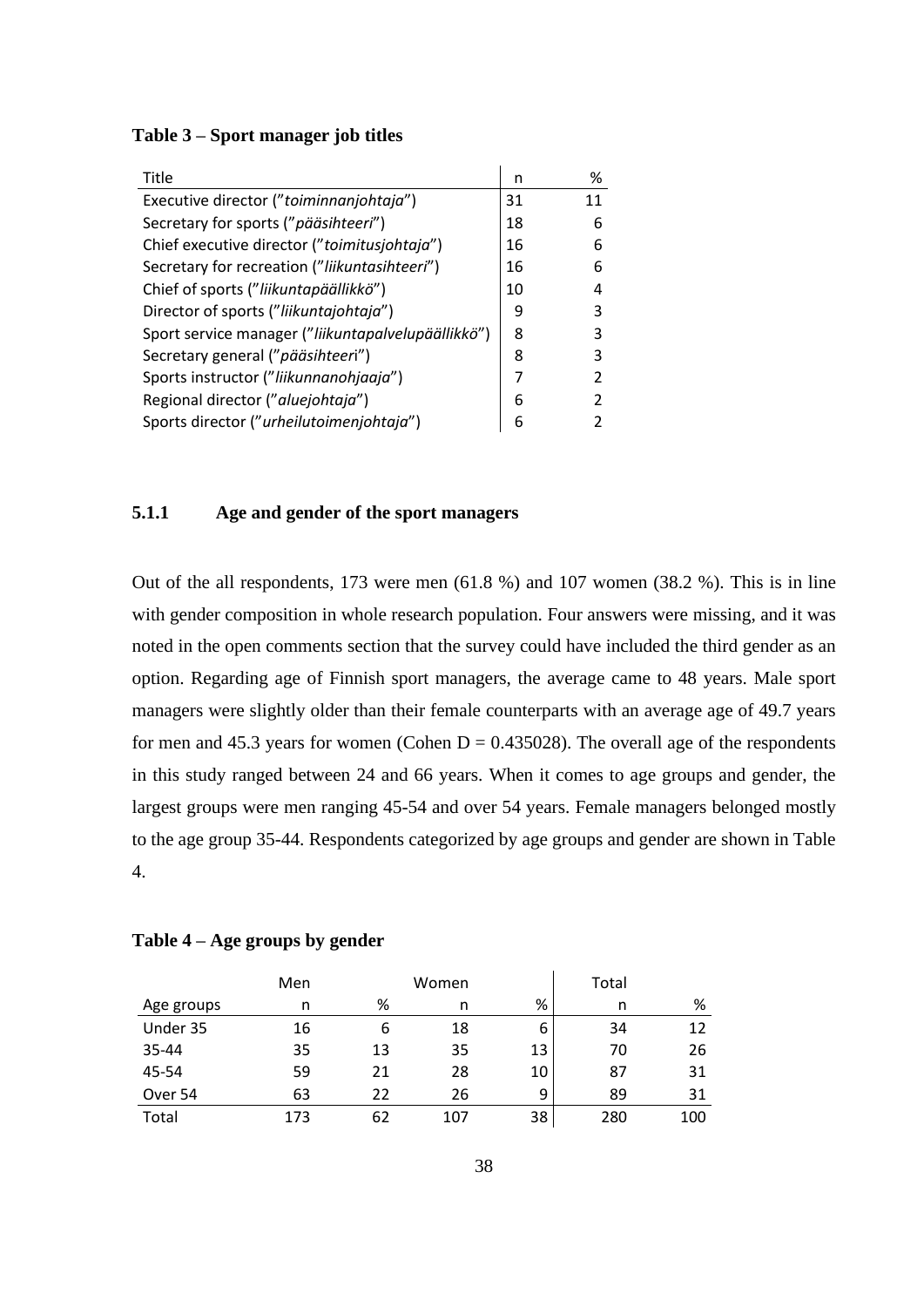As far as gender distribution 92 (54.4 %) of the respondents in the public sector were men and the remaining 77 (45.6 %) female. In the third sector gender distribution is 62 (68.9 %) for men and 28 (31.1 %) for female. When it comes to the private sector, 19 (90 %) out of the 21 respondents of the sport managers from private sector were men and only two (10 %) female.

|        | Public |    | Third |    | Private |   |
|--------|--------|----|-------|----|---------|---|
| Gender | n      | %  |       | %  | n       | % |
| Men    | 92     | 33 | 62    | 22 | 19      |   |
| Women  | 77     | 77 | 28    | 10 |         |   |
| Total  | 169    | 60 | 90    | 32 | 21      | 8 |

# **Table 5 - Gender by the sectors**

When comparing age groups of the respondents by sectors, the representation seems to be rather equal between public and third sector of sports. The proportion of managers in each age group increases with the age, largest one being the group of managers over 54 years old. The private sector differs from the other two by not involving similar proportions of managers of over 54 years old and their biggest age group is managers with ages between 45 and 54 years old. Comparing means of age in each respective sector it can be seen that the public sector has an average of 48 years, the third sector an average of 49 years while the private sector's average age falls three years behind by being 45 years. Eventhough Cohen's D being 0.29 (public) and 0.39 (third) against private sector, the effective difference between average ages is considered small (Cohen 1992)

# **Table 6 - Age groups by the sectors**

|            | Public |    | Third |    | Private |   |
|------------|--------|----|-------|----|---------|---|
| Age groups | n      | %  | n     | %  |         | % |
| Under 35   | 23     | 8  | 8     |    | 3       |   |
| 35-44      | 42     | 15 | 23    | 8  | 6       | 2 |
| 45-54      | 50     | 18 | 29    | 10 |         | 3 |
| Over 54    | 58     | 20 | 30    | 11 | ੨       |   |
| Total      | 173    | 61 | 90    | 32 | 21      |   |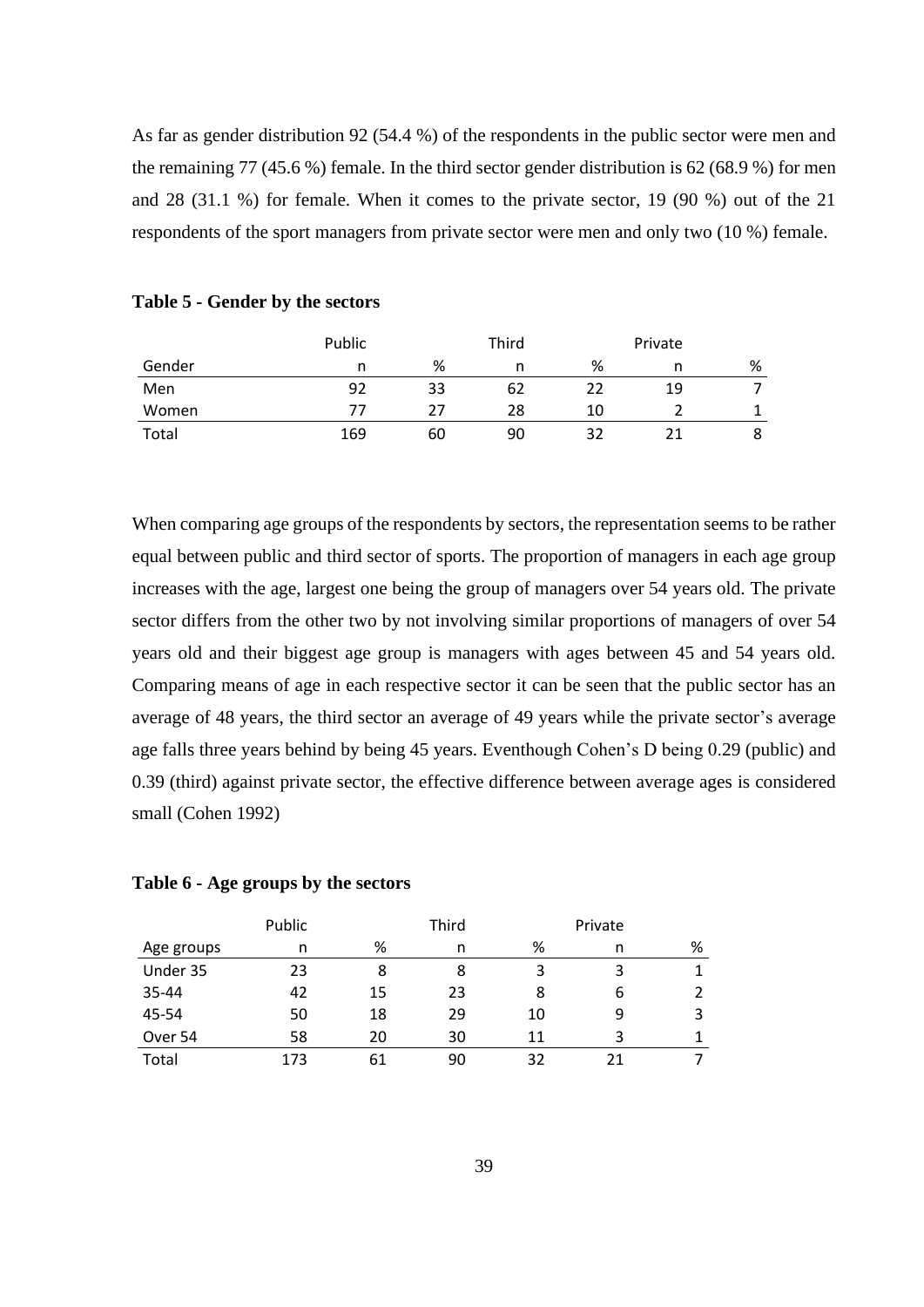# **5.1.2 Education of the sport managers**

The respondents had either undergraduate (43 %) or graduate (42 %) level education. One percent of the respondents had only primary education and eight percent secondary education. Out of all respondents, six percent had a doctoral or licentiate education. The proportion of women sport managers with high education was slightly higher compared to men. In total, 47 percent of the men had a higher degree or doctoral education, whereas among the women the share was 51 percent. Respondents' educational levels by gender are shown in Table 7.

|                                 | Men |    | Women |    | Total |     |
|---------------------------------|-----|----|-------|----|-------|-----|
| Education level (degree)        | n   | %  |       | %  |       | %   |
| Primary or secondary            | 16  |    |       |    | 23    | 9   |
| Bacherlor's                     | 76  | 27 | 44    | 16 | 120   | 43  |
| University Master's or doctoral | 80  | 29 | 54    | 19 | 134   | 48  |
| Total                           | 172 | 62 | 105   | 38 | 277   | 100 |

# **Table 7 - Education by gender**

Comparing educational levels by sectors of sport, the highest proportion of managers with higher education is seen in the third sector with 63 percent. Corresponding proportions were 43 percent in the public sector and 29 percent in the private sector. The private sector seems to be by far the most even, when it comes to managers from different educational levels. However, it needs to be mentioned that the number of participants in the private sector is not sufficiently high enough as though strong assumptions could be made. Respondents' educational levels by sectors are shown in Table 8.

# **Table 8 - Education by the sectors**

|                                 | Public |    | Third |    | Private |   |
|---------------------------------|--------|----|-------|----|---------|---|
| Education level (degree)        |        | %  |       | %  |         | % |
| Primary or secondary            | 10     | 4  |       |    |         |   |
| Bacherlor's                     | 86     | 31 | 24    |    | 10      | 4 |
| University Master's or doctoral | 73     | 26 | 57    | 20 |         |   |
| Total                           | 169    | 61 | 90    |    |         |   |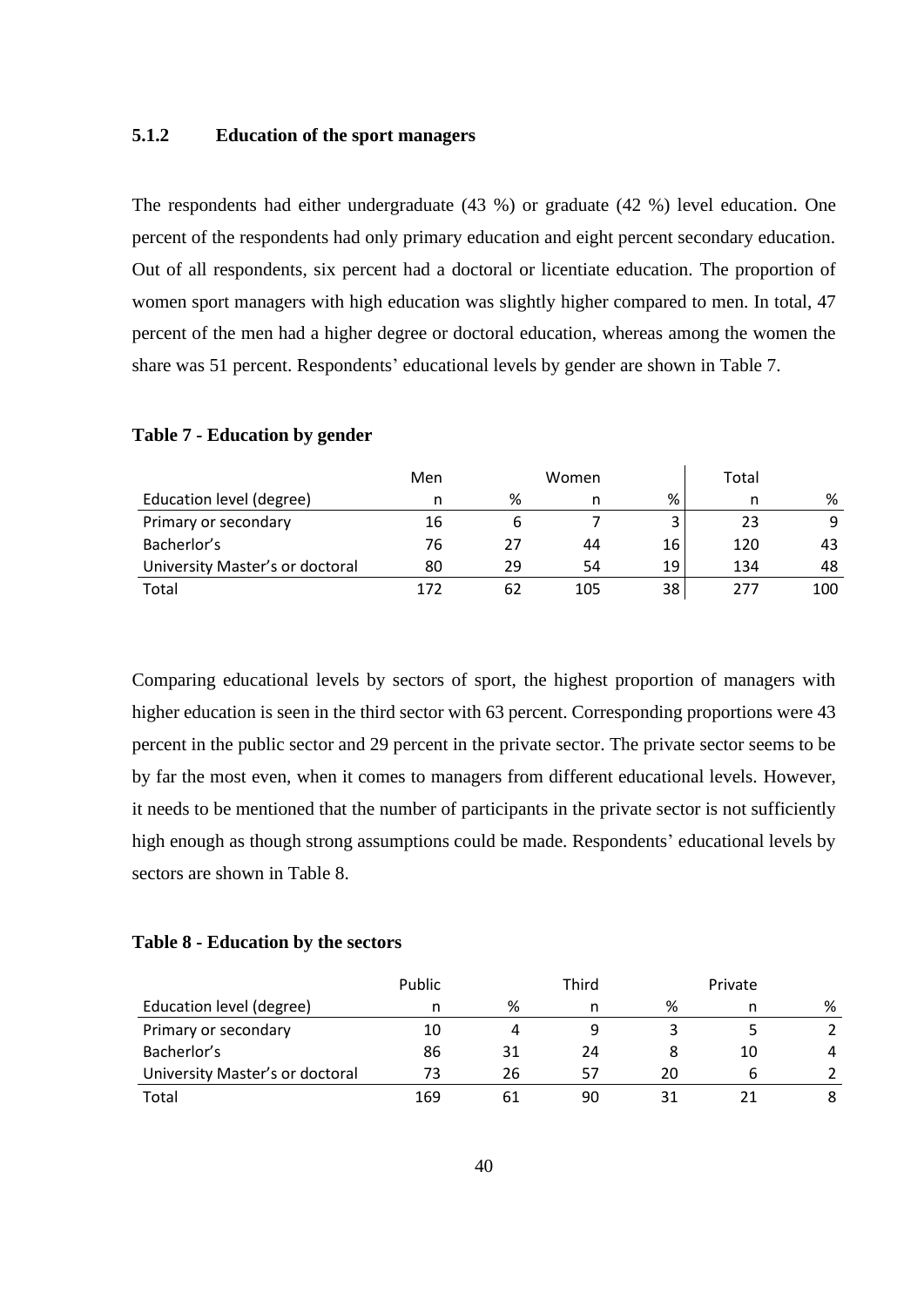When examining educational levels by age groups, they seem to follow equal representation except for the group of under 35 year-olds. Within other age groups the proportion of managers with lower high degree education is around 40 percent but in the group of under 35 the same educational level covers 62 percent of the whole age group. It could be interpreted that managers under the age of 35 still have a career left to continue their education further. Respondents' educational levels by age groups are shown in Table 9.

|                          | Under 35 |    | 35-44 |      | 45-54 |    | Over 54 |    |
|--------------------------|----------|----|-------|------|-------|----|---------|----|
| Education level (degree) | n.       | %  | n     | %    | n     | %  | n       | %  |
| Primary or secondary     | 3        |    | 8     | 3    |       |    | 8       | 3  |
| Bacherlor's              | 21       |    | 28    | 10   | 35    | 12 | 36      | 13 |
| University Master's or   |          |    |       |      |       |    |         |    |
| doctoral                 | 10       | 4  | 35    | - 12 | 48    | 17 | 43      | 15 |
| Total                    | २∆       | 12 |       | 25   | 88    | 31 |         |    |

# **Table 9 - Education by age groups**

Out of the respondents 131 (48 %) had an education in sport and the rest 143 (52 %) in other subjects. After a sport degree, the next largest group of 32 (12 %) consisted of respondents with a business education. When considering respondents with a sport degree in comparison to without a sport degree, it is notable that while 52 percent of the respondents within the public sector have a sport degree of any level and 47 percent in the third sector, only 10 percent of the sport managers in the private sector have a sport degree. In the latter, an educational background in the business sector was most dominant. Ten respondents from the private sector had an educational background in business. Respondents' educational levels with and without a degree in sport by sectors are shown in Table 10.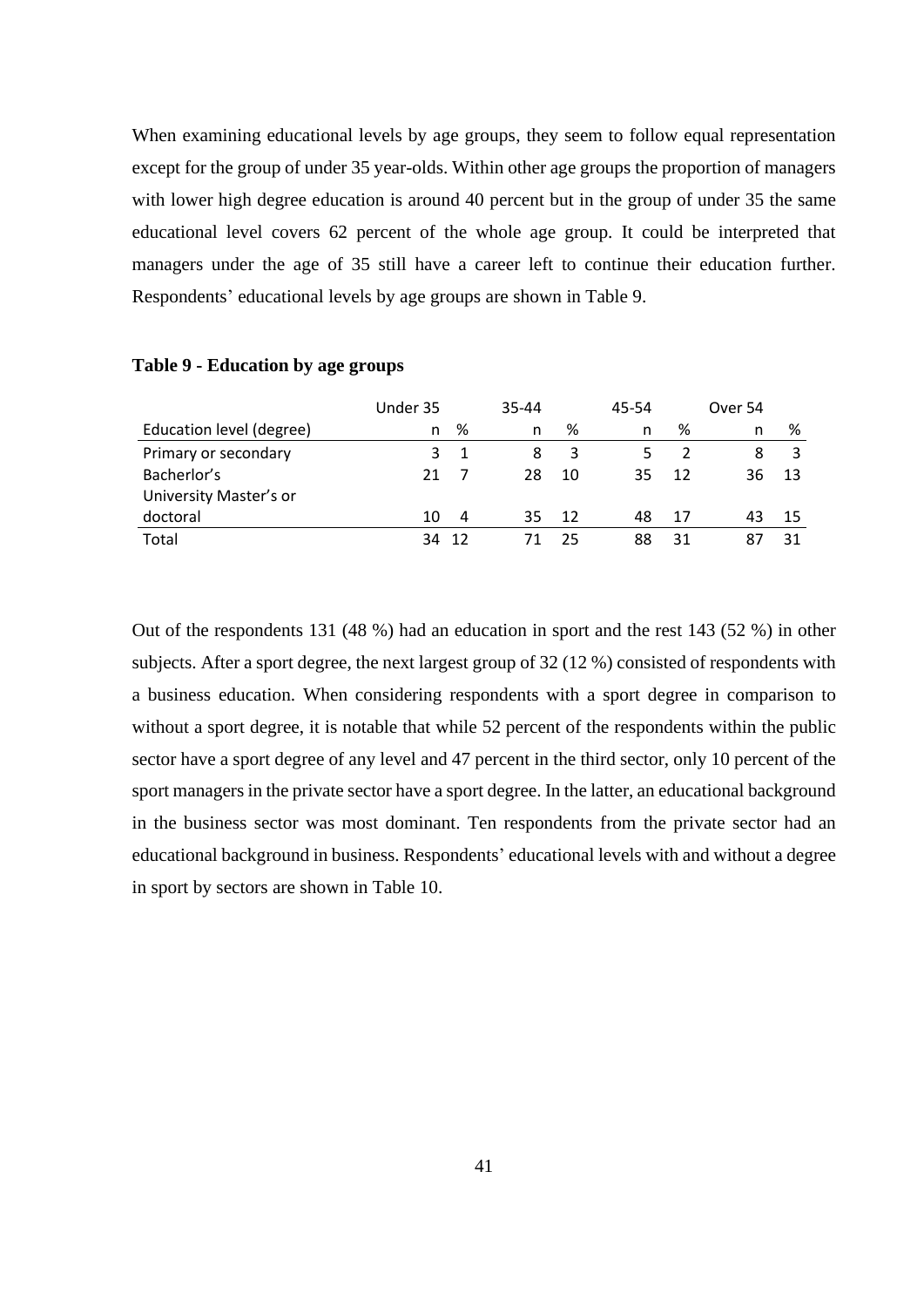|                         | Public |    | Third |    | Private |   |
|-------------------------|--------|----|-------|----|---------|---|
| <b>Education level</b>  | n      | %  | n     | %  | n       | % |
| Primary or secondary    |        |    | 4     |    |         |   |
| Lower high degree       | 50     | 18 | 9     |    |         | 0 |
| Higher high degree or   |        |    |       |    |         |   |
| doctoral                | 37     | 13 | 27    | 10 |         |   |
| Other than sport degree | 80     | 29 | 45    | 16 | 18      | 6 |
| Total                   | 169    | 61 | 85    | 31 | 20      | 8 |

**Table 10 - Education of the respondents with and without a degree in sport by the sectors**

# **5.1.3 Sport background**

When discussing current sport-related hobbies of sport managers in Finland, gym and fitness activities are the most frequently mentioned sport activities. After that come traditional Finnish recreational outdoor sports such as cycling, walking, cross-country skiing and running. In between there is also jogging ("*lenkkeily*") which is here categorized in its own section because we cannot be sure if people who mentioned this meant walking or running. Either way, traditional sports and gym being are on top, while the top ten sports of the respondents also include golf, ice hockey, football and swimming. The top ten sports that managers participate in are shown in Table 11.

| Sport                       | n   | %  |
|-----------------------------|-----|----|
| Gym                         | 106 | 37 |
| Cycling                     | 86  | 30 |
| Walking                     | 74  | 26 |
| Jogging                     | 63  | 22 |
| <b>Cross-Country Skiing</b> | 62  | 22 |
| Running                     | 55  | 19 |
| Golf                        | 36  | 13 |
| Ice-Hockey                  | 23  | 8  |
| Football                    | 17  | 6  |
| Swimming                    | 16  | 6  |
| Total                       | 284 |    |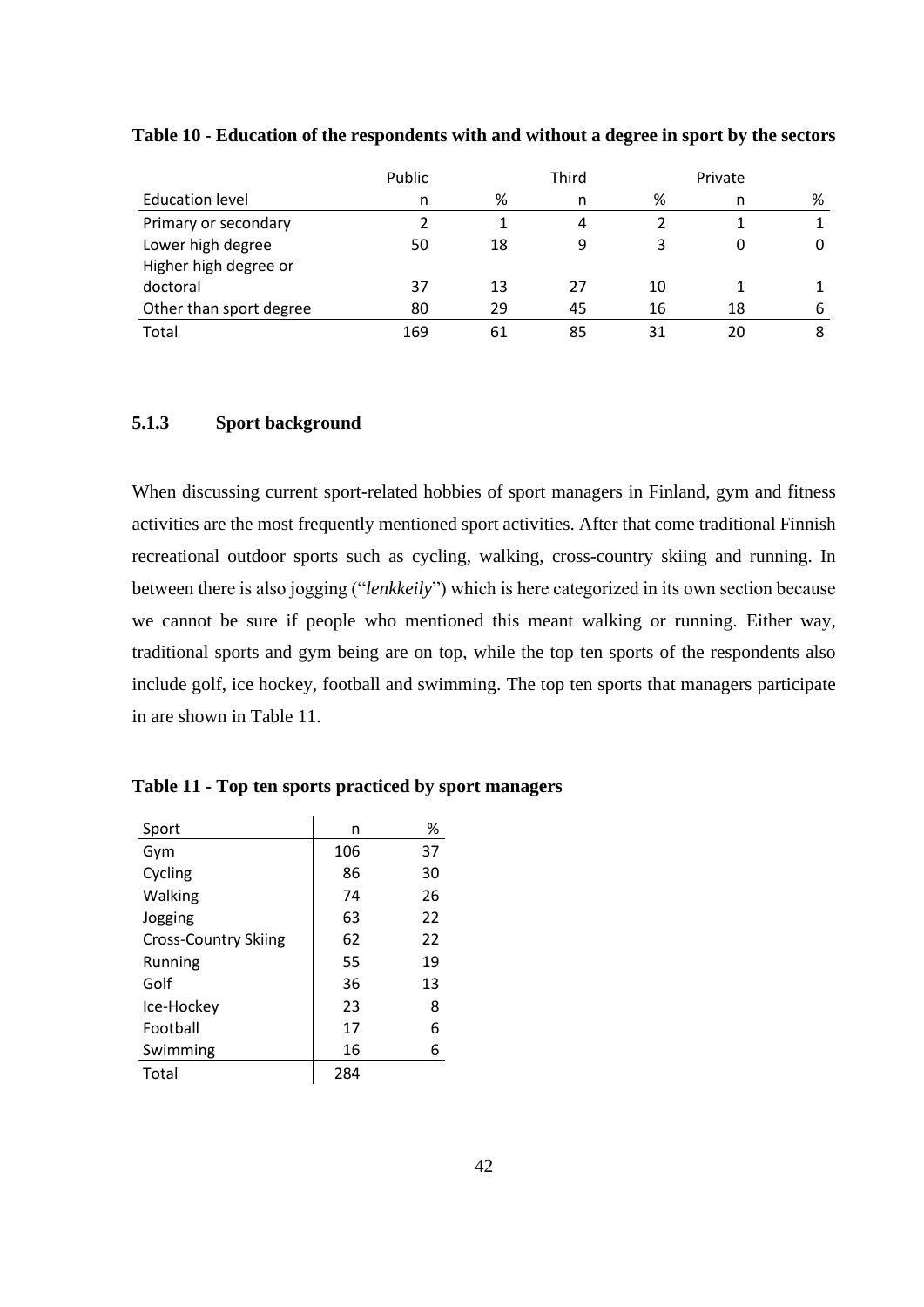When looking at the level of competitive sports by sectors it seems that an international career within sport seems to be more common with third and private sector managers than with public sector managers. When international and national careers are combined, within the public sector it includes 50 percent of the respondents while in the third sector and private sector the same number is 76 percent. Thus, the level of competitive sport seems to be higher with third and private sector compared to public. The level of competitive sports background of the respondents by sectors shown in Table 12.

|                          | Public | Third |    | Private |    |   |  |
|--------------------------|--------|-------|----|---------|----|---|--|
| The level of competitive |        |       |    |         |    |   |  |
| sports                   | n      | %     | n  | %       | n  | % |  |
| International            | 19     |       | 28 | 10      | 8  | 3 |  |
| <b>National</b>          | 66     | 23    | 39 | 14      | 8  | 3 |  |
| Regional                 | 48     | 17    | 12 | 4       | 4  | 1 |  |
| Recreational             | 37     | 13    | 8  |         |    |   |  |
| No sport background      |        |       |    |         |    | 0 |  |
| Total                    | 172    | 61    | 88 | 31      | 21 | 8 |  |

**Table 12 – The level of competitive sports background of the respondents by the sectors**

The sport sector involves various different tasks and positions. These include tasks such as coaching, administrative work, being referee or educating sport officials. Table 13 shows in which tasks the managers have acted as volunteers. The majority of the respondents have acted in all different positions. It seems to be particularly common to do other voluntary work (88 %) and acting as instructor in the sports (81 %) respondents are already involved in. Less common is to act as a referee, but still 47 percent of the respondents have done that as well.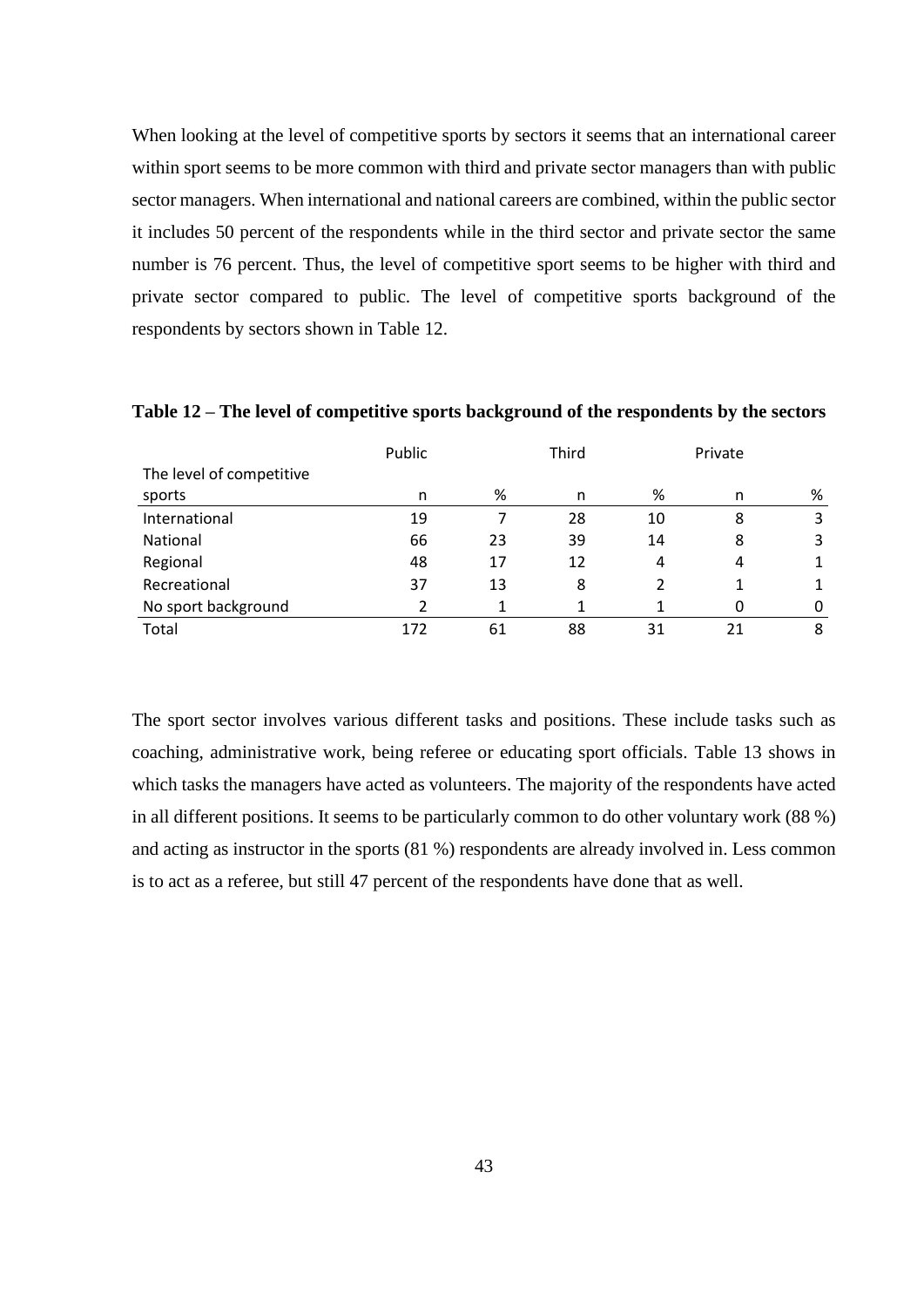|                 | Yes |    | No  |    |
|-----------------|-----|----|-----|----|
| Task            | n   | %  | n   | %  |
| Coach           | 187 | 70 | 82  | 30 |
| Instructor      | 219 | 81 | 51  | 19 |
| Referee         | 117 | 47 | 133 | 53 |
| Educator        | 163 | 63 | 95  | 37 |
| Person of trust | 167 | 66 | 85  | 44 |
| Other voluntary |     |    |     |    |
| work            | 231 | 88 | 33  | 12 |
| Total           | 282 |    | 282 |    |

### **Table 13 – Sport managers different tasks within the sport**

When asked about leadership positions of trust within the sport sector 56 (20 %) of the respondents had currently one or more positions. One position was held by 28 (10 %) of respondents and the remaining 28 (10 %) respondents had two or more positions with a maximum of seven.

# **5.2 Sport manager types**

Sport manager types, defined by Laakso (2016), were examined with the purpose of examining how sport managers in Finland fall into these categories. As seen in Figure 4, the type in which the description matched most with the respondents' answers was the *chosen* sport manager type with a share of 37 percent. Slightly over a quarter (26 %) of the respondents identified themselves with the *sportsman* type. The shares of *bureaucrat* and *politician* sport manager types accumulated less than six percent. If sport mangers did not identify themselves in the previous categories, there was also an option to choose *other* and describe it further. This option was *chosen* by 30 percent of the respondents. The most commonly mentioned open- ended replies were categorized into six possible new modifications to Laakso's (2016) categories.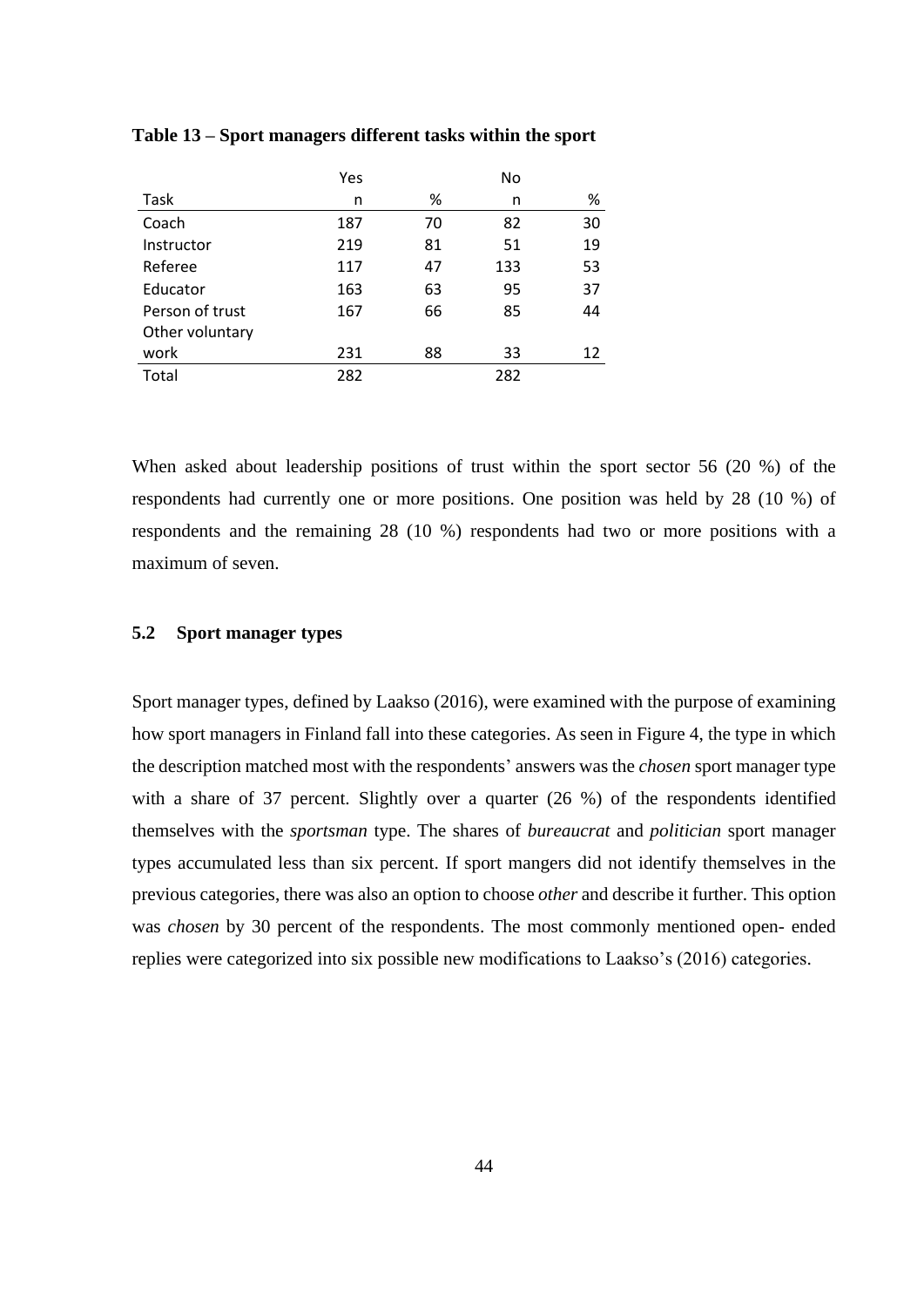

**Figure 4.** Sport manager types

When approaching previous sport manager types through the different sectors of sport, differences between sectors can be detected. In the public sector, approximately one third of the respondents identified themselves as *chosen* sport managers, but also approximately one third of the respondents did not identify themselves with any of the mentioned categories. The share of *other* was largest within the public sector. Notable is also that only two answers regarding the *politician* sport type came from the public sector. In the third sector, the largest share of respondents identified themselves as *chosen* type. This is 46 percent of the third sector respondents. *Sportsman* and *other* sport manager type each made up a little bit less that 30 percent of the answers within the third sector. In the private sector, *sportsman* sport manager type dominated with 60 percent of the respondents. Remaining answers went to either *chosen* (25 %) or other (15 %) types. The distribution of different sport manager types by the sectors is shown in Table 14.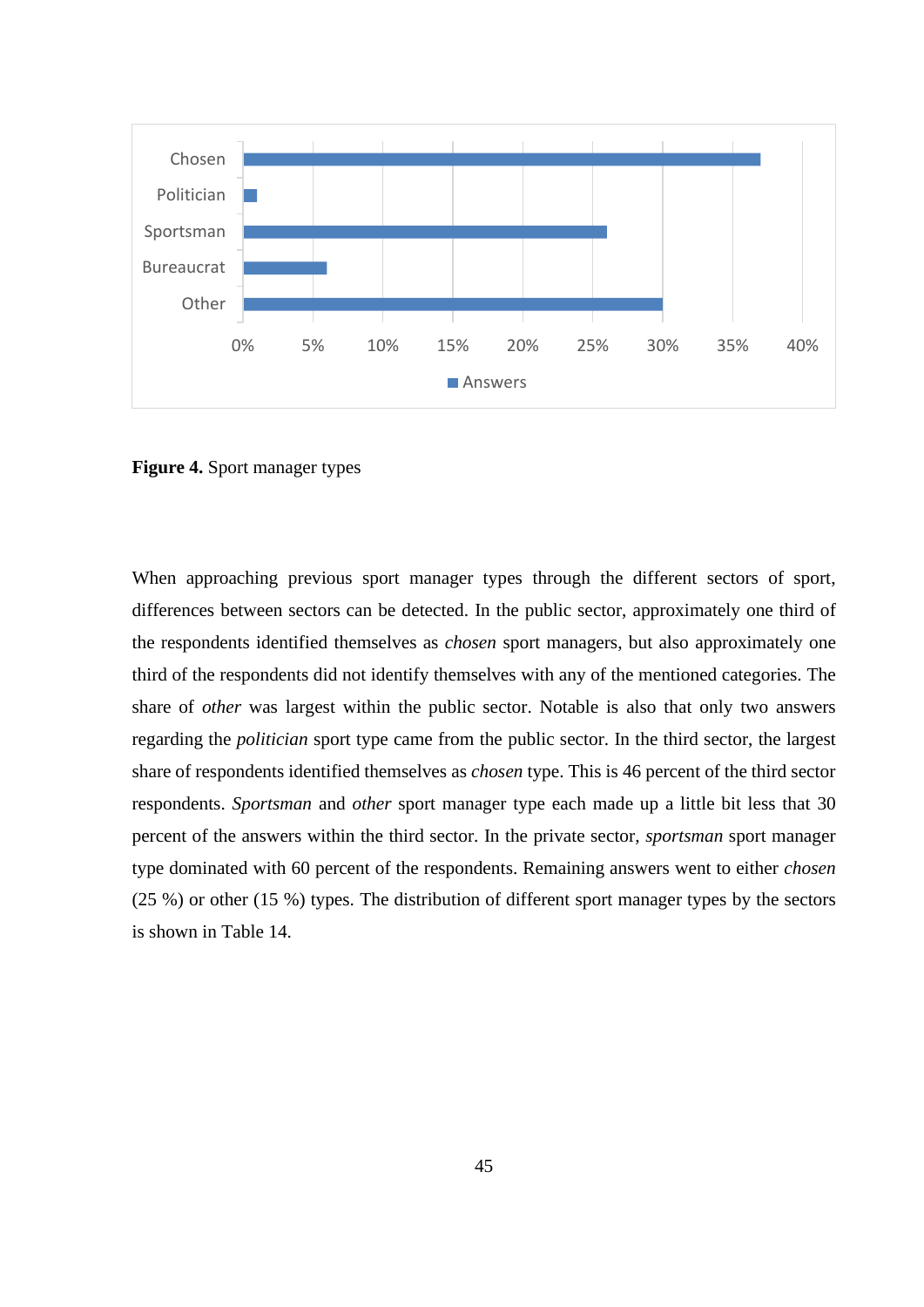|                    | Public |    | Third |    | Private |   |
|--------------------|--------|----|-------|----|---------|---|
| Sport Manager type | n      | %  | n     | %  | n       | % |
| Chosen             | 57     | 20 | 41    | 15 |         |   |
| Politician         | 2      |    |       | 0  | 0       | 0 |
| Sportsman          | 36     | 13 | 26    | 9  | 12      | 4 |
| <b>Bureaucrat</b>  | 14     | 5  |       |    | 0       | 0 |
| Other              | 59     | 21 | 21    | 8  | 3       |   |
| Total              | 168    | 60 | 90    | 33 | 20      |   |

### **Table 14 - Sport manager types by the sector**

# **5.3 Additional sport manager types**

This subchapter gathers open-ended answers from respondents who chose *other* as sport manager type. Original replies were made in Finnish and translated and categorized here by the researcher to the following: working with *children and youth, municipal perspective, assigned tasks, from teacher to sport manager, from hobby to profession, and versatile background*. Each of these modifications will be examined separately in the following.

"*desire to promote the health and well-being of children and young people"*

"*professional background in youth work and social work*""

Promoting the development of children and youth is separately mentioned in the Finnish Sports Act (Liikuntalaki 2015, 4§). A background in youth work and working with children also appeared in some of the participants' answers. These answers were categorized as *working with children and youth*. Answers were reflecting an interconnection between physical activity and youth. Consequently, it can be noted that individuals who set out to become sport managers might end up in the youth work field and vice versa. These answers do not really fit any of the current sport manager types presented by Laakso (2016)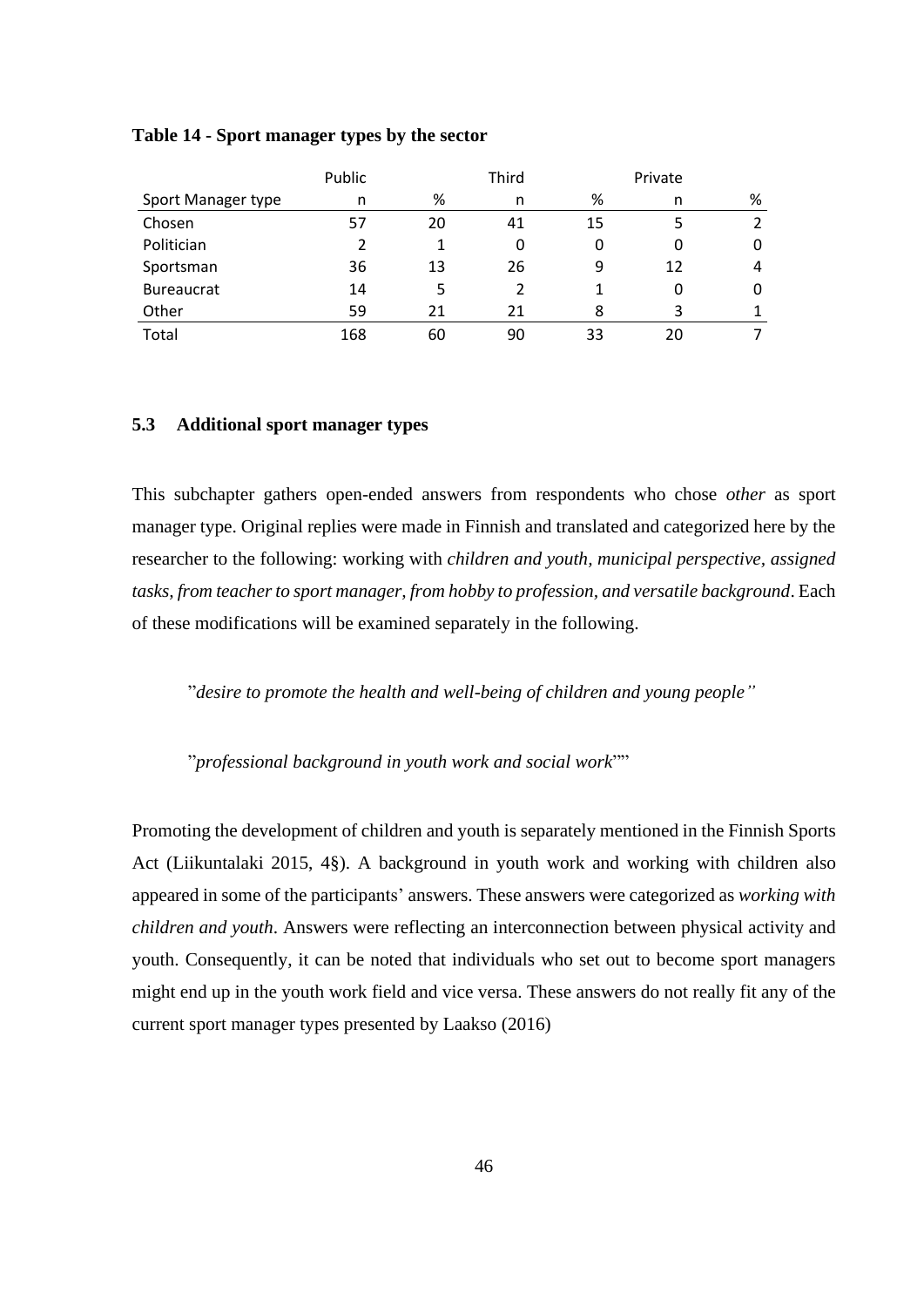"*activities in MUNICIPAL administrative duties. Past experience in organizational activities, which can be considered as a requirement for success at work. Politics and political guidance are central to work"*

All together 151 answers were received from sport managers in municipalities. That makes up 51 percent of all answers and highlights the importance of municipalities when describing the sport management environment in Finland. Based on this and the previous quote, *municipal perspective* was included into the sport manager types. While the bureaucrat sport manager type covered governmental administrative sport managers, it failed to include the municipal perspective. None of the interviewees from Laakso (2016) were from the municipal level. However, in the present study it was within the focus. Results of the study at hand indicate that some of the respondents, especially from the public sector, struggled or failed to identify themselves with any of Laakso's (2016) sport manager types.

"*the duties of the sports manager have been assigned to me in addition to other tasks*"

"*the profession requires responsibilities also in sports sector*"

Many sport managers have other responsibilites besides sport and managing sport might just be a side activity that has simply been assigned to them; often additionally to their routine work. Abovelisted quotes were utilized to describe these *assigned tasks*. The managers who made those comments did not pursue any sport management practice. It can be seen from the comments that these individuals do not identify themselves strongly with sport management or being sport managers, but they ended up working in positions that can be regarded as such. Those answers also do not specifically match any of the Laakso's (2016) sport manager types.

"*from teacher to manager*"

"*classroom teacher specializing in exercise"*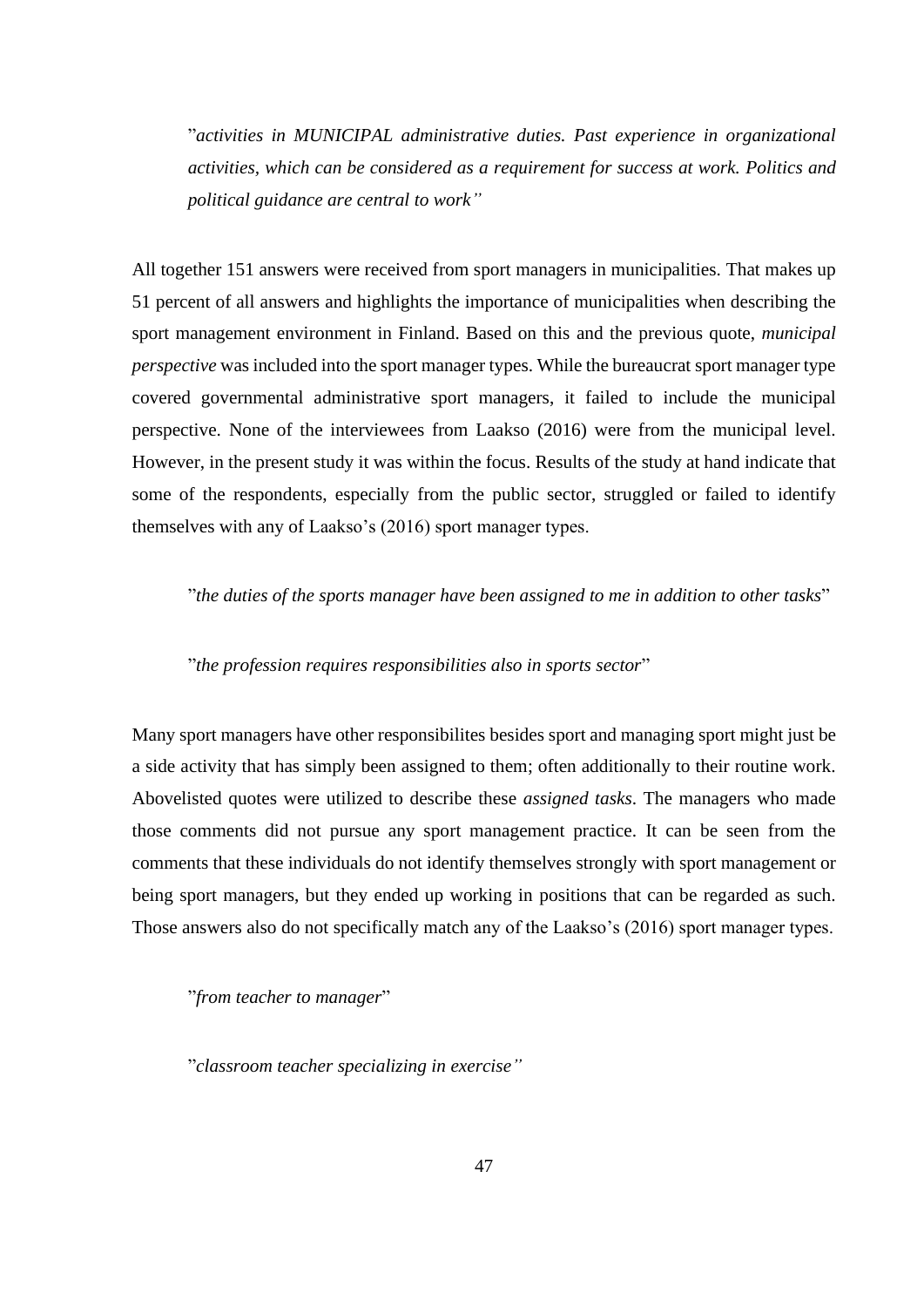In Finland, there also seems to be a path to becoming a sport manager with an educational background. It can be identified through previous quotes categorized here as *from teacher to sport manager*. Therefore, regardless of the lack of background in either politics, bureaucrats, elite sport or general management, there is still a tendency for teachers to specialize in sport management. The answers also do not fit any of the Laakso's (2016) sport manager types.

"*hobby and profession*"

"*still competing in sports. I get food for the table in the industry. Acting in the sport federation I try to grow the sport and its visibility from within."*

There seems to be a thin line between where sport is one's hobby and where it becomes a profession. The previous quotes, categorized as *from hobby to profession*, describe this phenomenon. Managers with these answers could have a background in competitive sports, such as with sportsman type, but also recreational sport can become a profession. It seems that sport is a way of life, more than merely a hobby that happens to provide an income for some as well. The answers do not fit any of the Laakso's (2016) sport manager types.

"*a versatile background for both sports and business*"

"*versatile education and experience, training in the field of sports, knowledge of the field of sports*"

"*active sports background, work experience in the commercial sector with procurement, and four years of experience in organizational activities."*

Something that came up more often than anything else was highlighting the versatile background of sport managers. These quotes reflecting versatility were categorized as *versatile background.* Seeing that participants highlight their versatile backgrounds and inability to just choose one type could also be regarded as a counter argument to the categorization of sport managers into different types as a whole. It seems that at least some managers do not see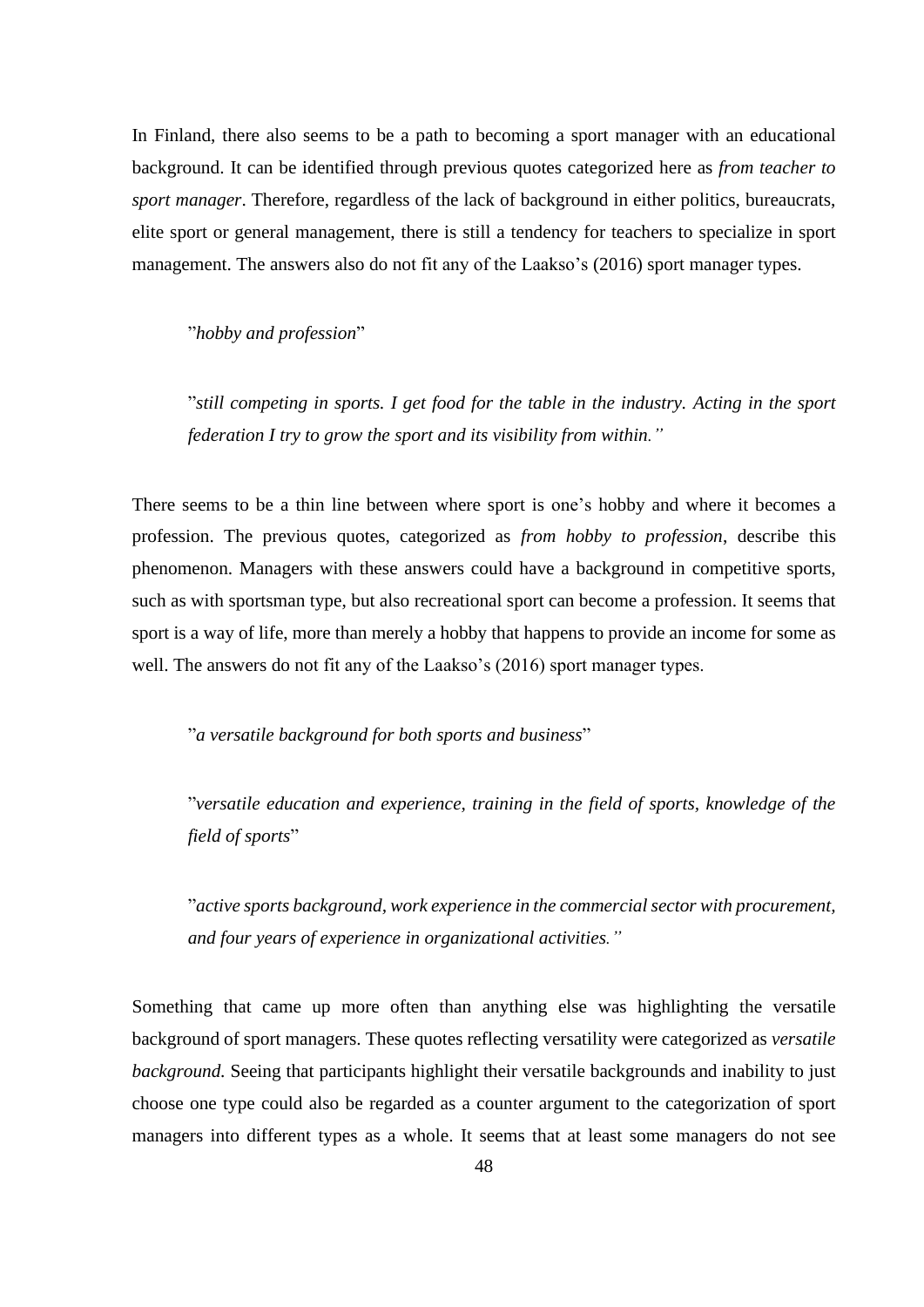themselves fit for either of the presented categories because they find elements of several categories within themselves. This seems to be especially true for sport managers whose background is in business, as can be devised from the previous quotes. These answers fit best with Laakso's (2016) chosen sport manager type but could also be seen as an argument against the profiling.

# **5.4 Sport manager paths**

Distribution of different types can be seen in Figure 5. Both the story of growth and the story pursuit were identified by 34 percent of the respondents. Out of the respondents 18 percent chose *the story of coincidence* and five percent *the story of drifting*. Similar to sport manager types, it was also option to choose *other* and describe the career path in their own words. This option was chosen by nine percent of the respondents.



**Figure 5.** Sport manager paths

When approaching previous sport manager paths by sectors some differences can be detected between the sectors. *The story of pursuit* and *the story of growth* are the largest group in the public sector, both having a share of more than 30 percent of the respondents within the sector. *The story of pursuit* is mentioned slightly more often with 36 percent than the 31 percent of *the*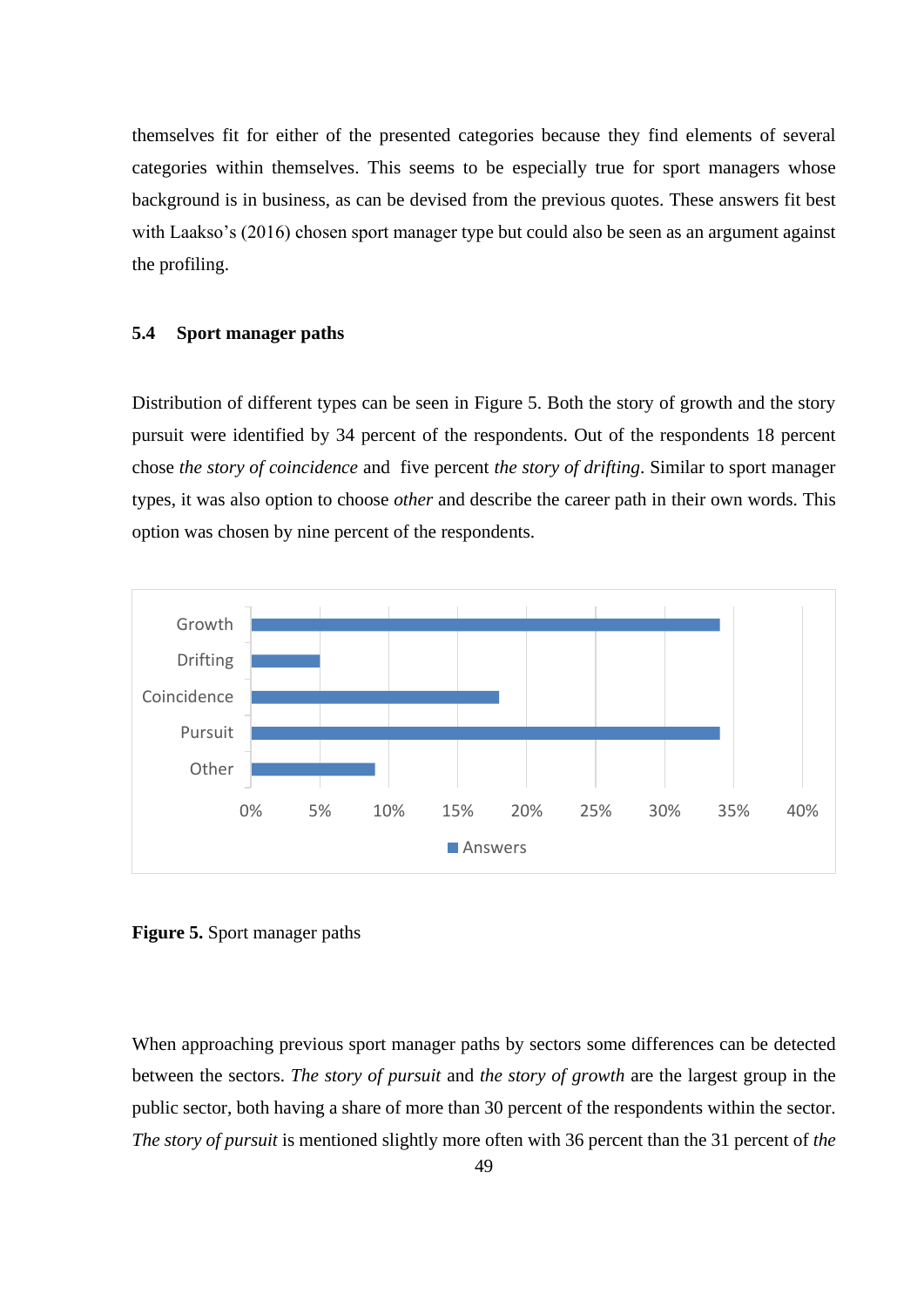*story of growth* within the public sector. The third most-mentioned type in the public sector is *the story of coincidence* (20 %) before *other* (10 %) and *the story of drifting* (2 %). When it comes to the third sector of the sport, again the *story of the growth* and *pursuit* are the most mentioned sport manager paths, with shares of 43 percent for *the story of growth* and 32 percent for *the story of pursuit*. *The story of coincidence* (12 %), *the story of drifting* (7 %) and *other* (6 %) make up the remaining shares. In the private sector of sport, the distribution amongst different sport manager paths is most equal in terms of shares, each of the manager paths' share ranging between ten percent and 30 percent of the respondents within the sector. The distribution of different sport manager paths by the sectors is shown in Table 15.

|                     | Public |    | Third | Private |    |                |
|---------------------|--------|----|-------|---------|----|----------------|
| Sport manager paths | n      | %  | n     | %       | n  | %              |
| Growth              | 53     | 20 | 38    | 14      | 4  |                |
| <b>Drifting</b>     | 4      |    | 6     |         |    |                |
| Coincidence         | 33     | 12 | 11    | 4       | 6  | 2              |
| Pursuit             | 61     | 22 | 29    | 10      |    | $\overline{2}$ |
| Other               | 18     | 6  |       |         |    |                |
| Total               | 169    | 61 | 89    | 32      | 20 |                |

#### **Table 15 - Sport manager paths by the sectors**

### **5.5 Additional sport manager paths**

This subchapter gathers open-ended answers from respondents who chose *other* as sport manager type. Again, open-ended questions were categorized, this time resulting in three different categories: *change in the job description or change in the organization, extended story of drifting, business perspective, from love to sport*. These categories will be examined in more detail next.

"*organizational restructuring*"

"*sport/physical activity are one part of the task field, became part of responsibilities during career development*"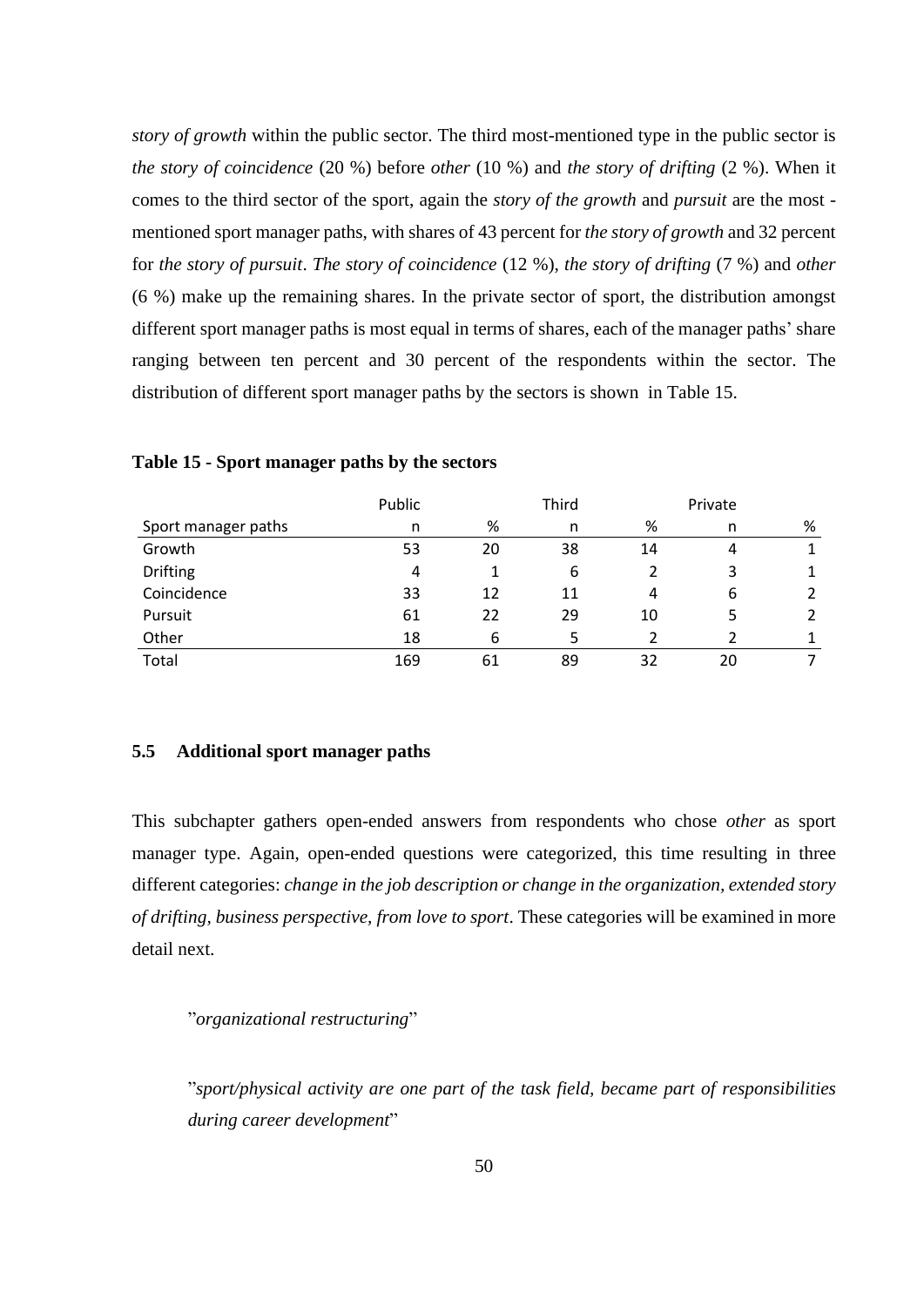#### "*development of work tasks*"

As mentioned earlier, the Finnish sport system is undergoing a transition. Previous quotes, categorized as *changes in the job description or change within the organization,* underline this phenomenon. The changes to the sport managers job or organization mentioned in the above quotes illustrate aspects of both the *drifting* and the *coincidence story*. However, since respondents did not choose either one specifically, it can be argued that these could be additions to the career path descriptions or simply new combination including aspects of both career paths. Either way, change as described by these quotes does not specifically fall into any of the categories, presented by Laakso (2016)

"*my interest in exercise and well-being and health (and their promotion) drove me to study the field. Sport as such has never really been one of my brightest interests.*"

"*through medical expertise*"

Previous quotes show that Laakso's (2016) original sport manager path description for *the story of drifting* could be extended further. These quotes were categorized into the *extended story of drifting*. While *the story of drifting* in Laakso's (2016) model focuses on an outside person and their guidance, it could also be the case that interests or chosen professions drive people towards sport management. It is not necessarily so, that these people chose to be sport managers because "*sport as such has never really been one of my brightest interests*" but they have drifted to the position.

"*my own background of the sport together with business education. In the current job description, one can take advantage of both."*

"*business perspective*"

A need for more business emphasis in Finnish sport management is highlighted by Nenonen (2013). Thus, previous quotes were categorized as *business perspective*. Similarly to sport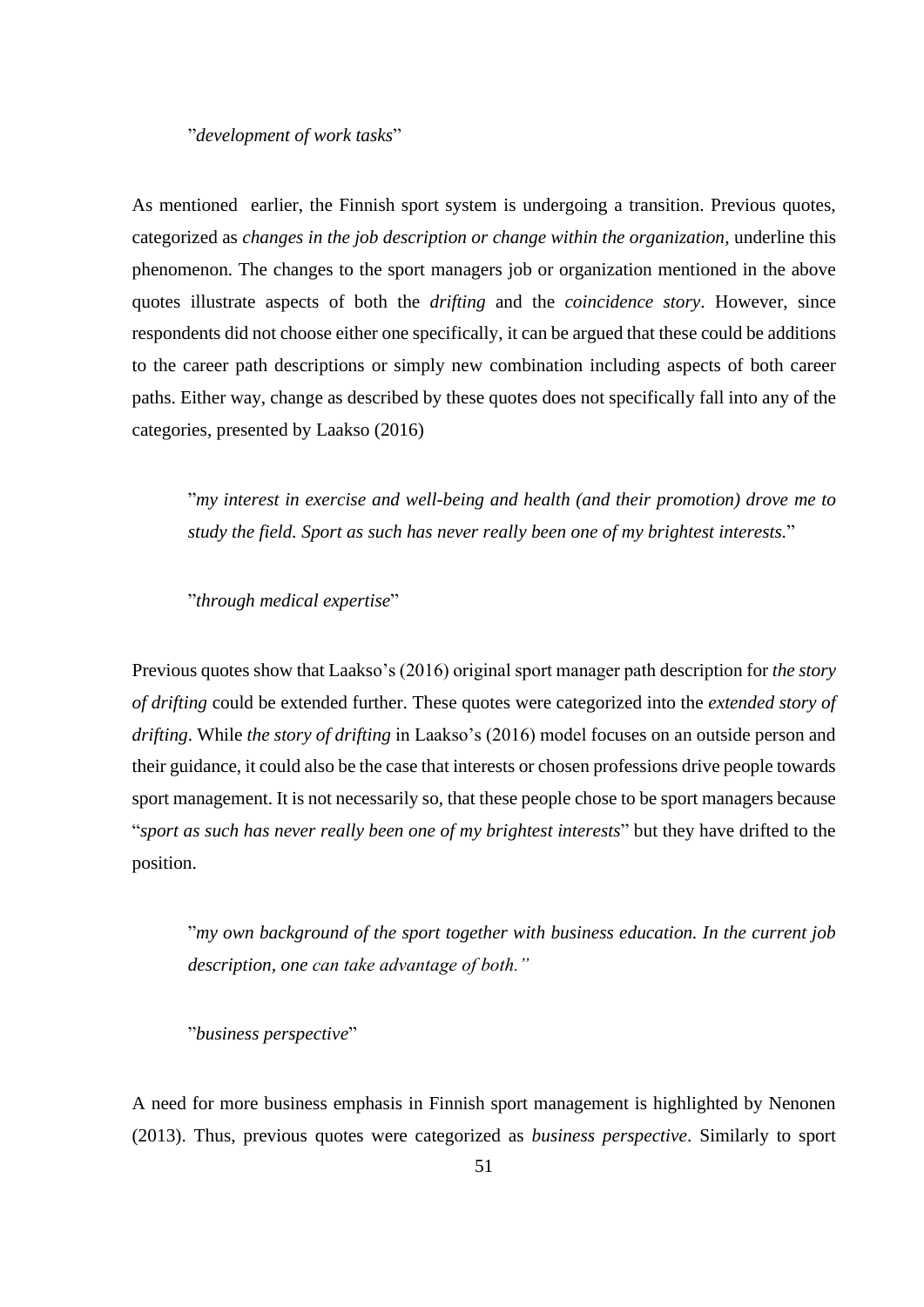manager types with versatile backgrounds, also career paths with an emphasis on business came up. While the business perspective is not excluded by any of the presented paths, it is not really included in either of them. It seems that these participants want to highlight and differentiate their background from specializing only in sport to emphasizing the meaning of business and business education in their paths.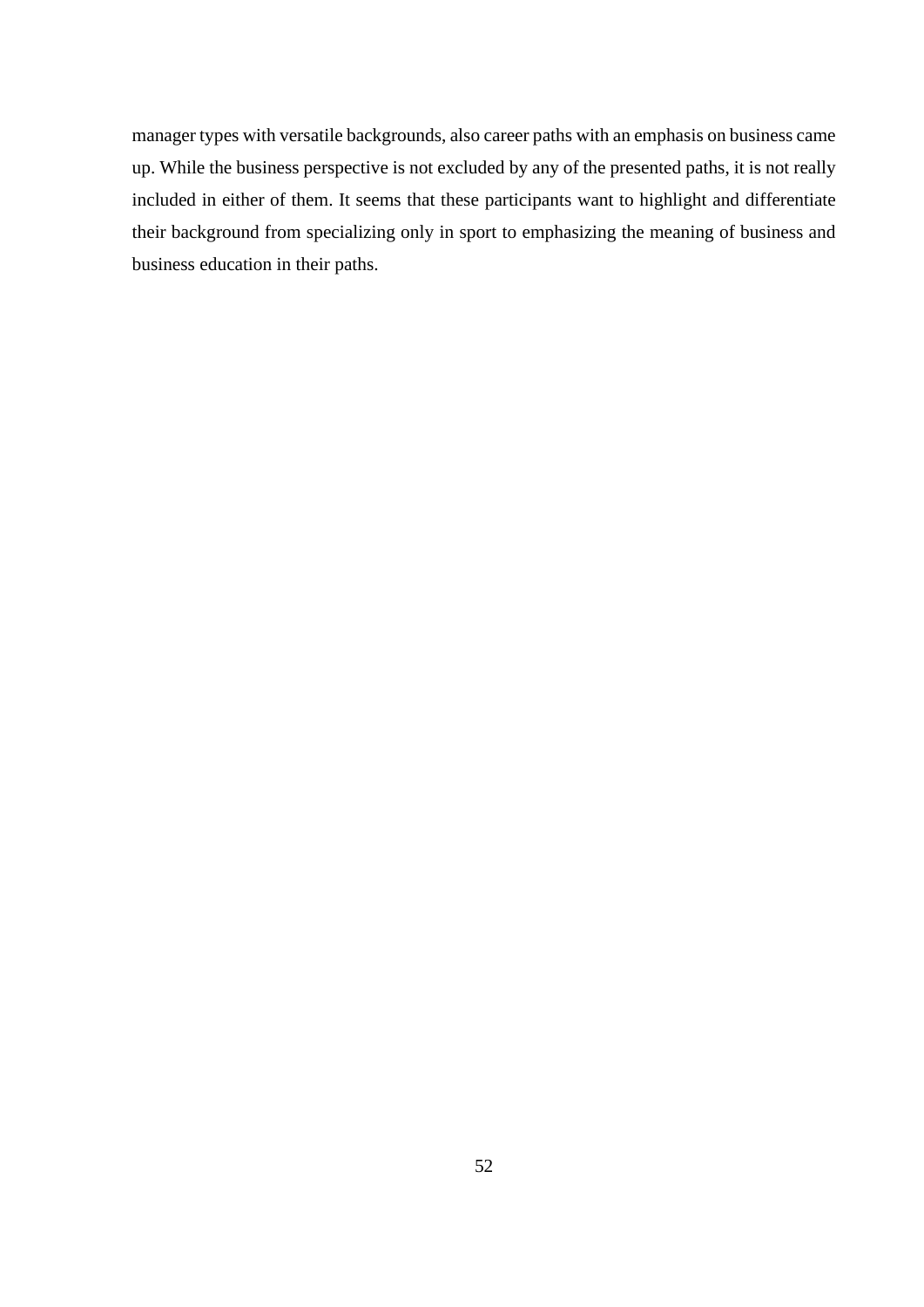### **6 DISCUSSION AND CONCLUSION**

In this chapter previously-highlighted results are analyzed in more detail and in respect to existing knowledge and academic literature. Also, conclusions based on the analysis will be made. Together with analyzing the results, reliability and validity will be discussed. The chapter ends with presenting future research suggestions.

### **6.1 Discussion**

For the discussion part the results of the Aalto-Nevalainen's (2018) dissertation we will especially compare to. When it comes to sport manager types and paths, Laakso's (2016) theoretical model based on qualitative data will be discussed in relation to quantitative results from this study. The distribution of the managers according to the model will be discussed as well as propositions made for modifications and additions to further edit the model.

# **6.1.1 Sport manager in Finland**

The first research question aimed to answer the following question:

■ What is the profile of sport managers in Finland?

The representation of the research population by sectors in this study is alike to that of Aalto-Nevalainen's (2018) study. This study includes also seven percent of respondents from the private sector of the sport, which was not included in Aalto-Nevalainen's (2018) study. Even though the representation of the private sector is not too large within this study, it provides an opportunity to reflect differences between the public, third and private sectors. After all, the importance of the private sector has been increasing in recent years (Laine & Vehmas 2017).

Most common job titles of the sport managers represent the diversity amongst the sport management in Finland. The variety of different job titles can be partly explained by a different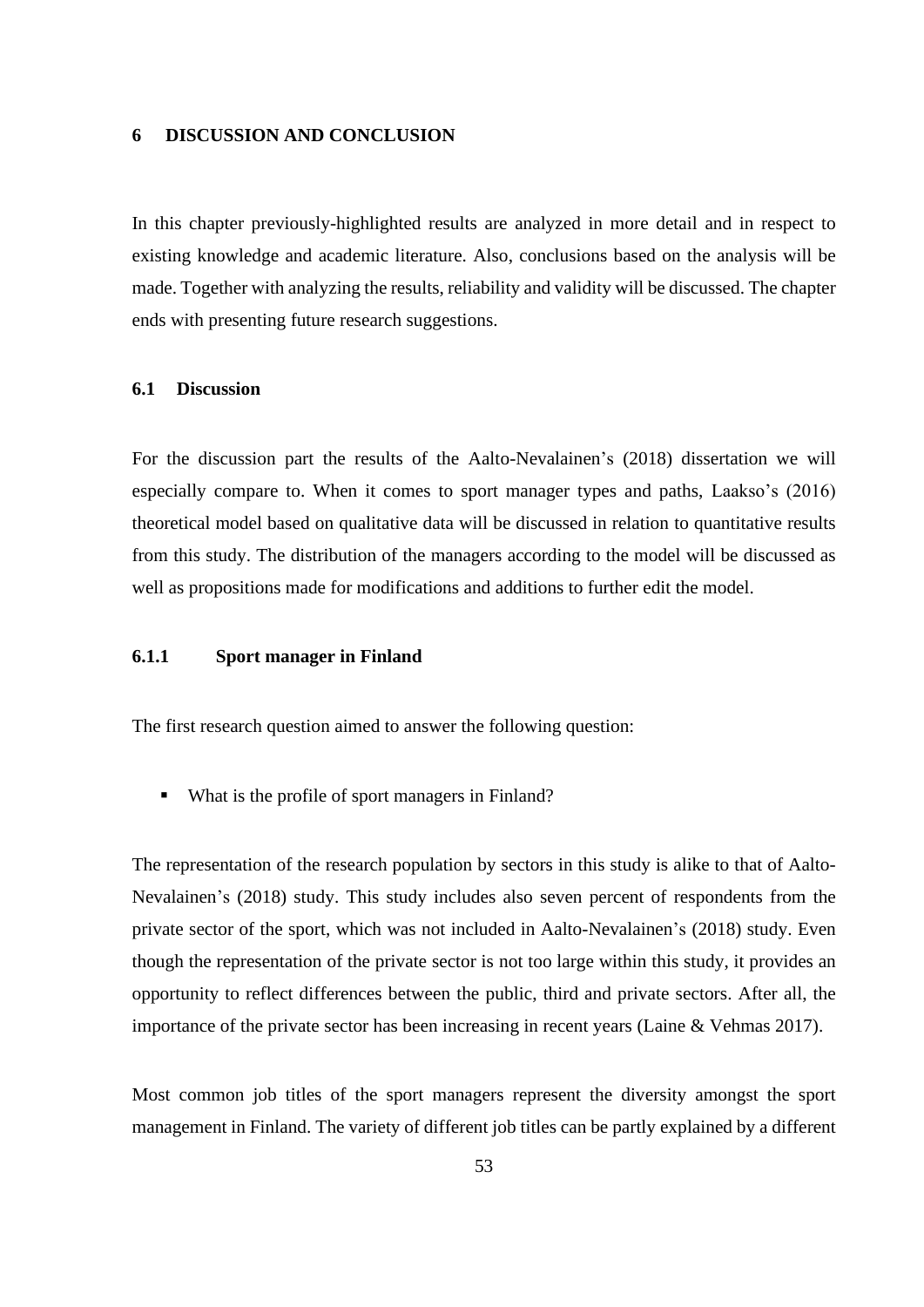choice of words (e.g. manager – leader – chief), but not all titles have similar meanings. Some titles, such as executive director or chief executive director are common within strategy level management in general organizations. Some titles, such as secretary for sports, secretary for recreation or secretary general emphasize more hands-on administrative work. The administrative and bureau level sport managers could be categorized as the first type of sport manager that Kreus (2014) defined as the one enabling sport processes on an organization level. Then there are titles such as chief of sports, direct of sports, sport service manager, sports instructor or sports director that have a more direct connection to working with sport itself, rather than overall administration. Sports instructor as a title refers more to working directly towards sport product provision rather than managing anything. Previous titles could be categorized as the second type of sport manager by Kreus (2014) who work directly with athletes and sport. After all, all previous titles are considered sport managers within the framework of this study because they are in leading positions of sport activities within given organization.

There is a range of literature that covers sport management in Finland, but it seems that there is no consensus about the definition of sport management and a sport manager. It seems that both, according to the results of this study as well as to already existing literature on the field, the Finnish sport management field appears fragmented. There is no consensus of who can be defined as sport manager in Finland, but there seems to be a range of different positions that could fall under the term. Therefore, the academic field could benefit from a better definition of sport manager in the Finnish sport environment.

Gender representation in this study is alike to that of Aalto-Nevalainen's (2018) study at the general level. In this study 61.8 percent of the respondents were men and 38.2 percent women, compared to similar shares of 62.3 percent for men and 37.7 percent for women in Aalto-Nevalainen's (2018, 144) study. Thus, no notable changes in gender distribution of sport managers in Finland are seen in overall research population during the time the two studies were conducted from 2013 to 2019. However, it is notable that this study differs from Aalto-Nevalainen's (2018) study by involving the private sector of sport, where 90 percent of respondents were men. If we examine only the third and public sector of the research population, 59.5 percent of the respondents were men and 40.5 percent of the respondent's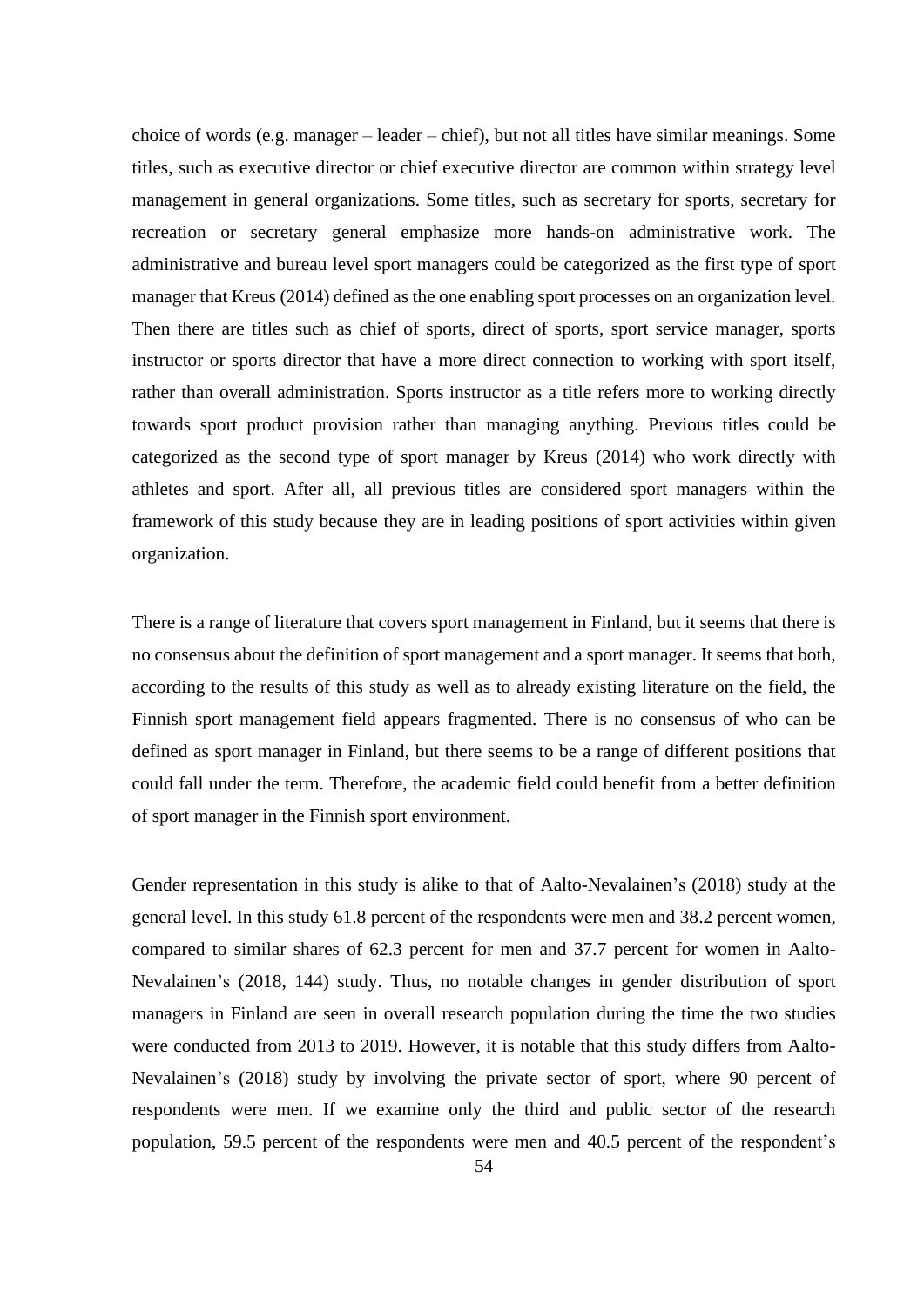female. This shows a slight shift towards equal gender distribution when comparing this and Aalto-Nevalainen's (2018) study.

Studies such as Aalto-Nevalainen (2011) indicate that the number of female sport manager has been slowly increasing during this century. Comparing the results from sport federations to the ones from Koski and Heikkala (2006, 27), the share of female leaders in sport federations has increased from 11.8 percent to 30.5 percent between the studies. The phenomena of an increasing number of female sport managers can be noted from this study but only when considering the third and public sector of the sport. When it comes to the private sector of sport however, it still appears as heavily masculine-dominated, at least according to this study. It needs to be noted that only Liiga teams and Fitness facilities management were considered in this study and is therefore, not a full representation of the private sector. Future researchers could therefore examine if the private sector truly is so much more masculine than the two other sectors. Further studies will be needed to examine this phenomenon more.

The average age of sport managers in Finland seems to have remained the same over the last years. The average age was 48.0 years in this research in comparison to 48.8 years in Aalto-Nevalainen (2018, 282) study. In fact, the average age of sport managers in Finland seems to have remained the same during the 20th century if we are also including the Koski and Heikkala (2006) study, which examined paid operative managers of sport federations. In Koski and Heikkala's study (2006, 27) the average age was 47.7 years, compared to an average age of 47.8 of sport managers in sport federations examined in the Aalto-Nevalainen (2018, 199) study and then lastly, 47.7 years in this study.

The results of this study support the fact that female sport managers are younger than their male counterparts, as was also found out by Aalto-Nevalainen (2018, 164). Results of this study suggest that the average age of sport managers in Finland is 49.7 years for men and 45.3 years for women. The average age is remaining quite at the same level and the average age fell only by 1.4 years compared to Aalto-Nevalainen (2018) study where average age was 51.1 years. Notable difference between this study and Aalto-Nevalainen's (2018, 164) results is a more equal distribution of gender in different age groups. Whilst females still have relatively more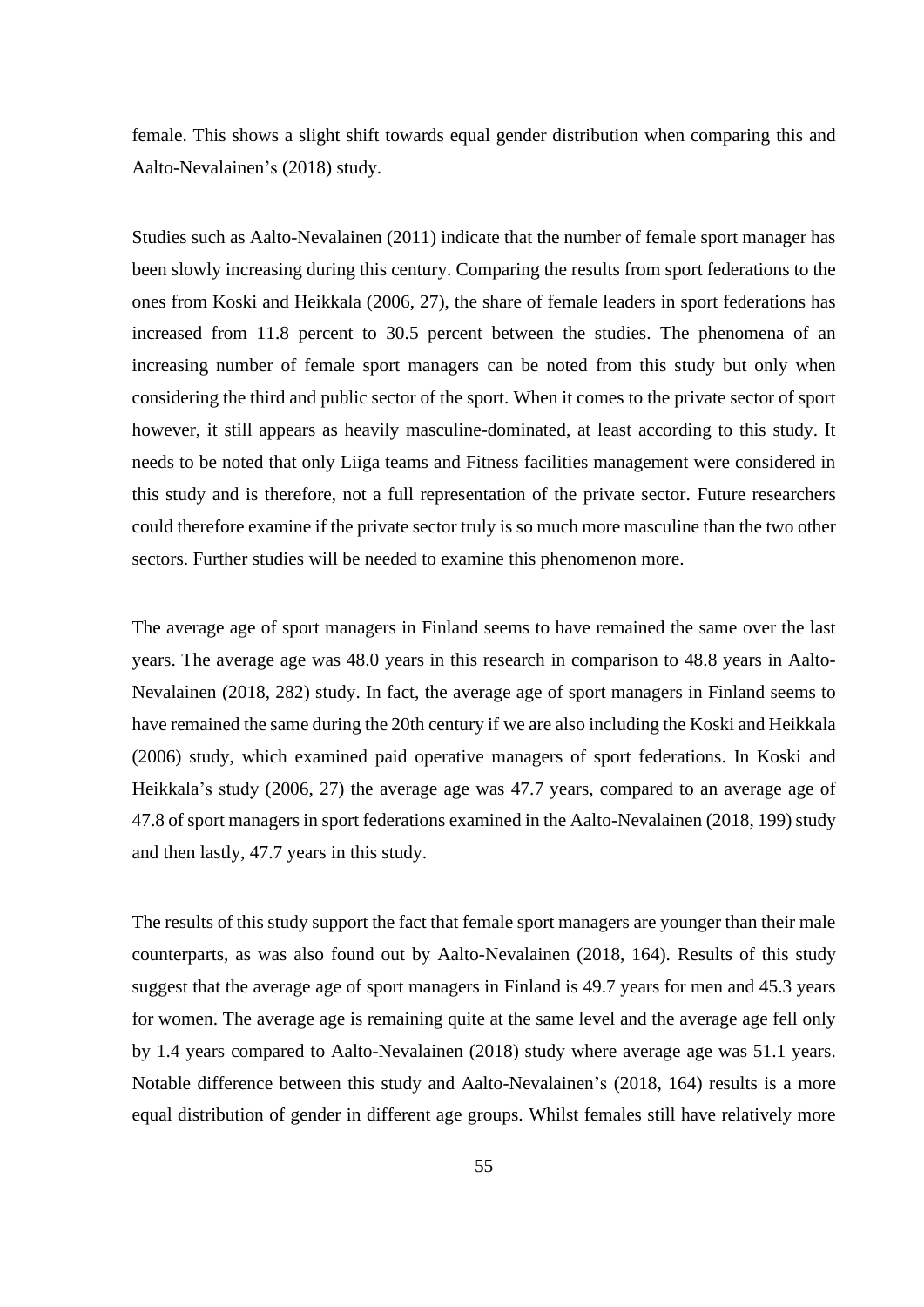managers in age groups under 45 years of age (50 % compared to 29 % among males), the effective number of male managers especially in the age group under 35 has been increasing. In the Aalto-Nevalainen (2018, 199) study there were 21 female managers versus seven male managers in the group of under 35 year-olds. This study however, included 18 female managers and 16 male managers in the age group of under 35. The number of young sport managers represents the future of sport management in Finland. The deduction by Aalto-Nevalainen (2018) that the number of female sport managers increases in the future still exists, and the gender distribution will become more equal. However, the shift is not seen as quite as significant as before.

The slight differences in the average ages in this study and Aalto-Nevalainen's (2018) study could be explained by the addition of the private sector to this study. While the average age in the public and third sector comes up to 48-49 years of age, the average age of respondents from the private sector is 45 years. As was described, the private sector sample was also more masculine compared to the other sectors. Given that the sample size of the private sector is relatively small, the differences between the sectors cannot be considered significant either. With the average age remaining stabile over the years, there seems to be a natural manager turnover. This seems to strengthen the perception presented by Lehtonen et al. (2016) regarding the perfusion in Finnish sport organizations when examined broadly. Besides that, this study cannot take a stance on when it regards to narrow power-elite on Finnish sport organizations that is a central finding in the Lehtonen et. al (2016) research.

The results of this study show that sport managers in Finland are on average more educated than Finns in general (Statistics Finland 2018). Female managers are more educated than their male counterparts, as it was seen also by Aalto-Nevalainen (2018, 165). However, the difference between the amount of higher level university degrees (master's degree) was smaller in this study than compared to earlier results. In this study, 51 percent of the female sport managers had a master's degree, as opposed to 55 percent in the Aalto-Nevalainen (2018, 165) study. In opposition to that, 47 percent of the male sport managers in this study held a higher level university degree in comparison to only 39 percent in the Aalto-Nevalainen study. Furthermore, the results show that sport managers are more educated when working in the third sector of sport and after surpassing the age of 35.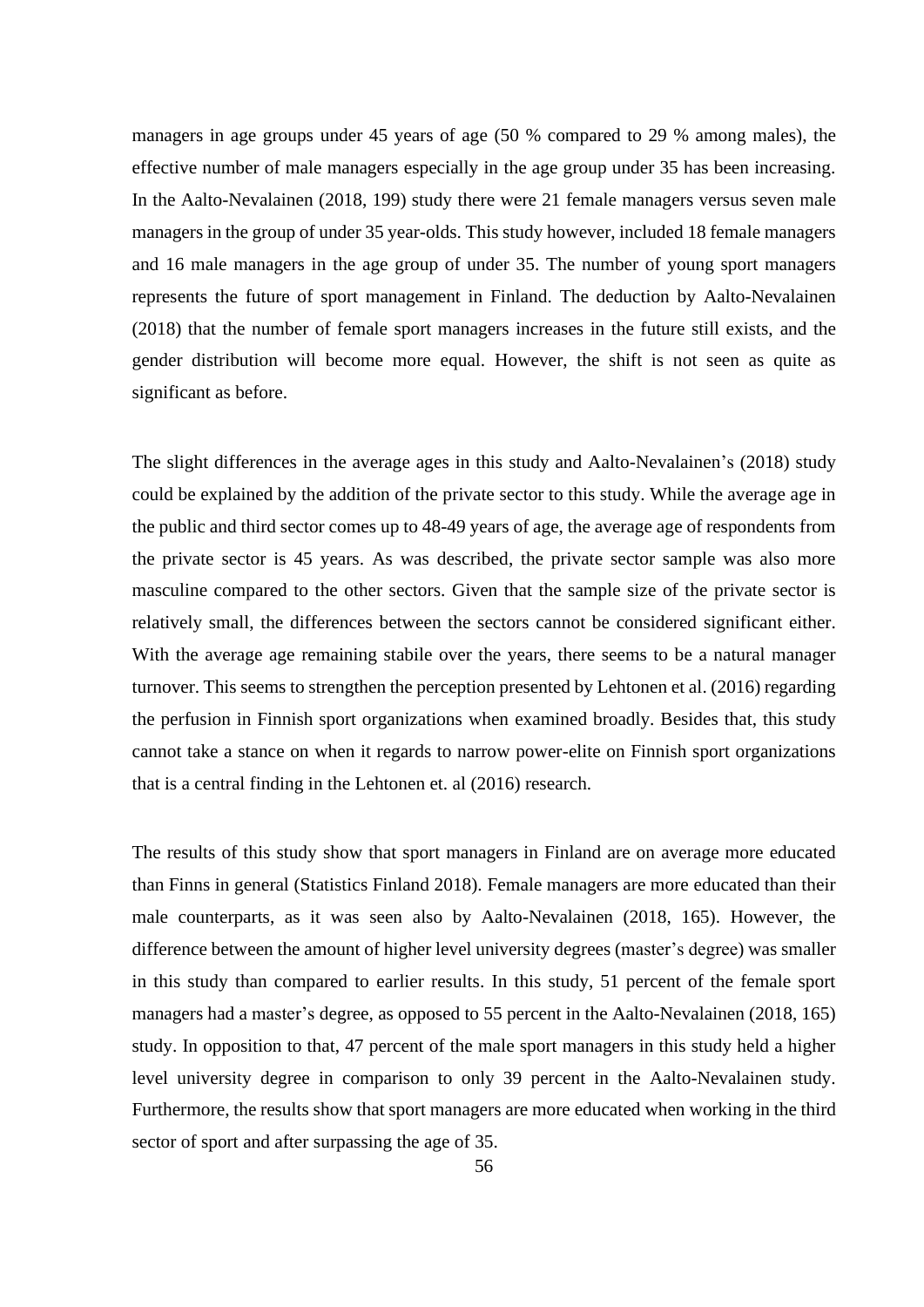A degree in sport seems to be more relevant in the third and public sector than in the private sector. Only two respondents out of 22 in the private sector had a degree in sport. While lacking disctinctive sport degrees, ten respondents of the private sector had backgrounds within business education. In the public sector, 52 percent of the managers had a sport degree of some sort and 47 percent in the third sector. Other degrees, such as administrative, medicine, and law had representatives among the respondents, but their volume was not remarkable.

The most practiced sports in the managers' free time, reflect the overall situation in the Finnish population rather well when examining sport participation and comparing it to recent survey results. Traditional sports such as walking, gym and cycling are in the top three practiced sports both among sport managers and the general population. When examining differences, it is notable that while golf is on the top-seven-seed of the most practiced sports among sport managers, it falls to number 17 among the general population. (Mäkinen 2019.) Traditionally, golf has been seen as an elitist sport for citizens in the executive positions (Julkunen & Tuominen 2013). It seems that higher education and moreover, increasing possibilities of higher income result in a greater expenditure on physical activity which is in turn needed to practice more expensive sports such as golf (Kataja et. al 2017). At least this seems to be true in the case of golf and sport managers in Finland.

Sport managers seem to have a strong personal background in competitive sports. It is not a surprise that while 82.3 percent of the whole population practices some sport (Mäkinen 2019) only two percent of the respondent sport managers practice sport less than once a week. Within all three sectors, more than 50 percent of the respondents had either a national or international level competitive sport background. In the third and private sectors the share was even higher. The sports substance knowledge and general know-how of the sport is seen as a traditionally important competence when it comes to sport managers in Finland (Nenonen 2013, 36-37; Laakso 2016, 161-165). Personal background in sport appears to be commodity in order to work in sport management. According to Laakso (2016), legitimacy to act as a sports manager is achieved through sport and this seems to be true also in light of this research when examining competitive background of sport managers.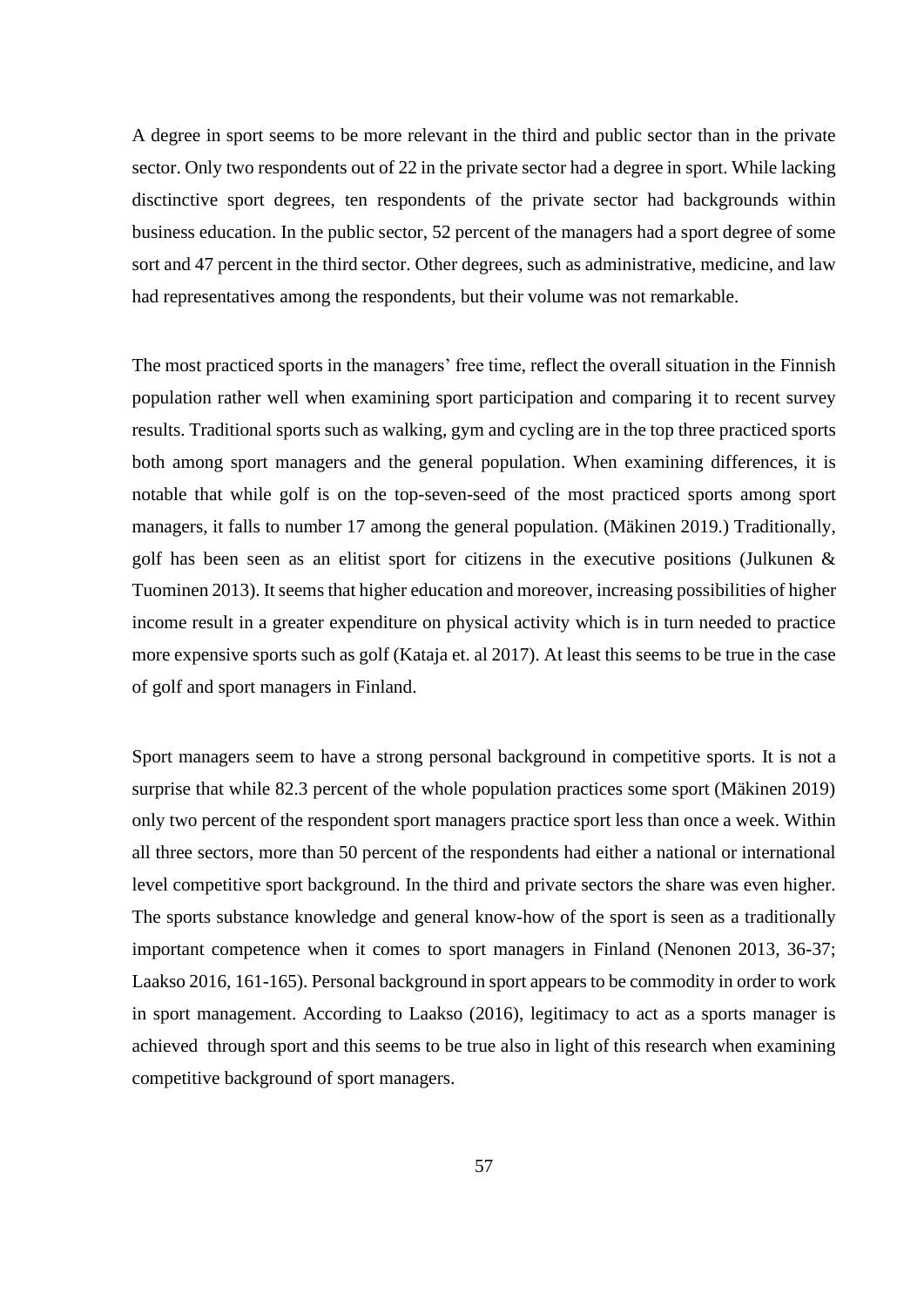To conclude findings from sport managers in Finland. The average age of sport managers has remained steady over the years, but gender composition has slowly shifted towards a more equal representation. Female sport managers are younger and more educated than their male counterparts. The sport managers in Finland operate with various different titles, which makes it hard to define the sport manager as a position. Sport managers have a number of different educational degrees. In most cases, a degree in sport appears to be rather significant in Finnish sport management as it counts half of the research population. Sport managers in Finland have a strong competitive background and their hobbies align with the general Finnish population, with small exceptions of ice hockey and golf.

Results of this study suggest that the private sector differs significantly from the other two sectors of sport when it comes to the background of its sport managers. Sports managers in the private sector are more often younger men with business education and a strong personal background in sports, compared to their counterparts in the third or public sector. However, since this study only examined the private sector of sport within the dimensions of fitness facilities and men's professional ice-hockey teams, it remains for future studies to examine whether such a difference between sectors really does exists and if so, to what extent.

# **6.1.2 Sport manager types and career paths in Finland**

The second research question aimed to answer the following question:

■ To what extent Laakso's (2016) Finnish sport manager types can be applied to the Finnish sport management field in general?

Sport manager types and career paths presented by Laakso (2016) do not represent the entirety of sport managers in Finland. Thirty percent of the respondents chose none of the presented types and nine percent could not identify themselves with Laakso's sport manager career paths. While Laakso's (2016) theoretical model was based on merely 16 interviews and specifically on the sport management "elite", it is not surprising that representation with a larger sample model is not fully congruent. Despite the fact that the model as such does not represent the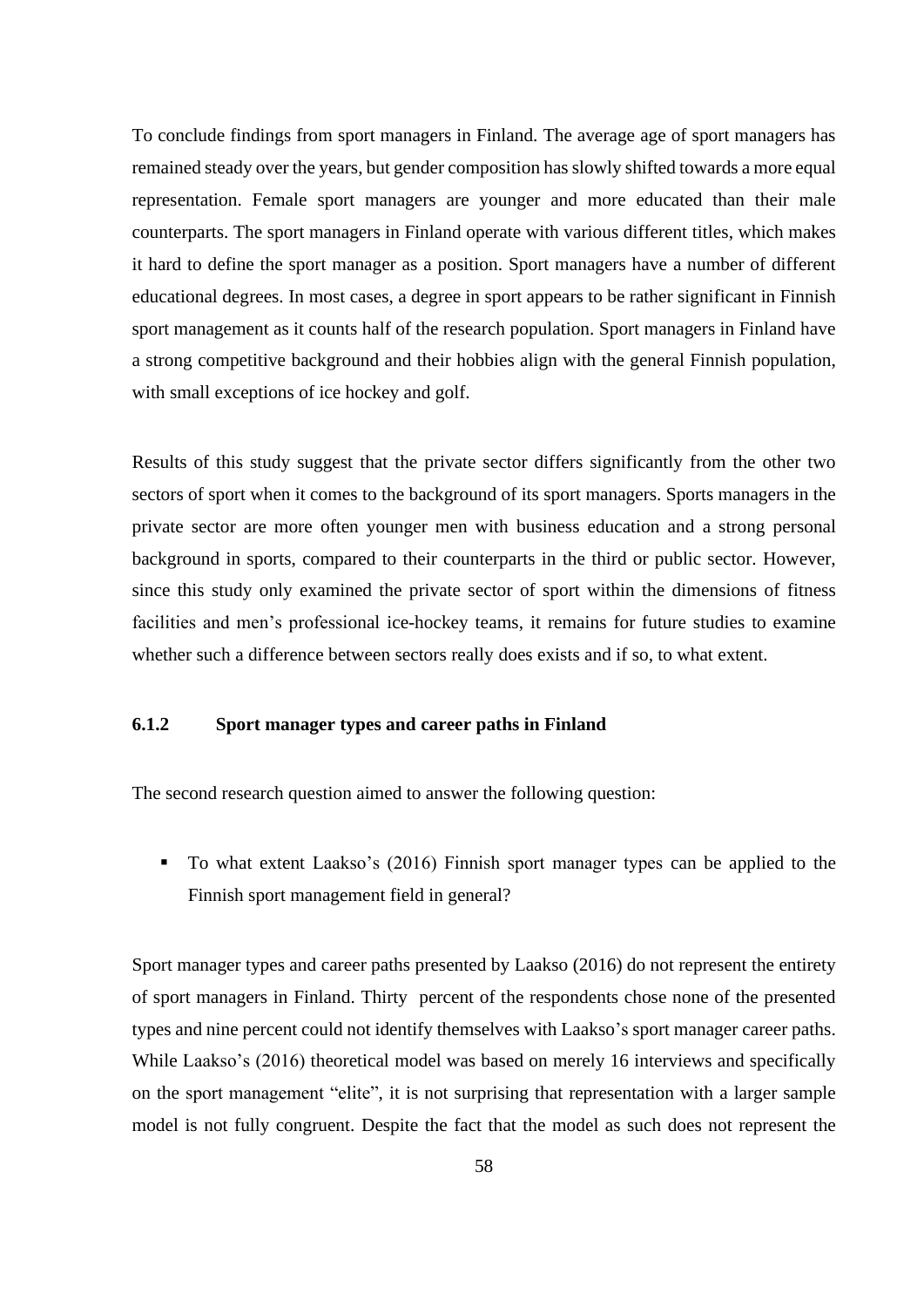whole sport management field in Finland, some representative observations can be made by using this model. Using answers to open-ended questions on sport manager types and paths, researchers can include possible additions and modifications to further edit the model.

Different interviews of the sport managers in Finland (e.g. Kukkonen & Pyykkönen 2011; Nenonen 2013; Laakso 2016) highlight the importance of a sport background when becoming a sport manager. Similarly, for example in Germany, one's knowledge as an insider is seen as a requirement for sport management positions (Pfister & Radtke 2009). Results of the current study reinforce this perception, since the two most common sport manager types come from within the sport. It seems that most commonly, sport managers in Finland have a background in both management and sport and they have been asked to work as sport managers. The chosen type of sport manager was identified by 37 percent of the respondents. In total 26 percent of the respondents identified themselves with the *sportsman,* that is a sport manager type that is characterized by a strong competitive sport background. That is the second most common sport manager type, if we exclude the *other* option with 30 percent among the respondents.

While not that many, there were a few sport managers who identified as the *bureaucrat* (6 %) sport manager type. For the *bureaucrat* sport manager type, it is possible that the survey was not appealing to municipal sport managers as it could have been. This was pointed out in some answers to the open-ended questions. The way that *bureaucrat* was phrased by Laakso (2016) as it described focusing on activities within the state administration and not within the municipal administration. However, none of the interviewees in Laakso's (2016) study were working on the municipal level as it was the case in this study so, there are definite differences between the studies and their results. Rephrasing the *bureaucrat* sport manager type to include also municipal administration could have made it more appealing for sport managers in the municipal sector. Considering this however, even after including the municipal bureau into the *bureaucrat* sport manager type their share would have not been significantly larger. The *other* sport manager type option was chosen only slightly more (34 %) amongst the municipal sector than it was by respondents in general (30 %).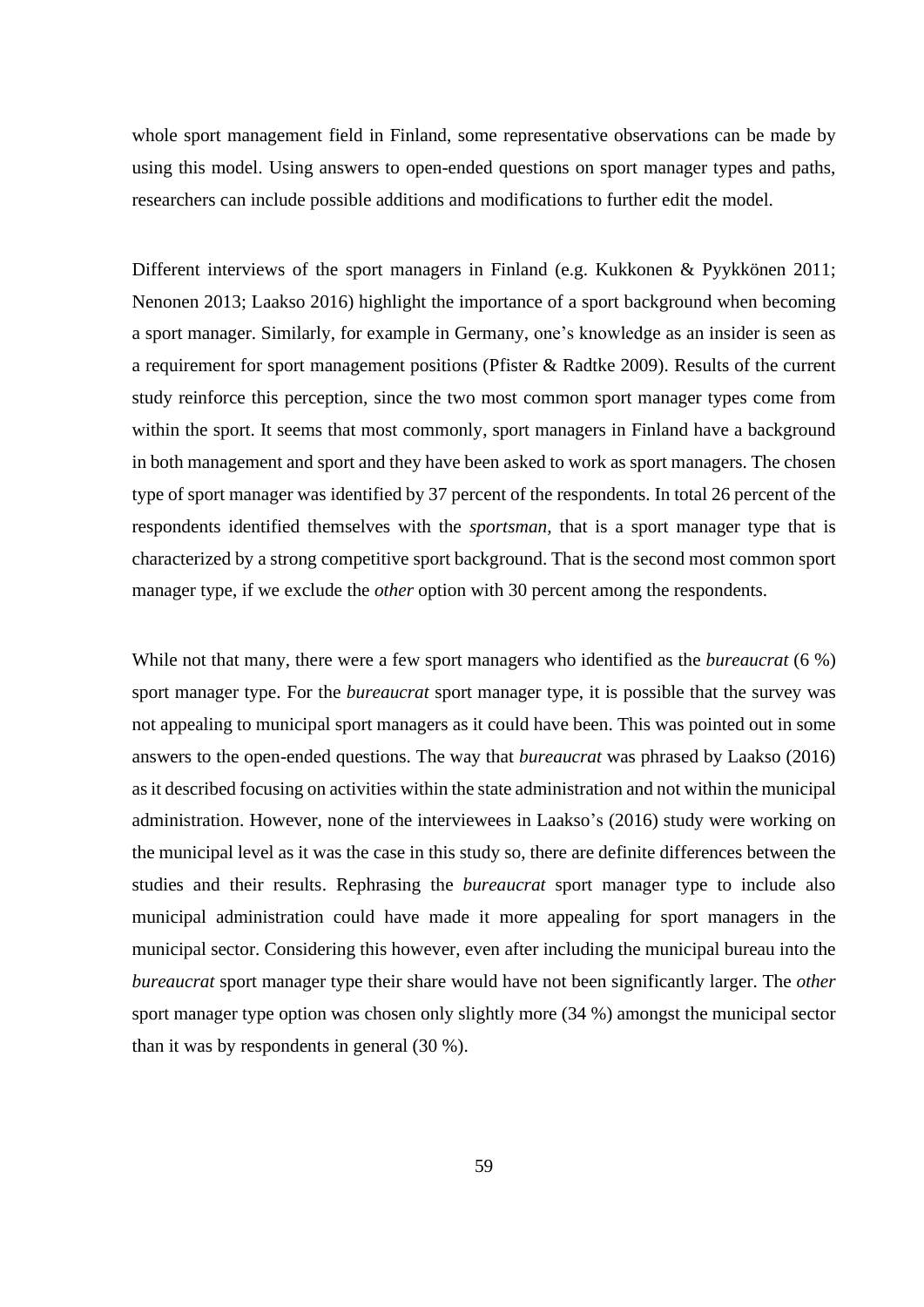Only few (1 %), identified themselves as the *politician* sport manager type. The number of sport managers classified as the *politician* type seems to reflect Maijala's (2006) observation that political discourse is rather worthless in the current sport management environment. A background in politics is seen as more of a weakness than a strength. While Maijala's (2006) observations are specific to the election of the Finnish Olympic Committee chairmen, results of this study show that a career path through politics is not a particularly fruitful but still a possible way to become a sport manager.

There seems to be a tendency to become a sport manager in Finland through working with children and their education. A background of working with youth and children is a sport manager type that was not identified by Laakso (2016). Again, as Laakso (2016) focused on the sport manager "elite", this manager type does not seem to appear in that setting. It does however, appear in this study after expanding the view to a wider perspective and the general Finnish sport management environment. Physical activity is seen as a significant factor in youth's development progress. Besides development of physical abilities, physical activity reinforces social skills and further connections have been found between good physical abilities and good school performance. (Fogelholm 2011, 76-87.) Promoting the development of children and youth is also separately mentioned in the Finnish Sports Act (Liikuntalaki 2015, 4§). Understanding the importance of children and youth development in Finnish sport it sounds reasonable for one to become a sport manager through working in such a significant sector of the sport environment. As far as different degree titles of the respondents in this study , 13 sport managers had a Master's degree of Science in Education out of which nine were working in the public sector. However, the amount of sport managers with background in educational studies could be significantly higher than seen in results. For example, Studying sport pedagogy, one will receive a general degree in sport sciences and not specific pedagogical degree. Based on the data of this study we cannot separately examine how many managers with a sport degree had a background in sport pedagogy specifically. This examination remains for future studies.

Laakso's (2016) sport manager types did not include options where the sport management position was not pursued or even applied to but rather where sport management positions and tasks were simply assigned to the person. These particular answers were found among the answers to the option *other* on sport manager types. Generally, the appreciation of sport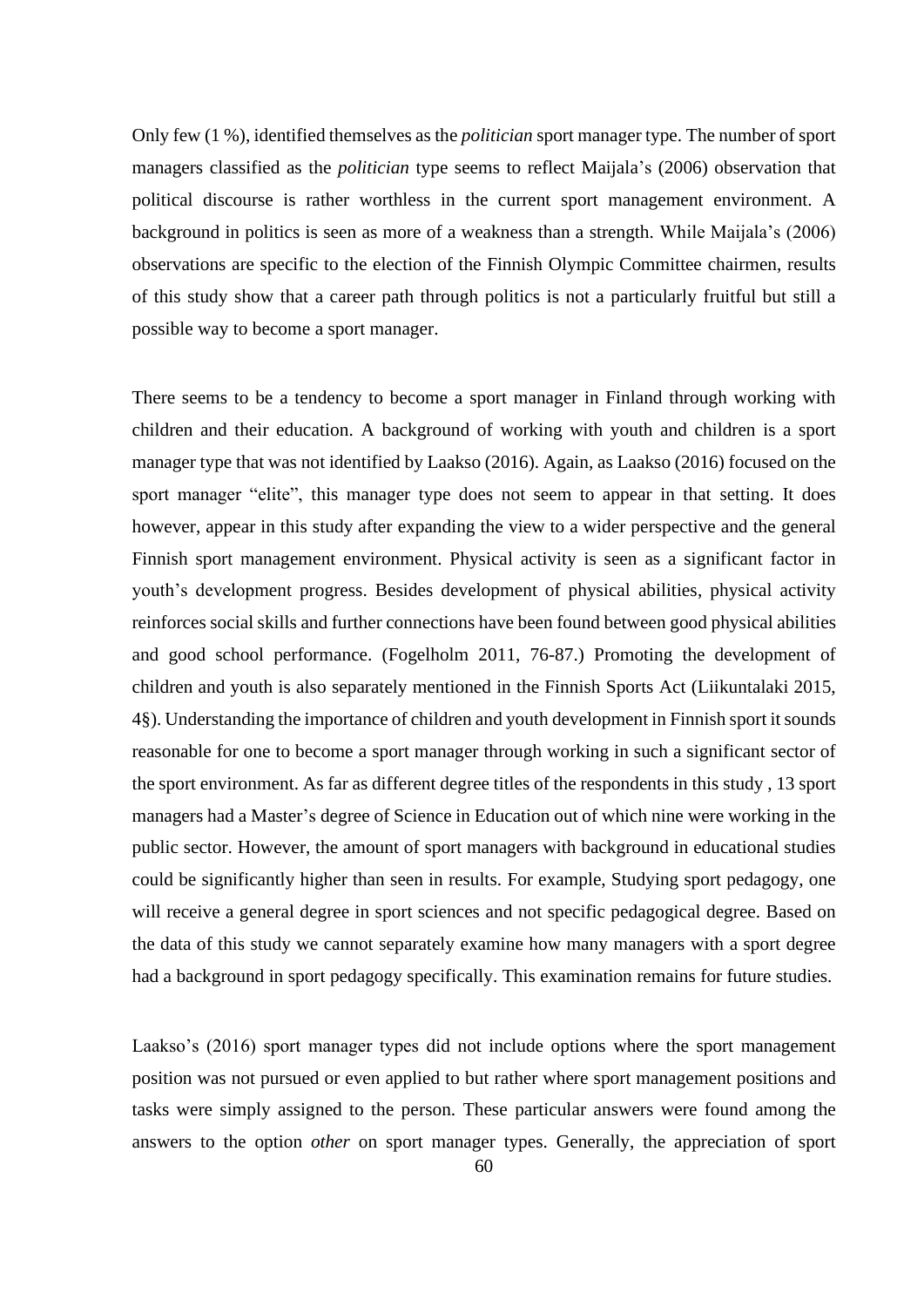managers is observes as not high (Kukkonen & Pyykkönen 2011). The fact that sport management tasks are assigned to people who already have a different management focus reflect upon the low appreciation of sport management. Transferring sport management tasks can also be seen as representations of a transition in the Finnish sport management environment on a larger scale. Commercialization, among others, drives different organizations to improve cost efficiency, which can result in less resources that then need to be allocated better. As Nenonen (2013) pointed out, sport managers need to deal with limited resources. One of these limited resources is time, that they effectively can spent on sport management duties, while also assigned to other administrative work.

From hobby to profession could be seen as an addition to *sportsman* type, but since the other option was chosen it was assumed that these managers define hobby as a wider concept than the actual discipline. According to Heikkala and Koivisto (2010, 9) entrepreneurship in sport is multi-dimensional and captures a wide range of different business activities, that are linked to sports. Reflecting on this view, a hobby within sport can be of many sorts other than the discipline. With examples ranging from event production, physiotherapy to sport photographing. Either one of these hobbies could be turned into a profession and further could become a path to becoming a sport manager. The manager type of going from being simply an amateur to becoming a sport manager is not included in Laakso's (2016) model.

A versatile background is needed for sport managers as Nenonen (2013) interpreted through interviews of Finnish sport managers. According to Nenonen (2013), a broad range of different skills are required for modern managers. The results of this present study reinforce the view. A broad range of different skills do not really fit into Laakso's (2016) model, which aims more at categorizing different backgrounds and additional skills. It could be argued whether it makes sense to build such a model, if sport managers need versatile background that is often combination of many different sport manager types. In light of this research, these multitalented sport managers do not exist in high numbers and those who have versatile backgrounds are able to choose a manager type that is the best fit for them, even though they might have features of many.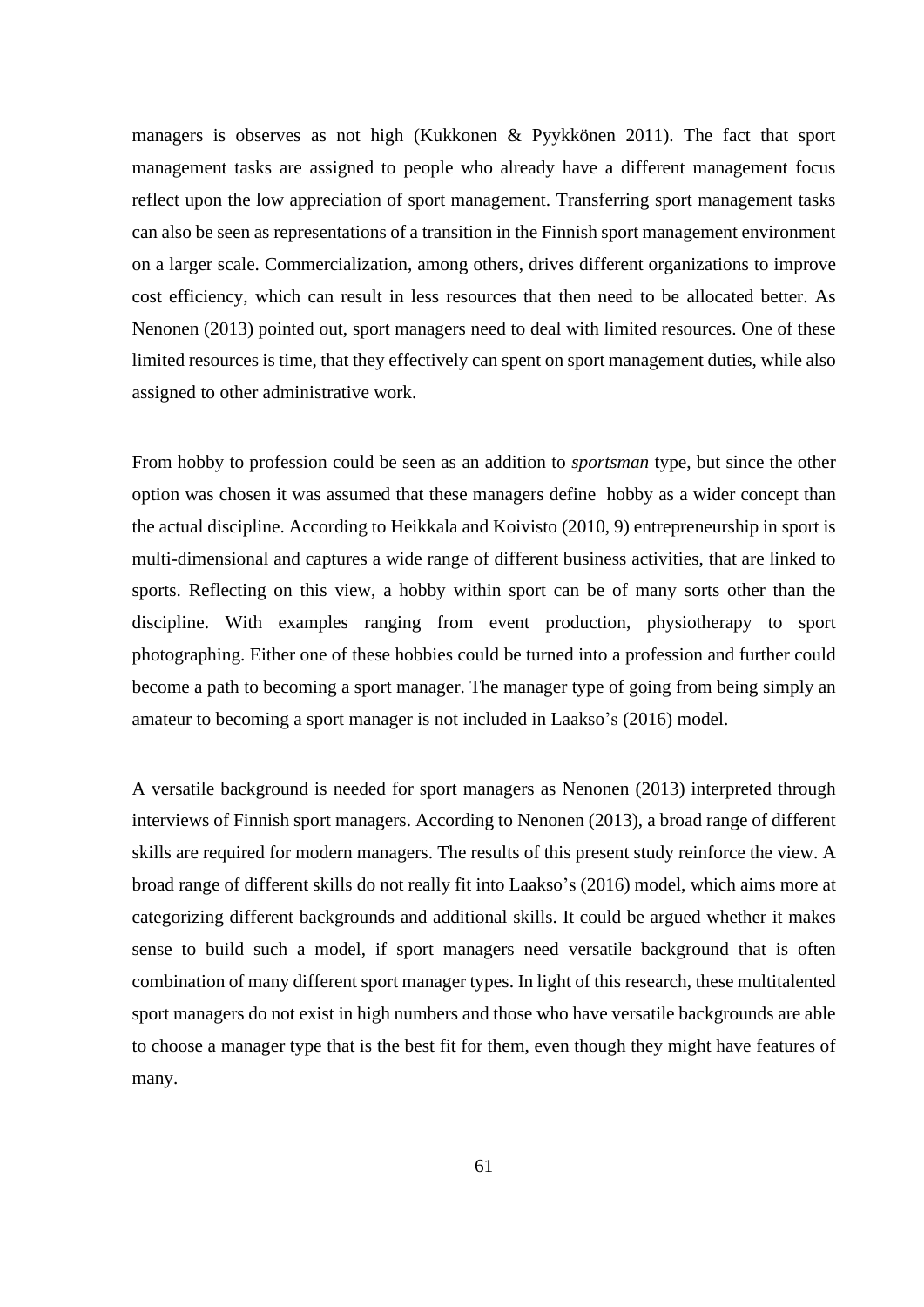Laakso (2016) states that it seems to be a custom, almost a norm, in Finnish sport management that managers come from the field of sport. There seems to be some truth to that as 34 percent of the respondents identified *the story of growth* as their path to sport management. *The story of growth* was the most identified path in the third sector, but equally mentioned on all three sectors. Results of this study seem to strengthen the perception that a common way to become a sport manager in Finland is through growing within sport.

Equally with *the story of growth*, 34 percent of the respondents identified *the story of pursuit*  as their path to a sport management position. The story of pursuit highlights that despite the fact that appreciation of sport management has declined from the "golden ages" (Kukkonen & Pyykkönen 2011) there seem to be quite a few managers who had a high desire to work specifically in sport management positions. In light of these results, it seems rather controversial that there is a strong need for sport management education in Finland (Nenonen 2013) that is not fulfilled. Out of the respondents who identified themselves with the *story of pursuit* 61 percent had a sport degree which is above average. High desire to specialize in the sport field can be seen also through this perspective. It seems that there are people who have a high desire to specialize in sport management, but according to Nenonen (2013) review there is lack of specific university education towards this goal in Finland.

Besides growing up in the sport or pursuing the sport management position, it seems, according to this study that a relatively large number of managers end up in their management position by accident, as 18 percent of the respondents identified coincidence as their path to sport management. The existence of sport managers that ended up in their positions as coincidence is not that big of a surprise, as it was also observed within Koski and Heikkala's (2006) and Laakso's (2016) studies. It seems that managers especially in the private sector end up in their current positions by accident, because coincidence is the most commonly identified path from Laakso's (2016) sport manager career paths within the sector. It could be interpreted that whilst sport managers in the private sector have less sport specific degrees than in other sectors it is more likely that these managers have not pursued work in the sport management sector but rather ended up there, often through coincidence.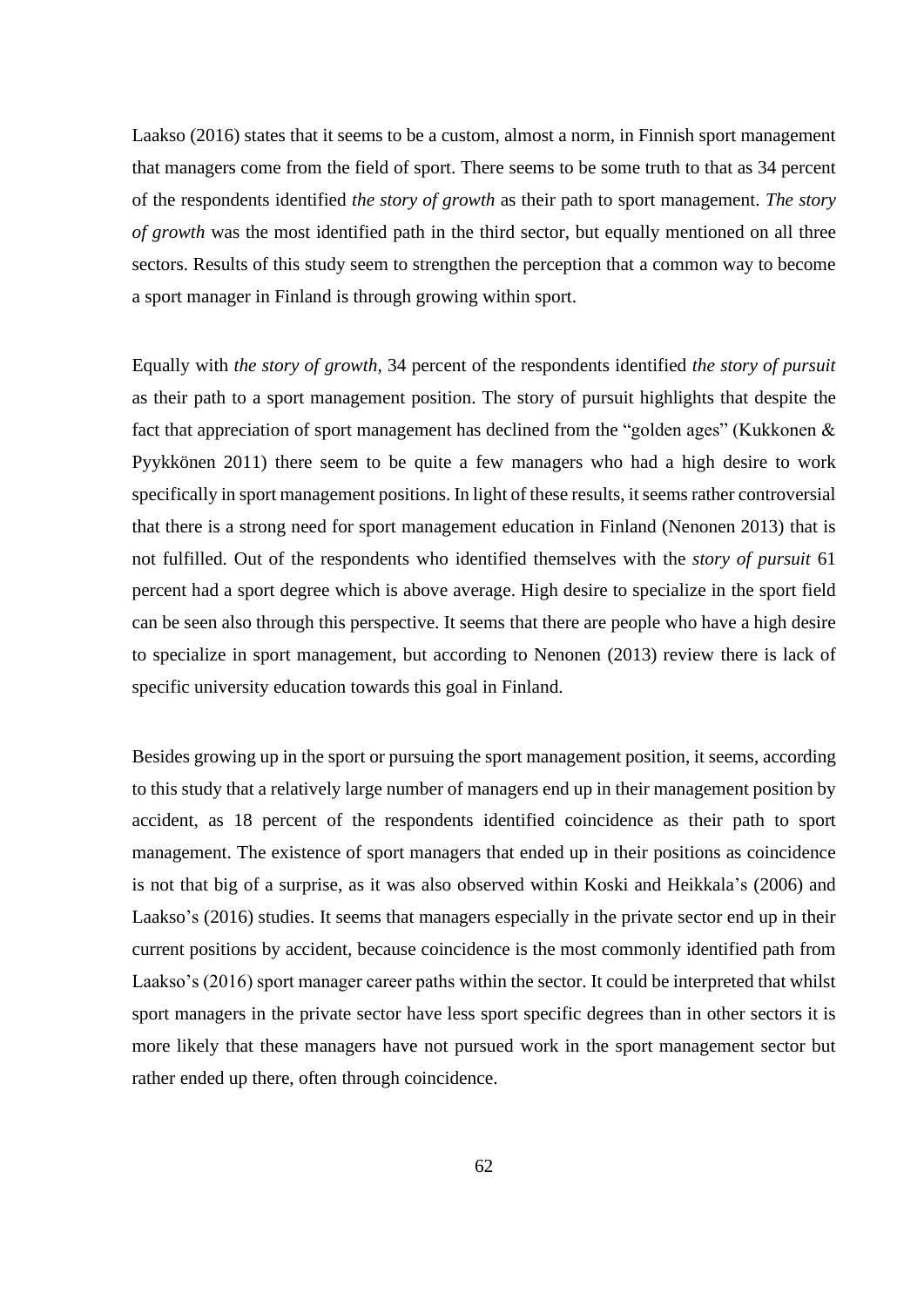Five percent of the respondents identified *the story of drifting* as their path to sport management position. This type of sport management path emphasizes outside impact on one's career. Considering answers to open-ended questions, it seems the proposition for *the story of drifting* could be changed. Currently it does not suit very well when examining a larger sport manager population. The *story of drifting* as presented by Laakso (2016) focuses on a person's external force rewriting one's sport management career. In order to better adapt the model to a wider sport management population this view could be broadened. The model could include an external force in a larger perspective so that it encompasses all sport managers who did not choose to be sport manager in the first place. Rather these sport managers drifted to the position by the influence of an external impact.

External impact can also occur in form of change in job description or as a organizational change. This was described by a few of the open answers. Sport managers identified that their career path was not comprised of pursuing the position, growing within the sport or a coincidence but a certain change made them sport managers. It could be argued whether these sport managers that drifted to their position are less motivated to do actual sport management. Nevertheless, this is what they do.

The business perspective as a career path towards sport management was something that was not found on Laakso's (2016) model. While it could be that any of the current career paths presented involve business education, they do not do that specifically and this was pointed out by the open answers. It seems important to these managers to emphasize business as their path towards sport management. As Nenonen (2013) argued, business emphasis is not strong in Finnish sport management education, so, it makes the path from general business education more valid. As seen before, business education seems especially relevant when working in the private sector of the sport, but it is also found in other sectors.

# **6.2 Sport manager types and paths in Finland**

This sub-chapter presents modification suggestions for Laakso's (2016) model for it to represent sport managers in Finland on a larger scale and not just the sport manager "elite".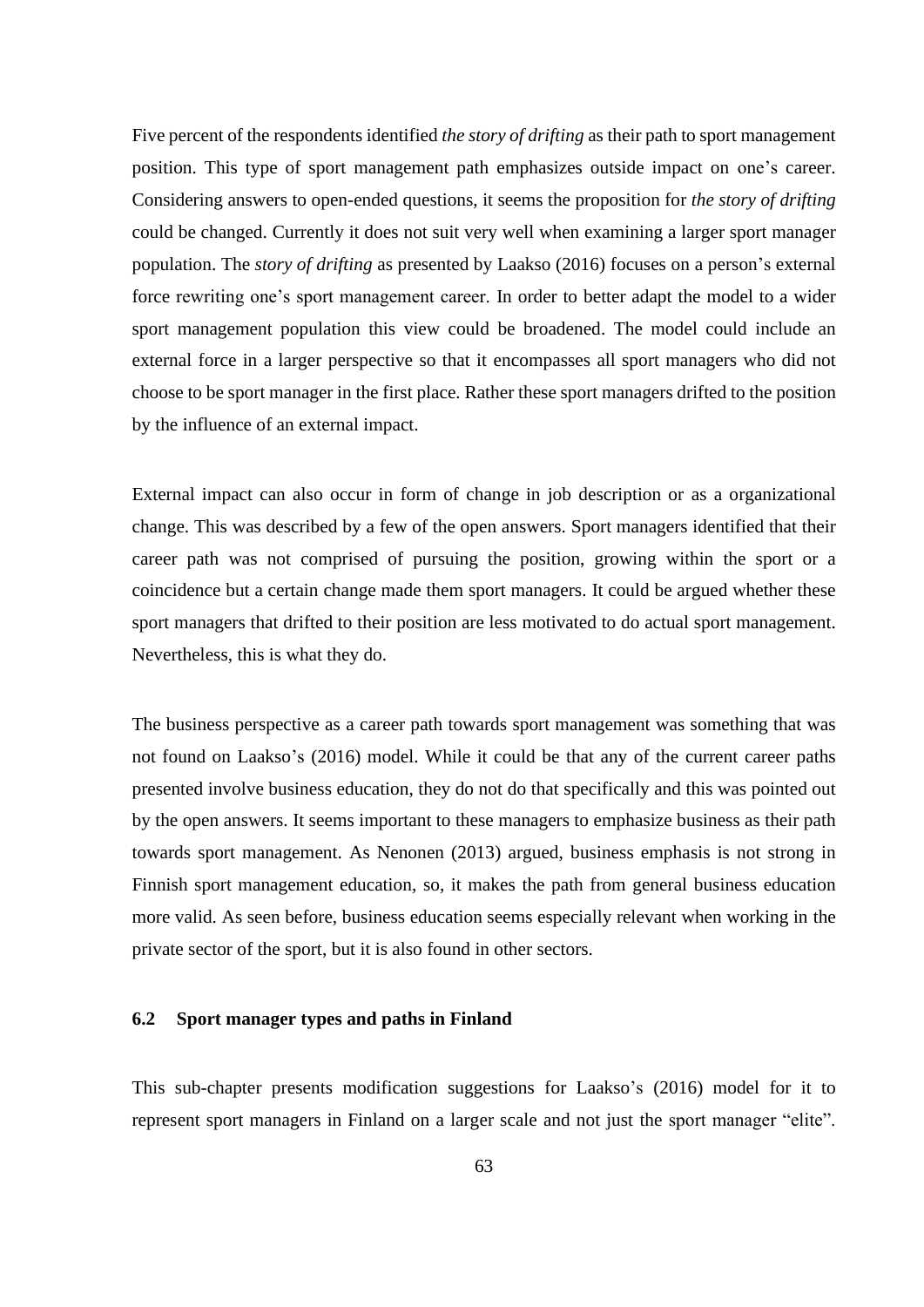Suggestions are made by using results of this study that were opened in previous chapters. Figure 6 visualizes the modified Laakso (2016) model for sport manager types and paths in Finland.



**Figure 6.** Sport manager types and paths in Finland

The sport manager types and paths in Finland model include six sport manager types: *chosen*, *sportsman*, *politician*, *bureaucrat*, *educator*, *drifter* and *amateur*. *Chosen*, *sportsman* and *politician* sport manager types are kept same as they were introduced by Laakso (2016). *Bureaucrat* is supplemented with municipal administration. In Laakso's (2016) model, the *bureaucrat* sport manager type was defined to work in governmental positions. Based on results of this study the proposition will be extended to include also municipal administration. Besides change in the *bureaucrat* sport manager type, three more types: *educator*, *drifter* and *amateur* are introduced.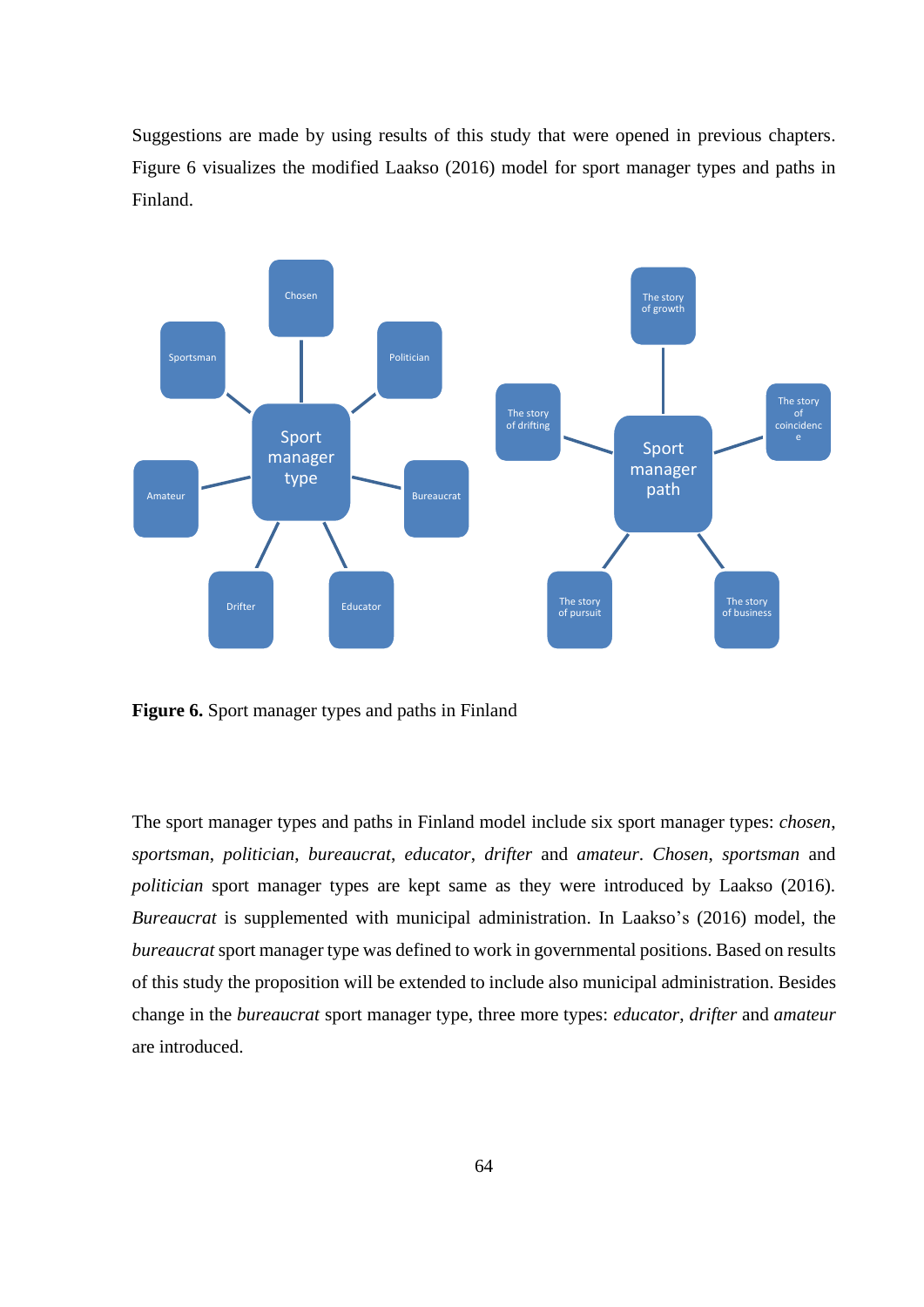*The Educator* sports manager type includes managers who have a background working with youth and children. This involves both teaching and other youth work. Characteristic for sport managers as *drifter* type is that their current positions and tasks as sport managers are assigned to them. Managers of this type did not pursue to be sport managers, but rather the position was given to them, often through some organizational changes. *Amateur* sport manager type is for sport managers who have a background in sport as a hobby other than the actual discipline. This hobby has developed into a profession and later on led to a sport management position.

The modified Laakso model includes five sport manager paths: *the story of growth*, *the story of drifting*, *the story of coincidence*, *the story of pursuit* and *the story of business*. *The story of the growth*, *coincidence* and *pursuit* are kept as they were presented by Laakso (2016). Additionally, *the story of drifting* is edited to include not only the impact of external persons but rather external forces in a wider perspective. Through this *the story of drifting* covers all managers whose career path was affected by external factors. *The story of business* is a new sport manager path added to the existing ones. The emphasis in this one is on business as career path towards sport manager positions.

### **6.3 Ethical issues**

Ethical issues are present with all kinds of studies and as such, important also in sport management research. Understanding and considering research ethics in the given subject is important because the aim of research is to do more good than harm. Appropriate use of ethical principles means aiming to prevent unnecessary harm. (Skinner et. al 2015, 44.)

McMillan and Schumacher (2006, 142-145) outline five principles when conducting ethical research. Firstly, researcher should ensure ethical treatment of all research subjects. Secondly, study subjects should be comprehensively informed of the purpose of the study and possible benefits, risks and timeframes involved with it. Thirdly, subjects of the study must acknowledge being informed of previous benefits and risk, thus confirming voluntary participation to the study. Fourthly, research information should be kept confidential and fifthly, privacy issues should be considered as such that no possible benefits are denied from subjects.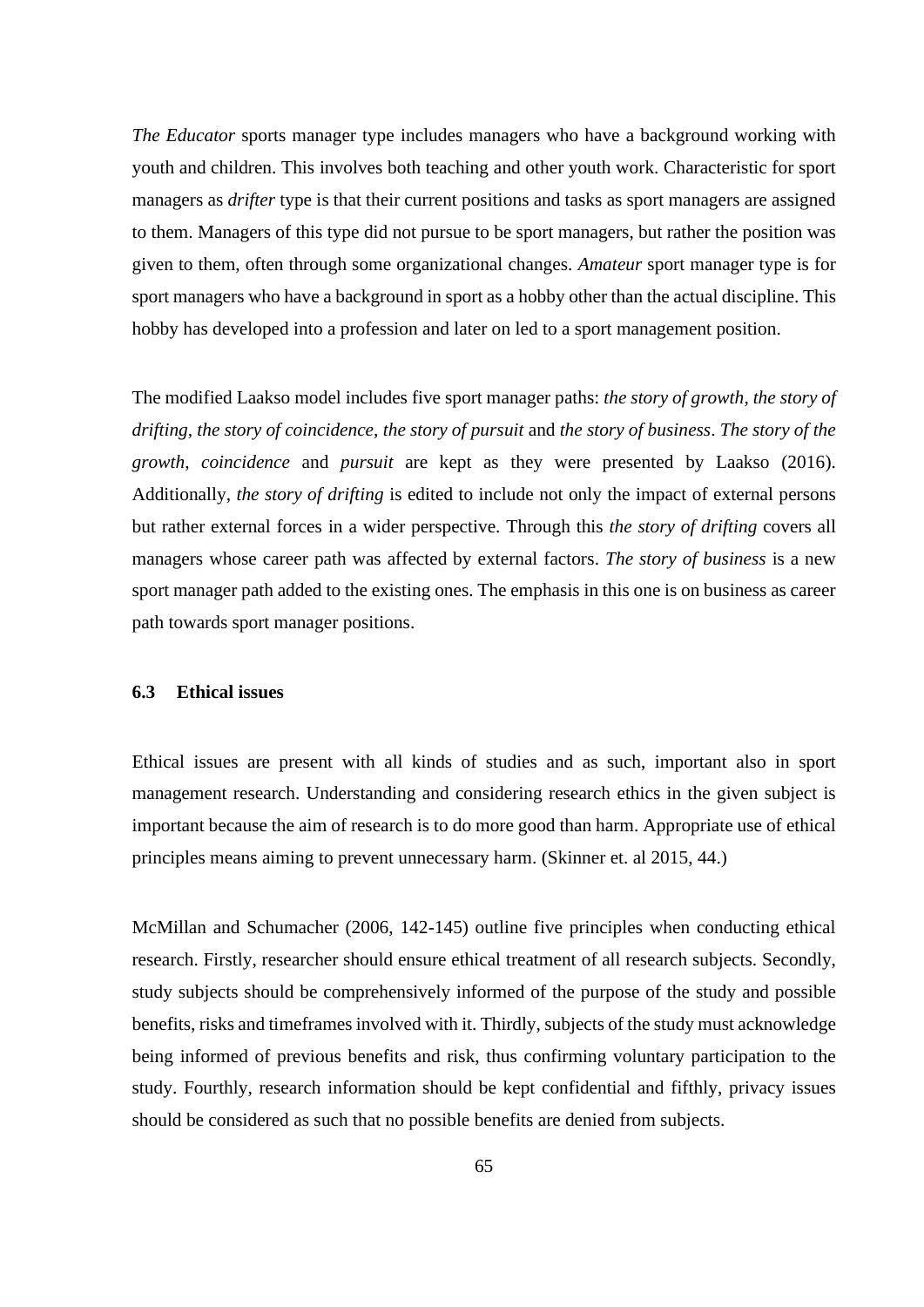In the case of this research, ethical considerations are two-fold. Firstly, study subjects were informed about the research and ethical considerations in the covering letter that was sent together with the link to the research. Study subjects were informed that information gathered will be dealt with confidentiality and presented as entities out of which no individual is identifiable. Secondly, information gathered will be stored in such a matter that it will be kept private also in the future.

### **6.4 Reliability and validity of the study**

When it comes to research design there are a few things that should be taken into consideration and evaluated. These are reliability and validity of the study. The reliability refers to the consistency of the given research. In other words, it means the ability of how well the study can be re-created with the same measurements and get similar results. On the other hand, the validity of the study refers to the extent that the questions asked match the given concept and give a realistic viewpoint on the research subject. (Skinner et. al 2015, 255.)

While the advantages of a survey generally in the ability to collect large amount of data costefficiently, it also has disadvantages. Firstly, we cannot be sure of how truthfully the participants have been answering to our questions. There is also the possibility of misunderstanding the questions, especially if the respondents do not have full knowledge of the subject area to which the questions refer. Especially good knowledge and understanding of the subject is needed from the researcher to build a functioning research pattern. Lastly, something that should be thought of when doing surveys is the response rate. If there is case of high level of unresponsiveness, that affects the validity of the research. (Hirsjärvi 2009, 195.)

Most parts of the questionnaire of this study had been used and tested in previous studies (e.g Aalto-Nevalainen 2018). Additionally, this particular study was sent to a couple of sport managers and researchers who gave their comments according to which the survey was further modified. Both of these factors increase the validity and reliability of the questionnaire. When it comes to the participants' point of view, the research population is rather heterogenous. This means, that also their general knowledge of the sport management subject varies. However, as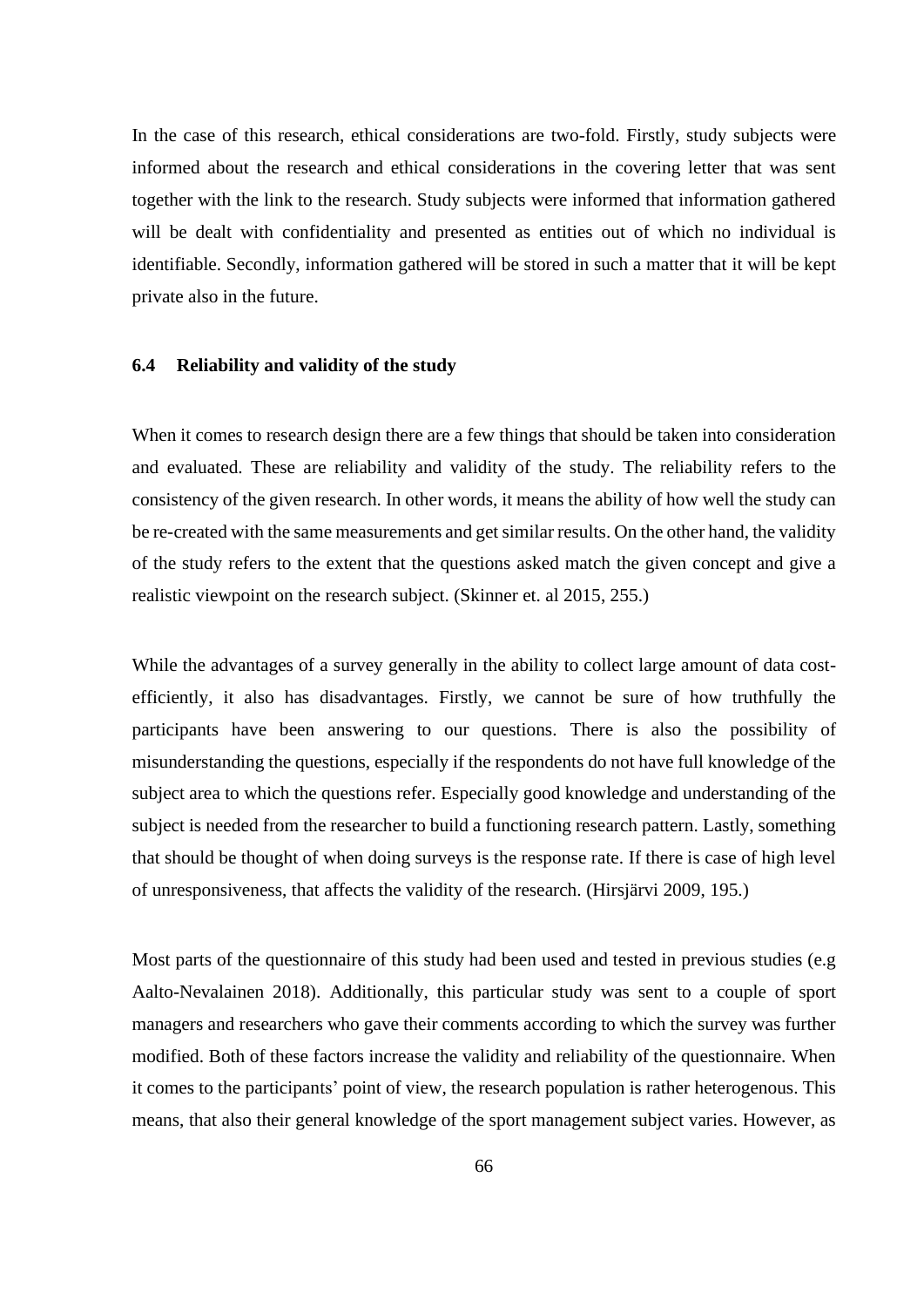most of the questions in this survey examined participants' backgrounds and were mainly considering general information, participants were expected to be able to answer questions on their own behalf without special knowledge on sport management field.

One of the most challenging parts was to gather a response rate that would be high enough. Eventually, the study received 288 answers, which equals the response rate of 44.9 percent. The response rate can be considered being good for a survey while it falls only slightly from average (Baruch & Holtom 2008). Factors of why the response rate fell from average can be many. In case of this particular study, probably one of the factors was participants' ability to identify themselves as sport managers, since some participants did not interpret their daily work as such. As stated before, participants represented a heterogenous group of people whose job positions, titles and daily tasks vary. Some people see themselves more as sport managers than others. Another possible factor affecting response rate is language. While the vast majority of the participants were Finnish native speakers, the questionnaire was sent also to areas where Swedish is the native language. At least one participant informed that to be the reason why he did not answer the survey. Third reasoning specifically in regard to this study refers to oversurveying. Over-surveying reflects the phenomena where a growing number of areas are flooded with different questionnaires (Weiner & Dalesso 2006). Finnish sport managers are situated in a field full of surveys and while this survey was taking place, it is known that at least one other survey was present with partly the same target group.

While the response rate fell slightly from average, results of the study can be still seen as representative. The Finnish sport management field is relatively small, which allowed questionnaire to be sent to a wide range of representatives. Strong generalizations should be dealt with with caution however, but overall interpretations of Finnish sport management setting can be seen.

## **6.5 Suggestions for further studies**

Further studies could focus on defining sport managers in a specifically Finnish sport management setting. While studies such as Kreus (2014) exist, perhaps a more quantitative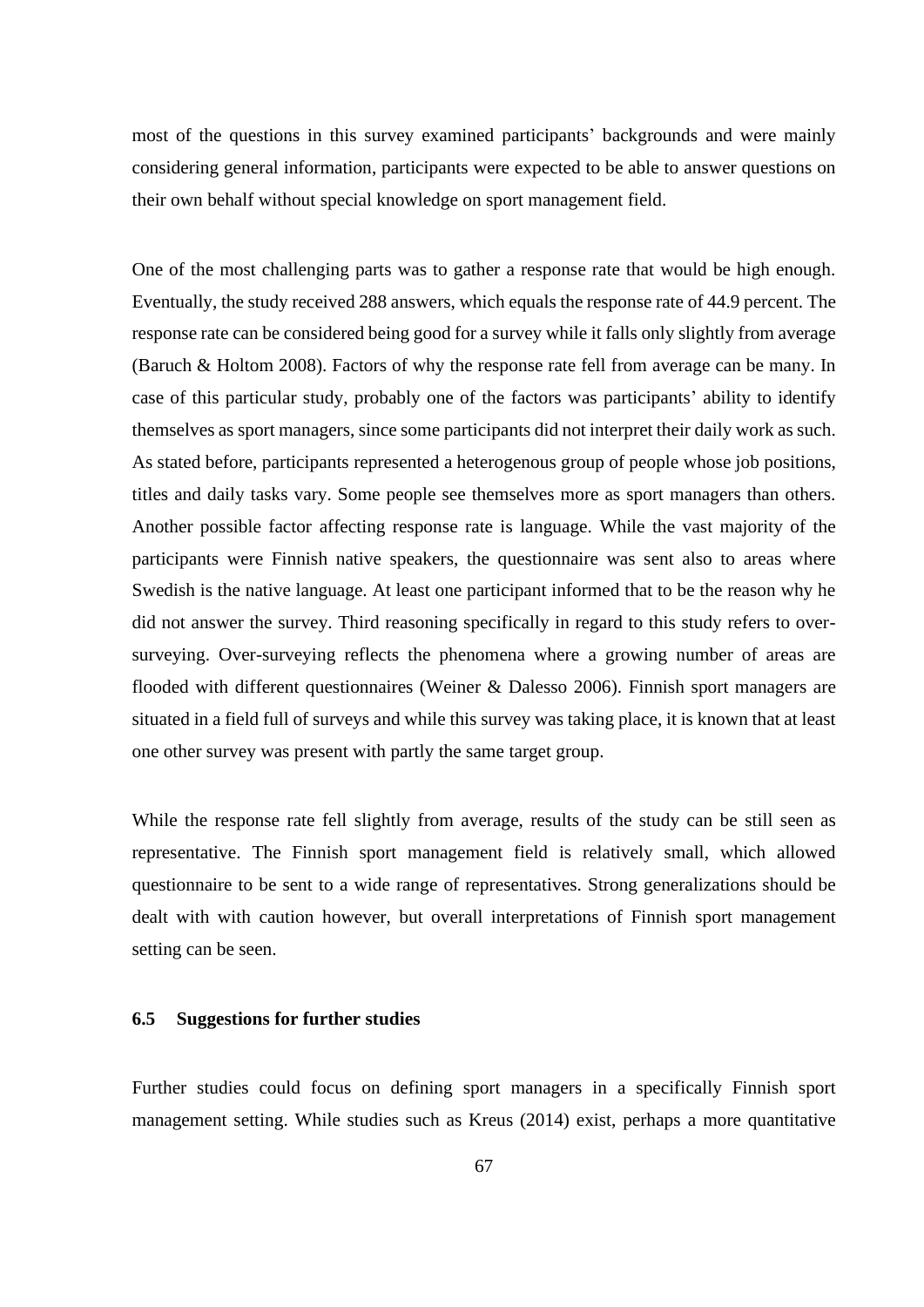level study could try to build a comprehensive picture of how sport management is defined in Finnish setting. Creating or finding a comprehensive definition of sport managers in Finland could benefit all future sport management studies and make them more coherent.

Modifications to Laakso's (2016) model were presented to discussion as result of this study. However, these modifications need further testing. As a result of this quantitative testing of Laakso (2016) model and modifications, next studies could take this implication back to the qualitative level and further develop sport manager types and paths to correspond to the sport management setting in Finland.

Different career paths explored and discussed in this study could be in focus of further studies. Example of this could be more detailed research on the path from teacher to sport manager. Since this study failed to recognize how many of the sport managers have an education background it could be relevant to analyze how often teachers end up working in sport management and if they qualify more through their career as teacher or through other social paths.

A few interesting outcomes of this study require further research. Results of this study show that the private sector has different features than the other two sectors. The share of the private sector, however, was not too large in this study and thus it calls for more studies relating to the private sector. A wider quantitative study specifically on the private sector in Finland could clarify the existing interpretations made based on this study. On the other hand, more in-depth qualitative study could benefit the understanding of why the private sector seems to be different from other two sectors.

Qualitative and quantitative studies are counterparts (Hirsjärvi 2009, 136-137), and this should be reflected more in future studies. While the essential purpose of this study was to examine how Laakso's (2016) model works on a larger scale, the natural next step would be to take results of this study back to the qualitative world. As we could see from the results of this study, types and paths presented by Laakso (2016) are not the whole story behind Finnish sport managers. Some possible new types and modifications to existing ones could be made also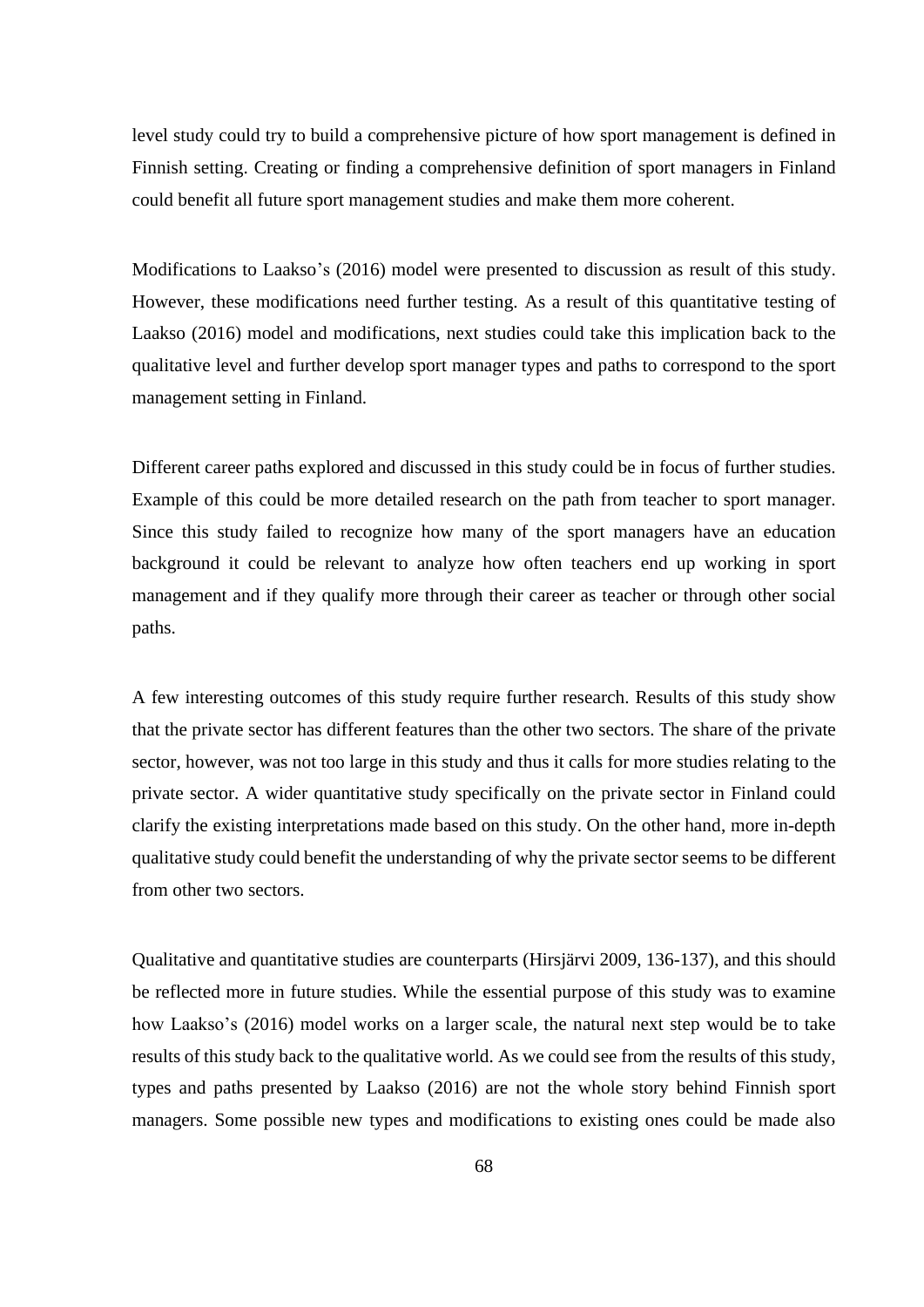based on this study, but if we want to build a more comprehensive categorization of Finnish sport managers, more in-depth qualitative interviews are needed.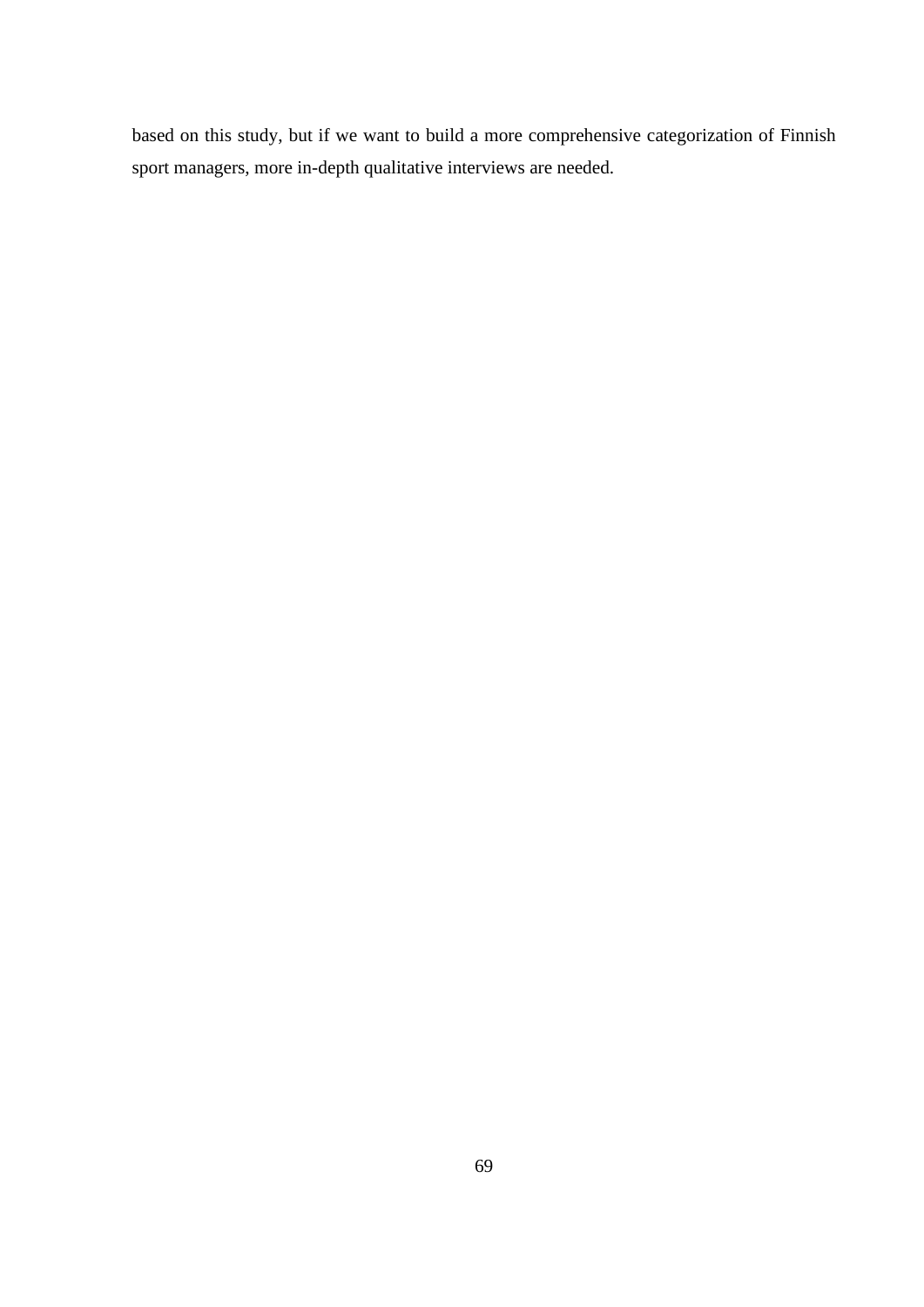### **REFERENCES**

- Aaltio-Marjosola, I., & Takala, T. (2000). Charismatic leadership, manipulation and the complexity of organizational life. Journal of Workplace Learning, 12 (4), 146-158.
- Aalto, P. (2003). Naiset liikuntajohtajina In A. Lämsä (ed.) Näköaloja Naisjohtajuuteen. Jyväskylän Yliopisto. Taloustieteiden Tiedekunnan Julkaisuja 137, 151-178.
- Aalto-Nevalainen, P. (2011). Korot kopisevat liikunnan johtoportaassa yhä useammin. Liikunta & Tiede 48 (5), 48-53.
- Aalto-Nevalainen, P. (2018). Vertaileva tutkimus nais- ja miesjohtajien uramenestyksestä liikunta-alalla. Jyväskylä Studies in Business and Economics, (187)
- Alanen, A. (2006). Liikunnan osuus taloudesta nousussa. Tieto & trendit, (10), 18-21.
- Amis, J., & Silk, M. (2005). Rupture: Promoting critical and innovative approaches to the study of sport management. Journal of Sport Management, 19 (4), 355-366.
- Baruch, Y., & Holtom, B. C. (2008). Survey response rate levels and trends in organizational research. Human Relations, 61 (8), 1139-1160.
- Billis, D. (2010). Hybrid Organizations and the Third Sector : Challenges for Practice, Theory and Policy. Basingstoke, Hampshire: Palgrave Macmillan.
- Burnes, B., & O'Donnell, H. (2011). What can business leaders learn from sport? Sport, Business and Management: An International Journal, 1 (1), 12-27.
- Chadwick, S. (2009). From outside lane to inside track: Sport management research in the twenty-first century. Management Decision, 47 (1), 191-203.
- Cohen, J. (1992). A power primer. Psychological Bulletin, 112 (1), 155.
- Collignon, H., Sultan, N., & Santander, C. (2011). The sports market. Retrieved from https://www.atkearney.com/documents/10192/6f46b880-f8d1-4909-9960 cc605bb1ff34
- Costa, C. A. (2005). The status and future of sport management: A delphi study. Journal of Sport Management, 19 (2), 117-142.
- Fasandoz, H. G. (2016). Sport as an industry in Finland: Exploring the economic significance, contributions, and development of the sport sector as an industry. Studies in Sport, Physical Education and Health, (240)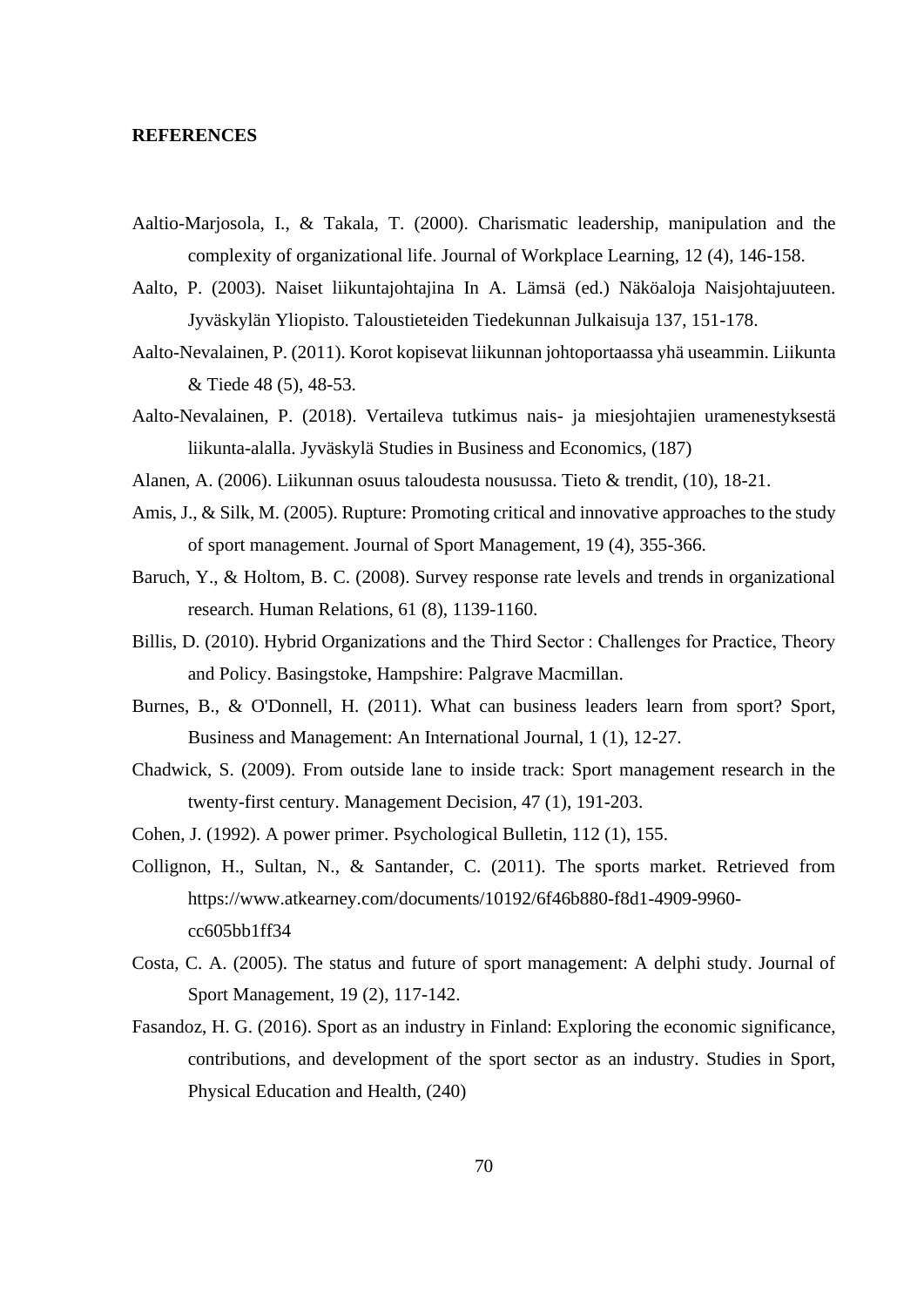- Fink, J. S. (2013). Theory development in sport management: My experience and other considerations. Sport Management Review, 16 (1), 17-21.
- Fogelholm, M. (2011). Lapset ja nuoret. In M. Fogelholm, I. Vuori & T. Vasankari (eds.), Terveysliikunta. Helsinki: Duodecim, 76-87
- Given, L. M. (2008). The Sage encyclopedia of qualitative research methods. Sage publications.
- Hakamäki, P., Aalto-Nevalainen, P., Koskinen, H., Saaristo, V., Wiss, K., & Ståhl, T. (2016). Liikunnan edistäminen kunnissa – TEA 2016. Helsinki: Terveyden ja hyvinvoinnin laitos.
- Hasanen, E. (2017). "Me ollaan koko ajan liikkeessä": tutkimus nuorten omaehtoisen liikkumisen muodoista ja merkityksistä tilan kehyksissä. Studies in sport, physical education and health, (261).
- Heikkala, J., & Koivisto, N. (2010). Liikunta-alan yrittäjyyden kehittämisstrategia 2020. Helsinki: Retrieved from www.diges.info/pdf/Liikuntaalan\_yrittajyyden\_kehittamisstrategia\_2020.pdf
- Heikkala, J., & Vuolle, P. (1990). Suomalaisen huippu-urheilijan maailmankuvasta ja huippuurheilun ideologiasta: Filosofis-painotteinen ja diskurssi-analyyttinen peruskuvaus. Jyväskylän Yliopisto. Liikunnan Sosiaalitieteiden Laitos. Tutkimuksia no 50.
- Heinilä, K. (1989). The sports club as a social organization in Finland. International Review for the Sociology of Sport, 24 (3), 225-248.
- Heinilä, K. (1998). Sport in social context by Kalevi Heinilä. In P. Vuolle (ed.) Commemorative book in honour of Professor Kalevi Heinilä. University of Jyväskylä.
- Heinilä, K. & Kiviaho, P. (1968). Suomalaisen urheilujohtajan muotokuva. Jyväskylän yliopisto. Kasvatustieteiden tutkimuslaitoksen tutkimusseloste N:o 48.
- Heinilä, K. & Kiviaho, P. (1970). Urheilujohtajien urheiluaatteet. Jyväskylän yliopisto. Kasvatustieteiden tutkimuslaitos 55/1970.
- Heinonen, J. (2012). Kunta- ja palvelurakenneuudistus haasteiden edessä. In Hakanen, Yrjö (ed.) Toisenlainen kuntakartta – demokraattiset hyvinvointikunnat. Helsinki: Kustannusyhtiö TA-Tieto Oy, 11–26.
- Hirsjärvi, S., Remes, P., Sajavaara, P., & Sinivuori, E. (2009). Tutki ja kirjoita (15th ed.). Helsinki: Tammi.
- Hoye, R., Smith, A. C., Nicholson, M., & Stewart, B. (2018). Sport management: Principles and applications (5th ed.) Routledge.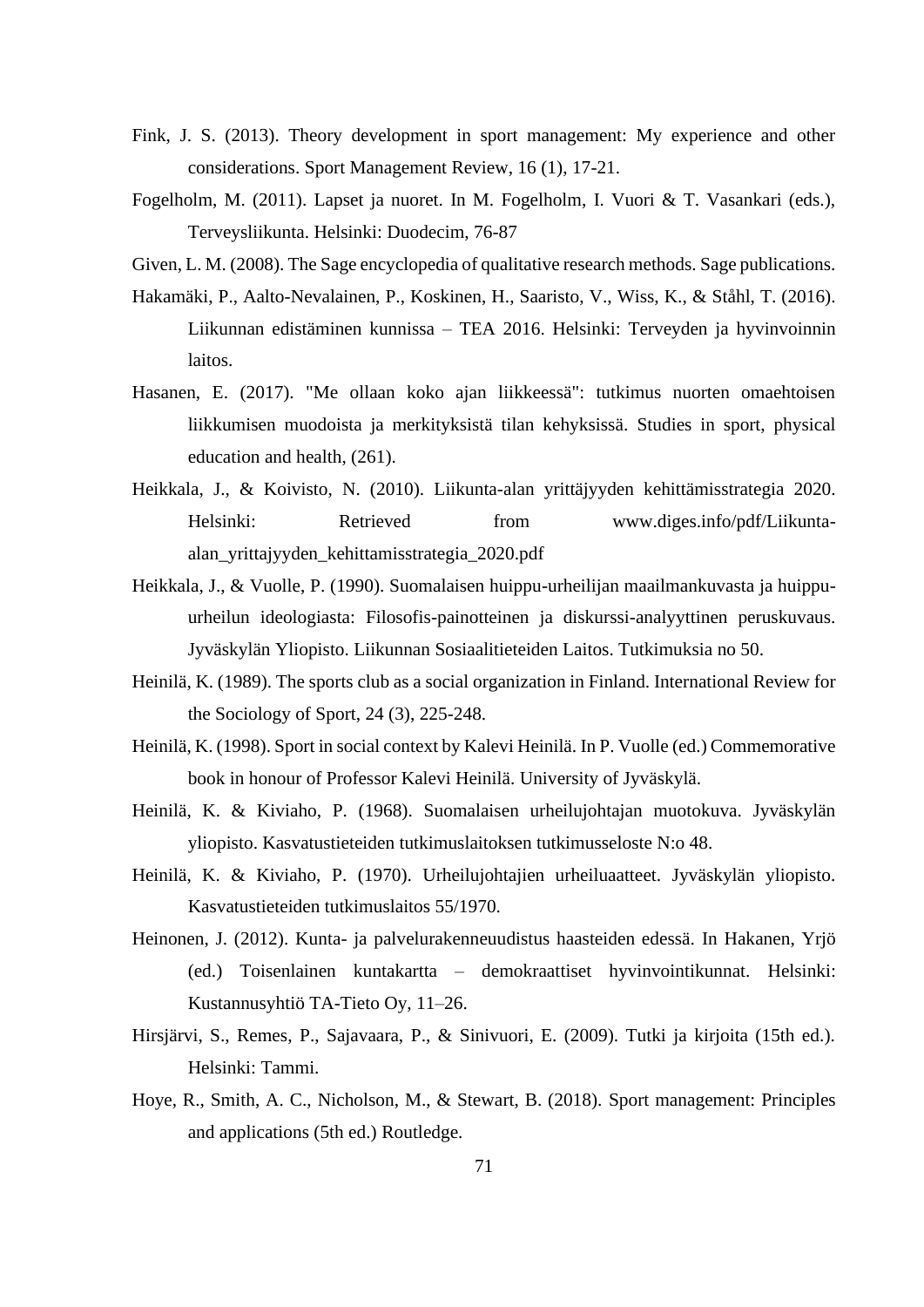- Huhtanen, K., & Pyykkönen, T. (2012). Valtion liikuntahallinto terveyttä edistävän liikunnan kokonaisuudessa. Liikuntaneuvosto.
- Hänninen, J. & Kössö, T. (2016). Laaja selvitys paljastaa SM-liigaseurojen surkean tilan paikoin surkuhupaisaa huseeraamista. Retrieved on March 27, 2017 from https://yle.fi/urheilu/38706628
- Itkonen, H., Heikkala, J., Ilmanen, K., & Koski, P. (2000). Liikunnan kansalaistoiminta– muutokset, merkitykset ja reunaehdot. Liikuntatieteellisen Seuran Julkaisu Nro, 152
- Julkunen, P. & Tuominen, A. (2013). Golf tahtoo koko kansan lajiksi, mutta kentällä tehdään myös bisnestä. Retrieved on May 29, 2019 from https://yle.fi/uutiset/3-6660174
- Kaiser, S. (2004). Competence research in sport management–the German case. The Economics and Management of Mega Athletic Events: Olympic Games, Professional Sports, and Other Essays, 253-265.
- Kajava, O., Saarinen, A., & Räsänen, P. (2017). Liikuntakulutus eri koulutusryhmissä vuosina 1985–2012. Liikunta & Tiede, 54 (1), 68-74.
- Koivisto, N. (2010). Liikunta-alan yrittäjyyden kehittämisstrategia 2020. Helsinki: Luovien Alojen Liiketoiminnan Kehittämisyhdistys Diges Ry
- Kokkonen, J., & Pyykkönen, T. (2011). Suomalainen urheilujohtaja. Itse Asiasta Kuultuna. Liikuntatieteellisen Seuran Impulssi Nro, 24
- Koski, P. (2013). Liikunta-ja urheiluseuroja koskeva tietopohja ja sen kehittäminen. In Liikunnan Kansalaistoiminnan Tietopohja. Valtion Liikuntaneuvoston Julkaisuja, 6, 18- 42.
- Koski, P., & Heikkala, J. (1998). Suomalaisten urheiluorganisaatioiden muutos: Lajiliitot professionaalistumisen prosessissa. Jyväskylän yliopisto.
- Koski, P., & Mäenpää, P. (2018). Suomalaiset liikunta- ja urheiluseurat muutoksessa 1986− 2016.
- Kosonen, H. (2011). Liikunta-alan yrittäjyyden toimenpideohjelma 2020. Diges Ry,
- Kosonen, H. (2014). Liikuntaliiketoiminnan ekosysteemin muutokset. Työ- ja elinkeinoministeriön raportteja 20/2014.
- Kukkonen, S. (2010). Naisen polku johtajuuteen suomalaisessa liikuntakulttuurissa: Lasikaton uhmaajat.
- Laakso, N. (2016). Urheilujohdon eliittiin etenemisen kertomuksia: Kasvaen, ajautuen, sattumalta vai pyrkien? Jyväskylä Studies in Business and Economics, (166)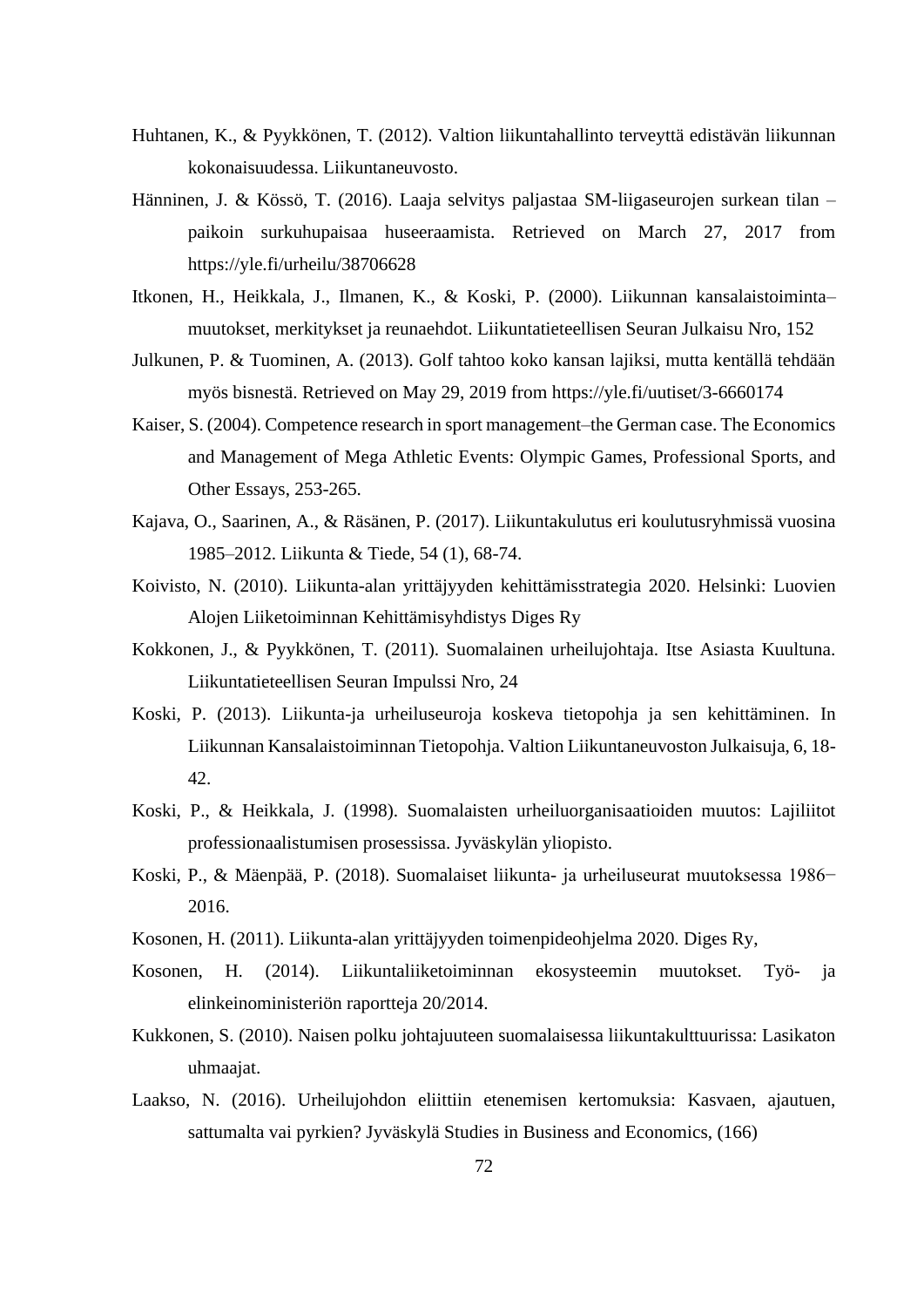- Laine, A., & Ilmola, R. (2016). Liikunnan yhteiskuntatieteilijät työmarkkinoilla–vuosina 2000– 2014 valmistuneiden maistereiden sijoittuminen työelämään [social scientists of sport on the employment market–How the MSSc graduates from 2000–2014 are positioning themselves in working life]. Liikunta & Tiede, 53 (1), 60-67.
- Laine, A. & Vehmas, H. (2017). The private sport sector in Europe: A cross-national comparative perspective. Cham, Switzerland: Springer.
- Lehtonen, K. (2017). Muuttuvat rakenteet–staattiset verkostot. Suomalaisen liikunta ja urheilujärjestelmän rakenteelliset muutokset 2008–2015. Liikunnan Ja Kansanterveyden Julkaisuja 331
- Lehtonen, K., Laine, K., & Itkonen, H. (2016). Päällekkäisjäsenyydet liikunnan ja urheilun organisaatioverkostoissa. Hallinnon Tutkimus, 35 (4)
- Liikuntalaki 390/2015. [Finnish Sports Law 390/2015]. Retrieved on May 10, 2019 from http://www.finlex.fi/fi/laki/alkup/2015/20150390
- Lipponen, K. J. (2017). Menestyksen polulla-huippu-urheilun ulkoinen arviointi. Valtion Liikuntaneuvoston Julkaisuja, 1
- Lith, P. (2013). Yksityinen liikuntabisnes kukoistaa. Tieto & Trendit 4-5, 43-36.
- Mäkinen, J. (2012). Liikuntajärjestöjen toimialaselvitys. Valtion liikuntaneuvosto.
- McMillan, J., & Schumacher, S. (2006). Research in education (6th ed.). Boston: Pearson Education.
- Mononen, K., Blomqvist, M., Koski, P., & Kokko, S. (2016). Urheilu ja seuraharrastaminen. In S. Kokko & A. Mehtälä (eds.) Lasten Ja Nuorten Liikuntakäyttäytyminen Suomessa. LIITU-Tutkimuksen Tuloksia, 27-35.
- Mäkinen, J. (2019) Aikuisväestön liikunnan harrastaminen, vapaaehtoistyö ja osallistuminen 2018. KIHUn julkaisusarja, nro 67
- Nenonen, J. 2013. Urheilujohtamisen koulutustarveselvitys. Painopisteet kansallisessa sekä kansainvälisessä urheilujohtamisen yliopistokoulutuksessa. University of Eastern Finland.
- Olympiakomitea. (2019) Retrieved on May 10, 2019 from https://www.olympiakomitea.fi/
- Orb, A., Eisenhauer, L., & Wynaden, D. (2001). Ethics in qualitative research. Journal of Nursing Scholarship, 33 (1), 93-96.
- Paralympiakomitea. (2019) Retrieved on May 10, 2019 from https://www.paralympia.fi/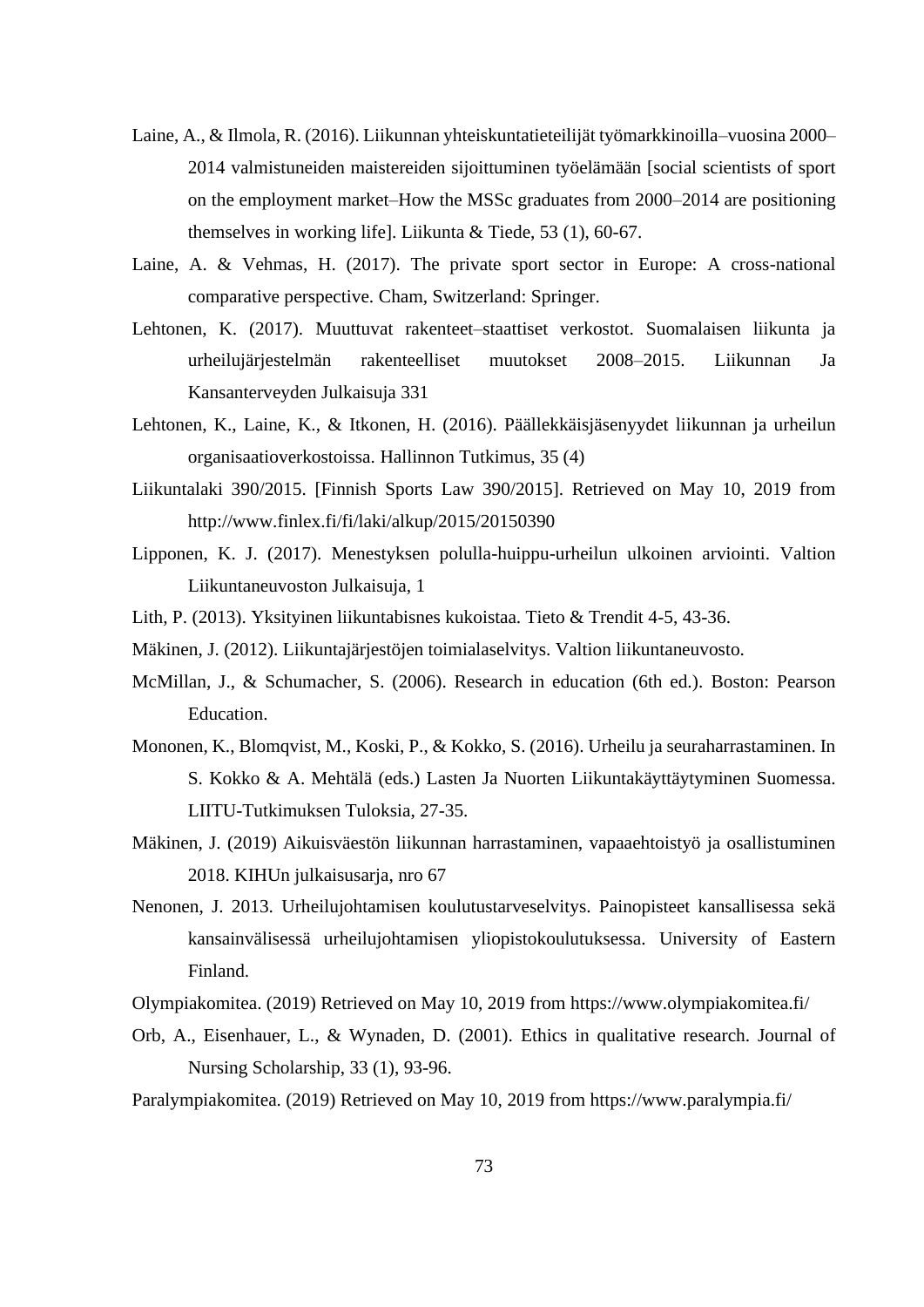- Peachey, J. W., Zhou, Y., Damon, Z. J., & Burton, L. J. (2015). Forty years of leadership research in sport management: A review, synthesis, and conceptual framework. Journal of Sport Management, 29 (5), 570-587.
- Pfister, G., & Radtke, S. (2009). Sport, women, and leadership: Results of a project on executives in German sports organizations. European Journal of Sport Science, 9 (4), 229-243.
- Pitkänen, A. (2017). Transition to working life and benefits of education as experienced by the graduates of an international master's programme in sport management. University of Jyväskylä. Department of Social Sciences of Sport. Master's thesis.
- Pitts, B. G. (2001). Sport management at the millennium: A defining moment. Journal of Sport Management, 15 (1), 1-9.
- Pitts, B. G., & Stotlar, D. K. (2002). Fundamentals of sport marketing (2nd ed.). Morgantown, WV: Fitness Information Technology.
- Quinn, R. E. (1988). Beyond rational management: Mastering the paradoxes and competing demands of high performance. Jossey-Bass.
- Rikala, S. 2013. Liikunnan hanketoiminta ruusut, risut ja suositukset. Liikunnan hyvät käytännöt – hankkeen loppuraportti. Liikuntatieteellisen Seuran tutkimuksia ja selvityksiä nro 6. Helsinki: T-Print Oy.
- Shilbury, D., & Ferkins, L. (2011). Professionalisation, sport governance and strategic capability. Managing Leisure, 16 (2), 108-127.
- Sipponen, K. (2016). Se suuri kuntauudistus. Sastamala: Vammalan Kirjapaino Oy.
- Skille, E. Å. (2014). Sport in the welfare state–Still a male preserve: A theoretical analysis of norwegian football management. European Journal for Sport and Society, 11 (4), 389- 402.
- Skinner, J., Edwards, A., & Corbett, B. (2015). Research methods for sport management. London: Routledge.
- Slack, T. (1998). Is there anything unique about sport management? European Journal for Sport Management, 5, 21-29.
- Smith, A. C., & Stewart, B. (2010). The special features of sport: A critical revisit. Sport Management Review, 13(1), 1-13.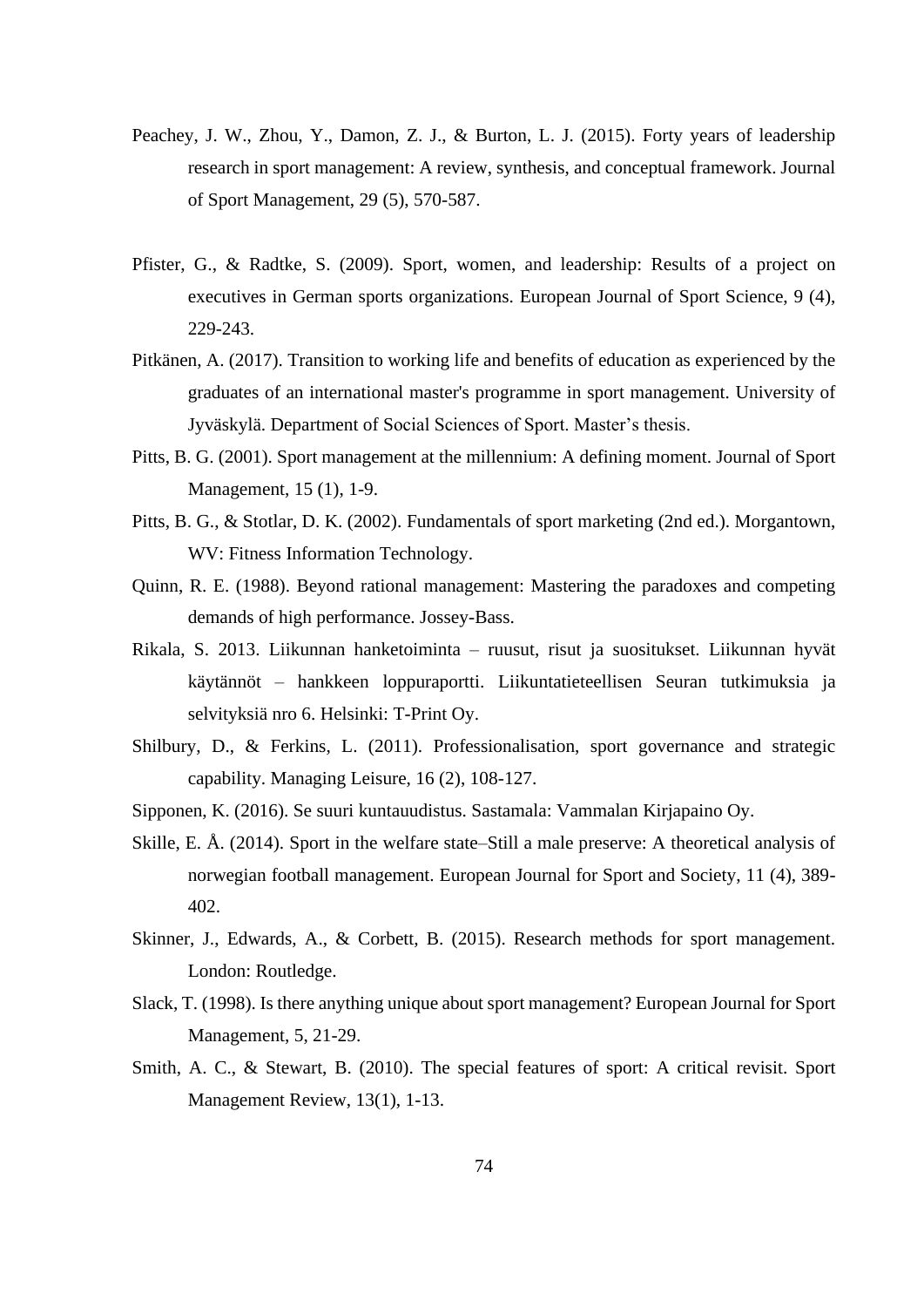- Smith, A., & Stewart, B. (1999). The special features of sport. Annals of Leisure Research, 2(1), 87-99.
- Soucie, D. (1998). Sport management: A new discipline in the sport sciences. Sport Science Studies, 9, 14-21.
- Sport Satellite Accounts. (2018) Study on the economic impact of sport through sport satellite accounts. European Commission.
- Statistics Finland (2018) 40–44-vuotiaat korkeimmin koulutettuja 2017. Retrieved on May 30, 2019 from https://www.stat.fi/til/vkour/2017/vkour\_2017\_2018-11-02\_tie\_001\_fi.html
- Stenbacka, W., Mäkinen, J., Lämsä, J., & Nieminen, M. (2018). Liikunnan ja urheilun julkinen tuki ja rakenteet suomessa, ruotsissa, norjassa ja tanskassa. KIHUn julkaisusarja, nro 62
- Suomen Asiakastieto. (2018). Voitto+ -yritystalouden CD 1/2018 [Voitto+ business economy CD 1/2018]. Helsinki: Suomen Asiakastieto.
- Vasankari, T. & Kolu, P. (2018). Liikkumattomuuden lasku kasvaa: Vähäisen fyysisen aktiivisuuden ja heikon fyysisen kunnon yhteiskunnalliset kustannukset. Helsinki: Valtioneuvoston kanslia.
- Vehmas, H., & Ilmanen, K. (2013). Chapter 5 Finland. In K. Hallmann, & K. Petry (eds.), Comparative Sport Development: Systems, participation and public policy. New York, NY: Springer New York.
- Virta, S. (2016). Urheiluseuratoiminta ja seuratoiminnan kehittämistuki. Teoksessa Aaltonen, K. (toim.) Liikuntalakiopas. Helsinki: Tietosanoma.
- Wolfe, R. A. (2005). Sport and Organizational Studies: Exploring Synergy. Journal of Management Inquiry, 14 (2), 182-210.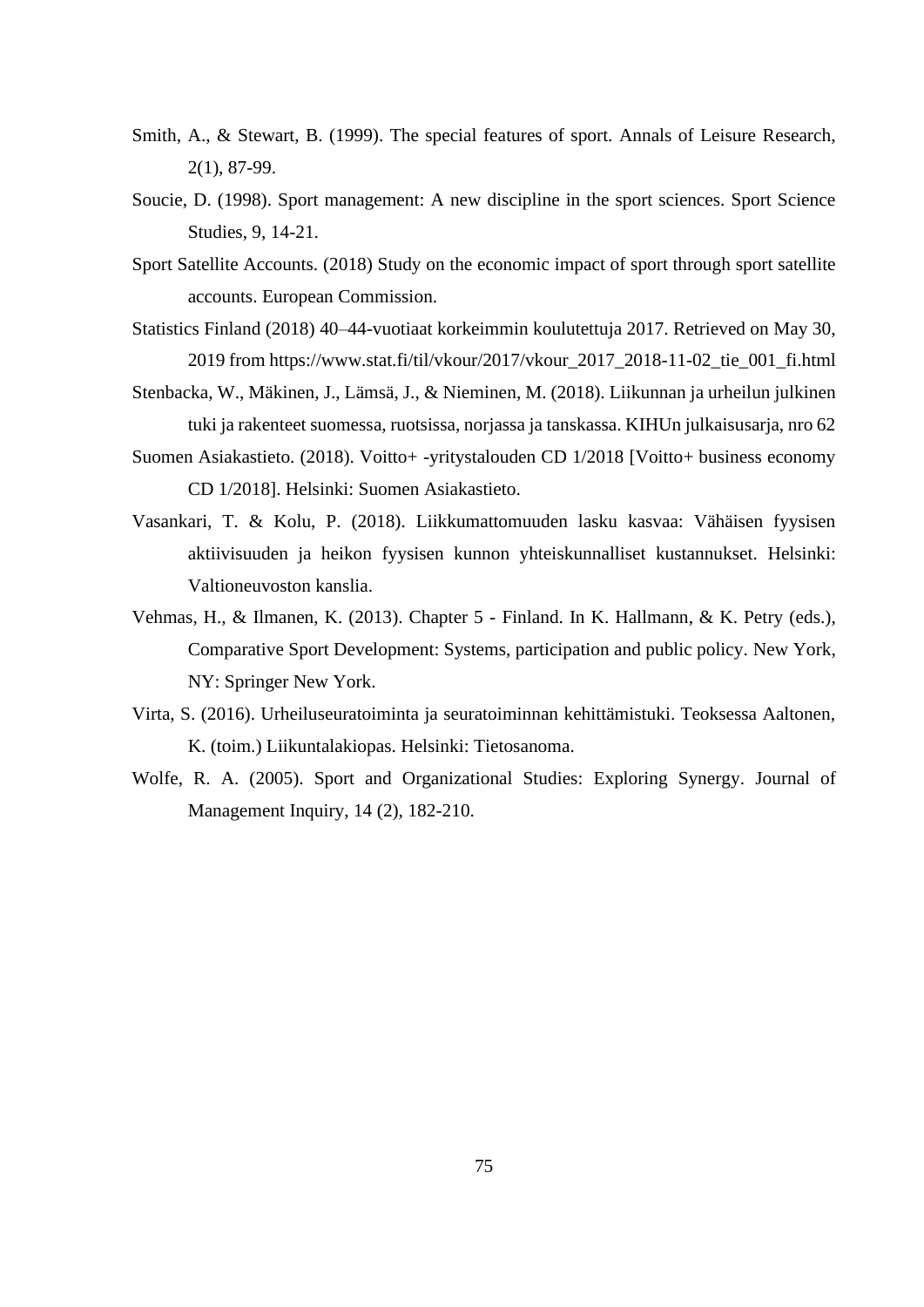### **APPENDICES**

Appendix 1. Covering letter and questionnaire

Covering letter 2.5.2019

Arvoisa vastaanottaja,

Lähestyn Teitä kyselyllä, jonka avulla tutkitaan suomalaisten urheilujohtajien taustoja sekä tärkeäksi tunnistamia johtamisen kompetensseja. Teidät on tämän tutkimuksen viitekehyksessä määritelty urheilujohtajaksi, vaikka varsinainen työnimikkeenne voi ollakin jokin muu. Yhteystietonne on kerätty manuaalisesti internetsivuilta (joten tämä sähköposti on tarkoitettu koskemaan juuri Teitä). Tutkimuksen kohteena ovat organisaatioiden ylimmät palkatut urheilun parissa toimivat henkilöt, urheilujohtajat, julkisella sektorilla, järjestöissä, säätiöissä, korkeakouluissa sekä urheilun yksityisen sektorin parissa.

Liikunta-alan johtajien taustoja sekä kompetensseja on Suomessa tutkittu vähän, kyseisessä viitekehyksessä ja laajuudessa ei lainkaan. Vastaamisellanne on tärkeä merkitys urheilujohtajien taustojen tunnistamisessa, koulutusohjelmien kehittämisessä sekä pohjana tuleville tutkimuskysymyksille.

Tutkimus on osa tutkimusprojektia, josta syntyy gradututkielmat Jyväskylän yliopiston – Liikuntatieteelliseen tiedekuntaan, sekä Turun Kauppakorkeakoulun Porin yksikköön. Tutkimusprojektin sekä molemmat tutkielmat toteuttaa kauppatieteiden kandidaatti Kari-Pekka Seppänen. Jyväskylän Yliopiston gradun ohjaajana toimii yliopiston lehtori Hanna Vehmas ja Turun Kauppakorkeakoulun gradun ohjaajana toimii professori Tomi Kallio. Kyselyyn on helppo vastata, koska se sisältää pääasiassa valmiiksi luokiteltuja kysymyksiä. Vastaaminen vie Teiltä aikaa noin 5-10 minuuttia. Kaikki annetut tiedot käsitellään ehdottoman luottamuksellisesti, eikä niiden perusteella ole mahdollista tunnistaa yksittäisen vastaajan henkilöllisyyttä ja vastauksia. Tulokset raportoidaan isompina kohderyhmäkokonaisuuksina.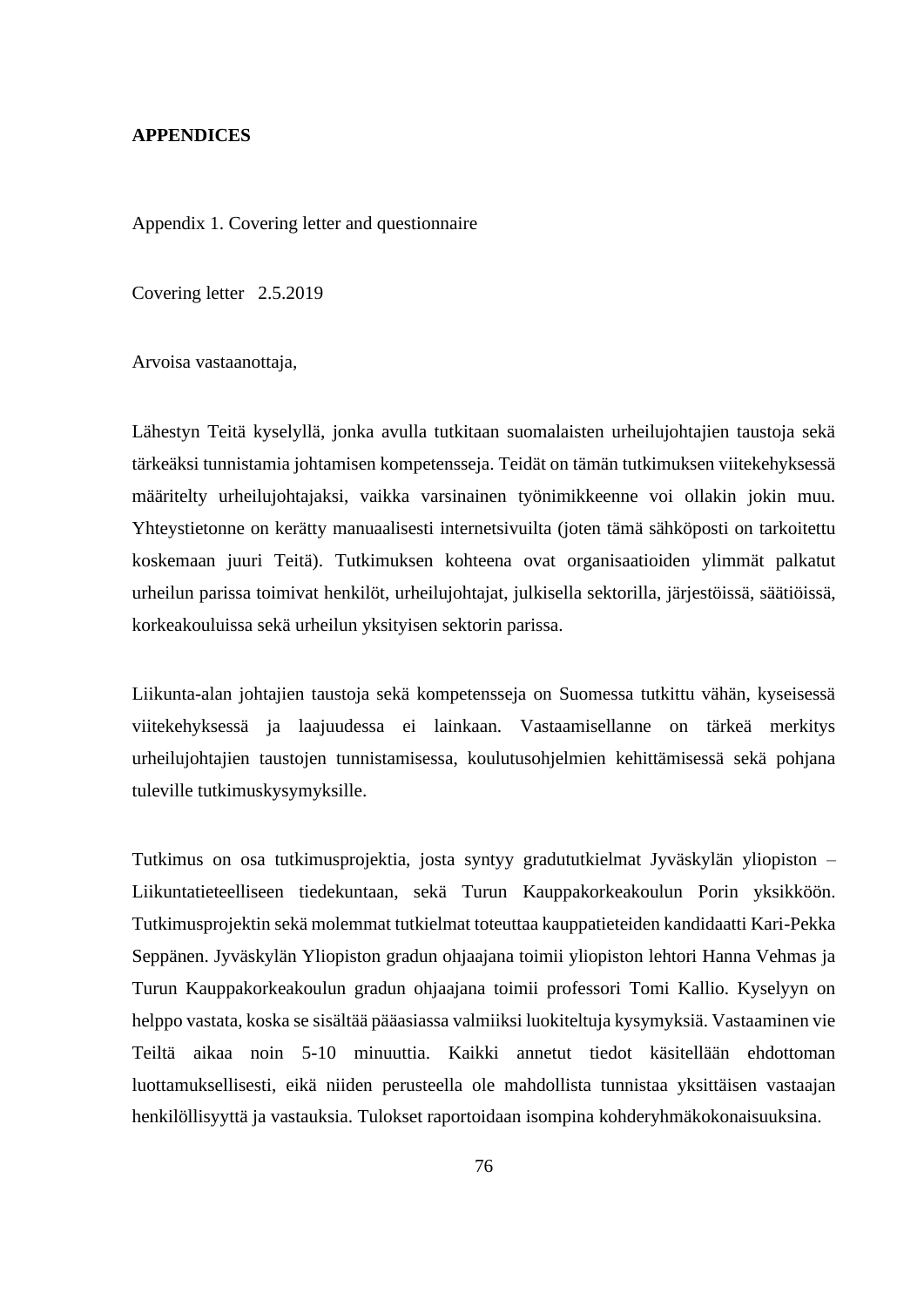Pyydän vastaustanne kyselyyn sunnuntaihin 12.5.2019 mennessä.

Tarvittaessa annan mielelläni lisätietoja tutkimuksesta.

Kiitos etukäteen vastaamisesta.

Kari-Pekka Seppänen Sähköposti: karipekkaseppanen@hotmail.com Puhelin: 044 0806943

Pääsette vastaamaan kyselyyn alla olevasta linkistä:

[https://link.webropolsurveys.com/R/ΨΨREDIRECTION\\_LINKΦΦ](https://link.webropolsurveys.com/R/ΨΨREDIRECTION_LINKΦΦ)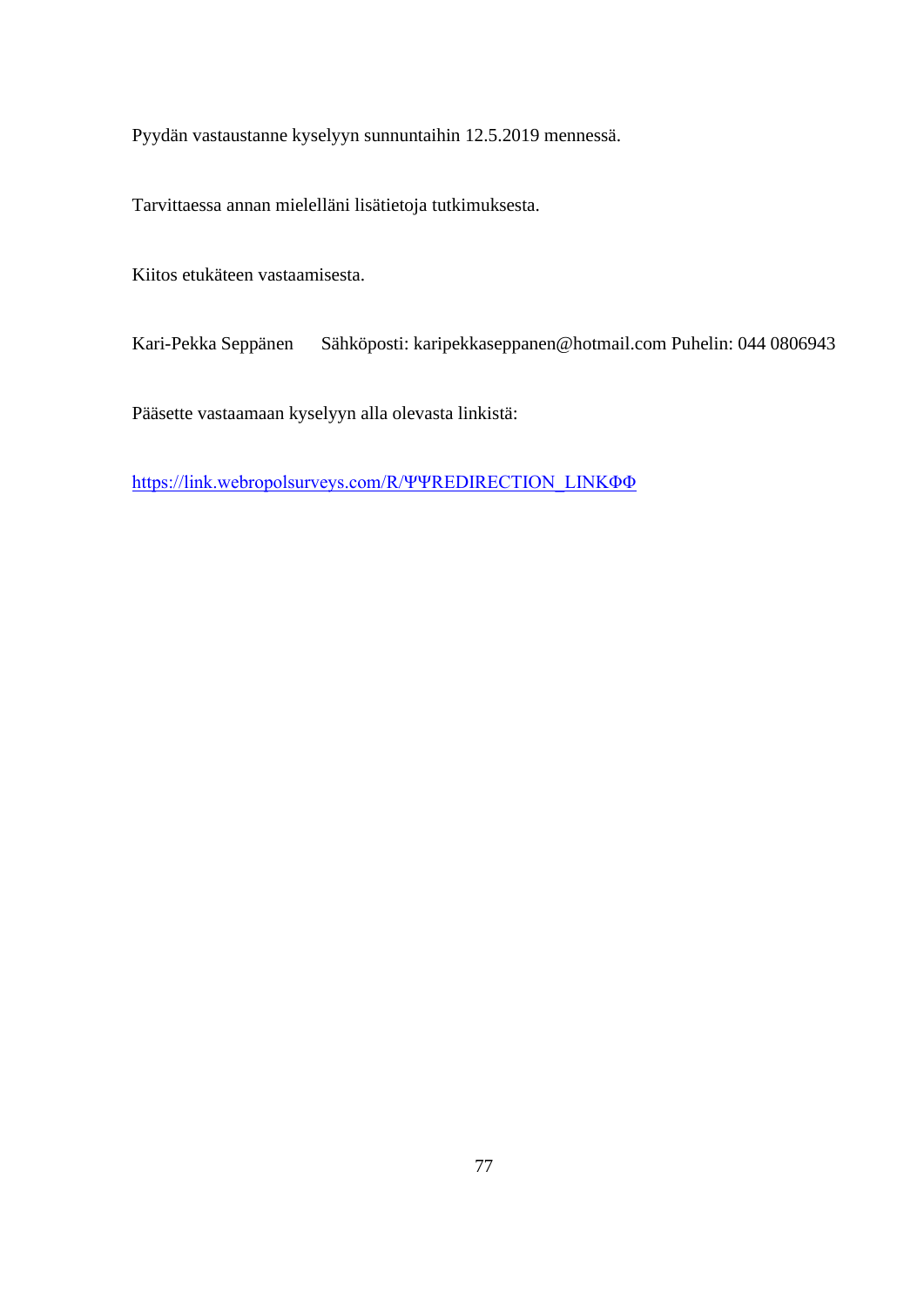Questionnaire, Suomalaiset urheilujohtajat -tutkimus

# **PERUSTIEDOT**

# **1. Mikä on syntymävuotenne?**

## **2. Oletteko**

Mies

Nainen

# **3. Millä suuralueella työskentelette?**

Helsinki-Uusimaa

Etelä-Suomi

Länsi-Suomi

Pohjois- ja Itä-Suomi

Ahvenanmaa

# **4. Onko työnantajanne:**

Valtio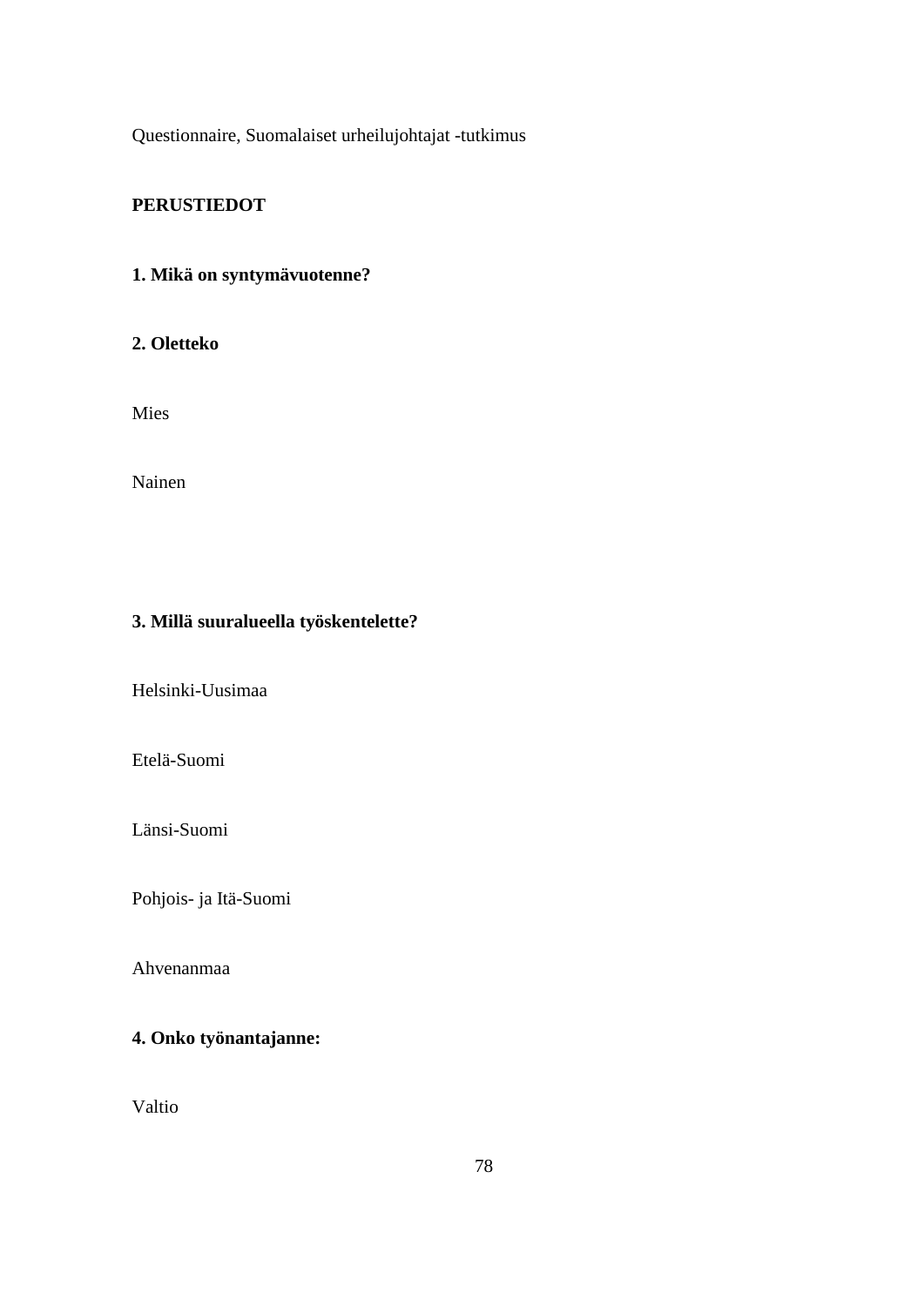Kunta tai kuntayhtymä

Yliopisto tai korkeakoulu

Lajiliitto

Muu valtakunnallinen liikuntajärjestö

Alueellinen liikuntajärjestö

Liikunnan koulutuskeskus (urheiluopisto)

Muu yleishyödyllinen yhteisö

Liikkunnan yksityisen sektorin yritys (urheiluseura, liikuntayritys)

Joku muu, mikä?

**5. Tässä kysymyksessä ylimmällä johdolla tarkoitetaan liikunnasta vastaavan**

### **yksikön/toimialan ylintä johtajaa.**

### **Oletteko:**

Ylin johtaja (esim. toiminnanjohtaja, liikuntatoimenjohtaja tai -sihteeri, vapaa-aikajohtaja,

liikuntayksikön johtaja)

Muussa johtavassa asemassa (esim. johtajan varahenkilö, yhteysjohtaja, viestin-täpäällikkö,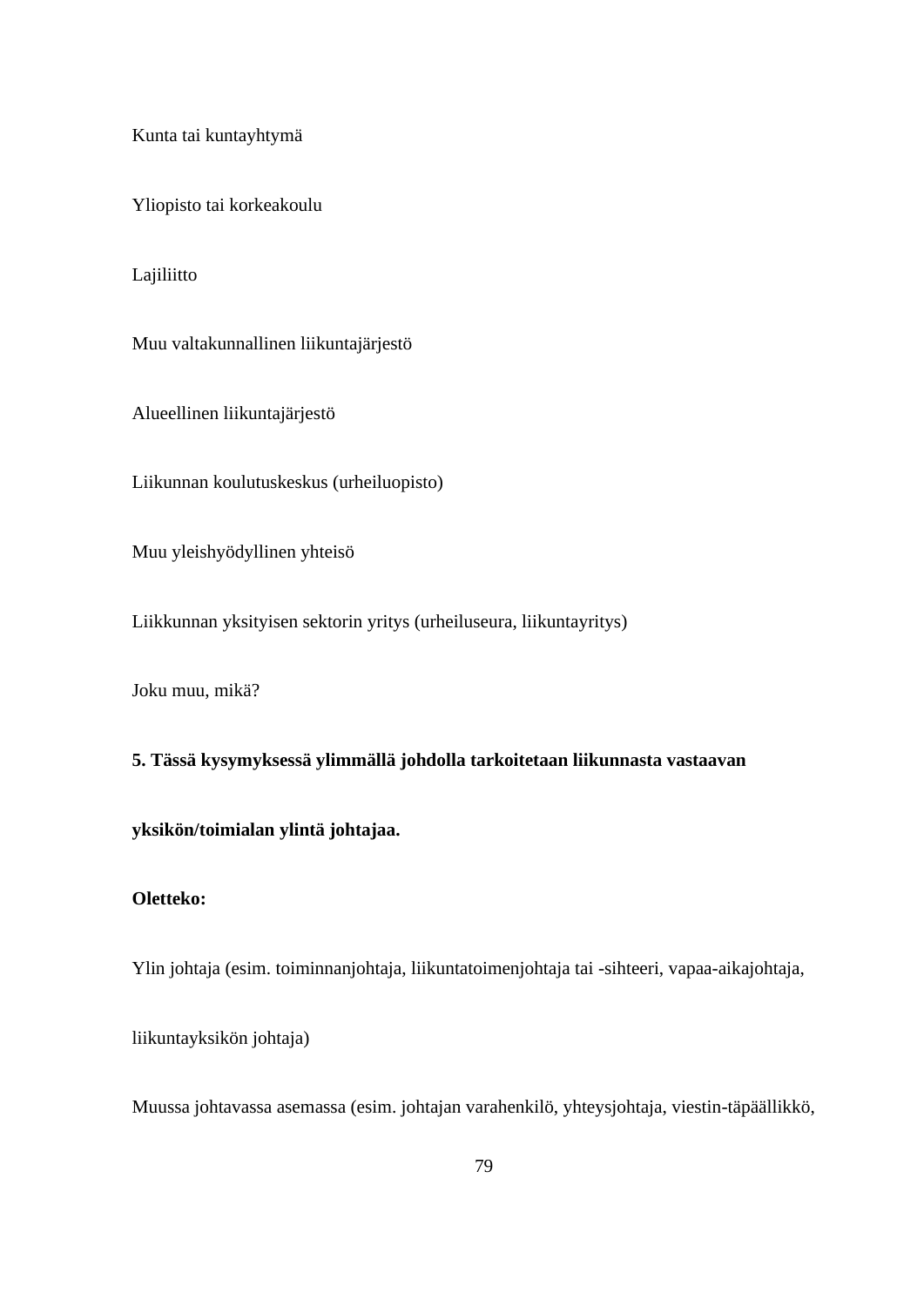erityisasiantuntija, kulttuuriasiainneuvos)

Jokin muu kuin kumpikaan edellisistä

### **6. Mikä on työnimikkeenne?**

### **KOULUTUS**

### **7. Mikä on ylin koulutuksenne?**

Perusaste (peruskoulu, aikaisempi keskikoulu ja kansakoulu)

Keskiaste (ylioppilastutkinto ja ammatilliset tutkinnot)

Alempi korkea-aste (entiset opistotutkinnot, amk-tutkinnot ja yliopisto-jen alemmat korkeakoulututkinnot)

Ylempi korkea-aste (ylemmät amk-tutkinnot ja yliopistojen ylemmät korkeakoulututkinnot)

Tutkijakoulutusaste (lisensiaatin ja tohtorin tutkinto)

**8. Mikä on ylimmän tutkintonne nimike (esim. liikuntatieteiden maisteri, kauppatieteiden tohtori)?**

**9. Minä vuonna valmistuitte ylimpään tutkintoonne?**

## **LIIKUNTA-AKTIIVISUUTEEN JA –ALAAN LIITTYVÄT TAUSTATIEDOT**

**10. Kuinka usein harrastatte vapaa-ajan liikuntaa vähintään puoli tuntia niin, että ainakin lievästi hengästytte ja hikoilette?**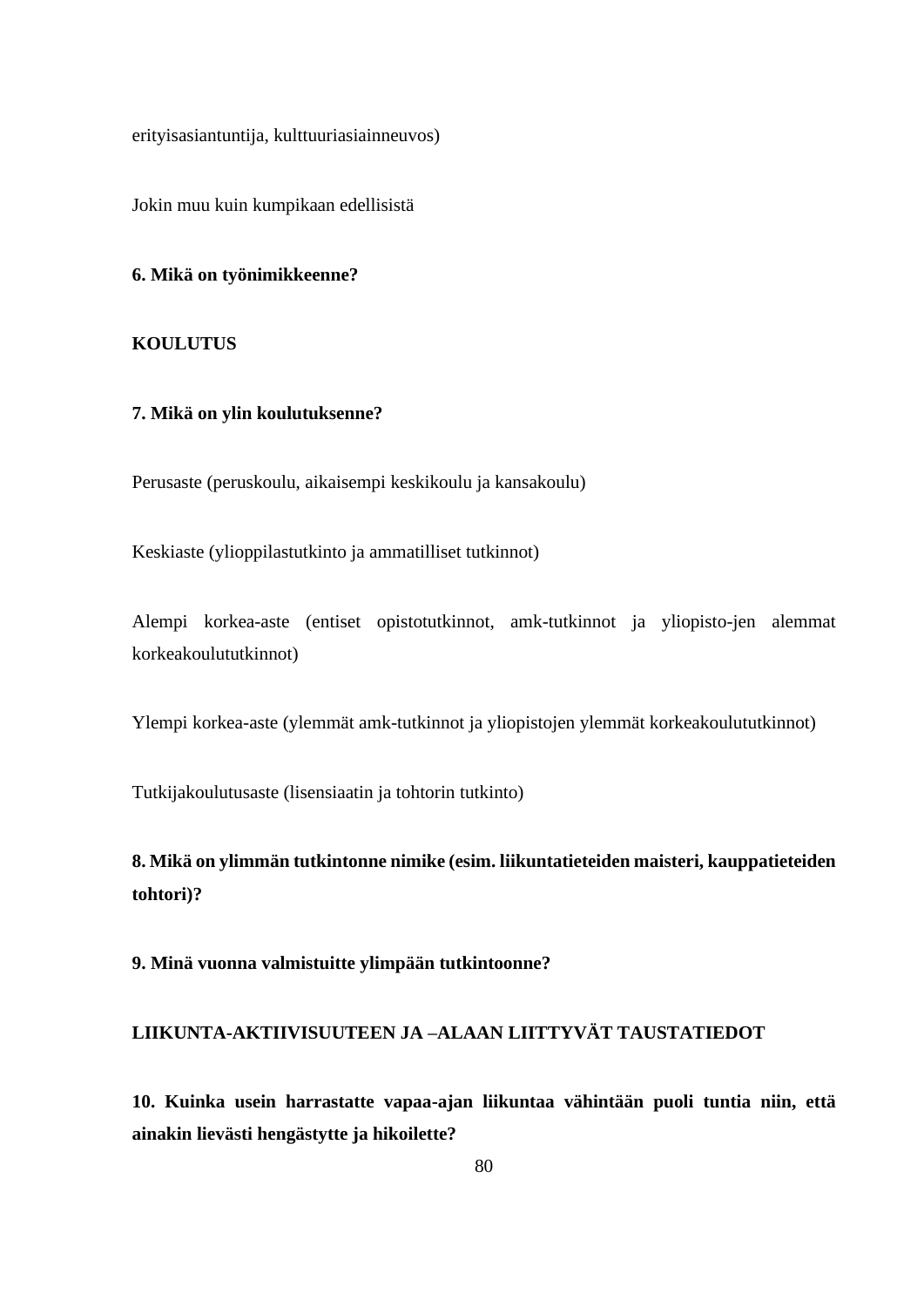### Päivittäin

4-6 kertaa viikossa

2-3 kertaa viikossa

Kerran viikossa

2-3 kertaa kuukaudessa

Muutaman kerran vuodessa tai harvemmin

En voi vamman tai sairauden vuoksi harrastaa liikuntaa

# **11. Kuinka monta minuuttia kävelette tai pyöräilette työmatkoillanne? Huom. tarkoittaa meno- ja tulomatkaan yhteensä käytettyä aikaa.**

Työskentelen kotona

Kuljen työmatkan kokonaan moottoriajoneuvolla

Alle 15 minuuttia päivässä

15-30 minuuttia päivässä

30-60 minuuttia päivässä

Yli tunnin päivässä

### **12. Mitä liikuntalajeja tai –muotoja harrastatte eniten (nimetkää korkeintaan kolme)?**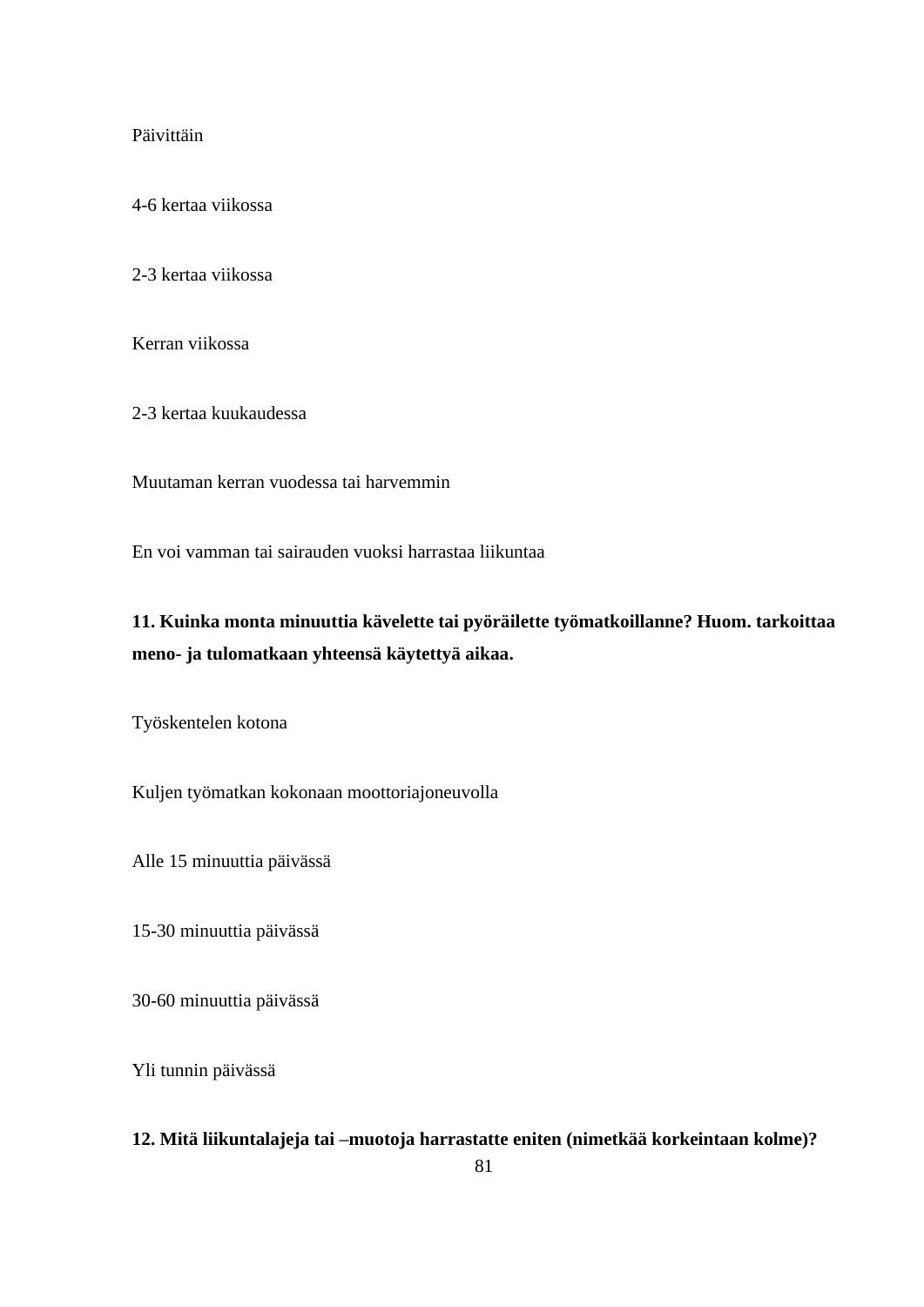2

1

3

## **13. Millä tasolla olette harrastanut liikuntaa?**

Kilpaurheilua kansainvälisellä tasolla

Kilpaurheilua kansallisella tasolla

Kilpaurheilua alueellisella tai paikallisella tasolla

Harrastanut liikuntaa ilman kilpailullisia tavoitteita

En ole harrastanut liikuntaa

# **14. Oletteko koskaan toiminut liikunta-alalla:**

| Valmentajana       | Kyllä /En |
|--------------------|-----------|
| Ohjaajana          | Kyllä /En |
| Tuomarina          | Kyllä /En |
| Kouluttajana       | Kyllä /En |
| Luottamushenkilönä | Kyllä /En |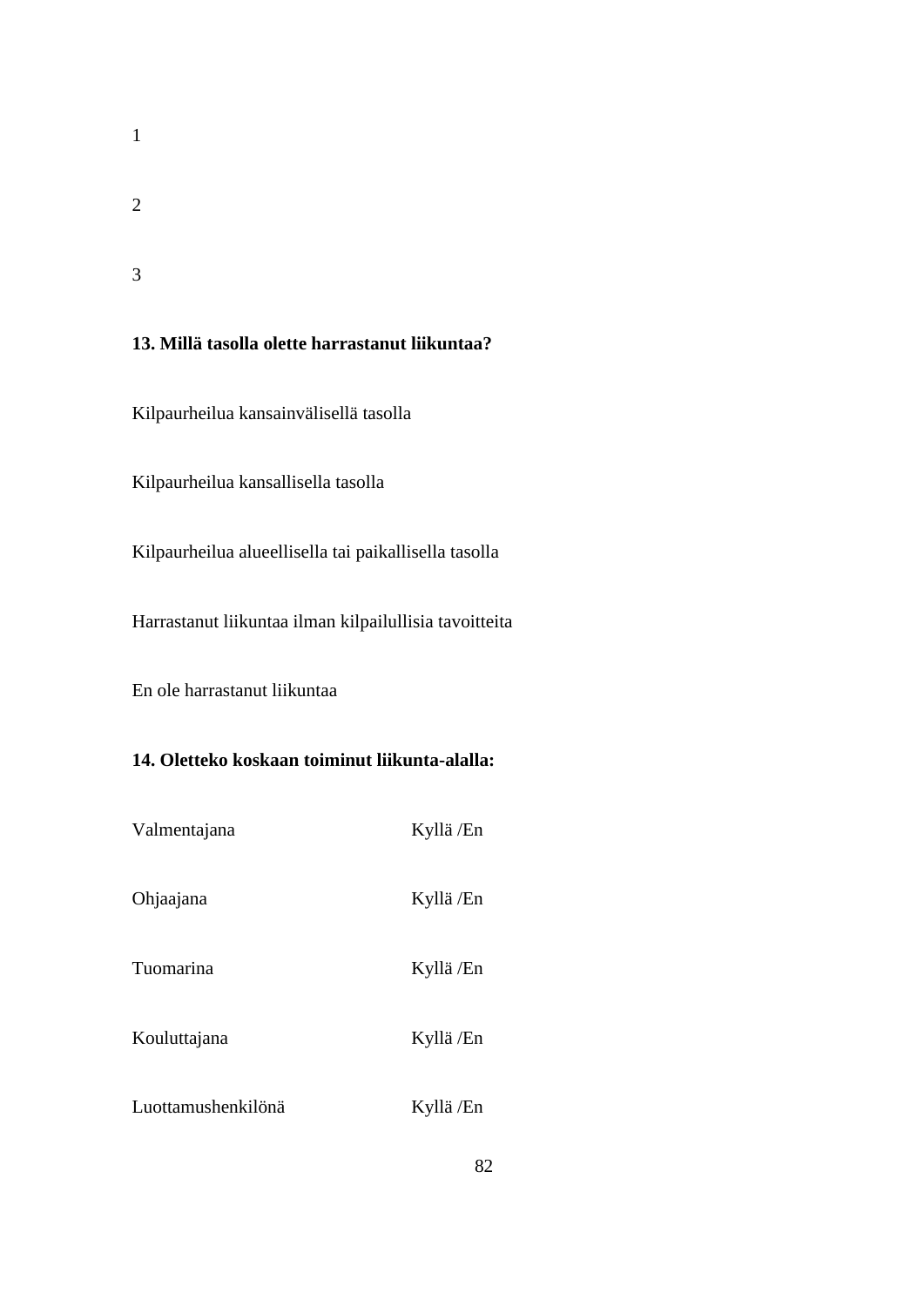Muuna vapaaehtoistyöntekijänä Kyllä /En

### **15. Toimitteko tällä hetkellä luottamusjohtajana liikunta-alalla?**

Kyllä, monessako tehtävässä?

En

## **16. Liikunnan ja urheilun seuraaminen**

**Tässä ei tarkoiteta omien alaikäisten lasten harrastamisen seuraamista.**

**Mitta-asteikko:** 

## **1 En lainkaan, 2 En juuri lainkaan, 3 Satunnaisesti, 4 Usein, 5 Säännöllisesti**

Käyn katsomassa urheilun sarjapelejä (esim. kotimaiset palloilusarjat)

Käyn katsomassa urheilukilpailuja (esim. suunnistus, yleisurheilu tai ralli)

Käyn katsomassa liikuntatapahtumia (esim. juoksutapahtumat, voimistelun

suurtapahtumat)

Luen urheilu-uutisia painetusta tai sähköisestä mediasta (esim. HS, Kaleva,

Iltasanomat)

Luen liikunnan harrastamiseen tai liikunnalliseen elämäntapaan liittyviä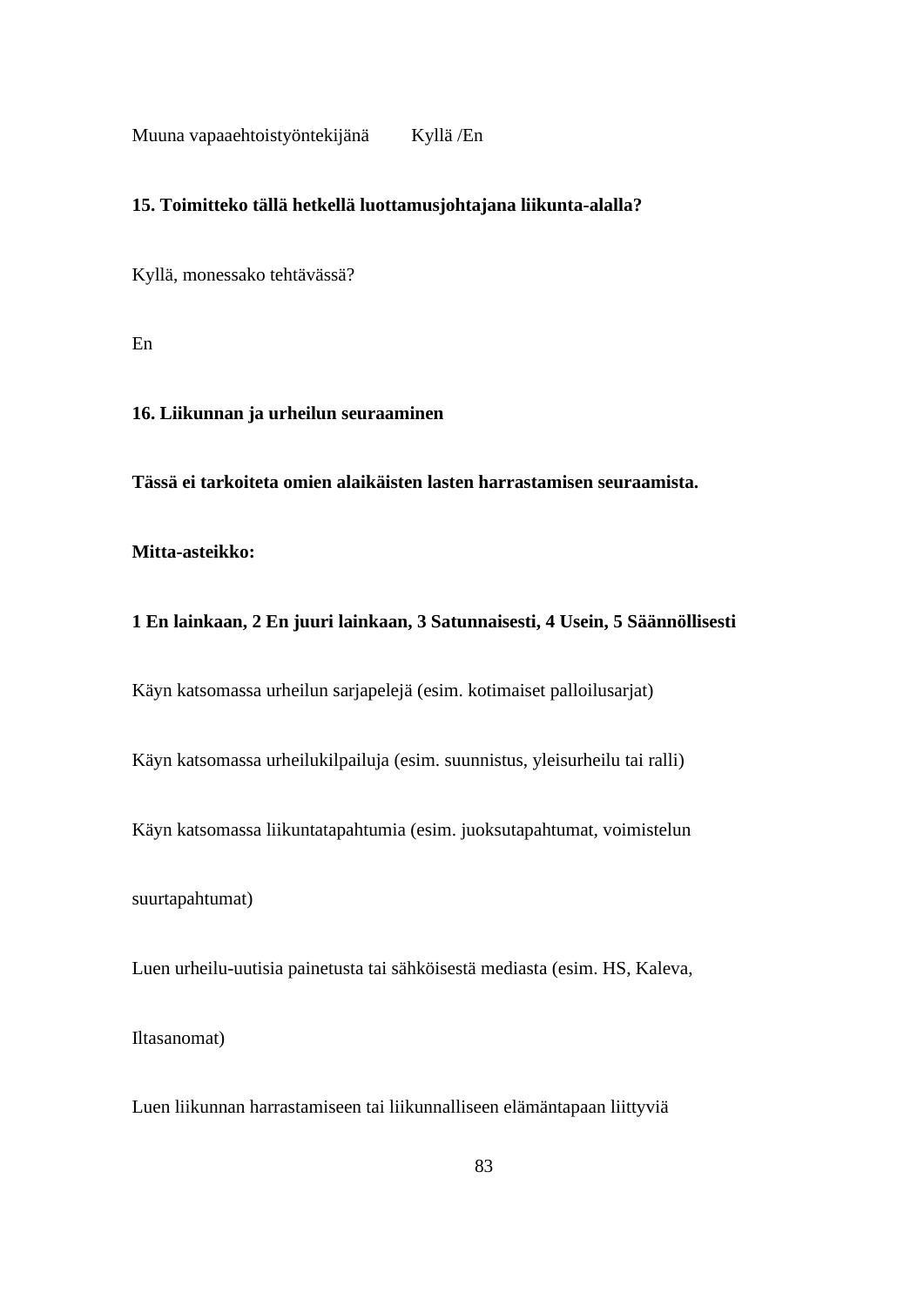kirjoituksia ja lehtiä

Katson tv:stä urheilu-uutisia (esim. Urheiluruutu)

Katson tv:stä urheilua

Katson tv:stä liikunnan harrastamiseen ja liikunnalliseen elämäntapaan

liittyviä ohjelmia

Keskustelen urheilusuorituksista, -tuloksista ja -tapahtumista

"kahvipöydissä" ja vapaa-ajalla

Keskustelen liikunnan harrastamisesta "kahvipöydissä" ja vapaa-ajalla

### **17. Mikä seuraavista väittämistä kuvastaa parhaiten taustaanne urheilujohtajana?**

Taustaa johtajana työskentelystä tai työskentelystä muutoin johtamisen alalla. Pitkä ja monipuolinen tausta liikunnan ja urheilun parissa. Urheilujohdon teh-täviin sinua on ensin pyydetty ja edelleen valittu.

Ammattipoliitikon tausta. Liikunnan ja urheilun luottamusjohdossa toimiminen on enemmän harrastuspohjalta. Toiminta politiikassa ja liikunnan ja urheilun parissa tukevat toinen toisiaan

Ominaista kilpaurheilutausta ja halu jatkaa alalla kilpauran jälkeen. Sisäinen kutsumus alalla toimimiseen.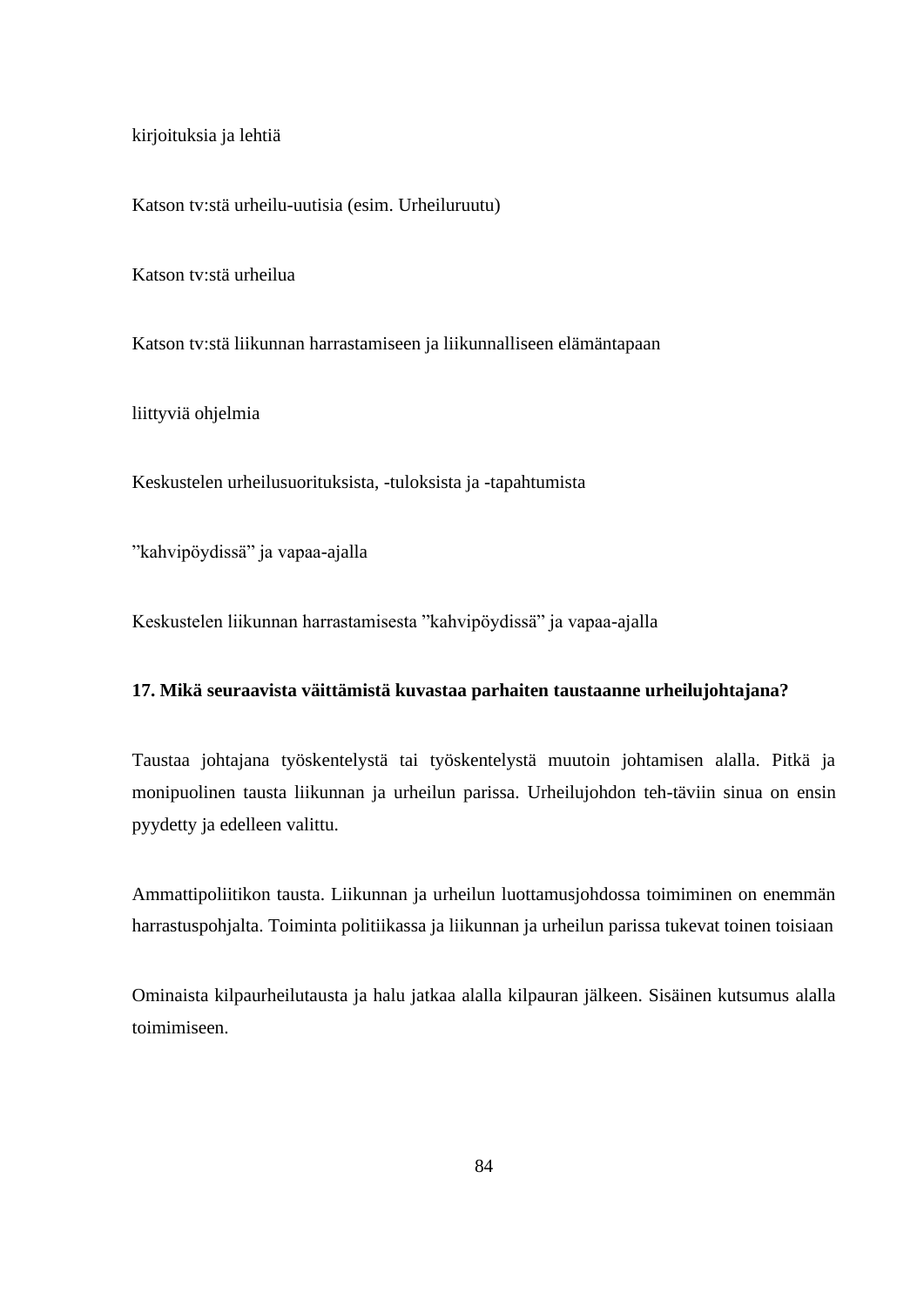Toiminta valtionhallinnollisissa tehtävissä. Aiempaa kokemusta järjestötoimin-nasta, minkä voidaan katsoa olevan työssä onnistumisen vaatimus. Politiikka ja poliittinen ohjaus vaikuttavat keskeisesti työssä.

Muu, mikä?

### **18. Mikä seuraavista väittämistä kuvasta parhaiten kasvuanne urheilujohtajaksi?**

Yksilön kasvu ja kehittyminen liikunnan ja urheilun parissa lapsuudesta saak-ka. Urheilun sisällä eri tasojen ja tehtävien kautta tapahtuva johtajana kehitty-minen kohti urheilujohdon eliittiä

Ulkopuolisella henkilöllä tai henkilöillä on merkittävä ohjaava vaikutus urhei-lujohtajan uran etenemiseen ja sen suuntaan.

Sattuma tai yllättävä tapahtuma, jonka seurauksena siirtyminen urheilujohtajan uralle

Vahva halu ja tahto toimia liikunnan ja urheilun parissa sekä pyrkiminen ja ha-keutuminen urheilujohtajaksi

Muu, mikä?

**19. Urheiljohtamisen kompetenssit. Kuinka tärkeänä pidätte seuraavia kompetensseja**

**urheilujohtajan toimessanne?**

## **Mitta-asteikko: 1 En lainkaan tärkeä - 5 Erittäin tärkeä**

Kirjanpito-osaaminen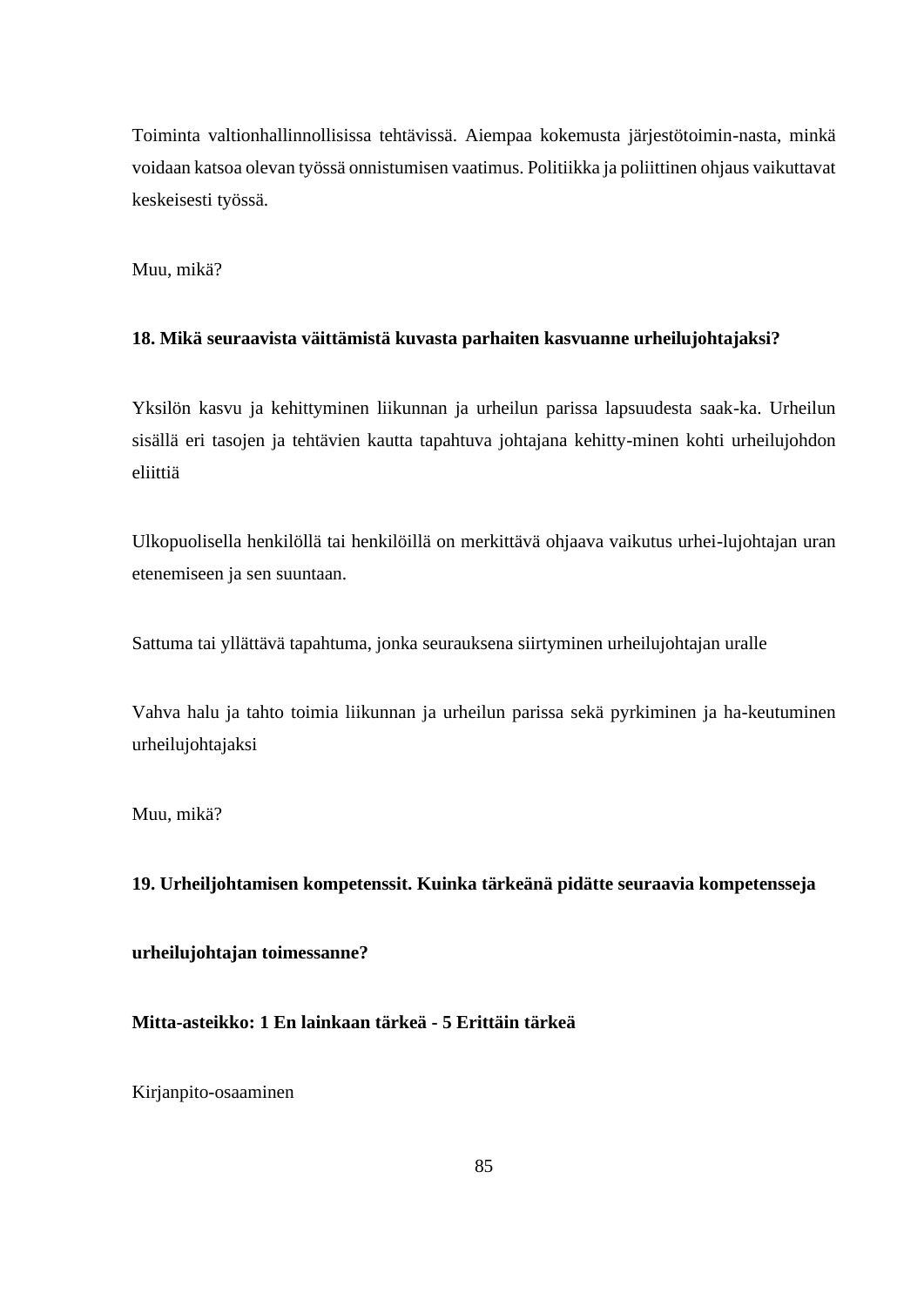Kustannuslaskentataidot

Rahoituksen asiantuntijuus

Sponsoroinnin asiantuntijuus

Henkilöstöhallintotaidot

Materiaalin hankintataidot

Palveluiden tuottamisentaidot

Varastonhallintataidot

Asiakkaidenhankintataidot

Tuotekehitysosaaminen

Jakelun organisointitaidot

Verkostoituminsen taidot

Markkinoinnin asiantuntijuus

Hinnoittelutaidot

Turvallisuusosaaminen

Tapahtuman järjestämistaidot